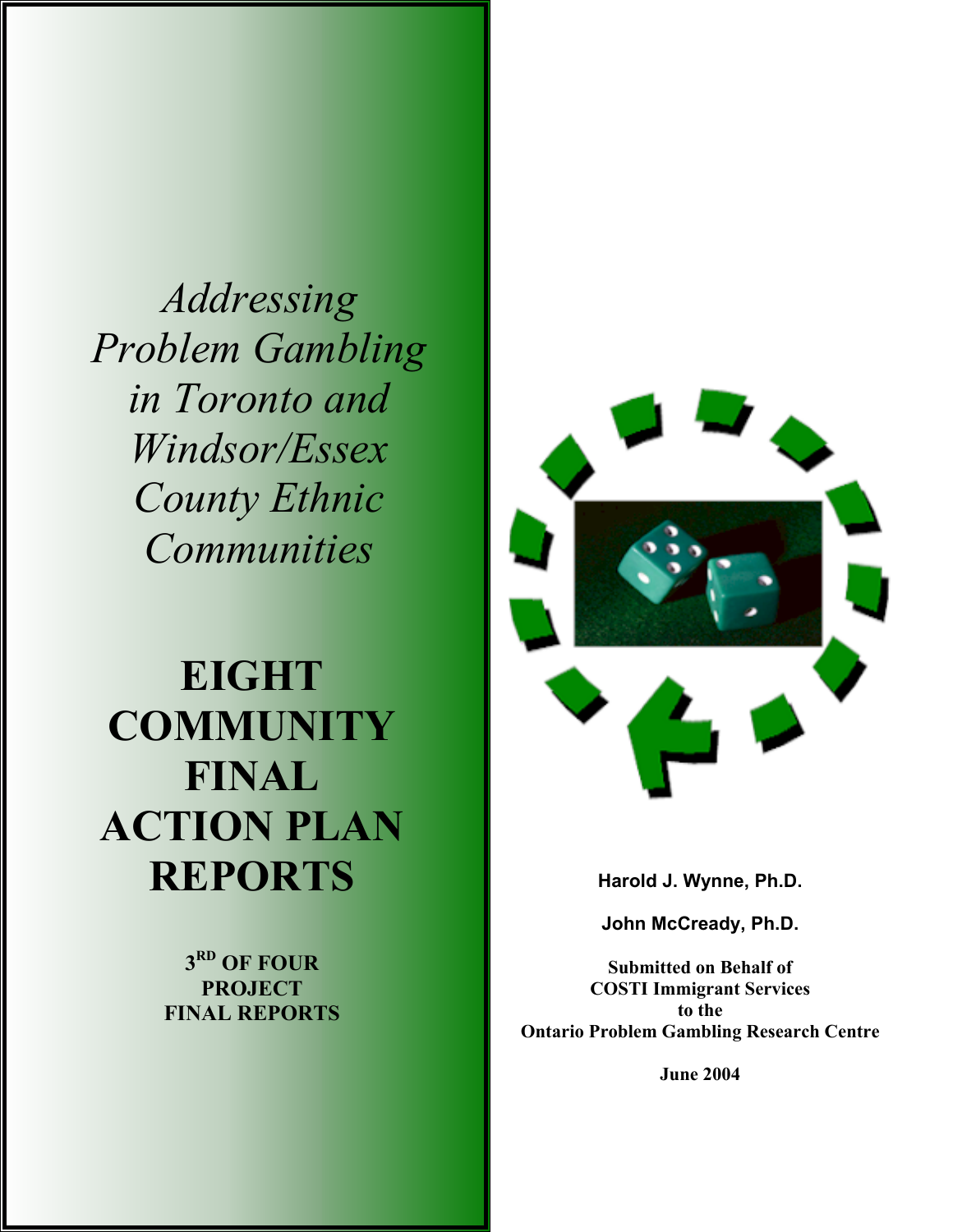#### **PROJECT FINAL REPORTS**

There are four separate, but related, project final reports that describe the design/methodology, contain the findings/conclusions, and present the action plans from the research project entitled, *Addressing Problem Gambling in Toronto and Windsor/Essex County Ethnic Communities.* Each of these reports are available from the COSTI Immigrant Services website (www.costi.org) and the Ontario Problem Gambling Research Centre website (www.gamblingresearch.org). Readers are encouraged to download and read each of these following four companion reports to gain a complete understanding of this research project.

#### **Phase I – Research**

In Phase I of this project, each of the eight participating ethnic communities completed exploratory research into gambling and problem gambling in their populations. Subsequently, each community wrote a final research report describing their experience and findings, and each of these eight reports have been compiled into the first compendium research report entitled,

## **Report 1 –** *Addressing Problem Gambling in Toronto and Windsor/Essex County Ethnic Communities. Eight Community Final Research Reports.*

Drs. Wynne and McCready, the project co-investigators, then synthesized the findings and conclusions from these eight ethnic community research reports and prepared a second final summary research report entitled,

### **Report 2 -** *Addressing Problem Gambling in Toronto and Windsor/Essex County Ethnic Communities. Final Summary Report.*

#### **Phase II – Action Planning**

 In Phase II of this project, each of the eight communities prepared an action plan, based on the findings from their Phase I research. The third project research report is a compendium of eight community action plans, and it is entitled

### **Report 3 -** *Addressing Problem Gambling in Toronto and Windsor/Essex County Ethnic Communities. Eight Community Final Action Plan Reports.*

Drs. Wynne and McCready also synthesized the findings and conclusions in these eight action plan reports, and then compiled the fourth and final research report entitled,

### **Report 4 -** *Addressing Problem Gambling in Toronto and Windsor/Essex County Ethnic Communities. Final Action Plan Summary Report.*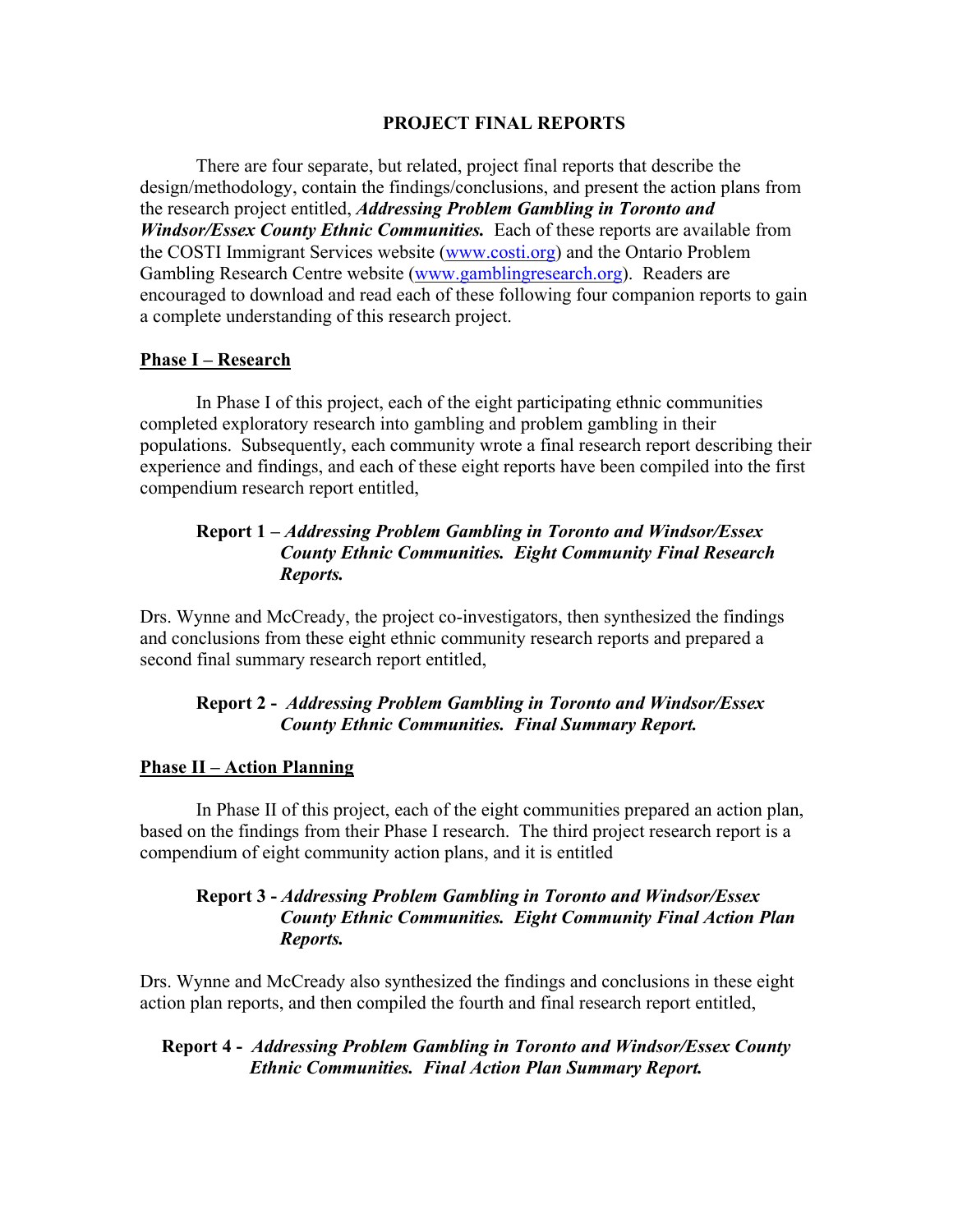## **TABLE OF CONTENTS**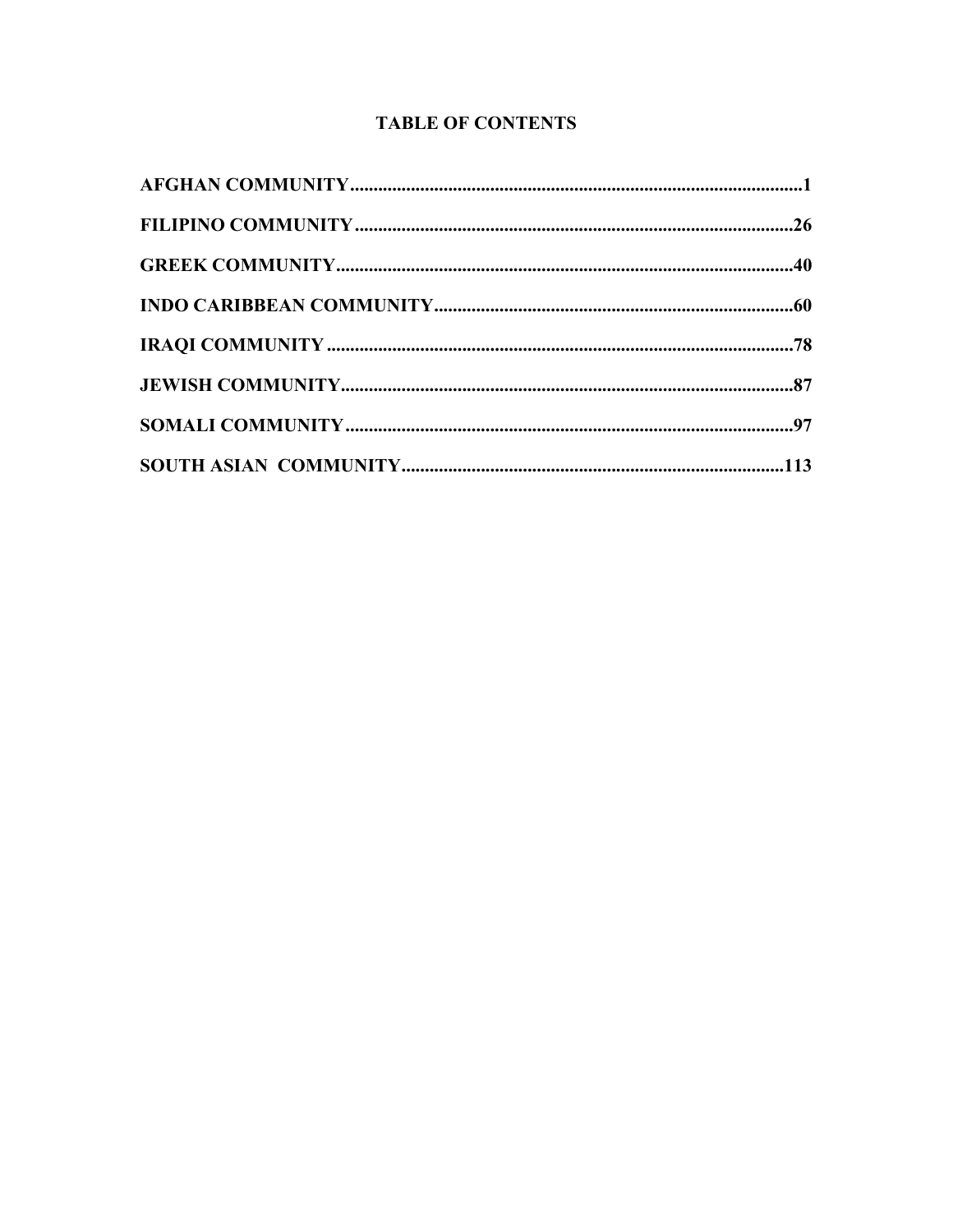## **Addressing Problem Gambling In the Toronto Afghan Community**

## **FINAL ACTION PLAN REPORT**

**Prepared by:** 

## **Afghan Association of Ontario**

**Toronto, Ontario** 

**March 2004**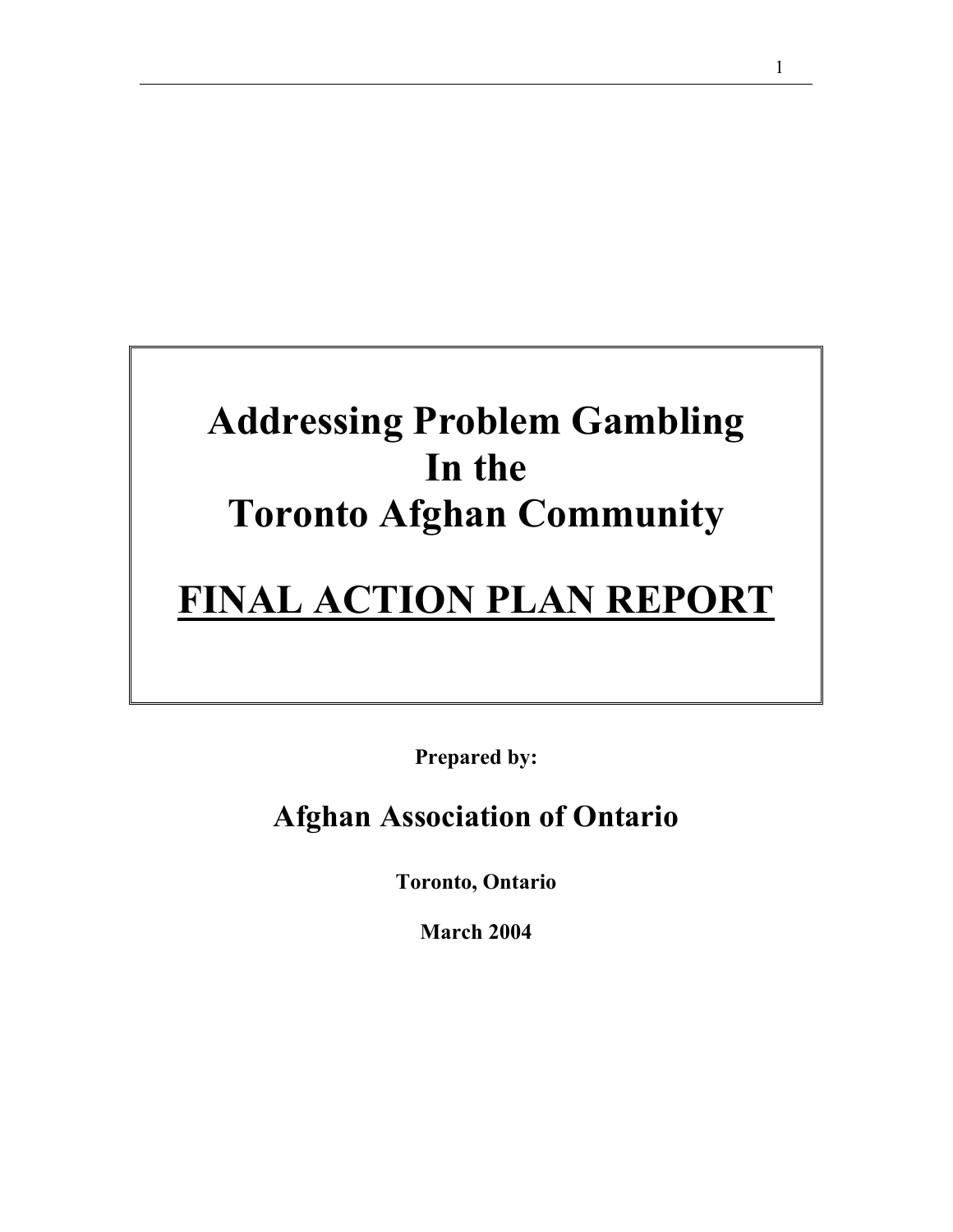## **TABLE OF CONTENTS**

| 2.1<br><b>Community Coalition</b>                            | $\overline{\mathbf{4}}$ |
|--------------------------------------------------------------|-------------------------|
| 2.2<br><b>Summary of Research Findings/Goal Area</b>         | $\overline{5}$          |
|                                                              |                         |
|                                                              |                         |
| Appendix 2 - Afghan Action Planning Logical Model - Budget15 |                         |
|                                                              |                         |
|                                                              |                         |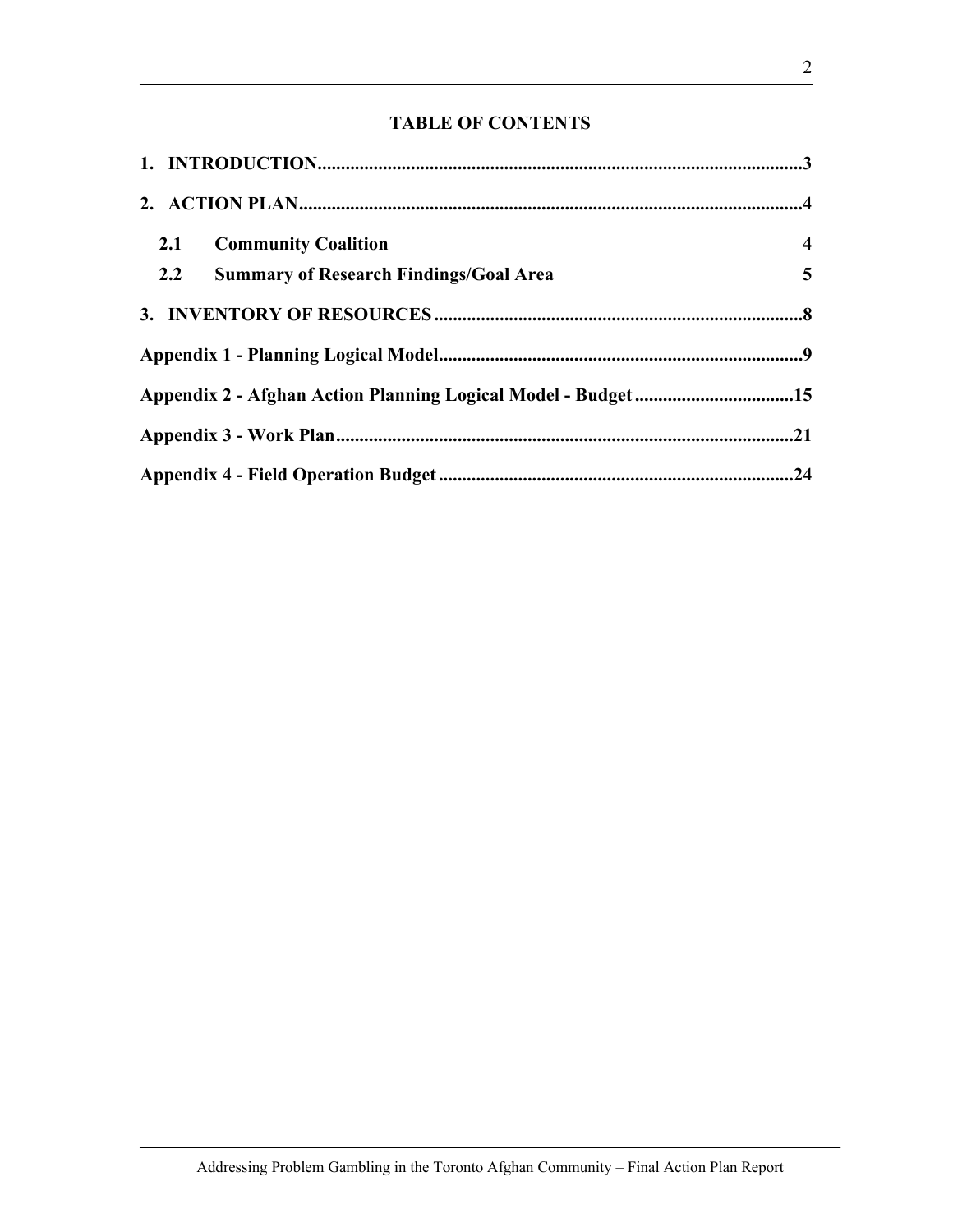### **1. INTRODUCTION**

Afghan Association of Ontario (AAO) explored and learnt from various sources that gambling existed in the Toronto Afghan community. To verify those reports, it initiated series of contacts with a number of agencies which led to meetings with some interested groups. It finally received the necessary support from the Ontario Problem Gambling Research Center (OPGRC) in 2001 to launch an investigation project with an ultimate goal of developing a Comprehensive Action Plan (CAP). The findings from this project suggested that problem did exist and it actually was growing.

The purpose of the research project was to investigate, analyze and to report the cultural meaning and practices related to both recreational gambling and problem gambling. It also aimed at exploring help-seeking preferences and practices by the Afghan Canadians. Based on the findings, the project would lead to the development of a CAP on gambling for the Afghan community.

This report will present an Action Plan on how we can effectively target those needs as identified by the aforementioned research and address them. Also presented will be a comprehensive list of the existing resources that are available to the community in combating the problem of gambling in the Toronto Afghan Community as well as an organization of tasks necessary to implement those actions plans and the costs associated with each of the activities.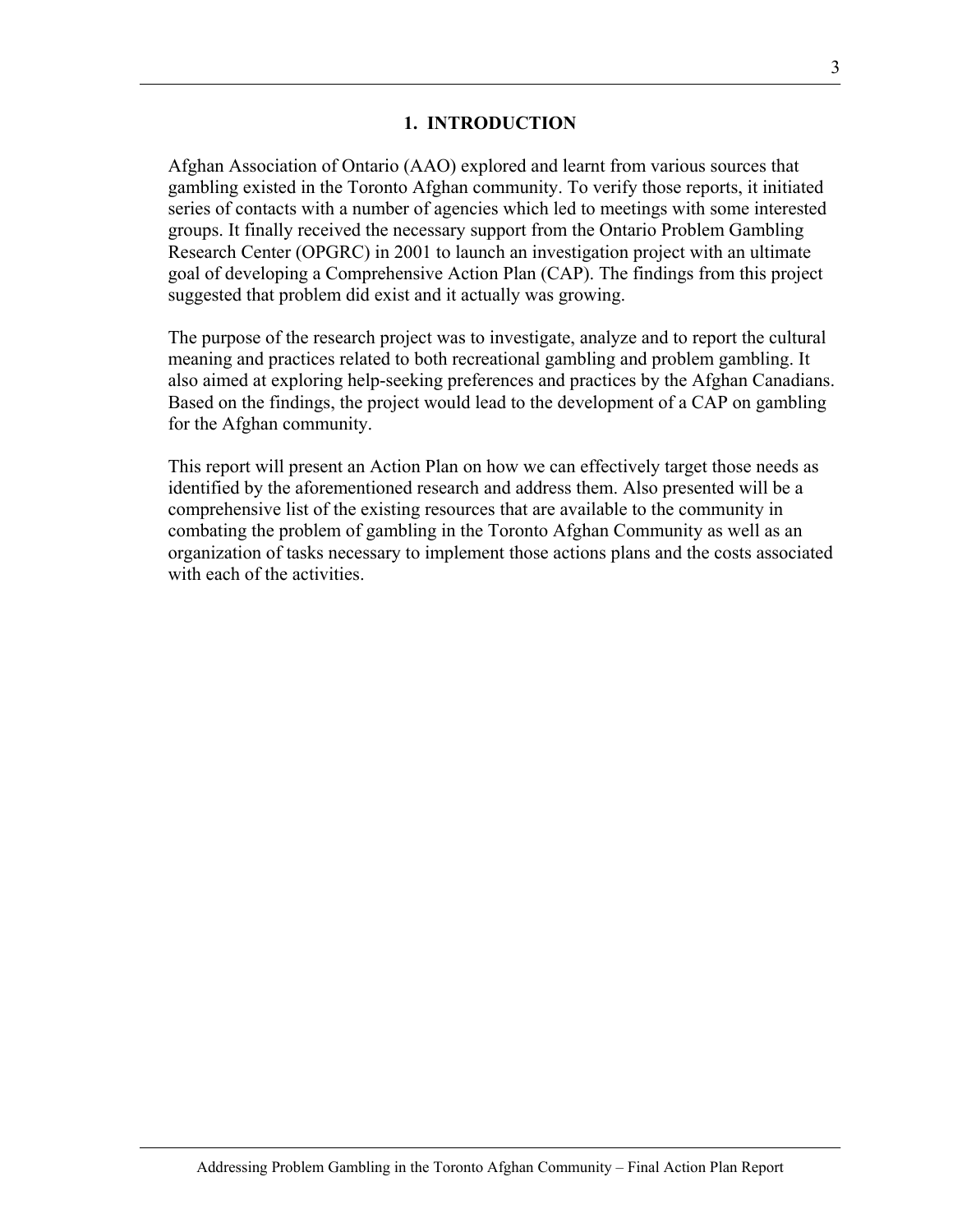## **2. ACTION PLAN**

## **2.1 Community Coalition**

The Health Coalition was formed from a combination of the Local Research Advisory Committee (LRAC) and other groups who had previously participated in the research phase of the Gambling Project. This coalition has the following composition:

| Name of coalition member | <b>Contact number</b> | <b>Address</b>                      |
|--------------------------|-----------------------|-------------------------------------|
| Assadullah Oriakhel      | 416-744-9289          | 1807-2000 Sheppard Ave. W, Toronto, |
|                          |                       | <b>M3N 1A2</b>                      |
| Shafi Formuli            | 416-269-9129          | 2550 Kingston Rd. # 511, M1M 1L7,   |
|                          |                       | <b>Toronto</b>                      |
| Zohra Barekzai           | 416-749-2119          | 2504 Finch Avenue $#405$            |
|                          |                       | <b>Toronto</b>                      |
| Fahim Sharaf             | 905-686-3661          | 2327 Meriadoc Drive, Pickering, L1X |
|                          |                       | 2T1                                 |
| Hassib Karimi            | 905-455-0012          | 150 Mottardy Court, Brampton L6Y    |
|                          |                       | 1H7                                 |
| Qaseem Ludin             | 416-744-9289          |                                     |
| Nazahat Safi             | 416-744-9289          |                                     |
| Naim Ebrahimi            | 416-744-9289          |                                     |
| Shoaib Abedi             | 416-744-9289          |                                     |
| Wahid Mansoori           | 416-744-9289          |                                     |
| Negar Sadeghi            | 416-535-8501 x-7421   |                                     |

While the coalition exhibited a keen interest in participating at this Action Planning process, majority of them had the following questions some of which we answered as follows:

1. What are the differences between Responsible Gambling and Problem Gambling as a social reality?

Gambling and Problem Gambling are defined as follows:

| Gambling:          | risking something of value when there is an element of chance<br>associated with the outcome.                                                             |
|--------------------|-----------------------------------------------------------------------------------------------------------------------------------------------------------|
| Problem Gambling:  | A pattern of gambling behavior, which may compromise,<br>disrupt or damage relationships, family, financial standing,<br>personal or vocational pursuits. |
| Types of Gamblers: | Based on the degree of involvement: non-gambler, casual<br>social, serious social, harmful involvement (relief and escape)<br>and pathological.           |

2. How to enhance the ability of the Afghan Association in identifying of problem gambling with their clients?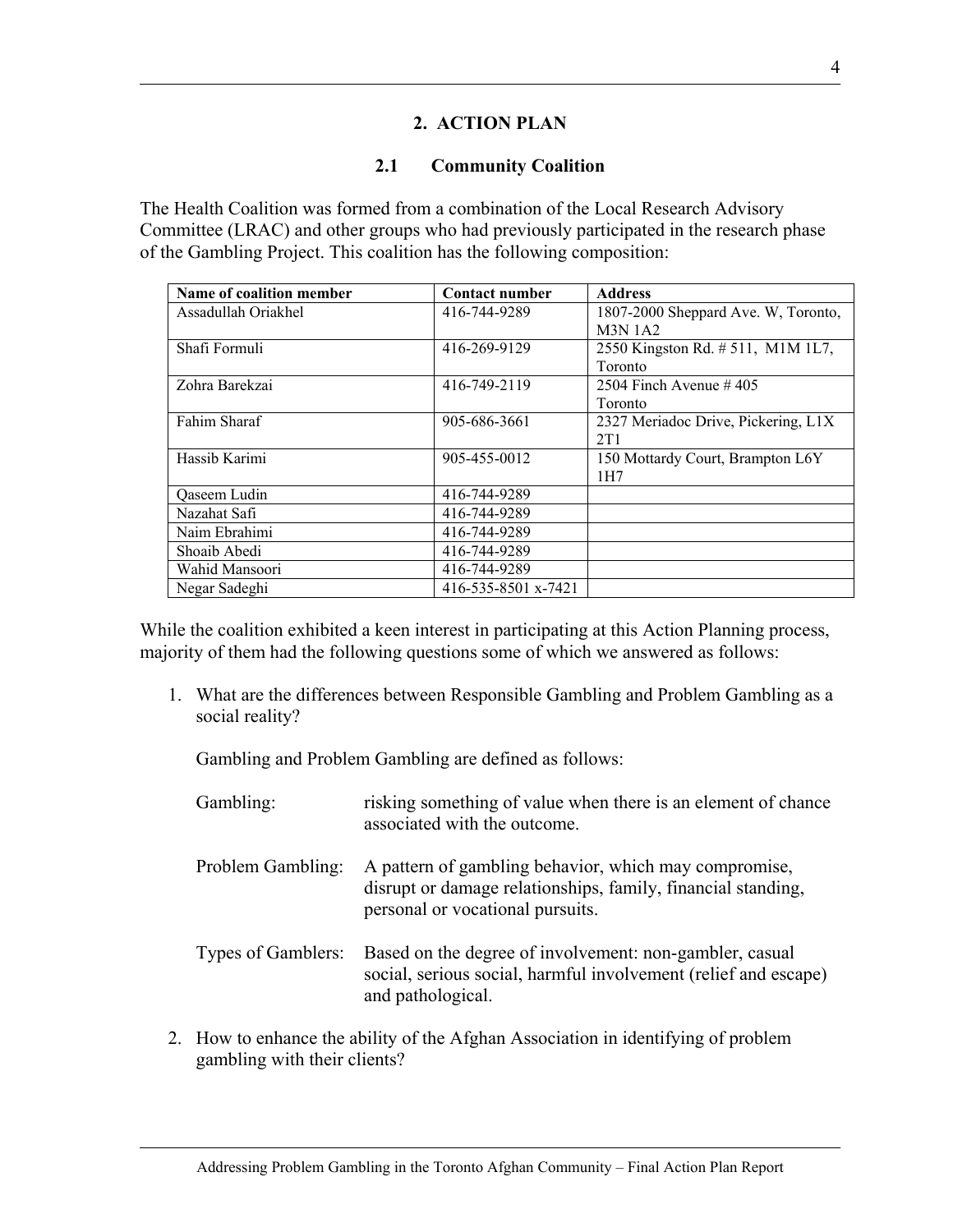- 3. What are the AAO counselors' attitude and belief around PG as a sensitive issue? How they impact us personally and in clinical works?
- 4. How to develop greater empathy towards PG and their families as AAO clients
- 5. How religion, culture and ethnicity affect a person's beliefs about gambling?

The coalition has met 4 times in working group forms with the project staff to seek proper solutions to the aforementioned questions.

## **2.2 Summary of Research Findings/Goal Area**

As per the definition of the "Problem Gambling" -- a pattern of gambling behavior, which may compromise, disrupt or damage relationships, family, financial standing, personal or vocational pursuits -- problem gamblers in the Afghan community possess these characteristics which the research found:

## **Major Findings**

- 1. Gambling in the Afghan community exists and is growing
- 2. No professional counseling capacity exist in the Afghan community
- 3. People are not aware of the Problem Gambling and its associated issues
- 4. People are not aware of the service providers dealing with gambling

## **Other Findings**

- 19.78 % Of Gamblers Back Another Day To Win The Money They Lost
- 3.36 % Of Them Borrow Money To Gamble
- 1.88% sells Anything to Gamble
- 10.77% tries to Quit or Cut Down Gambling but unable to do so.
- 12.36% Asks for Help to Quit Gambling
- 12.23% has faced Personal Financial Problems Caused by Gambling
- 9.26% Household Financial Problems Caused by Gambling
- 1.88% Sold Anything to Gamble
- 14.08% Lied to Hide Gambling
- 2.53% Commits Illegal Acts to Get Money to Gamble
- 4.11% Lost Relationships Because of Gambling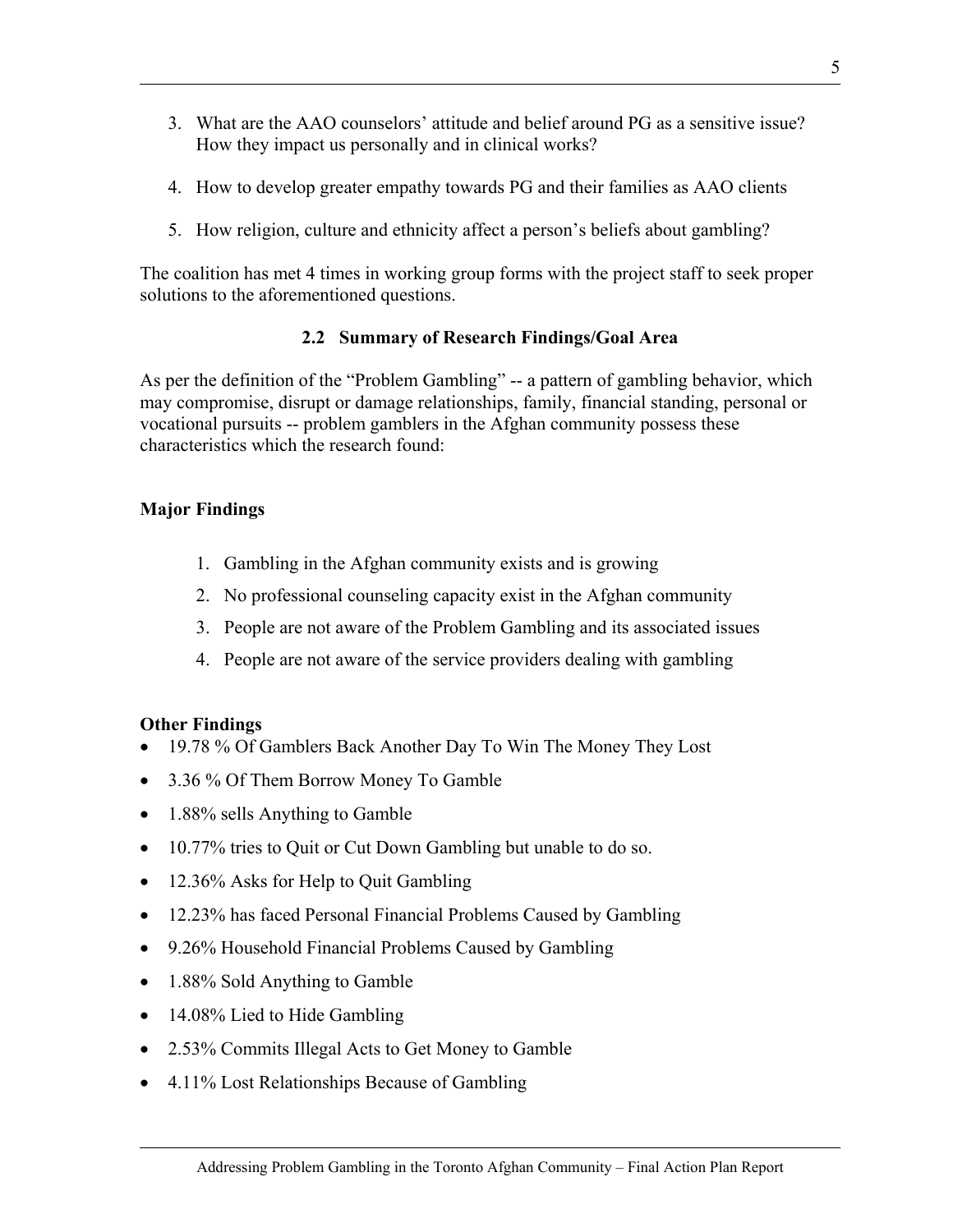- 4.48% Lost a Job Because of Gambling
- 4.86% Lost an Education Opportunity Because of Gambling
- 14.18% Gamblers were Criticized by People
- 13.01% Gamblers was Told they Have Gambling Problems
- 16.42% has Felt Guilt about Gambling
- 11.85% has a Feelings of Guilt About What Happens While Gambling

## **Findings from the Gambler and His/Her Family Perspective**

- Client resistance to entering groups
- High rate of complaints from the Problem Gambler's families
- Low intrinsic motivation for change (self)
- High extrinsic motivation for change (family)
- Ambivalence shifts in relation to crises
- Looking for a quick fix
- Families are usually in crises
- Want help for the gambler
- Often do not see themselves in need of treatment
- They better prefer religious and private counseling combined with some medical professional services and systematic approach facilitated by their community organization i.e. Afghan Association of Ontario (AAO).
- Clients would also prefer that campaigns be launched to indirectly encourage families of affected to come forward and to seek help while their confidentiality and anonymity are fully ensured.

In order to address these issues the coalition will try to achieve the following goals and objectives:

- 1. To raise awareness about Responsible Gambling and Problem Gambling in the Afghan community
- 2. To develop and use a community development approach as a model of intervention to problem gambling treatment and public awareness in the Afghan community
- 3. To heighten the skills of the AAO counselors in engaging clients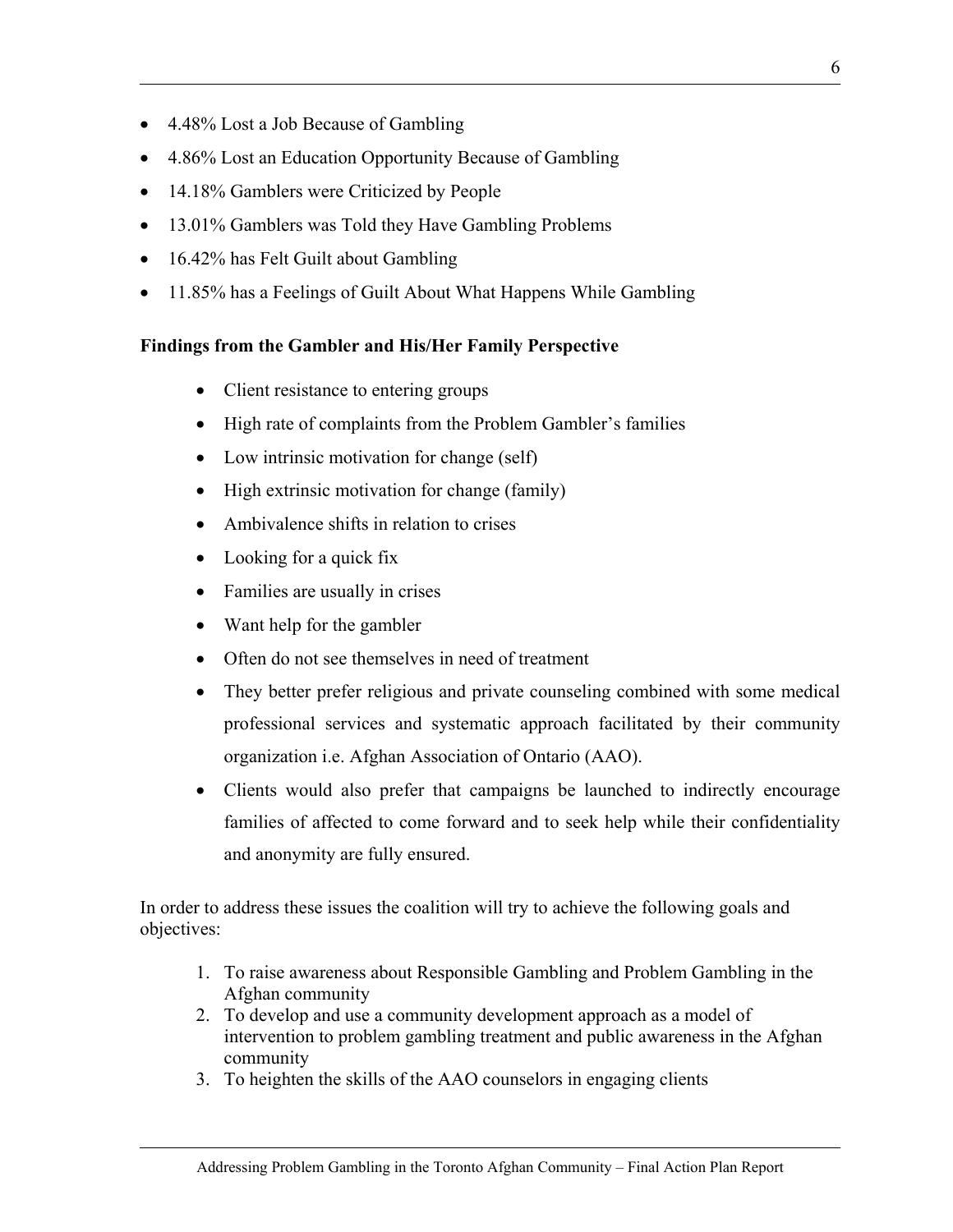- 4. To conduct research on how religion, culture and ethnicity affects a person's beliefs and gambling and to know what role culture plays in delivering culturally appropriate services
- 5. To enhance health in the community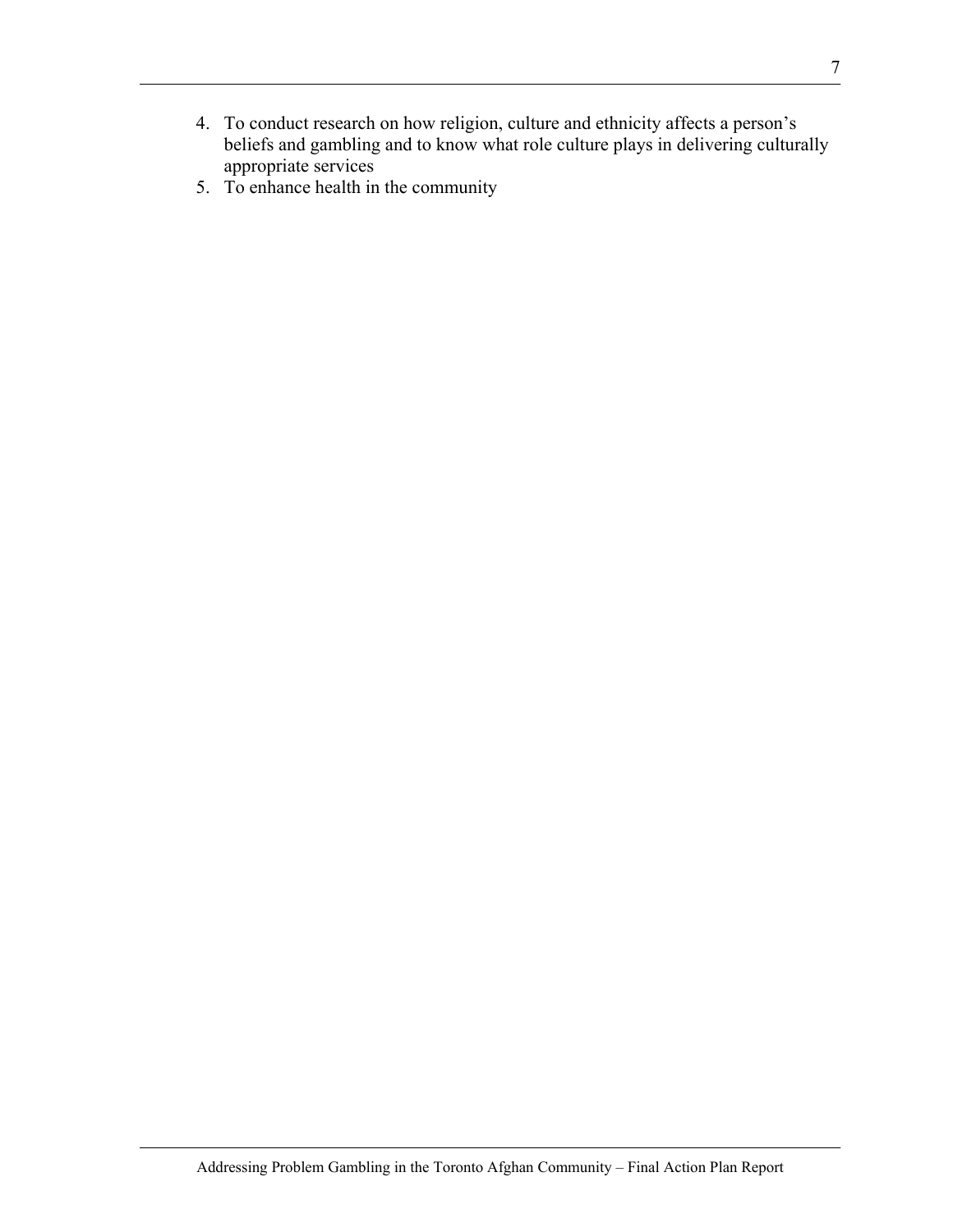## **3. INVENTORY OF RESOURCES**

There are existing resources that we can count on both inside and outside the community for the purpose of assisting with the planning and implementation of the project. For ease of reference, we have listed these resources in categories as follow:

Human (influencers, leaders, volunteers)

- Amanullah Olomi, president of the Afghan Association of Ontario, AAO
- Khuja Azizullah, a community religious leader,

Organizations:

- **Afghan Canadian Youth Organization (ACYO),**
- The mosque of Omat-e-Nabawi
- Islamic Centre for the Afghan Community
- Afghan Women Organization (AWO)

### Financial (funders)

- All-in-One Convenience Store
- Hub Computers
- Kabul Transit Company

### Physical (facilities)

- AAO's Cultural Hall,
- Office space

### **Others**

- Volunteers
- Manuals and Treatment Resources for Counselors *(Resource binder)*
- Assessment Tools *(Resource binder)*
- Self-help guides for the problem gamblers *(Resource binder)*
- Support resources for families and friends of gamblers *(Resource binder)*
- Gamblers anonymous and gam-anon *(Resource binder)*
- Youth and gambling *(Resource binder)*
- Web-links: internet resources for problem gambling *(Resource binder)*
- Gambling videos *(Resource binder)*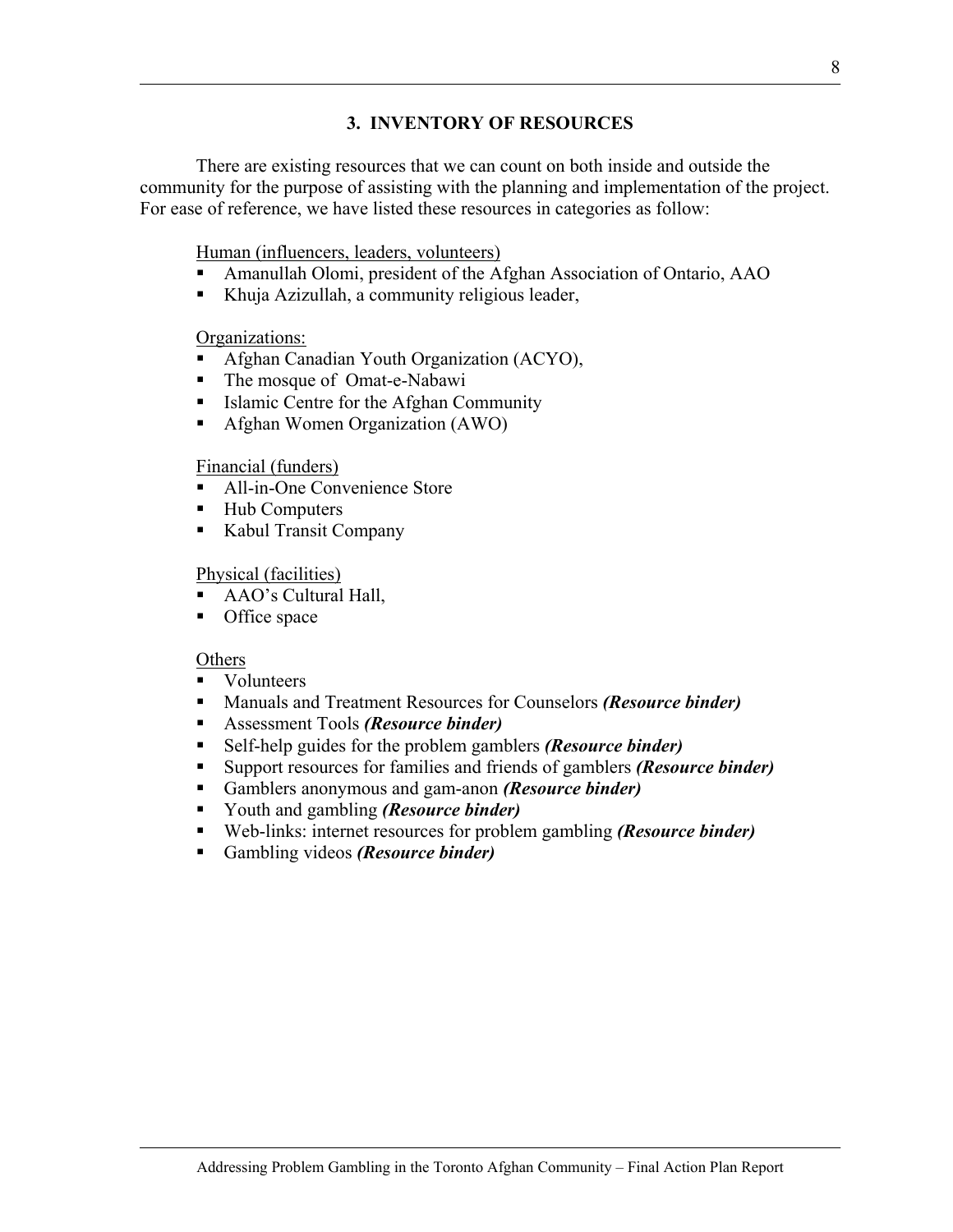## **APPENDIX 1**

## **PLANNING LOGICAL MODEL**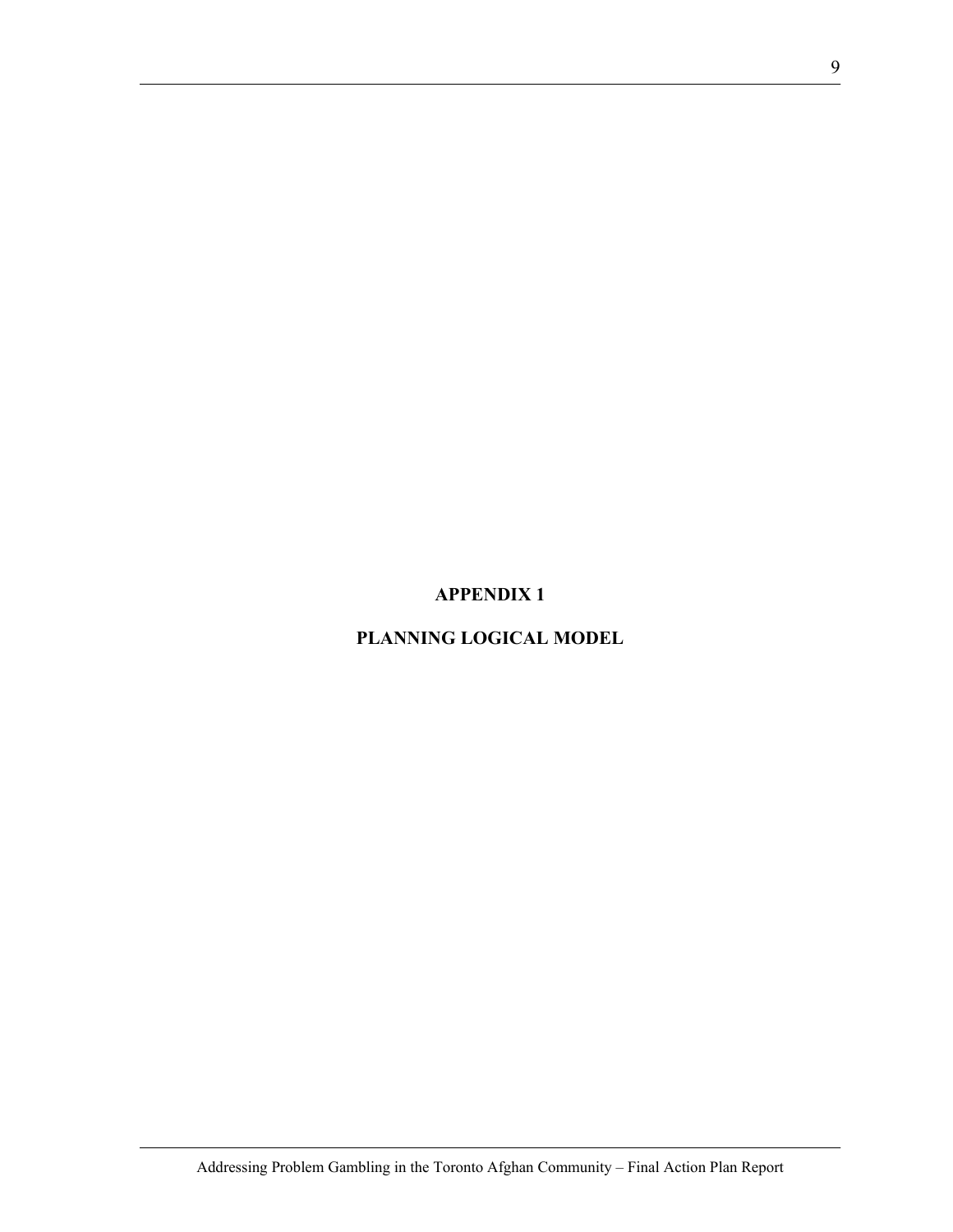## **ADDRESSING PROBLEM GAMBLING IN AFGHAN COMMUNITY ACTION PLANNING LOGICAL MODEL**

| Research                    | 1. Problem Gambling in the Afghan community exists and continues to grow                                                                                       |                                                                                                                                |                 |                       |              |             |            |              |                          |                           |  |  |
|-----------------------------|----------------------------------------------------------------------------------------------------------------------------------------------------------------|--------------------------------------------------------------------------------------------------------------------------------|-----------------|-----------------------|--------------|-------------|------------|--------------|--------------------------|---------------------------|--|--|
| Finding:                    |                                                                                                                                                                | 2. No professional counselling capacity and resource material to address Problem Gambling issues exist in the Afghan community |                 |                       |              |             |            |              |                          |                           |  |  |
|                             |                                                                                                                                                                | People are not aware of the Problem Gambling and its associated issues                                                         |                 |                       |              |             |            |              |                          |                           |  |  |
|                             |                                                                                                                                                                | 4. People are not aware of the service providers dealing with problem gambling                                                 |                 |                       |              |             |            |              |                          |                           |  |  |
| Goal:                       | To build on the capacity of the Afghan Association to professionally deal with the Problem Gambling issues in the Afghan Community.                            |                                                                                                                                |                 |                       |              |             |            |              |                          |                           |  |  |
| Policy/Program<br>Action:   | Develop a community driven approach addressing the Problem Gambler's Needs                                                                                     |                                                                                                                                |                 |                       |              |             |            |              |                          |                           |  |  |
| <b>Outcomes:</b>            | 1. Professional Counselling Capacity will be formed for the Afghan Problem Gamblers and their families                                                         |                                                                                                                                |                 |                       |              |             |            |              |                          |                           |  |  |
|                             | 2. A treatment manual will be prepared and put in use for the Counsellors, Problem Gamblers and their families customized to the needs of the Afghan Community |                                                                                                                                |                 |                       |              |             |            |              |                          |                           |  |  |
|                             | 3. A resource package for promoting community awareness of problem gambling will be prepared                                                                   |                                                                                                                                |                 |                       |              |             |            |              |                          |                           |  |  |
|                             |                                                                                                                                                                |                                                                                                                                |                 |                       |              |             |            |              |                          |                           |  |  |
| <b>Objectives</b>           | <b>Activities</b>                                                                                                                                              | <b>Tasks</b>                                                                                                                   | <b>Timeline</b> | <b>Responsibility</b> | <b>OPGRC</b> |             | <b>AAO</b> | <b>Total</b> | Performance              | <b>Evaluation Methods</b> |  |  |
|                             |                                                                                                                                                                |                                                                                                                                |                 |                       | Cost \$      | In-kind     | Cash \$    |              | Indicators               |                           |  |  |
| I. To raise                 |                                                                                                                                                                |                                                                                                                                |                 |                       |              |             |            |              |                          |                           |  |  |
| awareness of                |                                                                                                                                                                |                                                                                                                                | For more        |                       |              |             |            |              |                          |                           |  |  |
| counsellors,                |                                                                                                                                                                |                                                                                                                                | details please  |                       |              |             |            |              |                          |                           |  |  |
| volunteers and<br>community |                                                                                                                                                                |                                                                                                                                | see the project |                       |              |             |            |              |                          |                           |  |  |
| about Problem               |                                                                                                                                                                |                                                                                                                                | work-plan       |                       |              |             |            |              |                          |                           |  |  |
| Gambling                    |                                                                                                                                                                |                                                                                                                                |                 |                       | \$72,504.00  | \$11,500.00 | \$5,500.00 | \$89,504.00  |                          |                           |  |  |
|                             | 1 Post website articles                                                                                                                                        | Preparation of articles                                                                                                        | Bi-weekly for   | Project manager,      |              |             |            |              | All community            | Online survey, Telephone  |  |  |
|                             |                                                                                                                                                                | about PG and                                                                                                                   | 3 years: Sept   | Awareness Program     |              |             |            |              | members with access      | survey, online surfing:   |  |  |
|                             |                                                                                                                                                                | translation of them                                                                                                            | 01, 2004 to     | Coordinator,          |              |             |            |              | to internet will benefit | www.afghancanadian.ca     |  |  |
|                             |                                                                                                                                                                | into Dari and Pashto                                                                                                           | June 30, 2007   | counsellors, Help     |              |             |            |              | and there will be a      | and                       |  |  |
|                             |                                                                                                                                                                | languages, typing and                                                                                                          |                 | providers             |              |             |            |              | 20% increase in PG       | www.wynneresearch.com     |  |  |
|                             |                                                                                                                                                                | composing of the                                                                                                               |                 |                       |              |             |            |              | awareness in an online   |                           |  |  |
|                             |                                                                                                                                                                | articles in the website                                                                                                        |                 |                       |              |             |            |              | community survey         |                           |  |  |
|                             |                                                                                                                                                                | in 3 languages                                                                                                                 |                 |                       |              |             |            |              | over 3 years             |                           |  |  |
|                             | Write newspaper                                                                                                                                                | Preparation of articles                                                                                                        | Sept 01, 2004   | Project manager       |              |             |            |              | There will be a 30%      | Focus groups, telephone   |  |  |
|                             | articles                                                                                                                                                       | about PG and                                                                                                                   | to June 30,     | and Awareness         |              |             |            |              | increase in PG           | survey                    |  |  |
|                             |                                                                                                                                                                | translation of them                                                                                                            | 2007            | Program               |              |             |            |              | awareness in a           |                           |  |  |
|                             |                                                                                                                                                                | into Dari and Pashto                                                                                                           |                 | Coordinator           |              |             |            |              | community survey         |                           |  |  |
|                             |                                                                                                                                                                | languages and                                                                                                                  |                 |                       |              |             |            |              | over 3 years             |                           |  |  |
|                             |                                                                                                                                                                | publishing in                                                                                                                  |                 |                       |              |             |            |              |                          |                           |  |  |
|                             |                                                                                                                                                                | community                                                                                                                      |                 |                       |              |             |            |              |                          |                           |  |  |
|                             |                                                                                                                                                                | newspapers                                                                                                                     |                 |                       |              |             |            |              |                          |                           |  |  |
|                             | 3 Develop radio ads                                                                                                                                            | Preparation of articles                                                                                                        | Weekly for 3    | Project manager       |              |             |            |              | 50% of Afghan            | community survey, AAO     |  |  |
|                             |                                                                                                                                                                | about PG and                                                                                                                   | vears: Sept 01  | and Awareness         |              |             |            |              | respondents will         | radio broadcasting every  |  |  |
|                             |                                                                                                                                                                | translation of them                                                                                                            | 2004 to June    | Program               |              |             |            |              | recognize the public     | Saturday night            |  |  |
|                             |                                                                                                                                                                | into Dari and Pashto                                                                                                           | 30, 2007        | Coordinator           |              |             |            |              | campaign and radio       |                           |  |  |
|                             |                                                                                                                                                                | languages and                                                                                                                  |                 |                       |              |             |            |              | ads                      |                           |  |  |
|                             |                                                                                                                                                                | broadcasting in                                                                                                                |                 |                       |              |             |            |              |                          |                           |  |  |
|                             |                                                                                                                                                                | community radio                                                                                                                |                 |                       |              |             |            |              |                          |                           |  |  |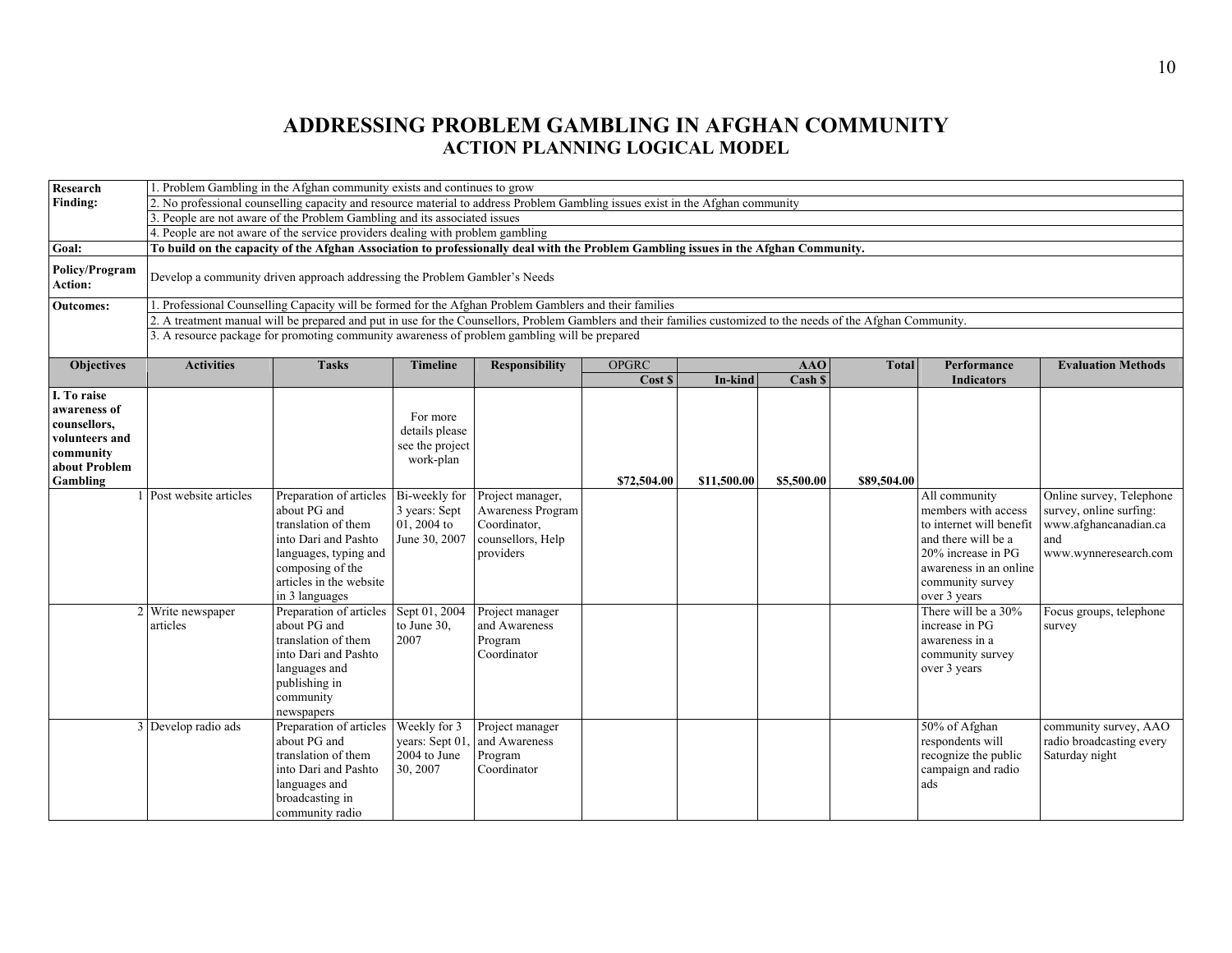|                                                                                            | 4 Develop and distribute<br>flyers and pamphlets                                                                                                | Preparation of flyers<br>about PG workshops<br>and events in 3<br>languages and<br>distribution of them in<br>community gathering<br>areas, service<br>providing agencies<br>(SPO) etc. | 4 times per<br>year X 3 vrs          | Project manager<br>and Awareness<br>Program<br>Coordinator |              |            |          |              | 40% of Afghan youth,<br>seniors and<br>community-at-large<br>will know about the<br>flyers and pamphlets               | Stratified community<br>survey                                                                     |
|--------------------------------------------------------------------------------------------|-------------------------------------------------------------------------------------------------------------------------------------------------|-----------------------------------------------------------------------------------------------------------------------------------------------------------------------------------------|--------------------------------------|------------------------------------------------------------|--------------|------------|----------|--------------|------------------------------------------------------------------------------------------------------------------------|----------------------------------------------------------------------------------------------------|
|                                                                                            | 5 Send Email to members Ready Material                                                                                                          |                                                                                                                                                                                         | $01, 2004$ to<br>June 30, 2007       | Monthly: Sept Project Coordinator                          |              |            |          |              | 1400 active members<br>of the Association will<br>receive e-mail and<br>they will be asked to<br>send it off to others | Survey via e-mail, follow-<br>up e-mails                                                           |
|                                                                                            | 6 Conduct 12 awareness<br>raising workshops and<br>presentations on<br>prevention, responsible                                                  | 1. Outreach and invite<br>workshop participants<br>$(a)$ 50 person in each<br>workshop $X$ 12 = 600                                                                                     | Sept 01, 2004<br>to June 30,<br>2007 | Facilitator, Project<br>coordinator                        |              |            |          |              | 600 people will<br>participate in the<br>workshops                                                                     | workshop registration<br>sheets, evaluation sheets,<br>list of outreach individual<br>and families |
|                                                                                            | gambling, risk factors,<br>and services available<br>to staff and clients of<br>various organizations                                           | 2. Provide food and<br>refreshment for 50 X<br>$12 = 600$ people                                                                                                                        | See<br>workshop's<br>timeline        |                                                            |              |            |          |              | light food and<br>refreshment will be<br>provided to the<br>participants                                               | workshop registration<br>sheets                                                                    |
|                                                                                            | working with Afghans:<br>Omat-e-nabawi<br>Mosque, Jamea-e-<br>Islami, Afghan women<br>Organization, SAFE,                                       | 3. Hall rental for<br>conducting 12<br>workshops                                                                                                                                        | See<br>workshop's<br>timeline        |                                                            |              |            |          |              | AAO cultural hall and<br>conference halls of<br>other community<br>centres will be rented<br>at subsidized rates.      | signed contracts or<br>invoices                                                                    |
|                                                                                            | Afghan Canadian<br>Youth Organization,<br>Canadian Afghan<br>Support program,<br>Afghan businesses,                                             | 4. Hire workshop<br>facilitator                                                                                                                                                         | See<br>workshop's<br>timeline        |                                                            |              |            |          |              | workshop facilitators<br>will be recruited from<br>the "Centre for<br>Addiction and Mental<br>Health" & COSTI          | Workshop's evaluation<br>sheets                                                                    |
|                                                                                            | senior residents,<br>Doctors, Lawyers,<br>main stream agencies<br>working with Afghan<br>community, Toronto                                     | 5. Provide rental<br>workshop audio-<br>visual equipment,<br>screen, flip charts,<br>markers, etc.                                                                                      | See<br>workshop's<br>timeline        |                                                            |              |            |          |              | Rental & AAO's own<br>equipments will be<br>used                                                                       | Workshop's evaluation<br>sheets                                                                    |
|                                                                                            | Police community<br>relation officer, local<br>media, Centre for<br>addiction and mental<br>health, community<br>volunteers, AAO staff,<br>etc. | 6. Compensate<br>volunteer expenses                                                                                                                                                     | See<br>workshop's<br>timeline        |                                                            |              |            |          |              | 100 volunteers will<br>receive transportation<br>$\cos \left(\frac{a}{2}\right)$ \$ 0.33/km for<br>500 km each         | Workshop's evaluation<br>sheets                                                                    |
| II. To increase<br>the clinical skills<br>of the AAO<br>counsellors in<br>engaging clients |                                                                                                                                                 |                                                                                                                                                                                         |                                      |                                                            | \$140,880.00 | \$3,600.00 | \$600.00 | \$145,080.00 |                                                                                                                        |                                                                                                    |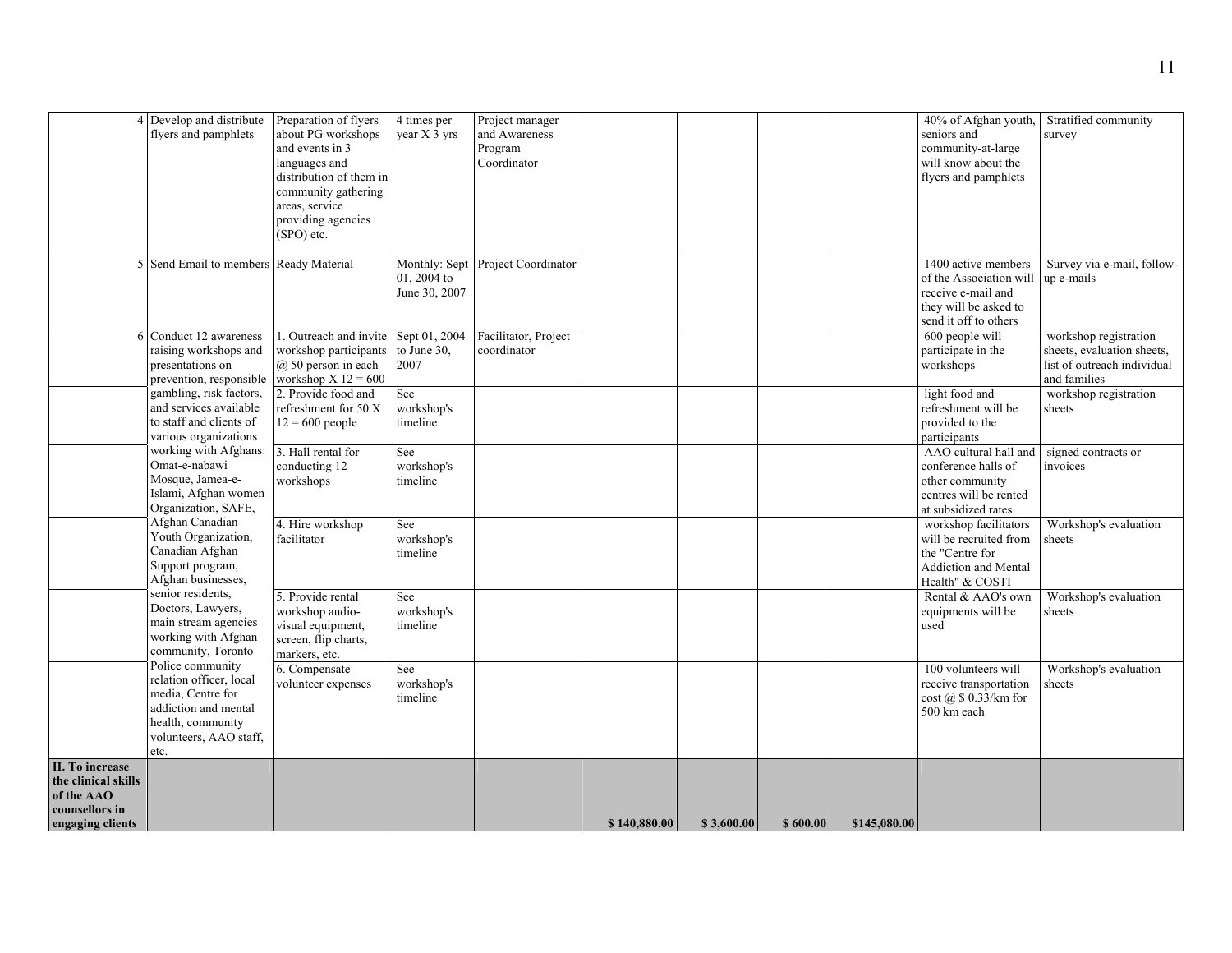| Conduct 12 community 1. Outreach and invite Sept 01, 2004<br>fora: Need Analysis | workshop participants<br>$(a)$ 30 person in each<br>workshop $X$ 12 = 360                                                                                                                                                                                                                                                                | to June 30,<br>2007                  | Facilitator, Project<br>coordinator          |  |  | 360 people will<br>participate in the<br>workshops                                                                            | workshop registration<br>sheets, evaluation sheets,<br>list of outreach individual<br>and families |
|----------------------------------------------------------------------------------|------------------------------------------------------------------------------------------------------------------------------------------------------------------------------------------------------------------------------------------------------------------------------------------------------------------------------------------|--------------------------------------|----------------------------------------------|--|--|-------------------------------------------------------------------------------------------------------------------------------|----------------------------------------------------------------------------------------------------|
|                                                                                  | 2. Provide food and<br>refreshment for 30 X<br>$12 = 360$ people                                                                                                                                                                                                                                                                         | See fora's<br>timeline               |                                              |  |  | light food and<br>refreshment will be<br>provided to the<br>participants                                                      | workshop registration<br>sheets                                                                    |
|                                                                                  | 3. Hall rental for<br>conducting 12<br>community fora                                                                                                                                                                                                                                                                                    | See fora's<br>timeline               |                                              |  |  | AAO cultural hall and<br>conference halls of<br>other community<br>centres will be rented<br>at subsidized rates              | signed contracts or<br>invoices                                                                    |
|                                                                                  | 4. Provide rental<br>workshop audio-<br>visual equipment,<br>screen, flip charts,<br>markers, etc.                                                                                                                                                                                                                                       | See fora's<br>timeline               |                                              |  |  | Rental and AAO's<br>own equipments will<br>be used                                                                            | Workshop's evaluation<br>sheets                                                                    |
|                                                                                  | 5. Compensate<br>volunteer expenses                                                                                                                                                                                                                                                                                                      | See fora's<br>timeline               |                                              |  |  | 80 volunteers will<br>receive transportation<br>$cost$ ( $a$ ) \$ 0.33/km for<br>500 km each                                  | Workshop's evaluation<br>sheets                                                                    |
| 2 Outreach Problem<br>Gambling afftected<br>individuals and their<br>families    | Getting in touch with<br>community via<br>distribution of flyers,<br>community events,<br>prayer times, visit at<br>Casinos, home visits,<br>etc                                                                                                                                                                                         | Sept 01, 2004<br>to June 30,<br>2007 | project staff                                |  |  | 200 families and 100<br>individual youth,<br>adults and seniors<br>from amongst the<br>problem gamblers will<br>be outreached | List of outreached<br>individuals and families,<br>outreach planning forms                         |
| 3 Train the counsellors                                                          | 1. Search various<br>service providers who<br>provide training for<br>treatment of Problem<br>Gambling, substance<br>use and treatment,<br>Basic communication<br>skills, boundaries,<br>active listening, crisis<br>intervention, suicide<br>prevention, cross<br>cultural issues, self<br>care, stress and many<br>more related topics | Oct 01, 2004<br>and Nov 30,<br>2004  | project staff                                |  |  | Centre foraddiction<br>and Mental Health,<br>COSTI and other<br>service providers will<br>be searched                         | appointments and minute<br>of the meetings with the<br>service provider official<br>in-charges     |
| $\overline{A}$                                                                   | 2. Enroll the 2<br>counsellors for<br>required trainings:                                                                                                                                                                                                                                                                                | Dec 01, 2004<br>to May 29,<br>2006   | counsellors                                  |  |  | 2 cousellors will be<br>trained                                                                                               | training sessions and<br>attendance sheets of the<br>counsellors in the<br>workshops               |
| 5 Create strategies for<br>treatment                                             | Outreach (Intake<br>calls), offer immediate to June 30,<br>services/emergency                                                                                                                                                                                                                                                            | Jun 01, 2005<br>2007                 | project staff and the<br>trained counsellors |  |  | Problem gambling<br>cases of 200 families<br>and 100 individual                                                               | intake forms, and referral<br>sheets to service providers                                          |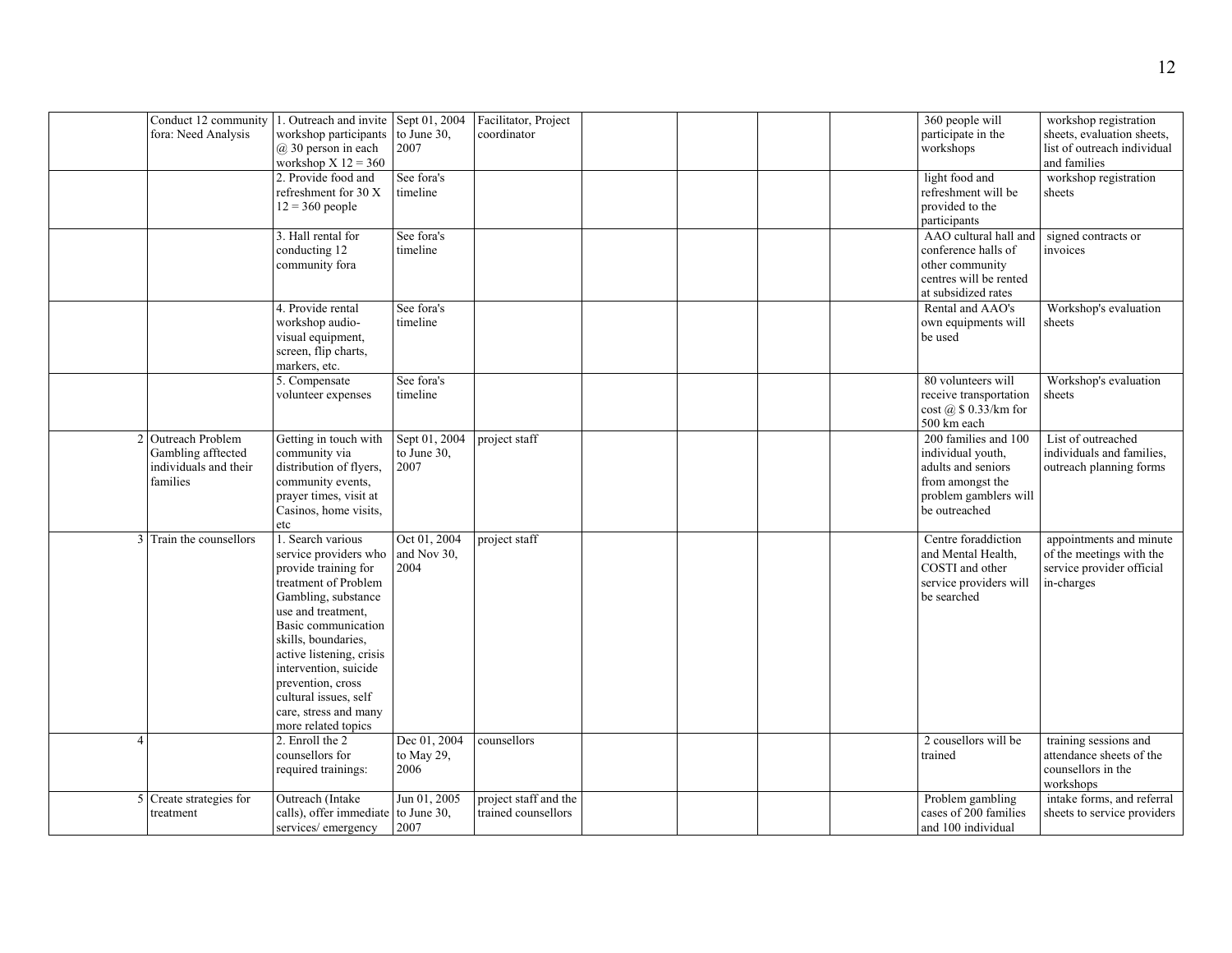| 6                                                                                                                                                           | <b>Treat Problem</b><br>Gamblers                                                                                                                       | response, set realistic<br>goals, build<br>accountability via<br>family involvements<br>phase 1: conduct one<br>information session<br>per month for groups<br>@ 3 hrs per group<br>phase 2: twelve weeks Jun 01, 2005<br>treatments                                                                       | Jun 01, 2005<br>to June 30,<br>2007<br>to June 30, | 2 counsellors<br>2 counsellors                |             |            |            |             | vouth, adults and<br>seniors will be<br>strategized<br>100 PGs will be<br>treated<br>100 PGs will be<br>treated                                  | intake forms, and referral<br>sheets to service providers<br>intake forms, and referral<br>sheets to service providers |
|-------------------------------------------------------------------------------------------------------------------------------------------------------------|--------------------------------------------------------------------------------------------------------------------------------------------------------|------------------------------------------------------------------------------------------------------------------------------------------------------------------------------------------------------------------------------------------------------------------------------------------------------------|----------------------------------------------------|-----------------------------------------------|-------------|------------|------------|-------------|--------------------------------------------------------------------------------------------------------------------------------------------------|------------------------------------------------------------------------------------------------------------------------|
|                                                                                                                                                             |                                                                                                                                                        | phase: clients<br>(men/women) after<br>care                                                                                                                                                                                                                                                                | 2007<br>Jun 01, 2005<br>to June 30,<br>2007        | 2 counsellors                                 |             |            |            |             | 100 PGs will be<br>treated                                                                                                                       | intake forms, and referral<br>sheets to service providers                                                              |
|                                                                                                                                                             | 7 Follow-ups                                                                                                                                           |                                                                                                                                                                                                                                                                                                            | Jun 01, 2005<br>to June 30,<br>2007                | 2 counsellors                                 |             |            |            |             | 100 PGs will be<br>treated                                                                                                                       | telephone calls, visits,<br>group discussions                                                                          |
| <b>III.</b> To explore<br>how culture,<br>religion and<br>ethnicity affects<br>a persons belief<br>about gambling<br>in the Afghan<br>Canadian<br>community |                                                                                                                                                        |                                                                                                                                                                                                                                                                                                            |                                                    |                                               | \$61,292.00 | \$9,601.00 | \$3,002.00 | \$70,295.00 |                                                                                                                                                  |                                                                                                                        |
|                                                                                                                                                             | 1. Understanding of<br>Afghan culture                                                                                                                  | Prepare a brief history<br>about family structure<br>sources and hierarchy<br>of power in the<br>family, immigrant<br>status, achievements,<br>works, and education<br>as well as study<br>family patterns and<br>roles by conducting 4<br>focus group<br>interviews and<br>studying related<br>literature | Sept 01, 2004<br>to June 30.<br>2007               | Research<br>coordinator, LRAC<br>or coalition |             |            |            |             | 300 families and<br>individuals will be<br>surveyed in<br>community events,<br>focus group interview,<br>key informant<br>interviews and polling | research forms, focus<br>group interview<br>registration sheets                                                        |
|                                                                                                                                                             | 2. Study the perception<br>and views of Gambling Change, strategize<br>and Problem Gambling working with<br>from cultural and<br>religious prospective | Study the Stages of<br>gambling problems,<br>study Help-seeking<br>preferences, know<br>how to identify clients<br>and their issues                                                                                                                                                                        | Sept 01, 2004<br>to June 30,<br>2007               | Research<br>coordinator, LRAC<br>or coalition |             |            |            |             | 300 families and<br>individuals will be<br>surveyed in<br>community events,<br>focus group interview,<br>key informant<br>interviews and polling | research forms, focus<br>group interview<br>registration sheets                                                        |
|                                                                                                                                                             | 3. Study the<br>applicability of the                                                                                                                   | Analyze community,<br>identify potential                                                                                                                                                                                                                                                                   | Sept 01, 2004<br>to June $30$ ,                    | Research<br>coordinator, LRAC                 |             |            |            |             | 300 families and<br>individuals will be                                                                                                          | research forms, focus<br>group interview                                                                               |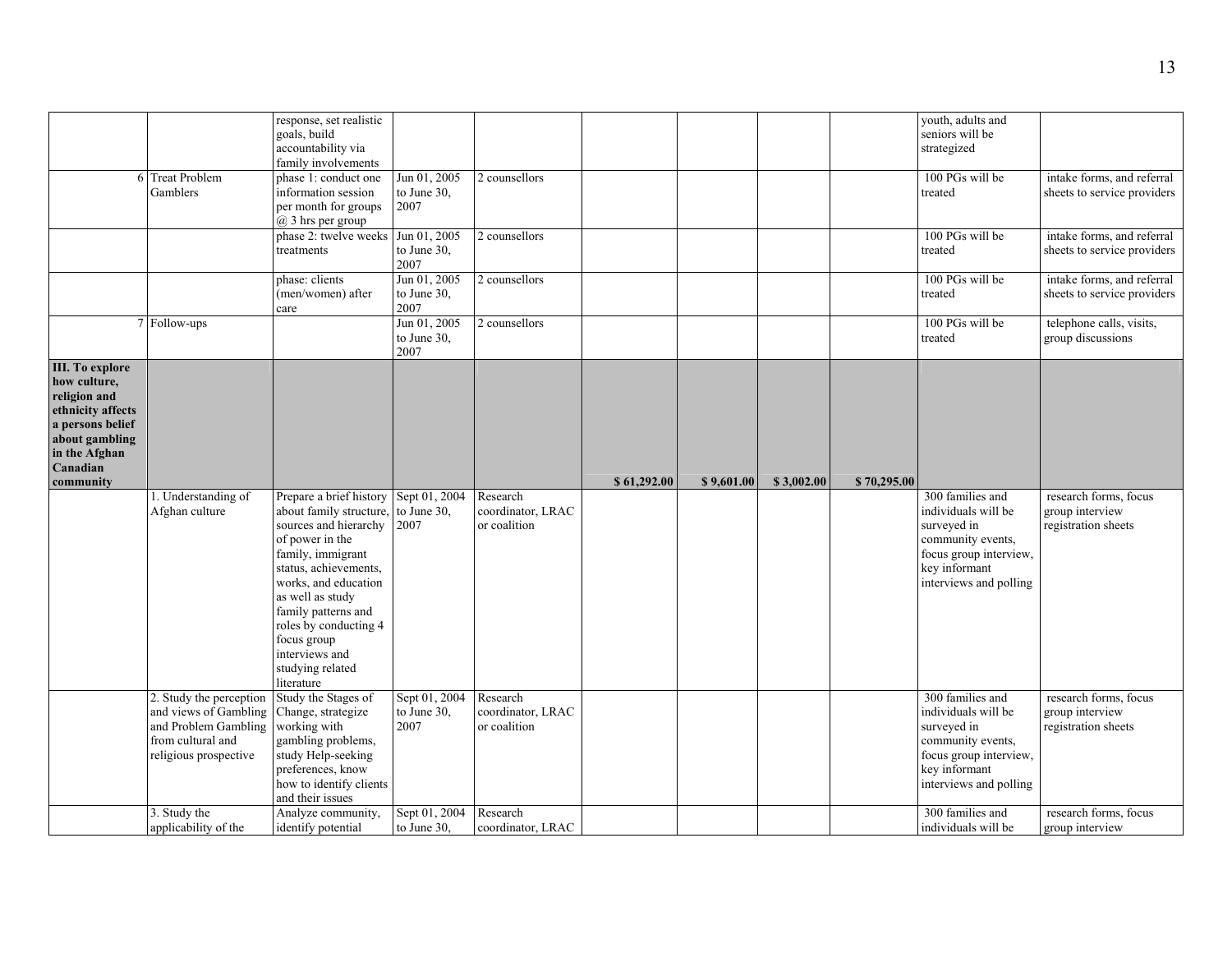|                     | "Community<br>Development Model"<br>and the "Harm-<br>Reduction Model" | leadership, identify<br>felt needs, begin to<br>establish priorities and<br>organize around<br>needs, foster<br>leadership potential,<br>broaden community<br>support, develop plan<br>of action | 2007          | or coalition                                  |              |             |            |              | surveyed in<br>community events,<br>focus group interview,<br>key informant<br>interviews and polling                                            | registration sheets      |
|---------------------|------------------------------------------------------------------------|--------------------------------------------------------------------------------------------------------------------------------------------------------------------------------------------------|---------------|-----------------------------------------------|--------------|-------------|------------|--------------|--------------------------------------------------------------------------------------------------------------------------------------------------|--------------------------|
| <b>IV. Meetings</b> |                                                                        |                                                                                                                                                                                                  |               |                                               | \$900.00     | \$1,300.00  |            | \$2,200.00   |                                                                                                                                                  |                          |
|                     | Coalition                                                              |                                                                                                                                                                                                  | Quarterly     | Research<br>coordinator, LRAC<br>or coalition |              |             |            |              | meeting of all major<br>players of project                                                                                                       | minute of the meetings   |
|                     | Management                                                             |                                                                                                                                                                                                  | Monthly       | Research<br>coordinator, LRAC<br>or coalition |              |             |            |              | manangement team of<br>all parts of this<br>program will meet<br>with the project<br>manager                                                     | minute of the meetings   |
| V. Reports          |                                                                        |                                                                                                                                                                                                  |               |                                               | \$2,300.00   | \$650.00    |            | \$2,950.00   |                                                                                                                                                  |                          |
|                     | Progress                                                               |                                                                                                                                                                                                  | Monthly       | Research<br>coordinator, LRAC<br>or coalition |              |             |            |              | funding agency will<br>receive reports                                                                                                           | submission of the report |
|                     | Mid-term                                                               |                                                                                                                                                                                                  | Nov 30, 2005  | Research<br>coordinator, LRAC<br>or coalition |              |             |            |              | funding agency will<br>receive reports                                                                                                           | submission of the report |
|                     | Final                                                                  |                                                                                                                                                                                                  | June 30, 2007 | Research<br>coordinator, LRAC<br>or coalition |              |             |            |              | funding agency and<br>almost fifty percent of<br>the Afghan<br>community, Afghan<br>media will be<br>informed from the<br>outcome of the project | submission of the report |
| <b>GRAND TOTAL</b>  |                                                                        |                                                                                                                                                                                                  |               |                                               | \$277,876.00 | \$26,651.00 | \$9,102.00 | \$310,029.00 |                                                                                                                                                  |                          |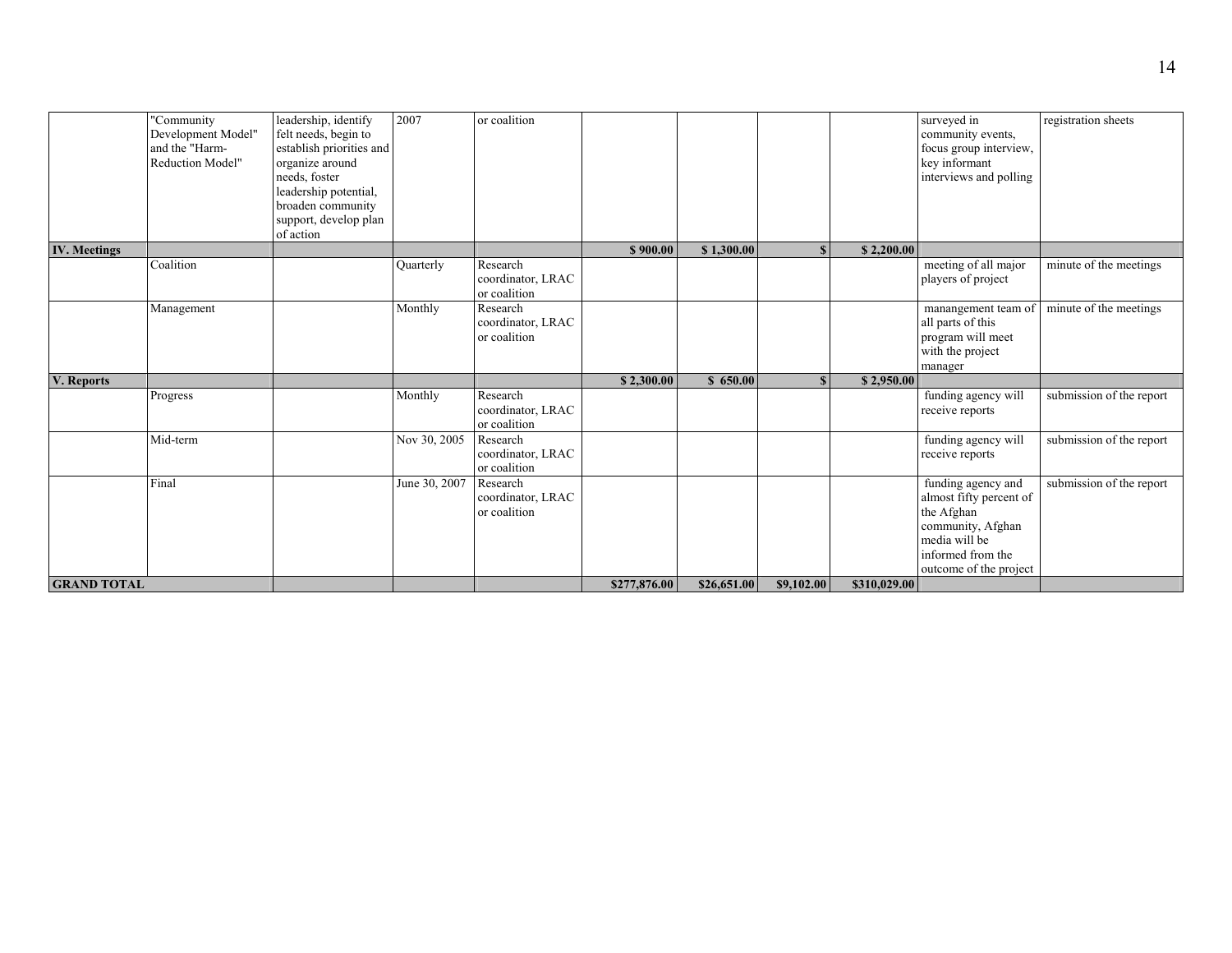**APPENDIX 2** 

## **AFGHAN ACTION PLANNING LOGICAL MODEL - BUDGET**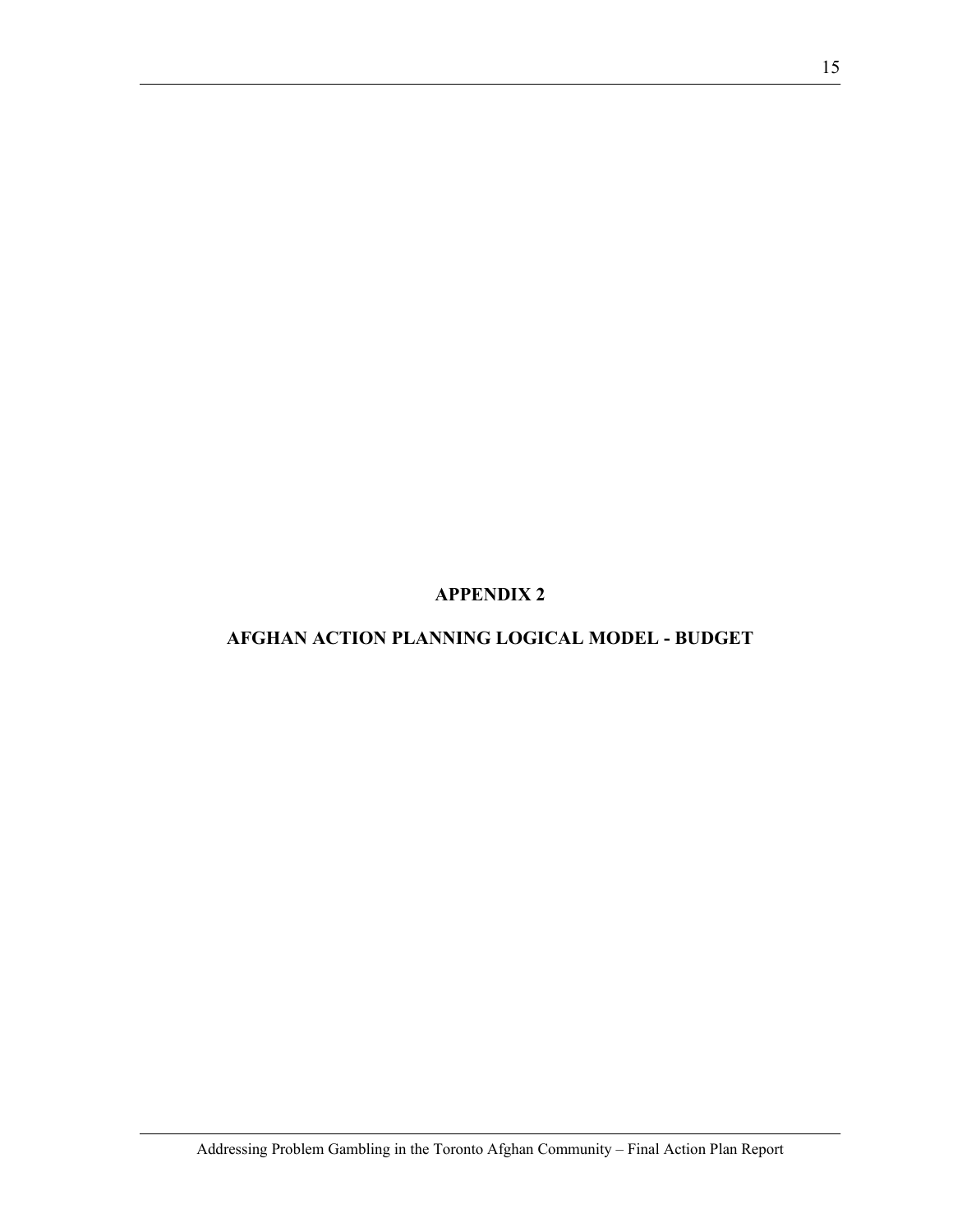## **Afghan Action Planning Logical Model**

#### **BUDGET SHEET**

#### **GENERAL NOTES:**

| <b>Project Duration</b>                    | working weeks per year<br>working weeks in 3 years | 36.00<br>52.00<br>156.00 | Months<br>Weeks<br>Weeks           |
|--------------------------------------------|----------------------------------------------------|--------------------------|------------------------------------|
|                                            | working days per weeks<br>Total project days       | 5.00<br>0.00             |                                    |
| <b>Project Manager</b> (part-time)         | total working hours=                               | 10.00<br>1560.00 hrs     | hrs/week                           |
| <b>Awareness Coordinator (part-time)</b>   | total working hours=                               | 12.00<br>1872.00         | hrs/week<br>Hrs                    |
| <b>Treatment Coordinators (part-time)</b>  | total working hours=                               | 16.00<br>2,496.00        | hrs/week/each person<br><b>Hrs</b> |
| <b>Research Coordinator RC</b> (part-time) | total working hours=                               | 16.00<br>2,496.00        | hrs/week/person<br><b>Hrs</b>      |
| <b>Research Advisor</b> (part-time)        | total working hours=                               | 4.00<br>624.00           | hrs/week<br>Hrs                    |

| Objectives                                                                                                      | Activities                 |                                                                                                                                                                                                  | Tasks<br>Timelines                                                                                                                         | Time each  | Unit       | Unit Cost \$ | <b>OPGRC</b> |                | AAO        |            | Total       |
|-----------------------------------------------------------------------------------------------------------------|----------------------------|--------------------------------------------------------------------------------------------------------------------------------------------------------------------------------------------------|--------------------------------------------------------------------------------------------------------------------------------------------|------------|------------|--------------|--------------|----------------|------------|------------|-------------|
|                                                                                                                 |                            |                                                                                                                                                                                                  |                                                                                                                                            | unit needs |            |              | Unit         | Cost \$        | In-kind    | Cash \$    |             |
| <b>I. To raise awareness</b><br>of counsellors,<br>volunteers and<br>community about<br><b>Problem Gambling</b> |                            |                                                                                                                                                                                                  |                                                                                                                                            |            |            |              |              |                |            |            |             |
|                                                                                                                 | Post website articles      | Preparation of articles Bi-weekly for 3<br>about PG and<br>translation of them<br>into Dari and Pashto<br>languages, typing and<br>composing of the<br>articles in the website<br>in 3 languages | years: 26 times per<br>year X 3 years = $78$<br>articles, starting<br>from the 3rd month<br>of project operation<br>$(a)$ 10 hrs time each | 10.00      | <b>Hrs</b> | \$18.00      |              | 78 \$14,040.00 | \$1,500.00 | \$1,000.00 | \$16,540.00 |
|                                                                                                                 | 2 Write newspaper articles | Preparation of articles Preparation of<br>about PG and                                                                                                                                           | articles per month                                                                                                                         |            |            |              |              |                |            |            |             |
|                                                                                                                 |                            | translation of them<br>into Dari and Pashto                                                                                                                                                      | $X$ 36 months = 36<br>articles in 3                                                                                                        | 10.00      | <b>Hrs</b> | \$18.00      |              | 78 \$14,040.00 |            | \$2,000.00 | \$16,040.00 |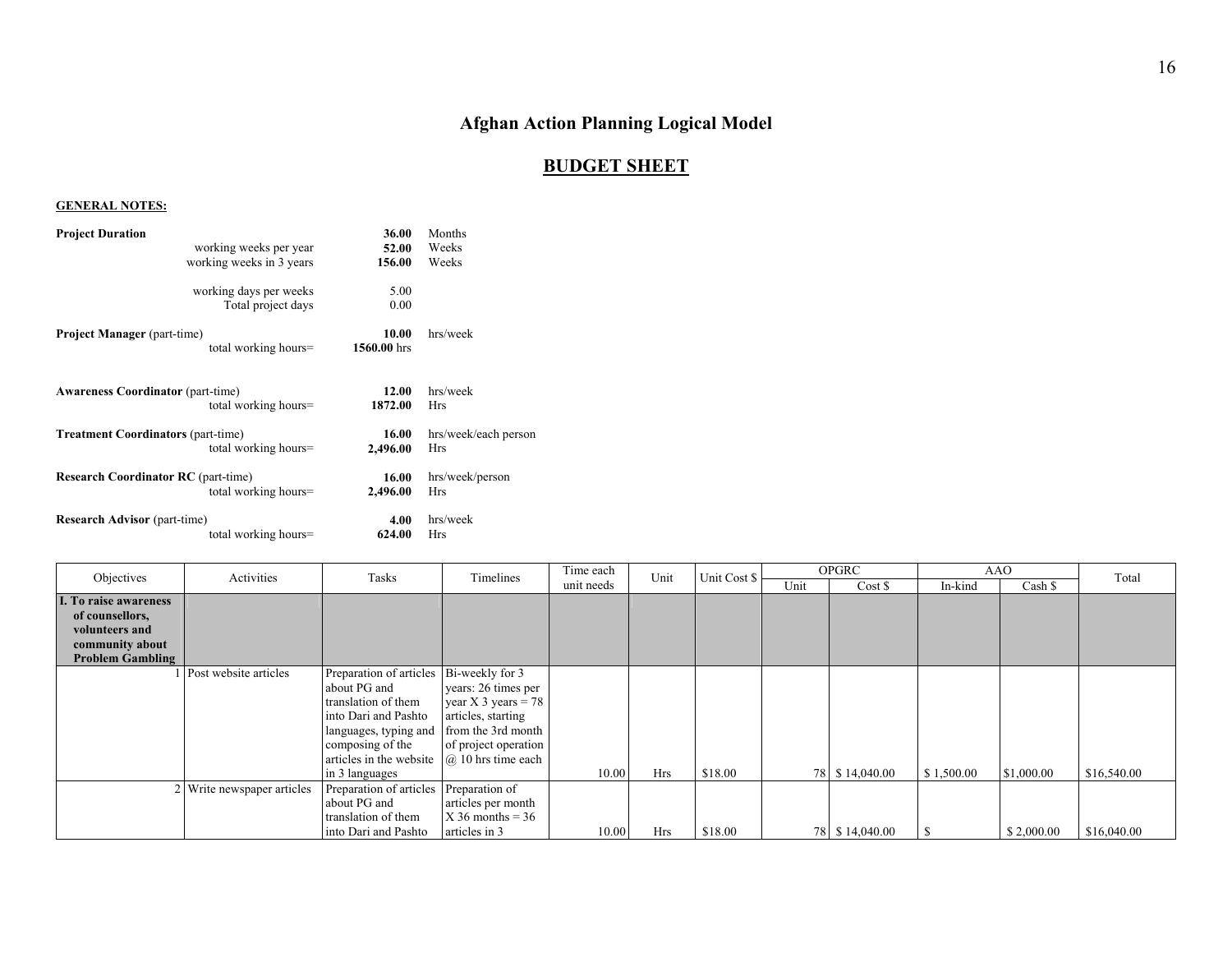|                     |                                                                                                                                                                                                                                                                                                                                                                                                                                                        | community<br>newspapers                                                                                                                                                                                                                                                                                                                                                                              |                                                                                                       |       |                                                     |                                            |                                                                                    |                                                    |                        |                                                                     |
|---------------------|--------------------------------------------------------------------------------------------------------------------------------------------------------------------------------------------------------------------------------------------------------------------------------------------------------------------------------------------------------------------------------------------------------------------------------------------------------|------------------------------------------------------------------------------------------------------------------------------------------------------------------------------------------------------------------------------------------------------------------------------------------------------------------------------------------------------------------------------------------------------|-------------------------------------------------------------------------------------------------------|-------|-----------------------------------------------------|--------------------------------------------|------------------------------------------------------------------------------------|----------------------------------------------------|------------------------|---------------------------------------------------------------------|
|                     | 3 Develop radio ads                                                                                                                                                                                                                                                                                                                                                                                                                                    | Preparation of articles<br>about PG and<br>translation of them<br>into Dari and Pashto<br>languages and<br>broadcasting in                                                                                                                                                                                                                                                                           | 10 min. per show<br>promotion X 52<br>shows per year $X$ 3<br>$years = 1560$ min.<br>ads @ \$6.00/min |       |                                                     |                                            |                                                                                    |                                                    |                        |                                                                     |
|                     | Develop and distribute<br>flyers and pamphlets                                                                                                                                                                                                                                                                                                                                                                                                         | community radio<br>Preparation of flyers<br>about PG workshops<br>and events in 3<br>languages and<br>distribution of them in<br>community gathering<br>areas, service provider<br>agencies etc.                                                                                                                                                                                                     | 1000 flyers $(a)$ 4<br>times per year X 3<br>$yrs. = 12000$ sheets                                    |       | Min<br>sheets                                       | \$8.00<br>\$0.20                           | 1,560 \$12,480.00<br>12,000 \$2,400.00                                             | \$1,200.00<br>\$1,500.00                           | \$1,500.00<br>\$400.00 | \$15,180.00<br>\$4,300.00                                           |
|                     |                                                                                                                                                                                                                                                                                                                                                                                                                                                        | Ready Material                                                                                                                                                                                                                                                                                                                                                                                       |                                                                                                       | 3.00  |                                                     | \$18.00                                    | 36 \$1,944.00                                                                      | \$500.00                                           |                        | \$2,444.00                                                          |
| 6                   | 5 Send Email to members<br>Conduct 12 awareness<br>raising workshops and<br>presentations on<br>prevention, responsible<br>gambling, risk factors,<br>and services available to<br>staff and clients of<br>various organizations<br>working with Afghans:<br>Omat-e-nabawi Mosque,<br>Jamea-e-Islami, Afghan<br>women Organization,<br>SAFE, Afghan Canadian<br>Youth Organization,<br>Canadian Afghan Suppor<br>program, Afghan<br>businesses, senior | 1. Outreach and invite $\sqrt{4 \text{ per}}$ year X 3<br>workshop participants<br>$(a)$ 50 person in each<br>workshop $X$ 12 = 600<br>2. Provide food and<br>refreshment for 50 X<br>$12 = 600$ people<br>3. Hall rental for<br>conducting 12<br>workshops<br>4. Hire workshop<br>facilitator<br>5. Provide rental<br>workshop audio-<br>visual equipment,<br>screen, flip charts,<br>markers, etc. | Monthly<br>$years = 12$<br>workshops                                                                  | 1.00  | <b>Hrs</b><br><b>Hrs</b><br>serving<br>days<br>days | \$18.00<br>\$10.00<br>\$150.00<br>\$200.00 | 600 \$10,800.00<br>600 \$6,000.00<br>12 \$1,800.00<br>12 \$2,400.00<br>$\mathbf S$ | \$800.00<br>\$1,200.00<br>\$1,200.00<br>\$2,400.00 | \$600.00               | \$11,600.00<br>\$6,000.00<br>\$3,600.00<br>\$3,600.00<br>\$2,400.00 |
|                     | residences, Doctors,<br>Lawyers, main stream<br>agencies working with<br>Afghan community,<br><b>Toronto Police</b><br>community relation<br>officer, local media,<br>Centre for addiction and<br>mental health, community<br>volunteers, AAO staff,<br>etc.                                                                                                                                                                                           | 6. Compensate<br>volunteer expenses                                                                                                                                                                                                                                                                                                                                                                  | <b>SUB-TOTAL AWARENESS</b>                                                                            | 50.00 | Km                                                  | \$0.33                                     | 400 \$6,600.00<br>\$72,504.00                                                      | \$1,200.00<br>\$11,500.00                          | \$5,500.00             | \$7,800.00<br>\$89,504.00                                           |
|                     |                                                                                                                                                                                                                                                                                                                                                                                                                                                        |                                                                                                                                                                                                                                                                                                                                                                                                      |                                                                                                       |       |                                                     |                                            |                                                                                    |                                                    |                        |                                                                     |
| II. To increase the |                                                                                                                                                                                                                                                                                                                                                                                                                                                        |                                                                                                                                                                                                                                                                                                                                                                                                      |                                                                                                       |       |                                                     |                                            |                                                                                    |                                                    |                        |                                                                     |

17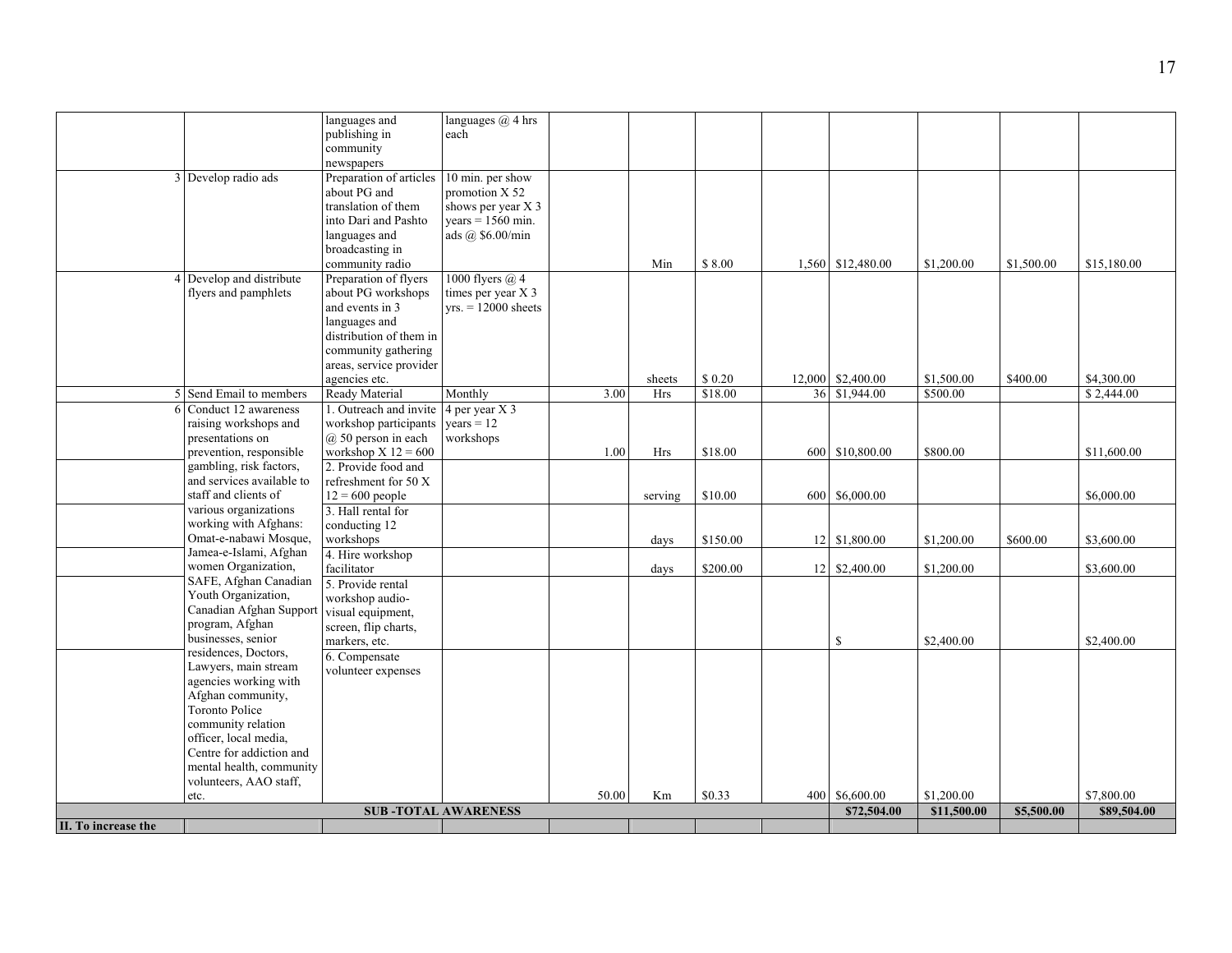| clinical skills of the<br>AAO counsellors in<br>engaging clients |                         |                                                              |                     |       |            |          |        |                |            |          |               |
|------------------------------------------------------------------|-------------------------|--------------------------------------------------------------|---------------------|-------|------------|----------|--------|----------------|------------|----------|---------------|
|                                                                  | Conduct 12 community    | 1. Outreach and invite $\begin{array}{ c c } 4$ per year X 3 |                     |       |            |          |        |                |            |          |               |
|                                                                  | fora: Need Analysis     | workshop participants                                        | $years = 12$        |       |            |          |        |                |            |          |               |
|                                                                  |                         | $(a)$ 30 person in each                                      | workshops           |       |            |          |        |                |            |          |               |
|                                                                  |                         | workshop $X$ 12 = 360                                        |                     | 1.00  | Hrs        | \$18.00  |        | 360 \$6,480.00 | \$500.00   |          | \$6,980.00    |
|                                                                  |                         | 2. Provide food and                                          |                     |       |            |          |        |                |            |          |               |
|                                                                  |                         | refreshment for 30 X                                         |                     |       |            |          |        |                |            |          |               |
|                                                                  |                         | $12 = 360$ people                                            |                     |       | serving    | \$10.00  |        | 360 \$3,600.00 |            |          | \$3,600.00    |
|                                                                  |                         | 3. Hall rental for                                           |                     |       |            |          |        |                |            |          |               |
|                                                                  |                         | conducting 12                                                |                     |       |            |          |        |                |            |          |               |
|                                                                  |                         | community fora                                               |                     |       | days       | \$150.00 |        | 12 \$1,800.00  | \$1,200.00 | \$600.00 | \$3,600.00    |
|                                                                  |                         | 4. Provide rental                                            |                     |       |            |          |        |                |            |          |               |
|                                                                  |                         | workshop audio-                                              |                     |       |            |          |        |                |            |          |               |
|                                                                  |                         | visual equipment,                                            |                     |       |            |          |        |                |            |          |               |
|                                                                  |                         | screen, flip charts,                                         |                     |       |            |          |        |                |            |          |               |
|                                                                  |                         | markers, etc.                                                |                     |       | days       |          | 12     | $\mathbb{S}$   | \$600.00   |          | \$600.00      |
|                                                                  |                         | 5. Compensate                                                |                     |       |            |          |        |                |            |          |               |
|                                                                  |                         | volunteer expenses                                           |                     | 30.00 | Km         | \$0.33   |        | 400 \$3,960.00 | \$800.00   |          | \$4,760.00    |
|                                                                  | 2 Outreach Problem      | Getting in touch with                                        | 27 months           |       |            |          |        |                |            |          |               |
|                                                                  | Gambling affected       | community via                                                |                     |       |            |          |        |                |            |          |               |
|                                                                  | individuals and their   | distribution of flyers,                                      |                     |       |            |          |        |                |            |          |               |
|                                                                  | families                | community events,                                            |                     |       |            |          |        |                |            |          |               |
|                                                                  |                         | prayer times, visit at<br>Casinos, home visits,              |                     |       |            |          |        |                |            |          |               |
|                                                                  |                         |                                                              |                     | 0.50  | Hrs        | \$18.00  |        | 300 \$2,700.00 | \$500.00   |          | \$3,200.00    |
|                                                                  | 3 Train the counsellors | etc.<br>1. Search various                                    | Trainings will be   |       |            |          |        |                |            |          |               |
|                                                                  |                         | service providers who                                        | completed in the    |       |            |          |        |                |            |          |               |
|                                                                  |                         | provide training for                                         | first 6-9 months of |       |            |          |        |                |            |          |               |
|                                                                  |                         | treatment of Problem                                         | the project life    |       |            |          |        |                |            |          |               |
|                                                                  |                         | Gambling, substance                                          |                     |       |            |          |        |                |            |          |               |
|                                                                  |                         | use and treatment,                                           |                     |       |            |          |        |                |            |          |               |
|                                                                  |                         | Basic communication                                          |                     |       |            |          |        |                |            |          |               |
|                                                                  |                         | skills, boundaries,                                          |                     |       |            |          |        |                |            |          |               |
|                                                                  |                         | active listening, crisis                                     |                     |       |            |          |        |                |            |          |               |
|                                                                  |                         | intervention, suicide                                        |                     |       |            |          |        |                |            |          |               |
|                                                                  |                         | prevention, cross                                            |                     |       |            |          |        |                |            |          |               |
|                                                                  |                         | cultural issues, self                                        |                     |       |            |          |        |                |            |          |               |
|                                                                  |                         | care, stress and many                                        |                     |       |            |          |        |                |            |          |               |
|                                                                  |                         | more related topics                                          |                     |       | Hrs        | \$18.00  | 80     | \$1,440.00     |            |          | \$1,440.00    |
|                                                                  |                         | 2. Enroll 5 volunteers                                       | 5 volunteers/       |       |            |          |        |                |            |          |               |
|                                                                  |                         | as candidate                                                 | counsellors will be |       |            |          |        |                |            |          |               |
|                                                                  |                         | counsellors for                                              | enrolled in         |       |            |          |        |                |            |          |               |
|                                                                  |                         | required trainings:                                          | trainings fora      |       |            |          |        |                |            |          |               |
|                                                                  |                         |                                                              | duration of 6       |       |            |          |        |                |            |          |               |
|                                                                  |                         |                                                              | months $(a)$ 5      |       |            |          |        |                |            |          |               |
|                                                                  |                         |                                                              | persons X 7 hrs/    |       |            |          |        |                |            |          |               |
|                                                                  |                         |                                                              | day X 5 days/ week  |       |            |          |        |                |            |          |               |
|                                                                  |                         |                                                              | X 4 week/month X    | 0.00  | <b>Hrs</b> | \$18.00  | 840 \$ |                |            |          | <sup>\$</sup> |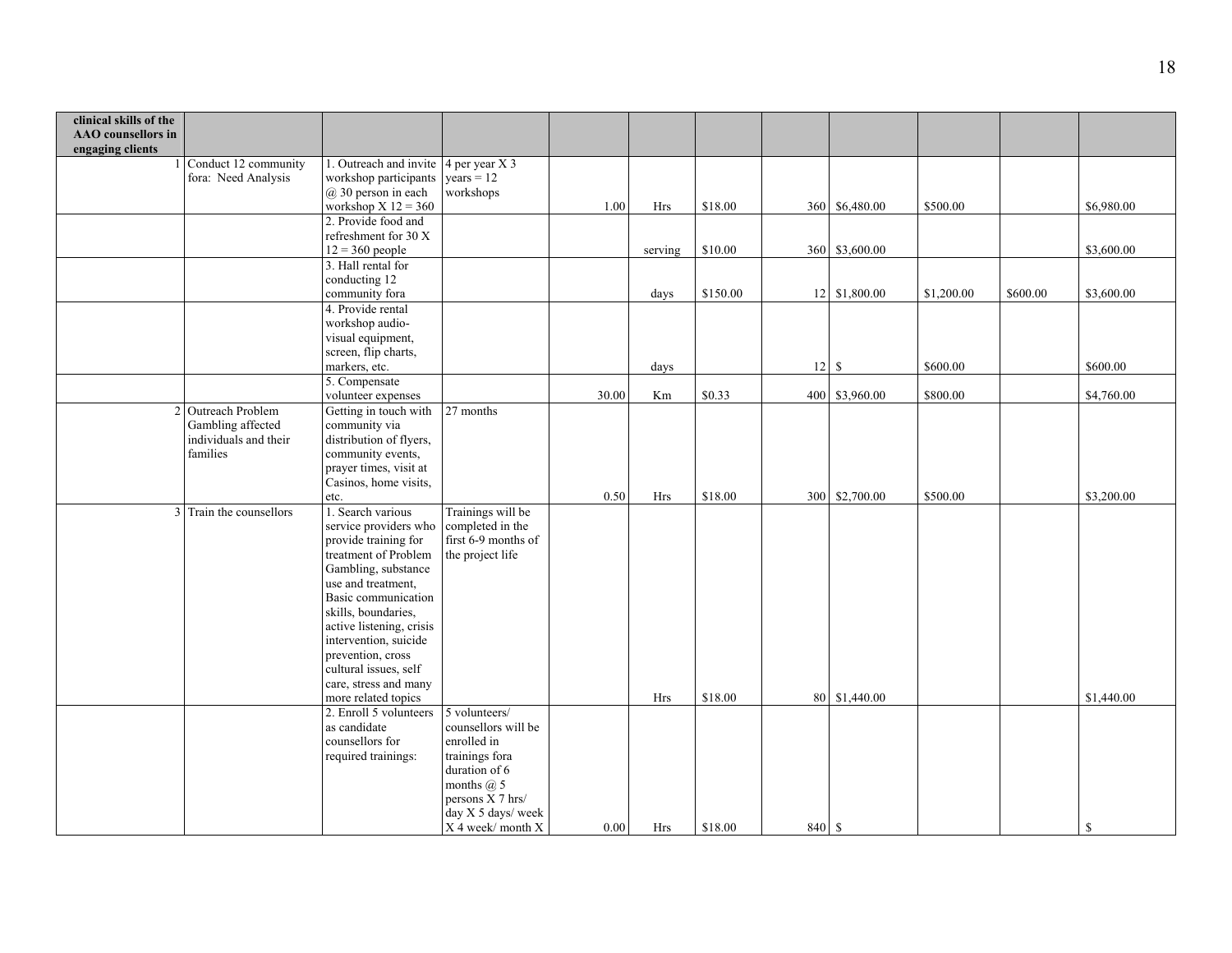|                            |                                                |                                      | 6 months = $1,680$          |       |       |         |                    |            |          |              |
|----------------------------|------------------------------------------------|--------------------------------------|-----------------------------|-------|-------|---------|--------------------|------------|----------|--------------|
|                            |                                                |                                      | hrs                         |       |       |         |                    |            |          |              |
|                            |                                                | 3. Hire 2 counsellors                | 2 counsellors will          |       |       |         |                    |            |          |              |
|                            |                                                | to create strategies for             | be enrolled in              |       |       |         |                    |            |          |              |
|                            |                                                | treatment of PGs:                    | trainings fora              |       |       |         |                    |            |          |              |
|                            |                                                | outreach (Intake                     | duration of 27              |       |       |         |                    |            |          |              |
|                            |                                                | calls), offer immediate months $@$ 2 |                             |       |       |         |                    |            |          |              |
|                            |                                                | services/ emergency                  | persons $\bar{X}$ 7 hrs/day |       |       |         |                    |            |          |              |
|                            |                                                |                                      |                             |       |       |         |                    |            |          |              |
|                            |                                                | response, set realistic              | $X$ 5 days/week $X$ 4       |       |       |         |                    |            |          |              |
|                            |                                                | goals, built                         | week/month X 27             |       |       |         |                    |            |          |              |
|                            |                                                | accountability via                   | months = $7,160$ hrs        |       |       |         |                    |            |          |              |
|                            |                                                | family involvements.                 |                             |       |       |         |                    |            |          |              |
|                            |                                                | Target beneficiaries                 |                             |       |       |         |                    |            |          |              |
|                            |                                                | $(200$ families + 100                |                             |       |       |         |                    |            |          |              |
|                            |                                                | individuals)                         |                             | 2.00  | Hrs   | \$15.00 | 3,580 \$107,400.00 |            |          | \$107,400.00 |
|                            | Conduct information                            | Conduct one                          | $1 X 27 = 27$               |       |       |         |                    |            |          |              |
|                            | sessions for PGs and their information session |                                      | sessions                    |       |       |         |                    |            |          |              |
|                            | families                                       | per month for groups                 |                             |       |       |         |                    |            |          |              |
|                            |                                                | @ 3 hrs per group                    |                             | 27.00 | L-sum | \$10.00 | 50 \$13,500.00     |            |          | \$13,500.00  |
|                            |                                                |                                      | <b>SUB-TOTAL PREVENTION</b> |       |       |         | \$140,880.00       | \$3,600.00 | \$600.00 | \$145,080.00 |
| <b>III.</b> To explore how |                                                |                                      |                             |       |       |         |                    |            |          |              |
|                            |                                                |                                      |                             |       |       |         |                    |            |          |              |
| culture, religion          |                                                |                                      |                             |       |       |         |                    |            |          |              |
| and ethnicity              |                                                |                                      |                             |       |       |         |                    |            |          |              |
| affects a persons          |                                                |                                      |                             |       |       |         |                    |            |          |              |
| belief about               |                                                |                                      |                             |       |       |         |                    |            |          |              |
| gambling in the            |                                                |                                      |                             |       |       |         |                    |            |          |              |
| <b>Afghan Canadian</b>     |                                                |                                      |                             |       |       |         |                    |            |          |              |
| community                  |                                                |                                      |                             |       |       |         |                    |            |          |              |
|                            | 1. Understanding of                            | Prepare a brief history 27 months    |                             |       |       |         |                    |            |          |              |
|                            | Afghan culture                                 | about family structure,              |                             |       |       |         |                    |            |          |              |
|                            |                                                | sources and hierarchy                |                             |       |       |         |                    |            |          |              |
|                            |                                                | of power in the                      |                             |       |       |         |                    |            |          |              |
|                            |                                                |                                      |                             |       |       |         |                    |            |          |              |
|                            |                                                | family, immigrant                    |                             |       |       |         |                    |            |          |              |
|                            |                                                | status, achievements,                |                             |       |       |         |                    |            |          |              |
|                            |                                                | works, and education                 |                             |       |       |         |                    |            |          |              |
|                            |                                                | as well as study                     |                             |       |       |         |                    |            |          |              |
|                            |                                                | family patterns and                  |                             |       |       |         |                    |            |          |              |
|                            |                                                | roles by conducting 4                |                             |       |       |         |                    |            |          |              |
|                            |                                                | focus group                          |                             |       |       |         |                    |            |          |              |
|                            |                                                | interviews and                       |                             |       |       |         |                    |            |          |              |
|                            |                                                |                                      |                             |       |       |         |                    |            |          |              |
|                            |                                                | studying related                     |                             |       |       |         |                    |            |          |              |
|                            |                                                | literature                           |                             |       |       |         |                    |            |          |              |
|                            | 2. Study the perception                        | Study the Stages of                  | 27 months                   |       |       |         |                    |            |          |              |
|                            | and views of Gambling                          | Change, strategize                   |                             |       |       |         |                    |            |          |              |
|                            | and Problem Gambling                           | working with                         |                             |       |       |         |                    |            |          |              |
|                            | from cultural and                              | gambling problems,                   |                             |       |       |         |                    |            |          |              |
|                            | religious prospective                          | study Help-seeking                   |                             |       |       |         |                    |            |          |              |
|                            |                                                | preferences, know                    |                             |       |       |         |                    |            |          |              |
|                            |                                                | how to identify clients              |                             |       |       |         |                    |            |          |              |
|                            |                                                |                                      |                             |       |       |         |                    |            |          |              |
|                            |                                                | and their issues                     |                             |       |       |         |                    |            |          |              |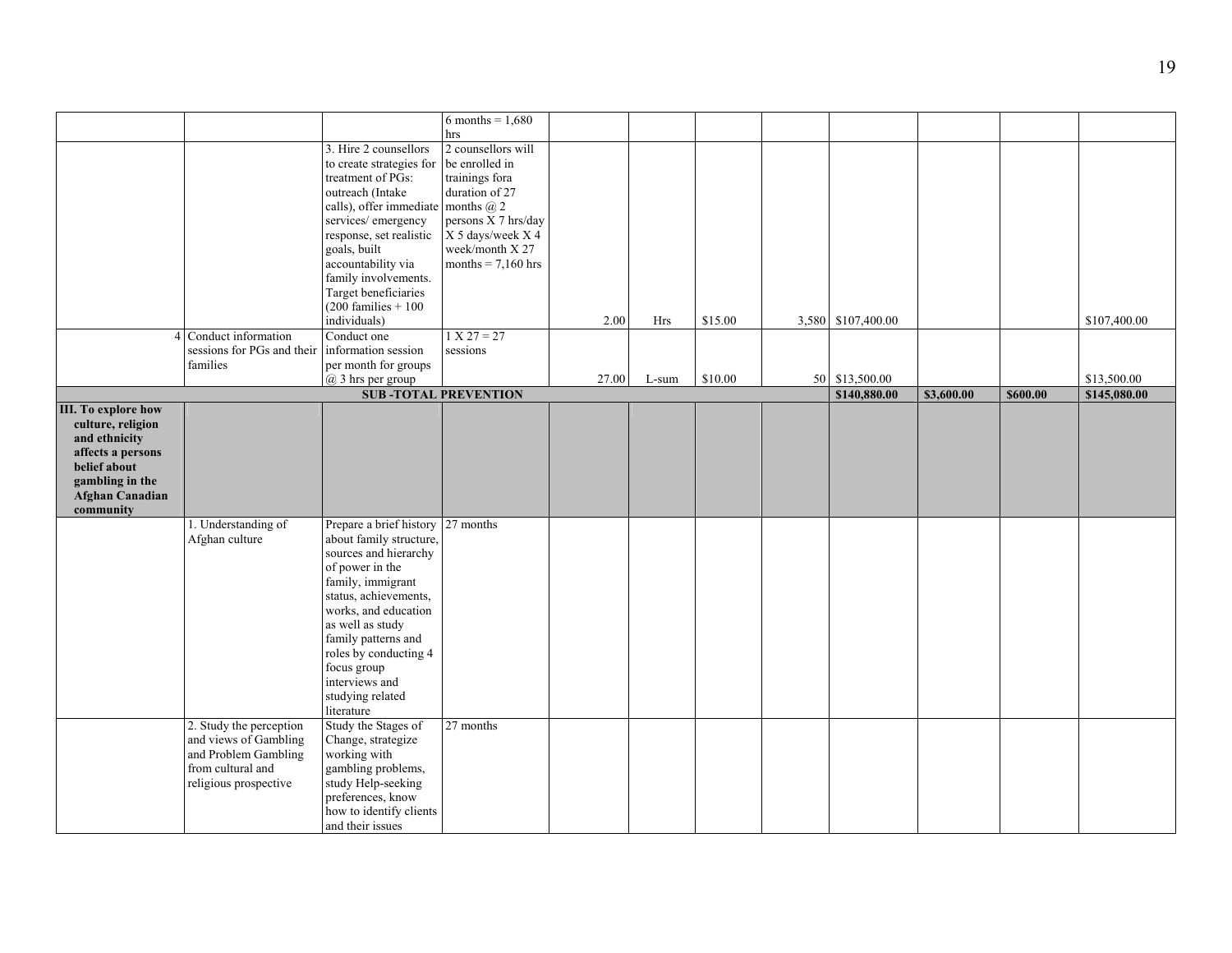|                     | 3. Study the applicability                  | Analyze community,        | 27 months                 |  |       |         |                 |               |             |              |              |
|---------------------|---------------------------------------------|---------------------------|---------------------------|--|-------|---------|-----------------|---------------|-------------|--------------|--------------|
|                     | of the "Community                           | identify potential        |                           |  |       |         |                 |               |             |              |              |
|                     | Development Model" and leadership, identify |                           |                           |  |       |         |                 |               |             |              |              |
|                     | the "Harm-Reduction                         | felt needs, begin to      |                           |  |       |         |                 |               |             |              |              |
|                     | Model"                                      | establish priorities and  |                           |  |       |         |                 |               |             |              |              |
|                     |                                             | organize around           |                           |  |       |         |                 |               |             |              |              |
|                     |                                             | needs, foster             |                           |  |       |         |                 |               |             |              |              |
|                     |                                             | leadership potential,     |                           |  |       |         |                 |               |             |              |              |
|                     |                                             | broaden community         |                           |  |       |         |                 |               |             |              |              |
|                     |                                             | support, develop plan     |                           |  |       |         |                 |               |             |              |              |
|                     |                                             | of action for and take    |                           |  |       |         |                 |               |             |              |              |
|                     |                                             | action                    |                           |  |       |         |                 |               |             |              |              |
|                     |                                             |                           | <b>SUB-TOTAL RESEARCH</b> |  |       |         |                 | \$61,292.00   | \$9,601.00  | \$3,002.00   | \$70,295.00  |
| <b>IV.</b> Meetings |                                             |                           |                           |  |       |         |                 |               |             |              |              |
|                     | Coalition                                   |                           | Quarterly                 |  | L-sum | \$9.00  | 20 <sup>1</sup> | \$180.00      | \$500.00    |              | \$680.00     |
|                     | Management                                  |                           | Monthly                   |  | L-sum | \$36.00 | <b>20</b>       | \$720.00      | \$800.00    |              | \$1,520.00   |
|                     |                                             | <b>SUB-TOTAL MEETINGS</b> |                           |  |       |         |                 | \$900.00      | \$1,300.00  | $\mathbf{s}$ | \$2,200.00   |
| V. Reports          |                                             |                           |                           |  |       |         |                 |               |             |              |              |
|                     | Progress                                    |                           | Monthly                   |  | L-sum | \$36.00 |                 | 50 \$1,800.00 | \$500.00    |              | \$2,300.00   |
|                     | Mid-term                                    |                           | After completion of       |  |       |         |                 |               |             |              |              |
|                     |                                             |                           | $18th$ month of           |  |       |         |                 |               |             |              |              |
|                     |                                             |                           | project operation         |  | L-sum | \$1.00  |                 | 250 \$250.00  | \$50.00     |              | \$300.00     |
|                     | Final                                       |                           | After completion of       |  |       |         |                 |               |             |              |              |
|                     |                                             |                           | $36th$ month of           |  |       |         |                 |               |             |              |              |
|                     |                                             |                           | project operation         |  | L-sum | \$1.00  |                 | 250 \$250.00  | \$100.00    |              | \$350.00     |
|                     |                                             |                           | <b>SUB-TOTAL REPORTS</b>  |  |       |         |                 | \$2,300.00    | \$650.00    | $\mathbf{s}$ | \$2,950.00   |
| <b>GRAND-TOTAL</b>  |                                             |                           |                           |  |       |         |                 |               | \$26,651.00 | \$9,102.00   | \$310,029.00 |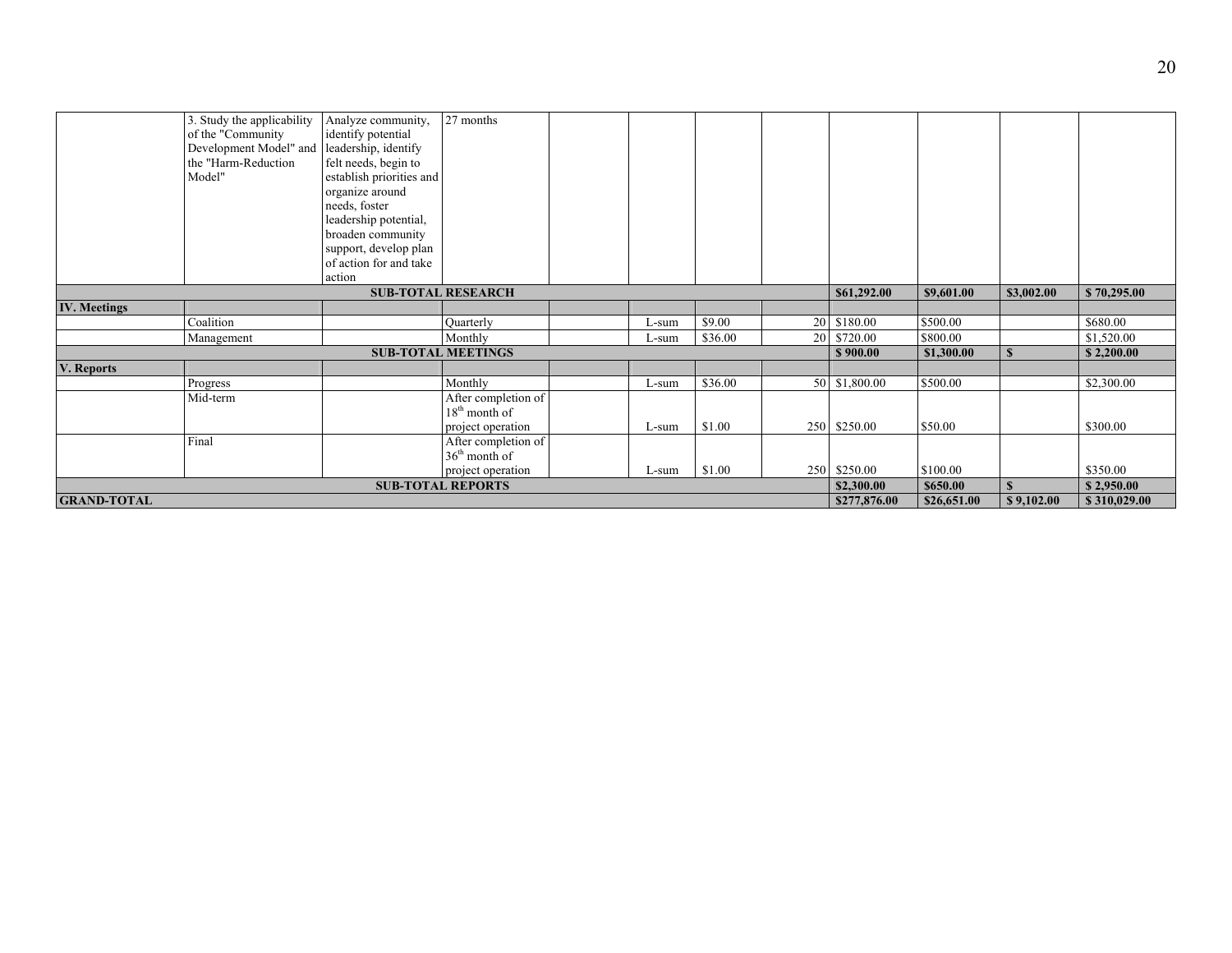**APPENDIX 3** 

**WORK PLAN**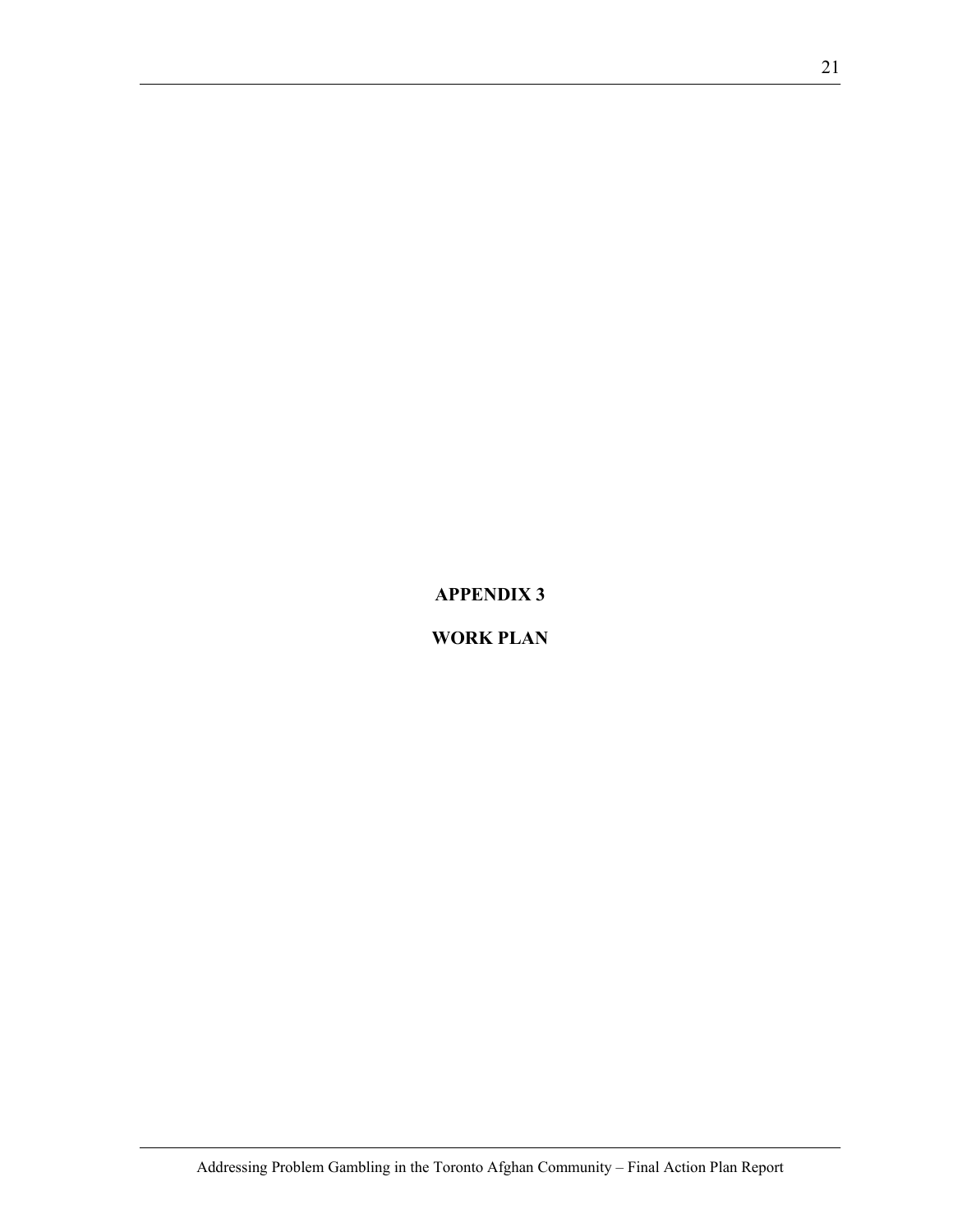## **Afghan Association of Ontario WORK PLAN**

|           |                                                       |                                                                                                                                                  |                                                                                                   |      | Year 1<br>Year 2<br>Year 3 |                                 |             |              |                                       |     |     |               |  |  |  |  |  |  |  |     |     |   |     |     |   |     |     |     |     |           |        |
|-----------|-------------------------------------------------------|--------------------------------------------------------------------------------------------------------------------------------------------------|---------------------------------------------------------------------------------------------------|------|----------------------------|---------------------------------|-------------|--------------|---------------------------------------|-----|-----|---------------|--|--|--|--|--|--|--|-----|-----|---|-----|-----|---|-----|-----|-----|-----|-----------|--------|
| <b>No</b> | <b>ACTIVITIES</b>                                     | <b>TASKS</b>                                                                                                                                     | <b>Timeline</b>                                                                                   | July | Aug<br>$\sim$              | Sep<br>ð<br>$\rightarrow$<br>തി | $\geqslant$ | Dec<br>ه اما | $\bar{a}$<br>$\overline{\phantom{0}}$ | Feb | Mar | $\frac{5}{5}$ |  |  |  |  |  |  |  | Aug | Sep | 8 | Nov | Dec | ' | Feb | Nar | ĄÞr | May | $\exists$ | Remark |
|           | <b>Mobilization</b>                                   |                                                                                                                                                  |                                                                                                   |      |                            |                                 |             |              |                                       |     |     |               |  |  |  |  |  |  |  |     |     |   |     |     |   |     |     |     |     |           |        |
|           | Mobilization of staff and<br>material                 | Staff recruitment                                                                                                                                | July 2004 and Aug 2004                                                                            |      |                            |                                 |             |              |                                       |     |     |               |  |  |  |  |  |  |  |     |     |   |     |     |   |     |     |     |     |           |        |
|           | To raise awareness of<br><b>Problem Gambling</b>      |                                                                                                                                                  |                                                                                                   |      |                            |                                 |             |              |                                       |     |     |               |  |  |  |  |  |  |  |     |     |   |     |     |   |     |     |     |     |           |        |
|           | 2Post website articles                                | Preparation and translation<br>of articles about PG                                                                                              | Bi-weekly for 3 years: Sept 01,<br>2004 to June 30, 2007                                          |      |                            |                                 |             |              |                                       |     |     |               |  |  |  |  |  |  |  |     |     |   |     |     |   |     |     |     |     |           |        |
|           | 3 Write newspaper articles Publishing articles in     | community newspapers                                                                                                                             | Sep 01, 2004 to June 30, 2007                                                                     |      |                            |                                 |             |              |                                       |     |     |               |  |  |  |  |  |  |  |     |     |   |     |     |   |     |     |     |     |           |        |
|           | 4Develop radio ads                                    | Broadcasting of the articles<br>in community radio                                                                                               | 10 min. per show promotion X<br>52 shows per year X 3 years:<br>Sept 01, 2004 to June 30,<br>2007 |      |                            |                                 |             |              |                                       |     |     |               |  |  |  |  |  |  |  |     |     |   |     |     |   |     |     |     |     |           |        |
|           | 5Develop and distribute<br>flyers and pamphlets       | Preparation and distribution 4 times per year X 3 yrs<br>of flyers about PG<br>workshops                                                         |                                                                                                   |      |                            |                                 |             |              |                                       |     |     |               |  |  |  |  |  |  |  |     |     |   |     |     |   |     |     |     |     |           |        |
|           | 6Send Email to members                                | <b>Ready Material</b>                                                                                                                            | Sep 01, 2004 to June 30, 2007                                                                     |      |                            |                                 |             |              |                                       |     |     |               |  |  |  |  |  |  |  |     |     |   |     |     |   |     |     |     |     |           |        |
|           | Conduct 12 awareness<br>raising workshops             | . Outreach and invite<br>workshop participants                                                                                                   | 4 per year $X$ 3 years = 12<br>workshops                                                          |      |                            |                                 |             |              |                                       |     |     |               |  |  |  |  |  |  |  |     |     |   |     |     |   |     |     |     |     |           |        |
|           |                                                       | 2. Rent a hall for conducting various months<br>12 workshops                                                                                     |                                                                                                   |      |                            |                                 |             |              |                                       |     |     |               |  |  |  |  |  |  |  |     |     |   |     |     |   |     |     |     |     |           |        |
|           |                                                       | 3. Hire workshop facilitator                                                                                                                     | various months                                                                                    |      |                            |                                 |             |              |                                       |     |     |               |  |  |  |  |  |  |  |     |     |   |     |     |   |     |     |     |     |           |        |
|           |                                                       | 4. Provide workshop audio-<br>visual equipment and<br>material                                                                                   | various months                                                                                    |      |                            |                                 |             |              |                                       |     |     |               |  |  |  |  |  |  |  |     |     |   |     |     |   |     |     |     |     |           |        |
| III.      | To increase the clinical<br>skills                    |                                                                                                                                                  |                                                                                                   |      |                            |                                 |             |              |                                       |     |     |               |  |  |  |  |  |  |  |     |     |   |     |     |   |     |     |     |     |           |        |
|           | 8Conduct 12 community<br>fora:                        | . Outreach and invite<br>workshop participants                                                                                                   | 4 per year X 3 years = 12<br>workshops                                                            |      |                            |                                 |             |              |                                       |     |     |               |  |  |  |  |  |  |  |     |     |   |     |     |   |     |     |     |     |           |        |
| 9         |                                                       | 2. Rent a hall for conducting various months<br>12 workshops                                                                                     |                                                                                                   |      |                            |                                 |             |              |                                       |     |     |               |  |  |  |  |  |  |  |     |     |   |     |     |   |     |     |     |     |           |        |
|           |                                                       | . Hire workshop facilitator                                                                                                                      | various months                                                                                    |      |                            |                                 |             |              |                                       |     |     |               |  |  |  |  |  |  |  |     |     |   |     |     |   |     |     |     |     |           |        |
|           |                                                       | . Provide workshop audio-<br>visual equipment & material                                                                                         | various months                                                                                    |      |                            |                                 |             |              |                                       |     |     |               |  |  |  |  |  |  |  |     |     |   |     |     |   |     |     |     |     |           |        |
|           | 10 Outreach Problem<br>Gamblers and their<br>families | Getting in touch with<br>community via distribution of 2007<br>flyers, community events,<br>prayer times, visit at<br>Casinos, home visits, etc. | Sept 01, 2004 to June 30,                                                                         |      |                            |                                 |             |              |                                       |     |     |               |  |  |  |  |  |  |  |     |     |   |     |     |   |     |     |     |     |           |        |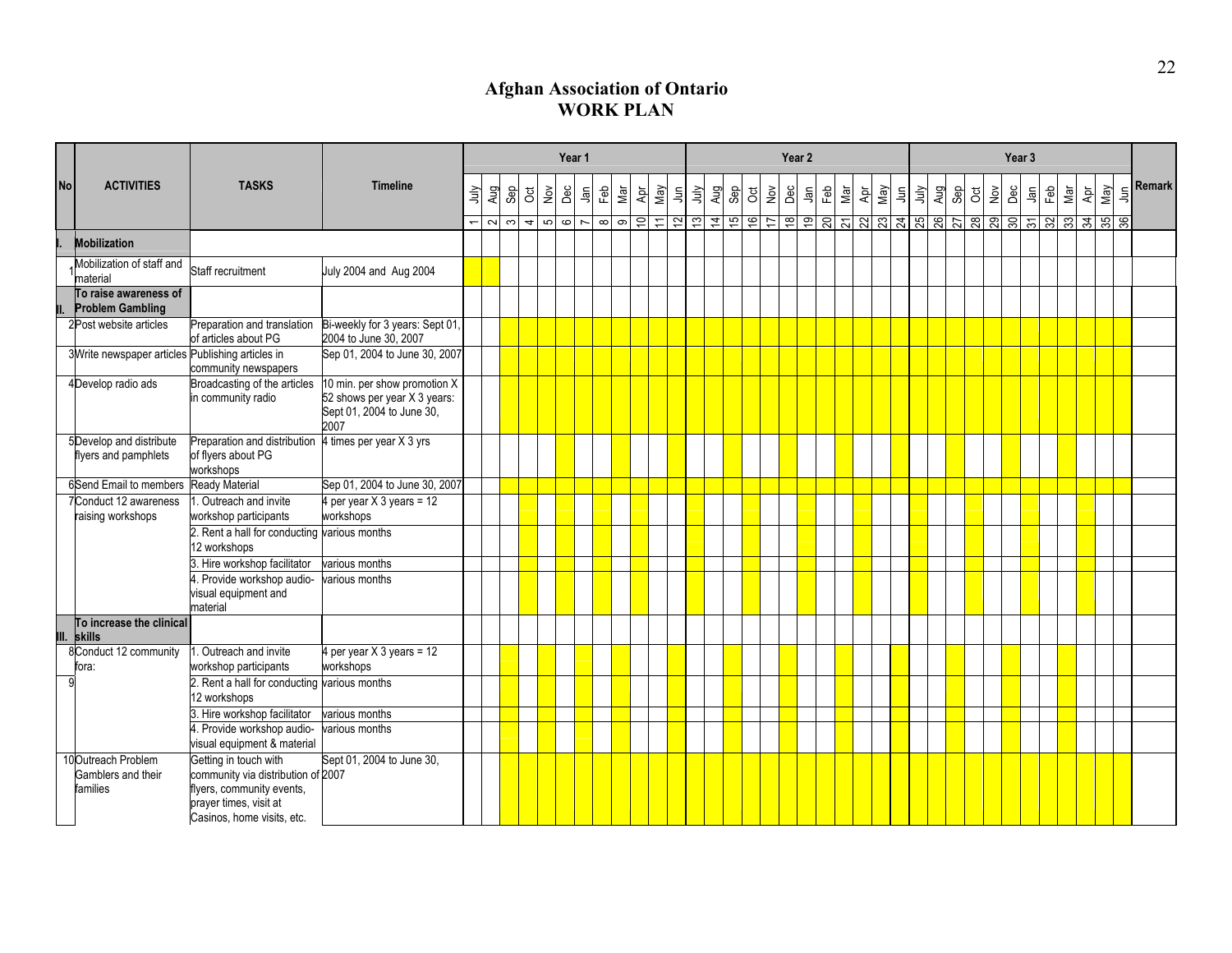|     |                                                                                                                  |                                                                                                                                                                                                                                                                                                                                               |                                                                                     |  |  |  |  |  |  |  |  |  |  |  |  |  |  | 23 |
|-----|------------------------------------------------------------------------------------------------------------------|-----------------------------------------------------------------------------------------------------------------------------------------------------------------------------------------------------------------------------------------------------------------------------------------------------------------------------------------------|-------------------------------------------------------------------------------------|--|--|--|--|--|--|--|--|--|--|--|--|--|--|----|
|     | 11Train the counsellors                                                                                          | 1. Search various service<br>providers for training of the<br>counsellors                                                                                                                                                                                                                                                                     | Oct 01 2004 to Nov 30, 2004                                                         |  |  |  |  |  |  |  |  |  |  |  |  |  |  |    |
|     |                                                                                                                  | 2. Enroll volunteers for<br>required trainings                                                                                                                                                                                                                                                                                                | Dec 01 2004 to May 29, 2005                                                         |  |  |  |  |  |  |  |  |  |  |  |  |  |  |    |
|     |                                                                                                                  | 3. Hire counsellors and treat June 01, 2005 to June 30,<br>the PGs                                                                                                                                                                                                                                                                            | 2007                                                                                |  |  |  |  |  |  |  |  |  |  |  |  |  |  |    |
|     | 12 Conduct information<br>sessions for PGs and<br>their families                                                 | Conduct monthly information June 2005 to June 30, 2007<br>session for groups                                                                                                                                                                                                                                                                  |                                                                                     |  |  |  |  |  |  |  |  |  |  |  |  |  |  |    |
|     | To explore how<br>culture, religion and<br>IV. ethnicity affects PG                                              |                                                                                                                                                                                                                                                                                                                                               |                                                                                     |  |  |  |  |  |  |  |  |  |  |  |  |  |  |    |
| 13  | culture                                                                                                          | family structure, hierarchy of<br>power in the family etc.                                                                                                                                                                                                                                                                                    | Understanding of Afghan Prepare a brief history about Sept 01, 2004 to May 31, 2007 |  |  |  |  |  |  |  |  |  |  |  |  |  |  |    |
|     | views of Gambling and<br>Problem Gambling from gambling problems, study<br>cultural and religious<br>prospective | 14Study the perception and Study the Stages of Change, Sept 01, 2004 to June 30,<br>strategize working with<br>Help-seeking preferences,<br>know how to identify clients<br>and their issues                                                                                                                                                  | 2007                                                                                |  |  |  |  |  |  |  |  |  |  |  |  |  |  |    |
|     | the "Community<br>the "Harm-Reduction<br>Model"                                                                  | 15Study the applicability of Analyze community, identify Sept 01, 2004 to June 30,<br>potential leadership, identify 2007<br>Development Model" and felt needs, begin to establish<br>priorities and organize<br>around needs, foster<br>leadership potential,<br>broaden community support,<br>develop plan of action for<br>and take action |                                                                                     |  |  |  |  |  |  |  |  |  |  |  |  |  |  |    |
| VI. | <b>Meetings</b>                                                                                                  |                                                                                                                                                                                                                                                                                                                                               |                                                                                     |  |  |  |  |  |  |  |  |  |  |  |  |  |  |    |
| 16  | Coalition                                                                                                        | Advisory committee meeting Quarterly                                                                                                                                                                                                                                                                                                          |                                                                                     |  |  |  |  |  |  |  |  |  |  |  |  |  |  |    |
|     | 17Management                                                                                                     | Project manager, awareness Monthly: Sept 01, 2004 to<br>coordinator, treatment<br>coordinator and research<br>coordinator meeting                                                                                                                                                                                                             | June 30, 2007                                                                       |  |  |  |  |  |  |  |  |  |  |  |  |  |  |    |
|     | VII. Repots                                                                                                      |                                                                                                                                                                                                                                                                                                                                               |                                                                                     |  |  |  |  |  |  |  |  |  |  |  |  |  |  |    |
| 18  |                                                                                                                  | Progress                                                                                                                                                                                                                                                                                                                                      | Monthly: Sept 01, 2004 to<br>June 30, 2007                                          |  |  |  |  |  |  |  |  |  |  |  |  |  |  |    |
| 19  |                                                                                                                  | Mid-term                                                                                                                                                                                                                                                                                                                                      | Nov 30, 2005                                                                        |  |  |  |  |  |  |  |  |  |  |  |  |  |  |    |
| 20  |                                                                                                                  | -inal                                                                                                                                                                                                                                                                                                                                         | June 30, 2007                                                                       |  |  |  |  |  |  |  |  |  |  |  |  |  |  |    |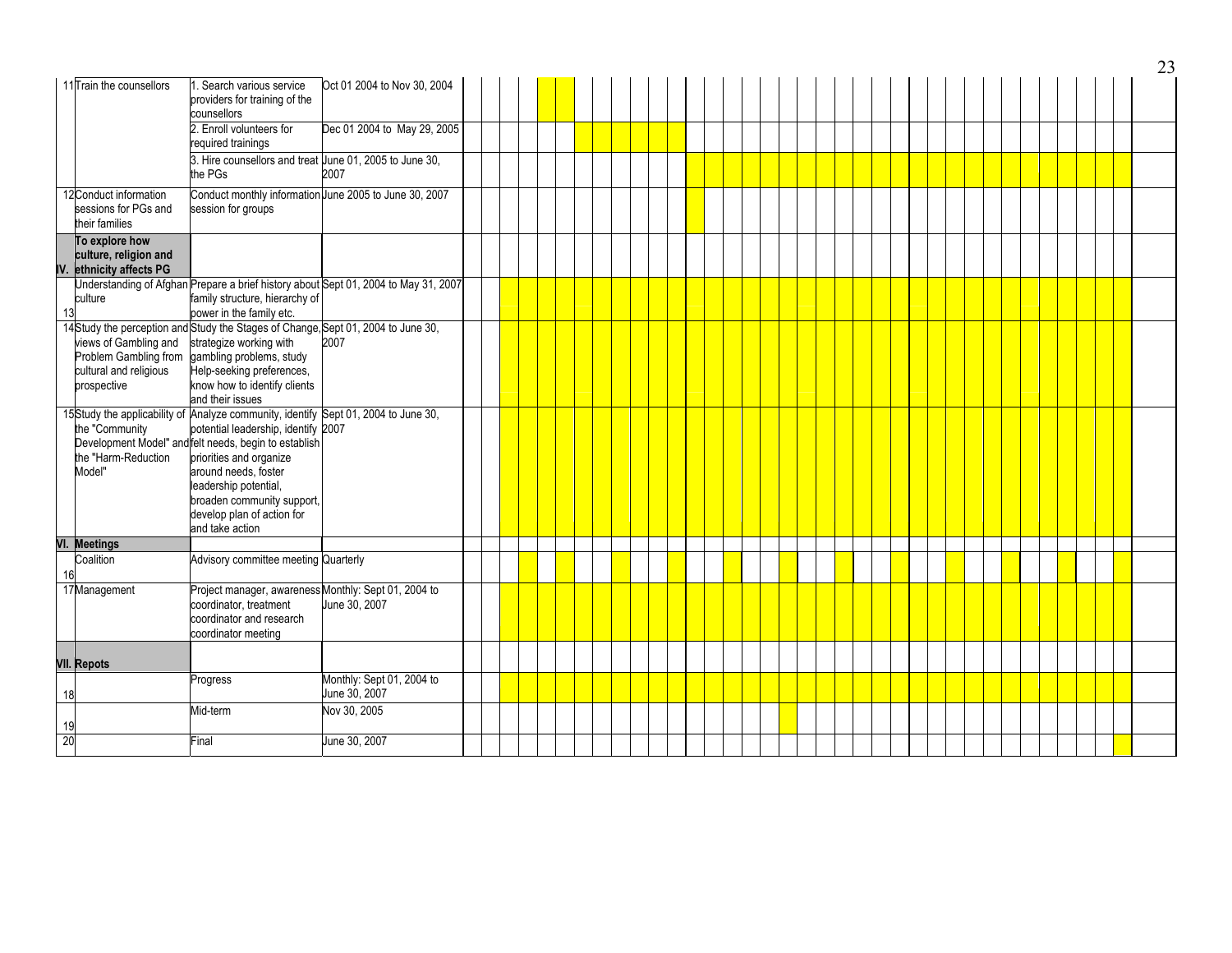## **APPENDIX 4**

## **FIELD OPERATION BUDGET**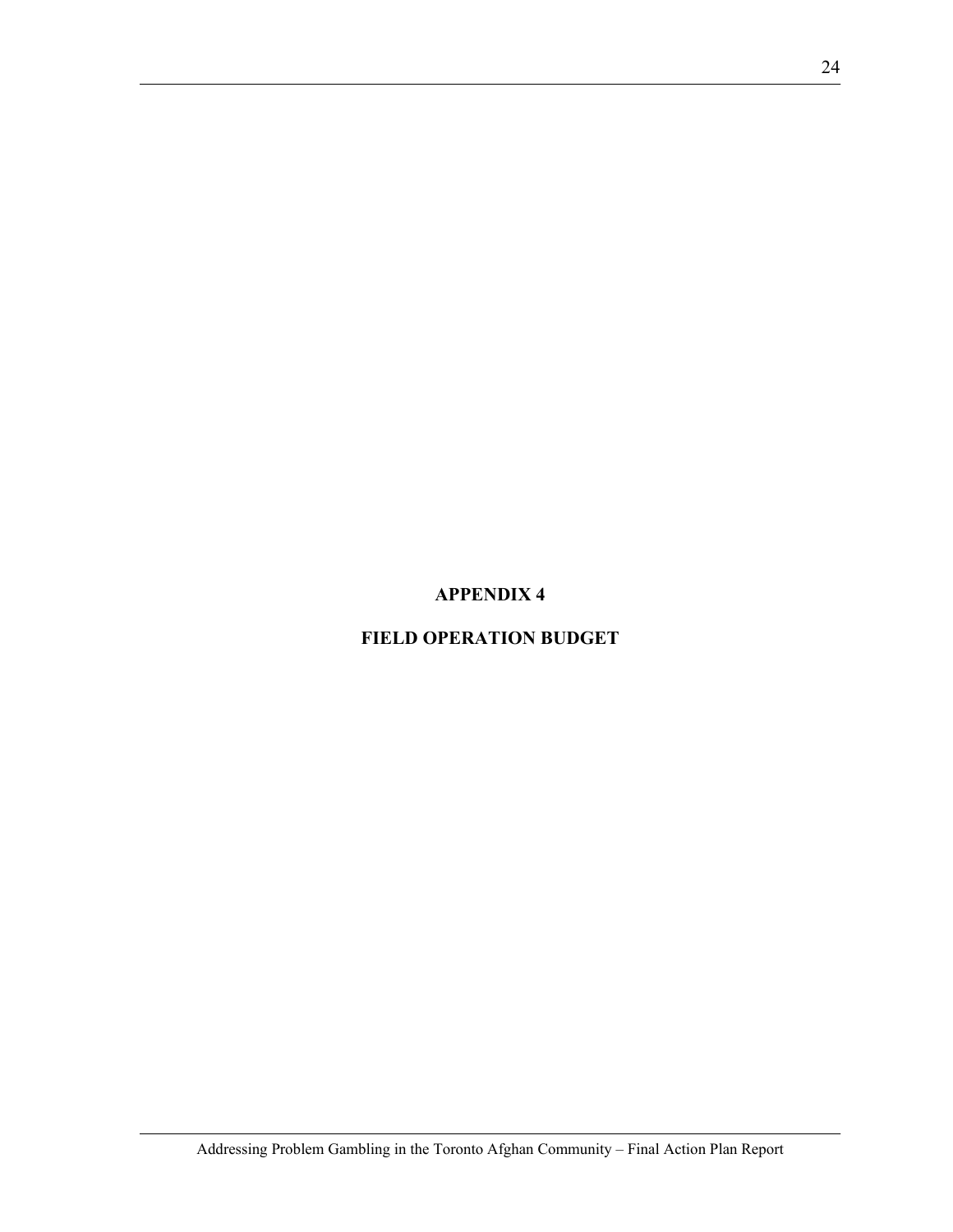#### **Afghan Association of Ontario FIELD OPERATION BUDGET (RESEARCH PART)**

| <b>SNO</b> | <b>ACTIVITY</b>                     | <b>DESCRIPTION</b>                      | <b>UNIT</b> | <b>AMOUNT</b> | <b>UNIT COST</b> | <b>OPGRC</b> | <b>IN-KIND</b> | <b>CASH</b>    | <b>TOTAL</b> |
|------------|-------------------------------------|-----------------------------------------|-------------|---------------|------------------|--------------|----------------|----------------|--------------|
| 1.00       | Personnel                           |                                         |             |               |                  |              |                |                |              |
| 1.01       | Research Coordinator (Rahi)         | 1 Refer the attached role description   | Days        | 30            | 250.00           | 7,500        |                |                | 7,500        |
| 1.02       | Project Coordinator (Oriakhel)      | 1 Refer the attached role description   | Hrs         | 424           | 26.00            | 11,024       |                |                | 11,024       |
| 1.03       | Community Liaison (Rahimi)          | 1 Refer the attached role description   | Hrs         | 40            | 17.00            | 680          |                |                | 680          |
| 1.04       | Community Liaison (Formuli)         | 1 Refer the attached role description   | Hrs         | 488           | 17.00            | 8,296        |                |                | 8,296        |
| 1.05       | Research Assistant (Fahim)          | 1 interviewers/focus group facilitators | Hrs         | 352           | 17.00            | 5,984        |                |                | 5,984        |
| 1.06       | Research Assistant (Siddiqi)        | 1 interviewers/focus group facilitators | <b>Hrs</b>  | 248           | 17.00            | 4,216        |                |                | 4,216        |
| 1.07       | Research Assistant (Nazahat)        | 1 interviewers/focus group facilitators | Hrs         | 248           | 17.00            | 4,216        |                |                | 4,216        |
| 1.09       | Data Analyst                        | 1 Graduate Research Assistant           | Hrs         | 96            | 20.00            | 1,920        |                |                | 1,920        |
|            | Sub-total Personnel                 |                                         |             |               |                  | 43,836       | $\theta$       | $\overline{0}$ | 43,836       |
| 2.00       | <b>Research Support Services</b>    |                                         |             |               |                  |              |                |                |              |
| 2.01       | Translation of questionnaires       | translation and re-translation/typing   | hrs         | 112           | 18.00            | 2,016        |                |                | 2,016        |
| 2.02       | transcriptions                      | taping and text writing                 | hrs         | 80            | 18.00            | 1,440        |                |                | 1,440        |
|            | Sub-total Research Support Services |                                         |             |               |                  | 3,456        | $\theta$       | $\theta$       | 3,456        |
| 3.00       | <b>Supplies and Equipment</b>       |                                         |             |               |                  |              |                |                |              |
| 3.01       | Mail/Courier                        |                                         | L-sum       |               | 250.00           | 250          |                | 400            | 650          |
| 3.02       | Telephone                           |                                         | month       | 12            | 25.00            | 300          |                | 200            | 500          |
| 3.03       | Printing/photocopying               |                                         | L-sum       |               | 500.00           | 500          | 500            |                | 1,000        |
| 3.05       | tape recorder, cassettes, batteries |                                         | L-sum       |               |                  |              | 400            |                | 400          |
| 3.06       | Stationery & others                 |                                         | L-sum       |               | 300.00           | 300          |                |                | 300          |
| 3.07       | software                            |                                         | L-sum       |               | 150.00           | 150          |                |                | 150          |
|            | Sub-total Supplies and Equipments   |                                         |             |               |                  | 1,500        | 900            | 600            | 3,000        |
| 4.00       | <b>Travel and Accommodation</b>     |                                         |             |               |                  |              |                |                |              |
| 4.01       | Ground transportation               | individual interviews & focus group     | Km          | 3000          | 0.33             | 990          | 1,500          |                | 2,490        |
| 4.02       | Lunch and refreshment               | at focus group interviews               | persons     | 110           | 15.00            | 1,650        |                |                | 1,650        |
| 4.03       | Parking                             |                                         | persons     | 100           | 10.00            | 1.000        |                |                | 1,000        |
|            | Sub-total Travel and Accommodation  |                                         |             |               |                  | 3,640        | 1,500          | $\overline{0}$ | 5,140        |
| 5.00       | Study participant costs             |                                         |             |               |                  |              |                |                |              |
| 5.01       | Recruiting study participants       | payment to interviewees                 | interview   | 50            | 20.00            | 1,000        |                |                | 1,000        |
| 5.02       | Compensation for participants       | payment to interviewees                 | interview   | 50            | 20.00            | 1,000        |                |                | 1,000        |
| 5.03       | Meeting expenses                    | food and refreshments                   | L-sum       | 300           |                  | 300          |                |                | 300          |
|            | Sub-total Study Participant Cost    |                                         |             |               |                  | 2,300        | $\theta$       | $\overline{0}$ | 2,300        |
| 6.00       | <b>Administrative cost</b>          |                                         |             |               |                  |              |                |                |              |
| 6.01       | Office rent                         | one room in the AAO main office         | month       | 12            | 180.00           | 2,160        | 3,600          |                | 5,760        |
| 6.02       | Hall rent                           | for focus group interview sessions      | hall        | 10            | 200.00           | 2,000        | 1.800          |                | 3,800        |
| 6.03       | Accounting                          |                                         | months      | 12            | 50.00            | 600          |                | 600            | 1,200        |
|            | Sub-total Administrative cost       |                                         |             |               |                  | 4,760        | 5,400          | 600            | 10,760       |
| 7.00       | <b>GST</b>                          |                                         |             |               |                  | 1,800        | 1,801          | 1,802          | 1,803        |
|            |                                     |                                         |             |               |                  |              |                |                |              |
|            | <b>Grand Total</b>                  |                                         |             |               |                  | 61,292       | 9,601          | 3,002          | 70,295       |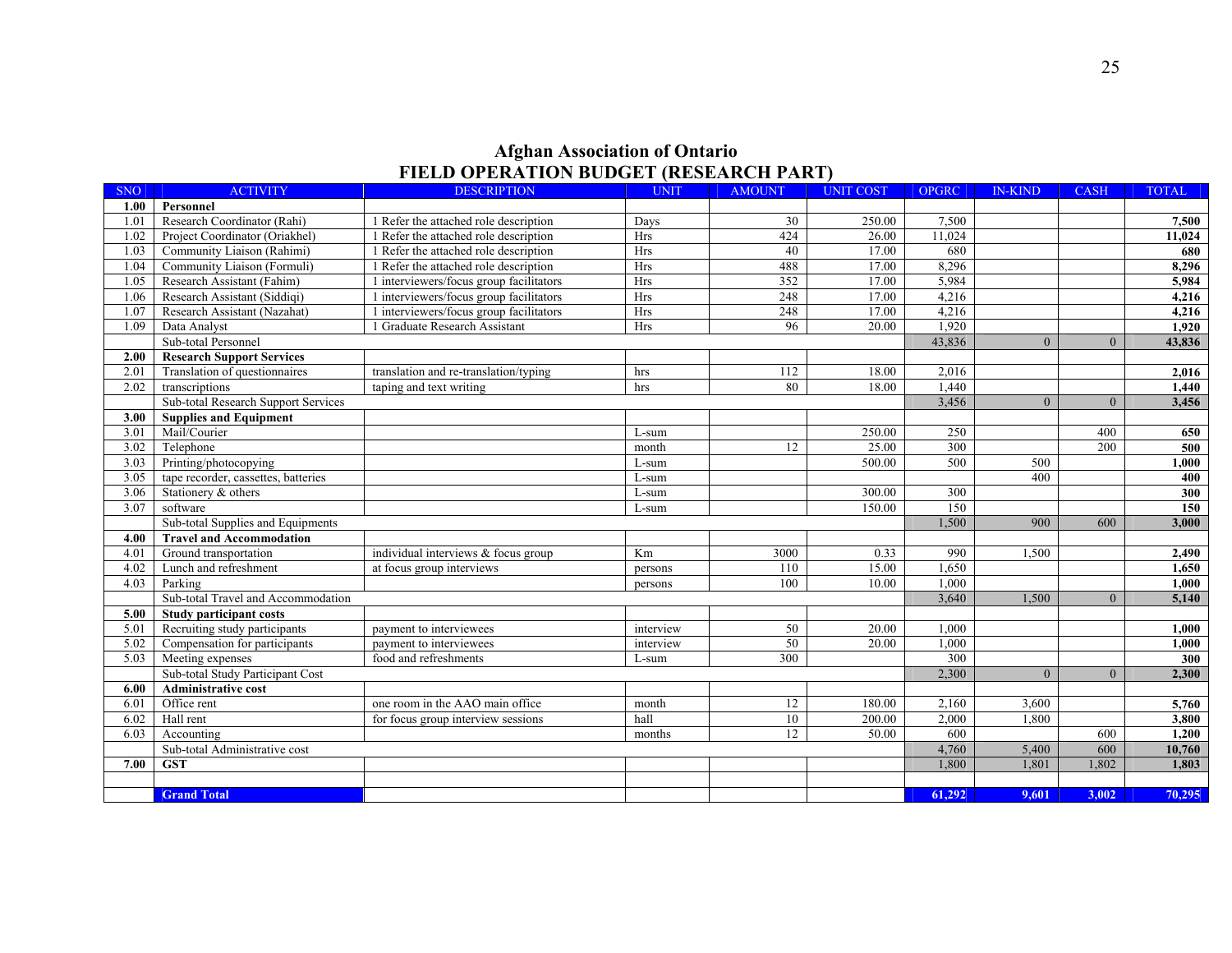# **Addressing Problem Gambling In the Toronto Filipino Community FINAL ACTION PLAN REPORT**

**Prepared by:** 

## **Kapisanan Philippine Centre**

**Toronto, Ontario** 

**March 2004**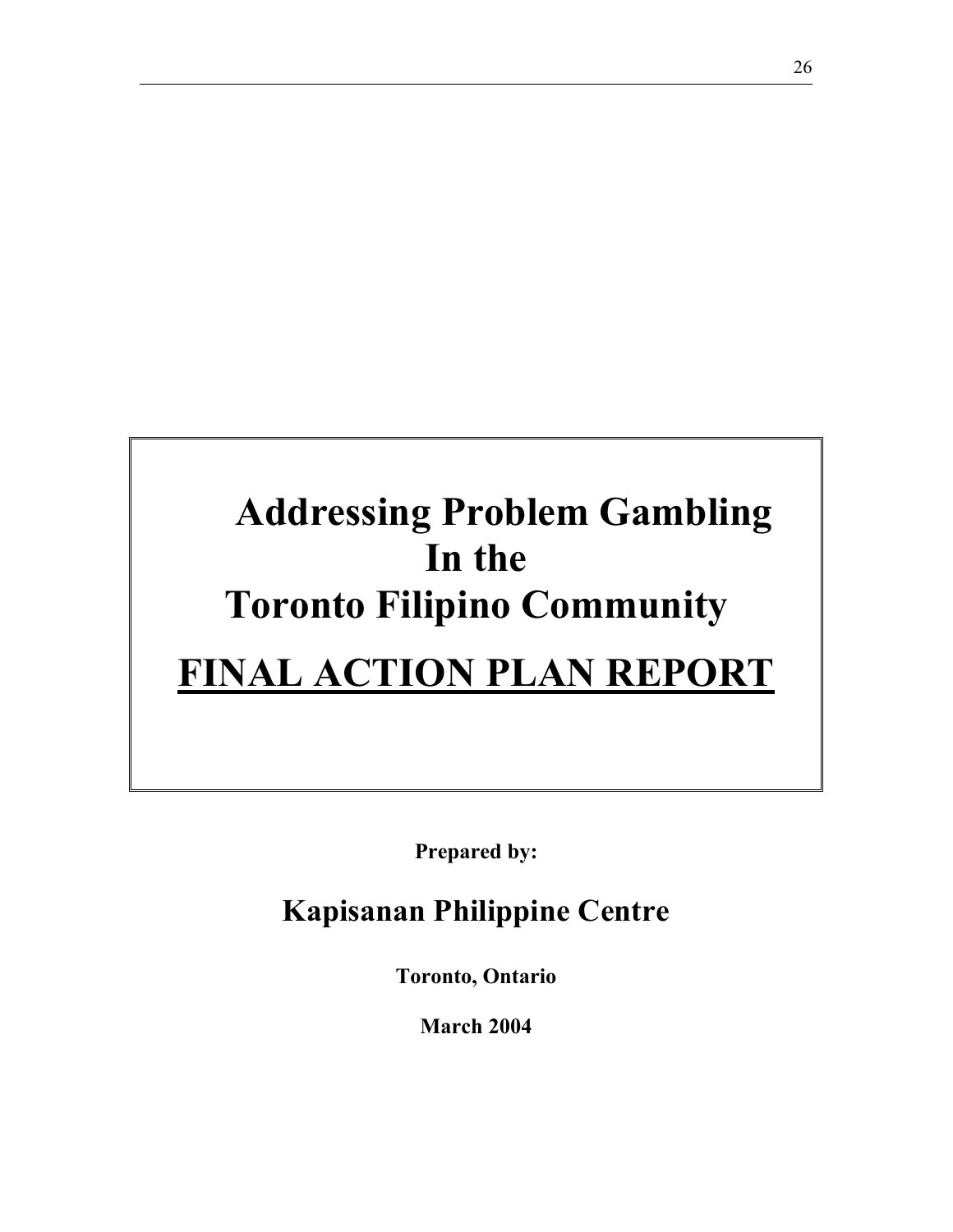## **TABLE OF CONTENTS**

| 2.1 | <b>Community Coalition</b>                    | 29 |
|-----|-----------------------------------------------|----|
| 2.2 | <b>Planning Process</b>                       | 30 |
| 2.3 | <b>Summary of Research Findings/Goal Area</b> | 31 |
|     |                                               |    |
|     |                                               |    |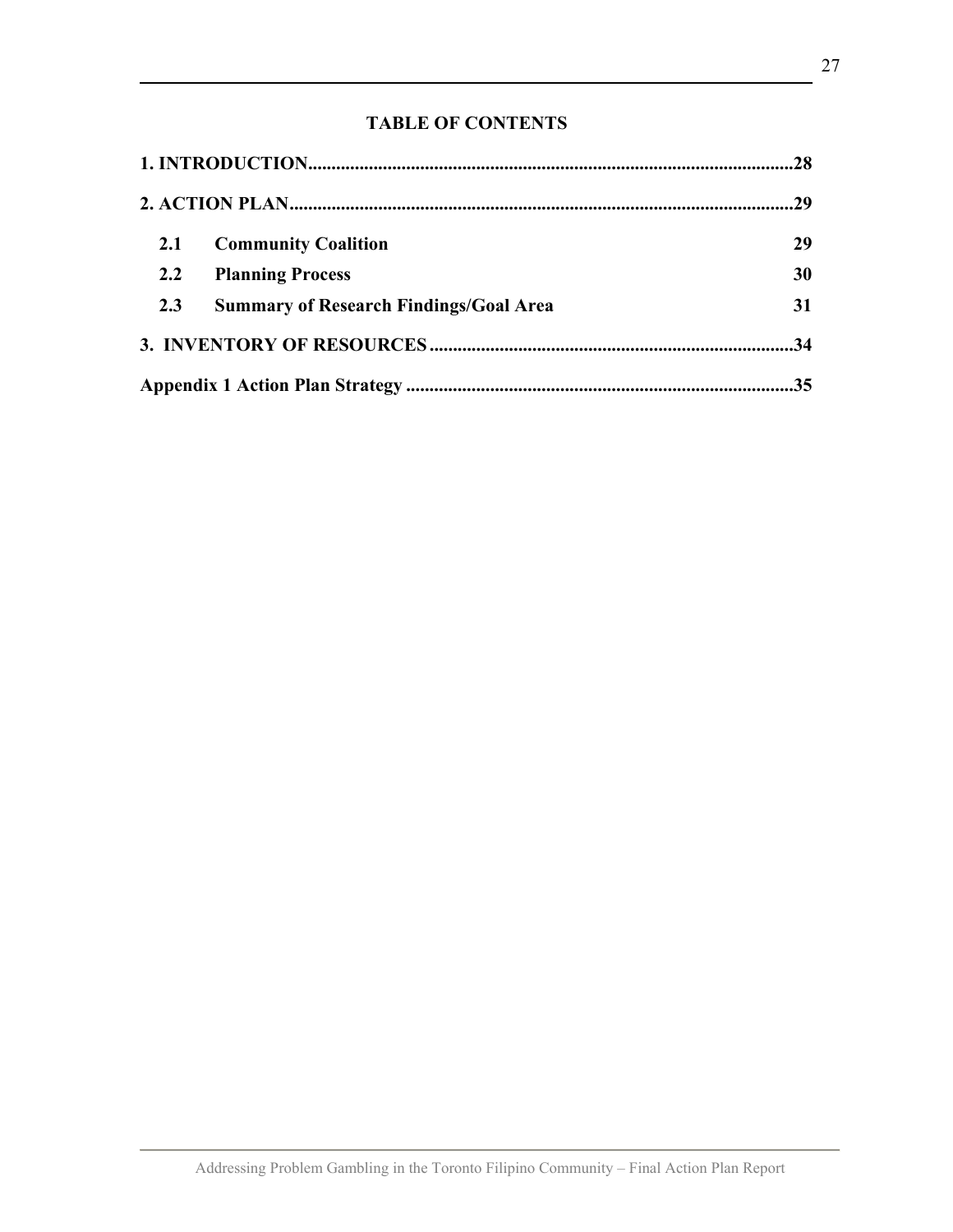## **1. INTRODUCTION**

This research project was conducted by the Kapisanan Philippine Centre (formerly known as the San Lorenzo Ruiz Filipino-Canadian Community Centre). We inquired into the views, attitudes, perceptions and understanding about gambling and problem gambling among members of the Filipino community in Toronto.

The methodology included interviews of key informants and focus groups representing adult men and women, youth, seniors, and a general sampling of the community. Data collected through interviews and focus groups were analyzed and interpreted and subjected to community's feedback.

The research project's main goal was to develop an action plan to address the identified problem gambling issues.

This report will provide a description of the Community Coalition involved in the research project; a summary of research findings; an inventory of resources, and an action planning strategy.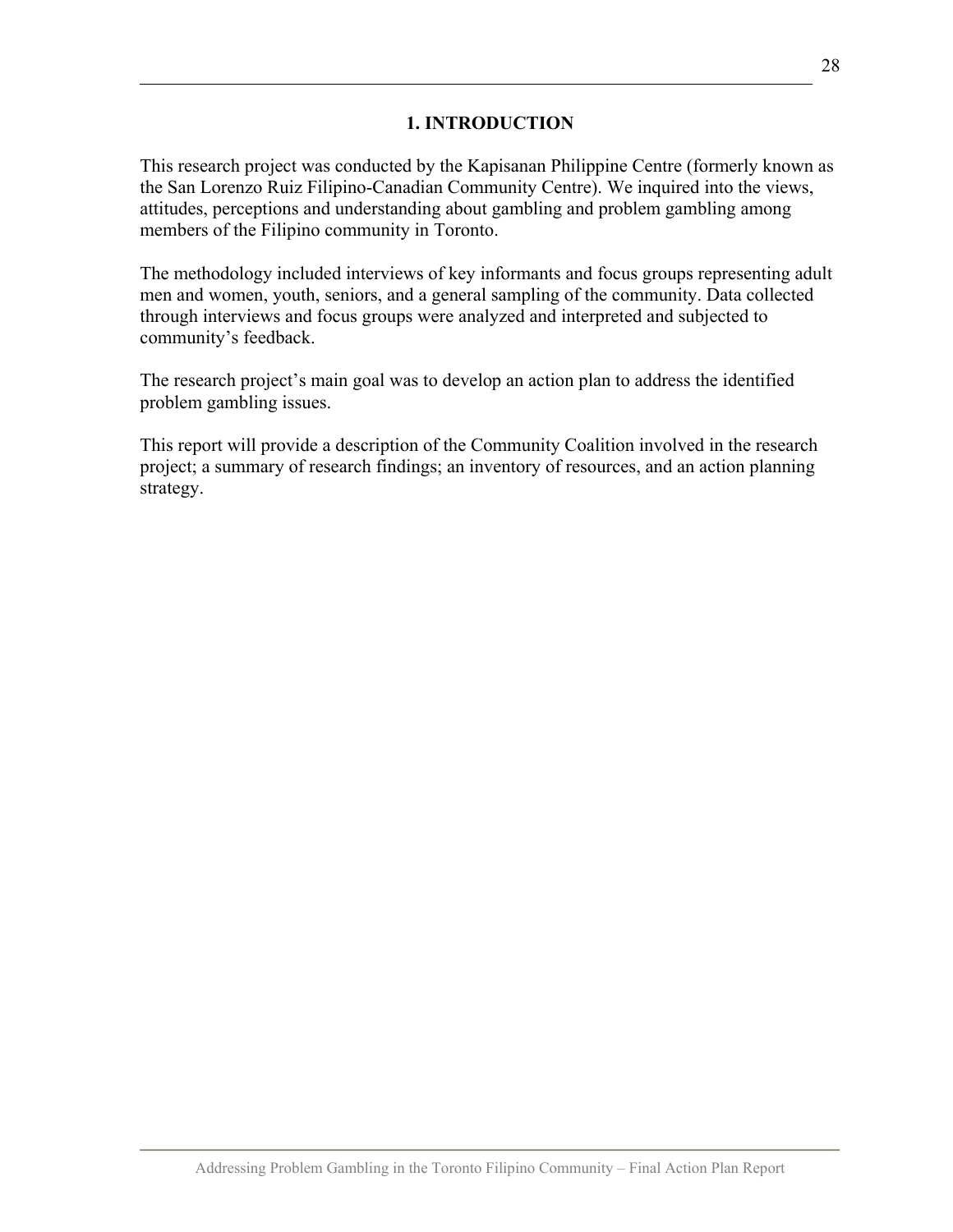## **2. ACTION PLAN**

### **2.1 Community Coalition**

#### **Local Research Advisory Committee Members**

Martha Ocampo Board President Kapisanan Philippine Centre (KPC) c/o Intercede 234 Eglinton Ave. E Toronto, ON M4P 1K5

Rene Santiago

#### **Coordinator**

Kapisanan Philippine Centre (KPC) c/o Intercede 234 Eglinton Ave. E Toronto, ON M4P 1K5

Jo Alcampo Interim Coordinator INTERCEDE for the Rights of Domestic Workers, Caregivers and Newcomers 405-234 Eglinton Ave E Toronto, ON M4P 1K5

Elizabeth Salvilla Board Treasurer INTERCEDE for the Rights of Domestic Workers, Caregivers and Newcomers 405-234 Eglinton Ave E Toronto, ON M4P 1K5

Nancy Alafriz Coordinator ATIBAPA

Jose Mari Azarraga Philippine National Day Committee

Maxima Moya Holy Cross Seniors Group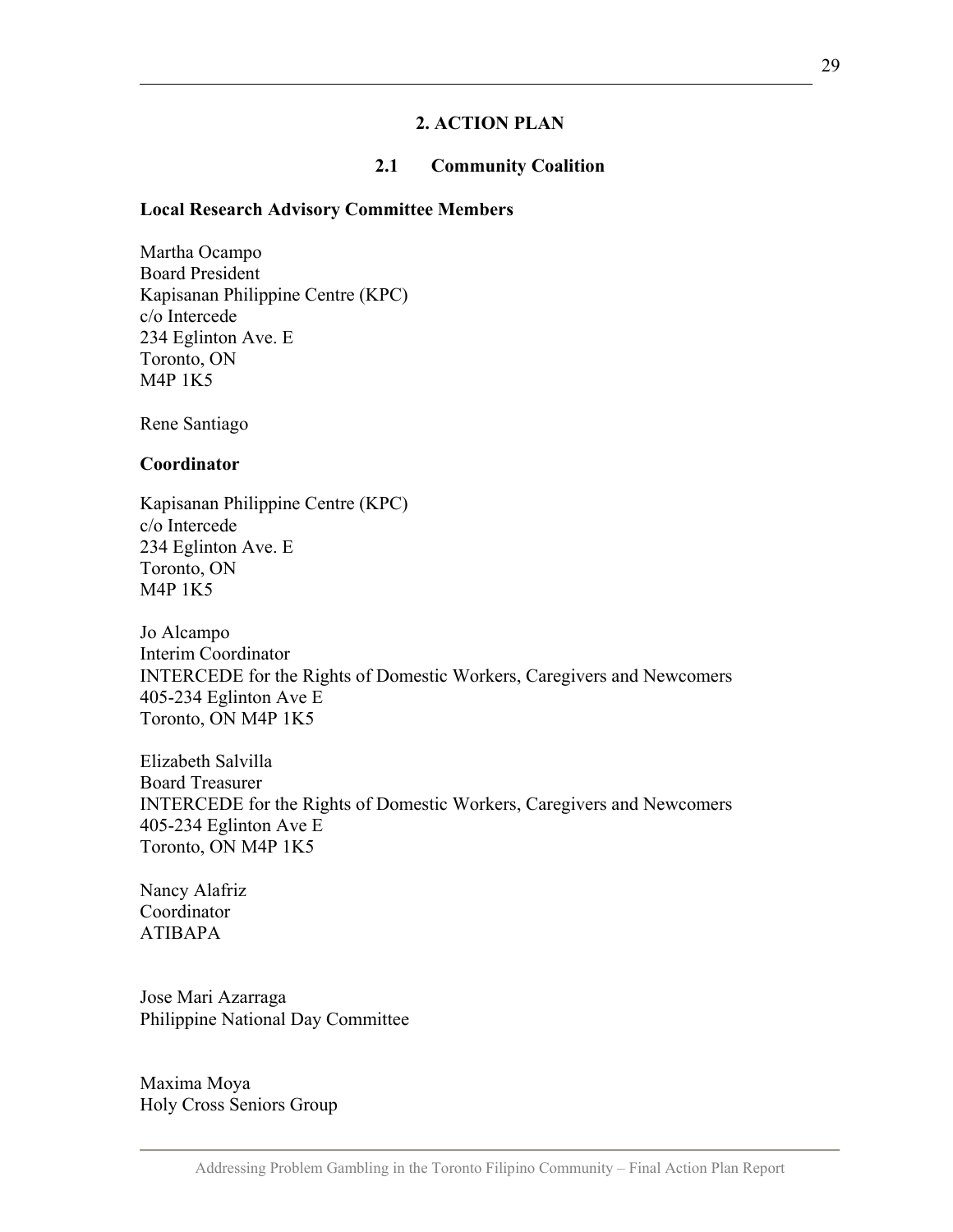## **2.2 Planning Process**

Members representing various community-based organizations constituted a Local Research Advisory Committee (LRAC) that directed and monitored the research project.

The Kapisanan Philippine Centre (KPC) was the principal organization responsible for meeting the objectives of the research project and INTERCEDE provided the physical location and administrative support.

The LRAC met regularly, more frequently at initial stages to set the goals and design of the research. The Committee met monthly to monitor the research coordination team and offer regular feedback.

Four members made up the team: Mary Ann Angeles, co-researcher; Jo Azarraga, transcriber and recorder; Anita Fortuno, administrative assistant; and Fely Villasin, overall research coordinator.

Outreach to research participants was achieved through word of mouth, open invitations to organizations during their meetings, announcements at community events, contacts made through some church parishes and priests, monthly newsletters, and through feature writers and columnists in the community media.

Participants served as key informants representing principal sectors of the Filipino-Canadian Community in the Greater Toronto Area, varying in age, education, professions, and evenly distributed between men and women.

For this study, we employed Participatory Action Research methods which consisted of oneto-one interviews and group discussions with key individuals who expressed subjective views and opinions and shared personal ideas and experiences gathered from their living and interaction within the Filipino community and outside of it, in the "broader Canadian" community.

A principal feature of Participatory Action Research is a commitment to action on the part of both researchers and participants. It is a method of inquiry which respects and values people as active community members rather than passive subjects.

We have taken actions to keep the coalition active by conducting the following activities until these actions have been implemented and evaluated:

- Discussion of the different parts of the research has been part of the agenda at Board meetings of the Kapisanan Philippine Centre.

- Some informal discussions with staff from COSTI and Centre for Addiction and Mental Health of possible partnerships or joint activities.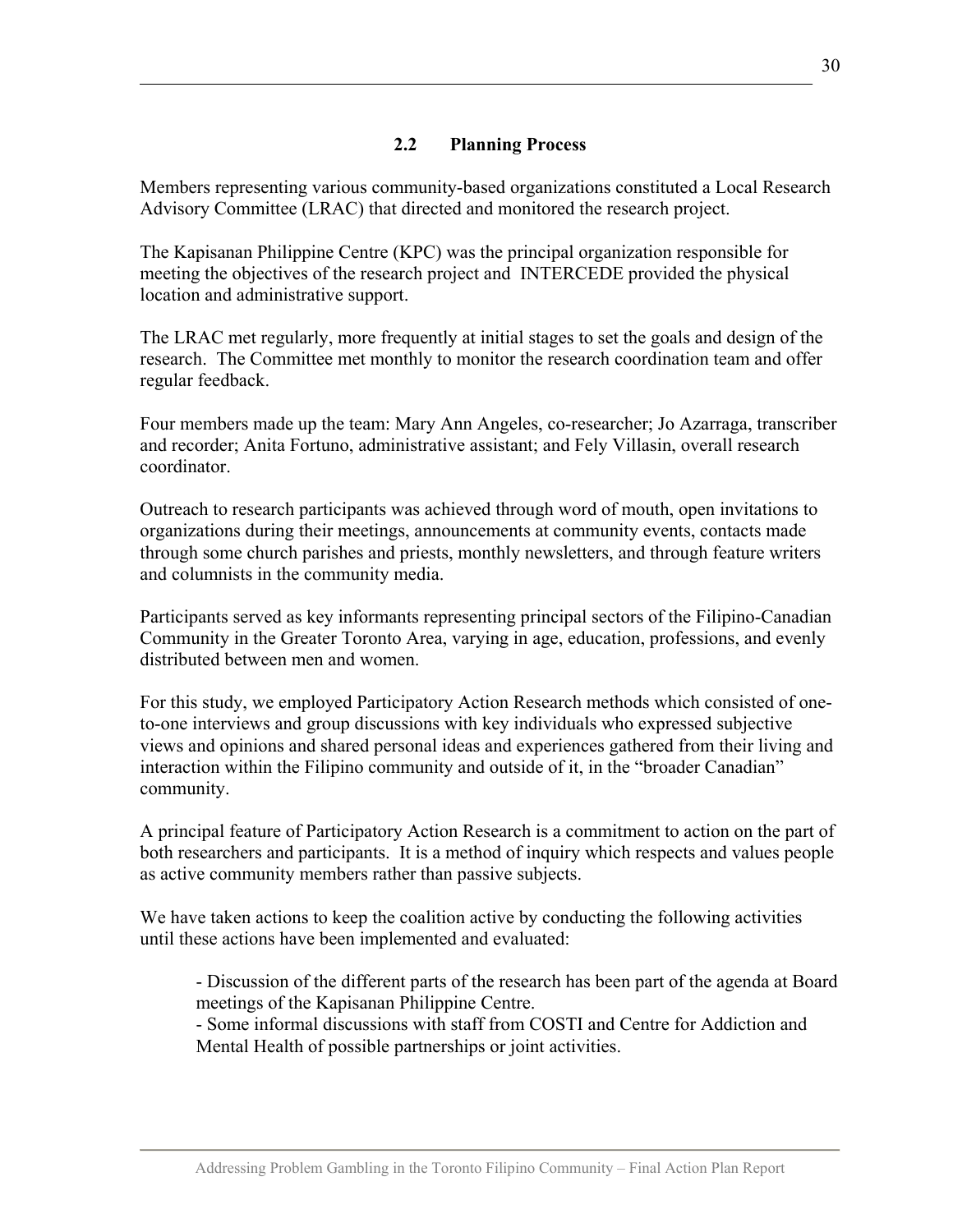- Action Planning Focus Group on November 29, 2003 attended by representatives from the community including youth, Kapisanan Philippine Centre, INTERCEDE, and Kababayaan Community Centre.

## **2.3 Summary of Research Findings/Goal Area**

**Goal Area 1:** To ascertain community members' perceptions of gambling and problem gambling

**Findings:** Results found that the majority of community members were aware of what problem gambling was; however, respondents suggested that there is a general lack of concern for the issue. These findings may indicate that lack of concern by the community may deter problem gamblers from seeking help or result in denial.

These findings have lead us to plan the following actions:

- Organize a community meeting to launch the research project findings
- Publish a series of articles on the issue of problem gambling in the Filipino community in community newspapers and mainstream media sources
- Coordinate a Speaker Series on problem gambling to be presented in churches, social gatherings, group meetings

**Goal Area 2**: To describe the definition, characteristics and pervasiveness of problem gambling in the community

**Findings:** Research indicated that psycho-social instability are related to susceptibility for problem gambling. Precursors relate to psycho-social factors such as: 1) hopes for one's quality of life through money; 2) low life satisfaction; 3) use gambling as an emotional/mental escape; 4) gamble out of boredom whereby gambling becomes the primary recreational activity; and 5) is a learned behaviour.

This would indicate that prevention and intervention measures need to provide resources that consider problem gambling as resulting from both social and psychological deprivation.

These findings have lead us to plan the following actions:

- Create a culturally appropriate self-assessment quiz to help identify factors that may put Filipinos at risk of problem gambling
- Train service providers to understand and be aware of the indicators that can lead members of the Filipino community to be more susceptible to problem gambling
- Develop future studies that examine how, when, and what demographic variables interact with the escalation of non-problem gamblers into problem gamblers.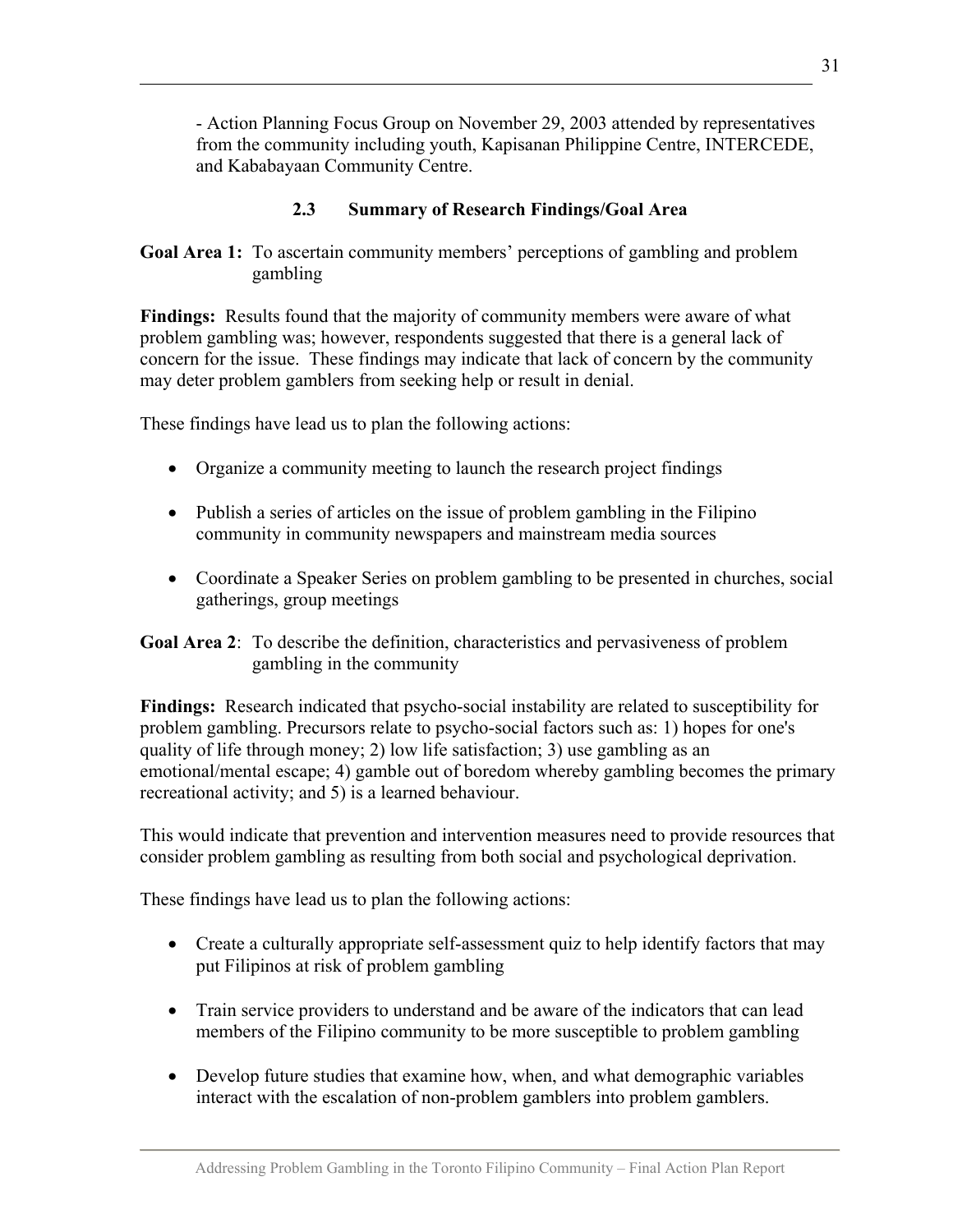**Goal Area 3:** To ascertain help seeking preferences and behaviours of problem gamblers and concerned significant others

**Findings:** Unlike non-problem gamblers, problem gamblers tend to: 1) gamble for nonrecreational purposes; 2) spend beyond their budget; 3) accumulate debt as a result of gambling; 4) illicit "chasing" behaviours; 5) suffer negative affects on health, family, work and overall well-being; 6) become addicted to gambling; and 7) become excluded from normal activities.

Aversive effects of problem gambling not only affect the individual, but are felt by those who interact with them, such as family, friends and working relations. It was found that families become unstable as a result problem gambling.

Responses suggest that families are often left broken, resulting in separation and divorce. Also, family members lose respect for individual once deleterious effects become more apparent. Similarly, friendships held by problem gamblers too are broken. Friends often avoid the problem gambler after the effects of it begin to show such as stealing and borrowing money to support gambling. Finally, problem gambling often results in employment loss due to stealing and decreased work efficiency due to multiple stressors induced by problem gambling.

These findings have lead us to plan the following actions:

- Develop partnerships with organizations that provide existing services for problem gambling
- Train volunteers from the community to provide ethnically specific resources, such as cultural interpretation and services in Filipino dialects, and integrate these resources into the community and services outside of the community.
- Advocate for culturally appropriate services for families and friends of problem gamblers that provide free and confidential information and support

**Goal Area 4:** To ascertain recreational activities, availability and accesses to resources of newcomers in the community

**Findings:** Significant results found on the Initiation of Newcomers and Integration Into Canadian Society suggests that the most important and most frequently utilized resource is friends and family.

Available public resources to assist newcomers financially, socially and for health care can be concluded to be perceptually closed for the majority of Filipino newcomers unless directed by more established Filipinos. Respondents suggested that the general Filipino community (including newcomers and established residents) may not utilize public resources due to language barriers, lack of confidence, unclear/misinformation and lack of awareness to effectively utilize them.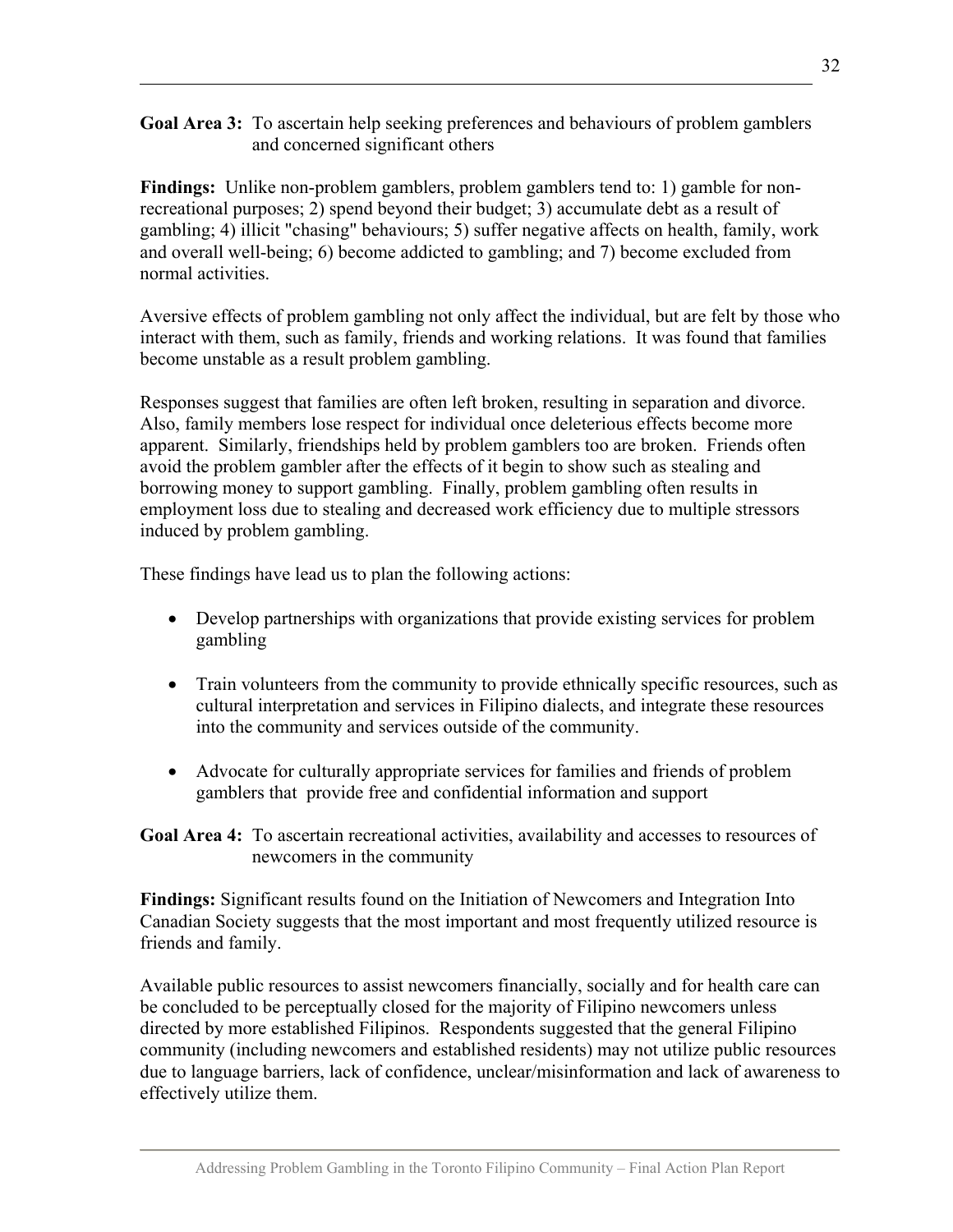These findings have lead us to plan the following actions:

- Create educational materials such as brochures, advertisements, and posters targeted at newcomers that provides information on problem gambling and referrals to free, accessible services
- Distribute materials to residential, recreational, and business areas frequented by newcomers
- Work with community organizations and leaders to develop social, recreational and fundraising alternatives to gambling; and/or develop a checklist of how to encourage their members to gamble responsibly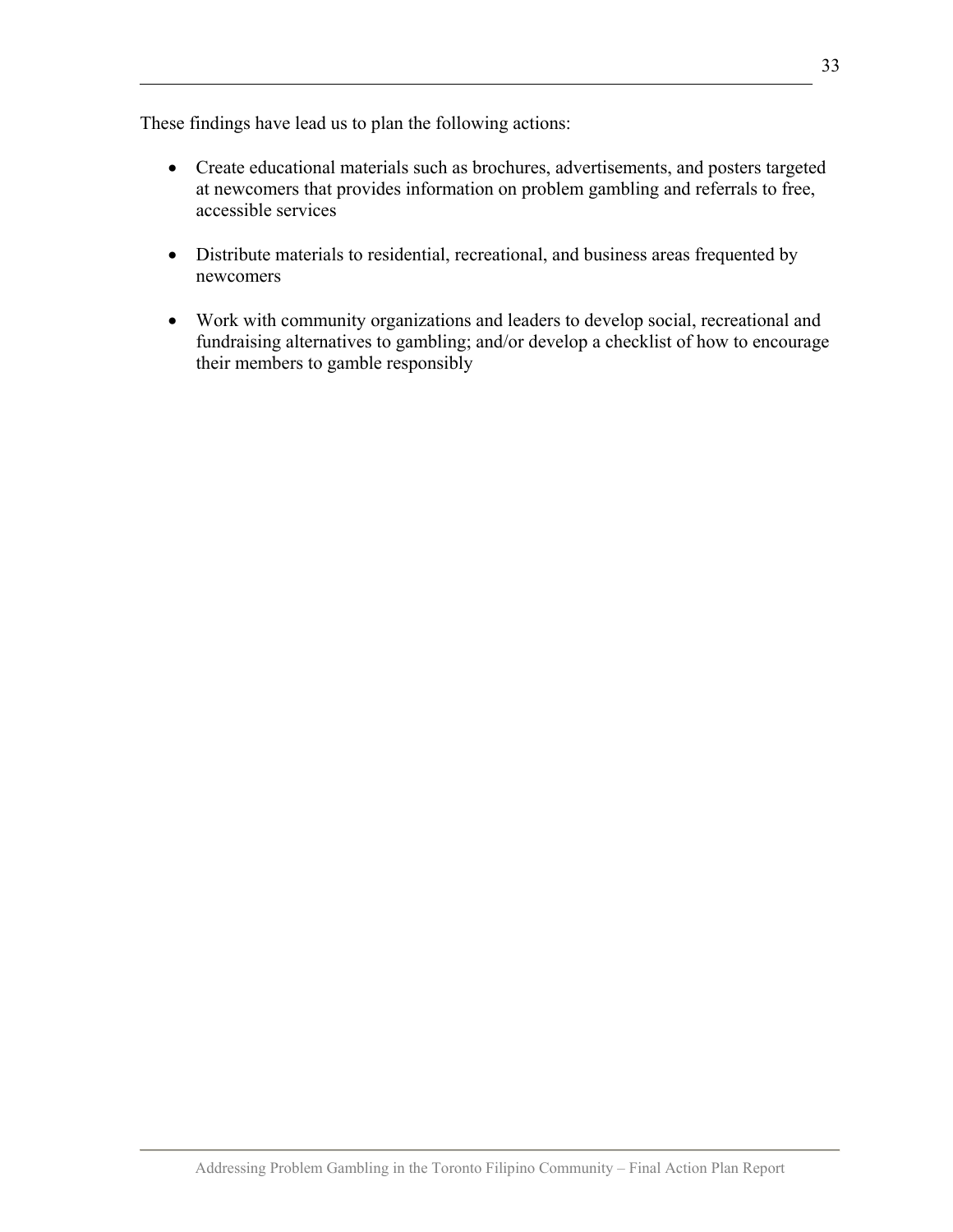#### **3. INVENTORY OF RESOURCES**

#### **Human (influencers, leaders, volunteers)**

The main resource for assisting problem gamblers within the community are priests, family and friends. Kapisanan Philippine Centre would train approximately 20 volunteers to act as liaison between the community and existing services. We would also work with community leaders who often use gambling activities for recreation and to raise funds such as churches, senior groups, and settlement agencies.

#### **Organizations, Physical (facilities), Financial (funders), Other**

The Filipino community is generally aware that that there are mainstream resources available such as Gambling Anonymous, doctors, counselling, therapy, newspaper ads/ advertisements for mainstream resources, and the National Council of Problem Gambling. However, the majority of respondents suggested that Filipino problem gamblers were unlikely to avail these resources due to negative stigma, embarrassment and language/cultural barriers.

It was also suggested that there are no institutional resources within the community to help problem gamblers.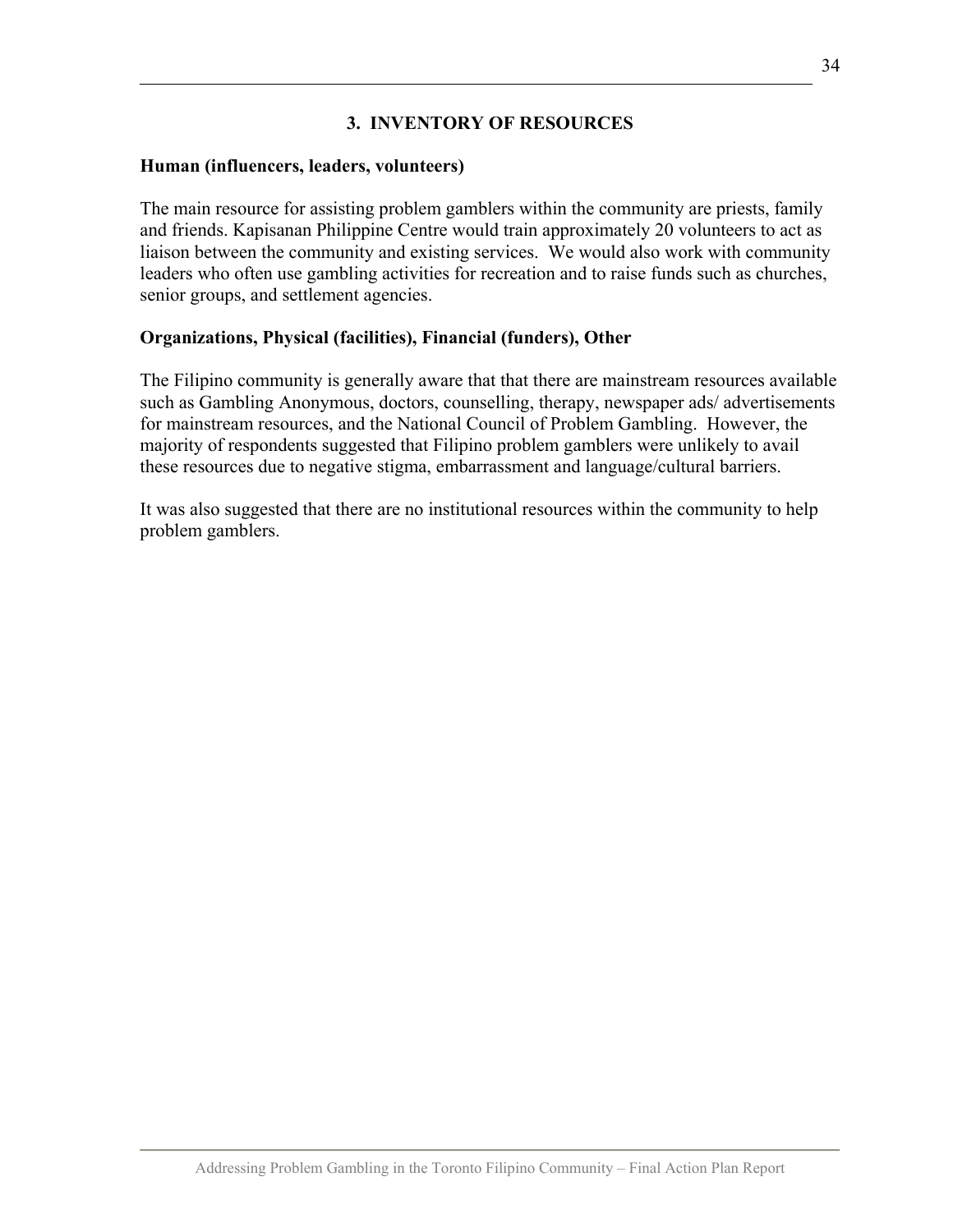# **APPENDIX 1 ACTION PLAN STRATEGY**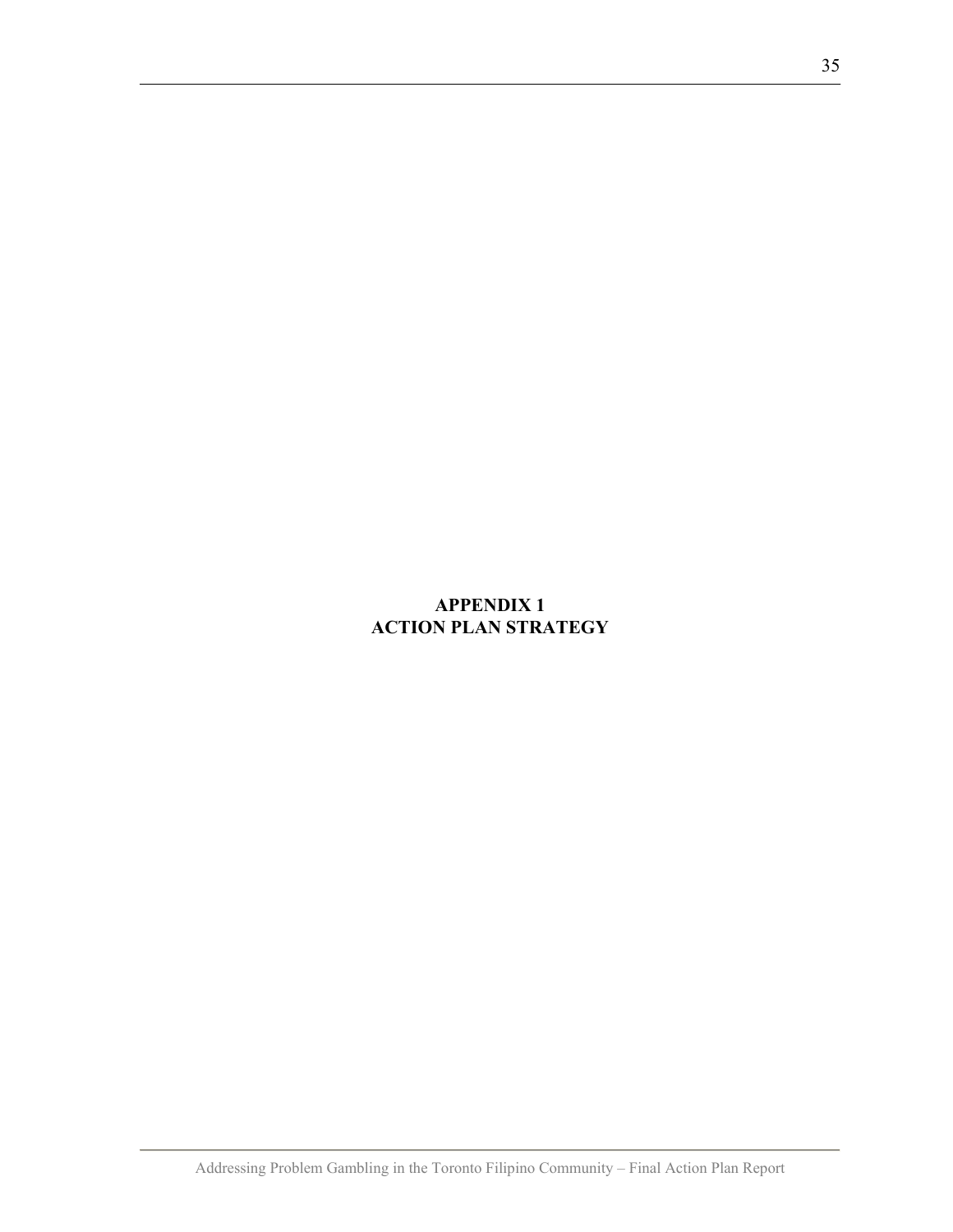#### **ADDRESSING PROBLEM GAMBLING IN THE FILIPINO COMMUNITY ACTION PLANNING TEMPLATE**

| Research Finding:                                                                  | Community members have a lack of concern for the issue of problem gambling (PG) |                                                                                  |                                                                                                                                                |                                                                                                                                |                                  |  |  |  |
|------------------------------------------------------------------------------------|---------------------------------------------------------------------------------|----------------------------------------------------------------------------------|------------------------------------------------------------------------------------------------------------------------------------------------|--------------------------------------------------------------------------------------------------------------------------------|----------------------------------|--|--|--|
| Goal/Objective:                                                                    |                                                                                 |                                                                                  | To raise public awareness in the Filipino community about the serious impact of PG                                                             |                                                                                                                                |                                  |  |  |  |
| Policy/Program Action:                                                             |                                                                                 | Develop a PG public awareness campaign for the Filipino community                |                                                                                                                                                |                                                                                                                                |                                  |  |  |  |
| Outcome:                                                                           |                                                                                 |                                                                                  | People will be more aware of PG as a serious public health concern in the Filipino community                                                   |                                                                                                                                |                                  |  |  |  |
|                                                                                    |                                                                                 |                                                                                  |                                                                                                                                                |                                                                                                                                |                                  |  |  |  |
| <b>Tasks</b>                                                                       | Timeline                                                                        | <b>Responsibility</b>                                                            | <b>Resources</b>                                                                                                                               | <b>Performance Indicators</b>                                                                                                  | <b>Evaluation Methods</b>        |  |  |  |
| Organize community meeting to<br>launch research findings                          | Begin August<br>2004. Launch<br>October<br>2005.                                | Kapisanan Philippine<br>Centre                                                   | Need coordinator to<br>organize and promote<br>launch. Need to write<br>summary to include in<br>media release and to<br>distribute at launch. | There will be a 50%<br>increase in awareness of the<br>serious impact of PG in a<br>community survey sample<br>over 1 year.    | Questionnaires<br><b>Surveys</b> |  |  |  |
| Publish a series of articles on the<br>issue of PG                                 | August to<br>Nov 2004.<br>Apr to June<br>2005.                                  | Kapisanan Philippine<br>Centre, Manila Media<br>Monitor & Balita<br>(newspapers) | Need volunteers to write<br>and edit articles.                                                                                                 | There will be a $50\%$<br>increase in awareness of the<br>serious impact of PG in a<br>community survey sample<br>over 1 year. | Focus groups                     |  |  |  |
| Coordinate a Speaker's Series for<br>specific sectors in the Filipino<br>community | January 2005<br>to June 2005                                                    | Kapisanan Philippine<br>Centre and community<br>partners                         | Need to train speakers,<br>coordinate logistics, and<br>promote series.                                                                        | Seniors, youth, newcomers<br>and the community at-large<br>will attend the events.                                             | Questionnaires<br>Surveys        |  |  |  |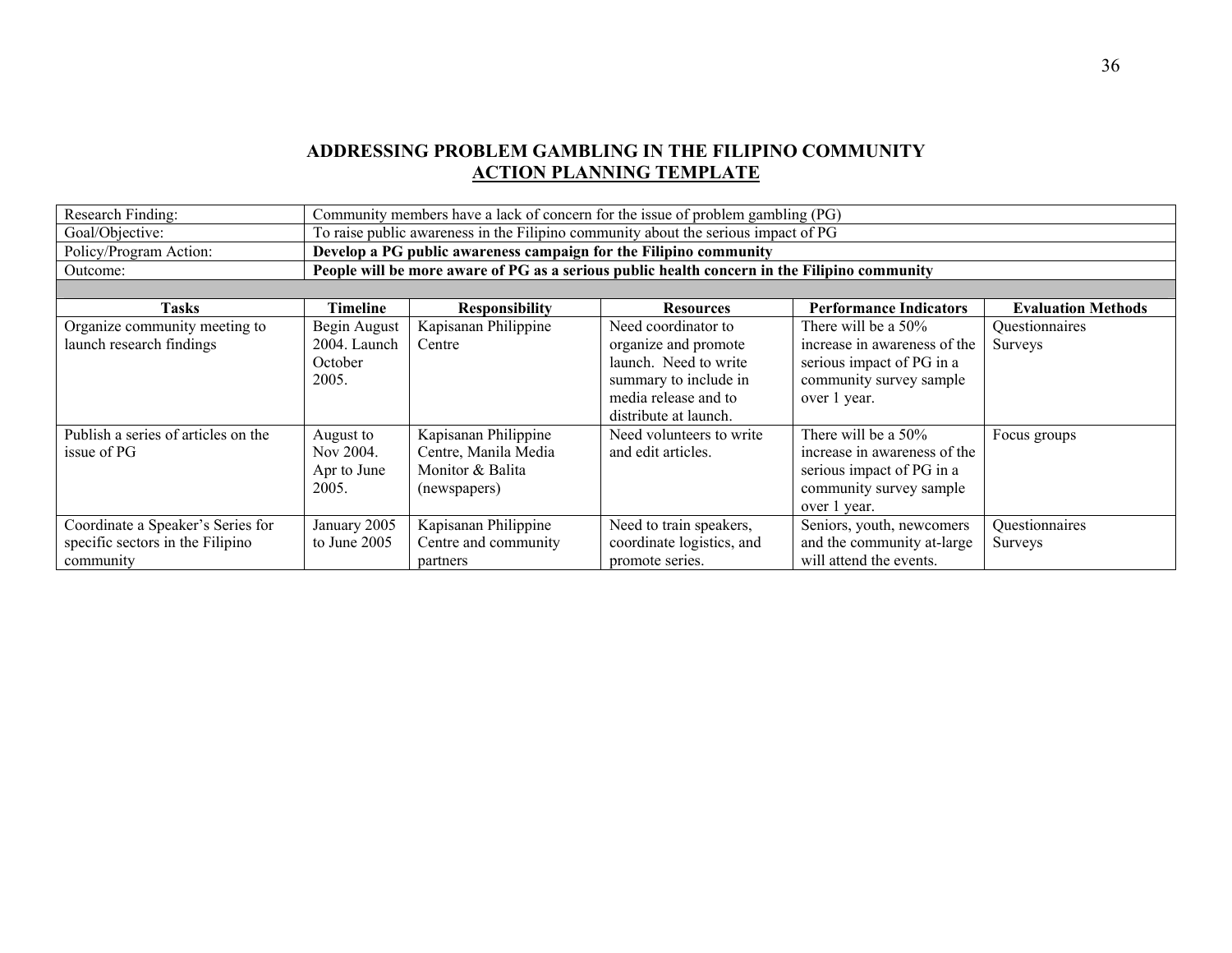| Research Finding:                                                                                        | Psycho-social instability is related to susceptibility to problem gambling (PG)) |                                                                                  |                                                                                                         |                                                                                                                      |                                                     |  |  |  |
|----------------------------------------------------------------------------------------------------------|----------------------------------------------------------------------------------|----------------------------------------------------------------------------------|---------------------------------------------------------------------------------------------------------|----------------------------------------------------------------------------------------------------------------------|-----------------------------------------------------|--|--|--|
| Goal/Objective:                                                                                          |                                                                                  |                                                                                  | To provide resources that consider PG and resulting from both social and psychological deprivation      |                                                                                                                      |                                                     |  |  |  |
| Policy/Program Action:                                                                                   |                                                                                  | Develop PG assessment resources for the Filipino community                       |                                                                                                         |                                                                                                                      |                                                     |  |  |  |
| Outcome:                                                                                                 |                                                                                  |                                                                                  |                                                                                                         | The Filipino community will have resources to assess the risk for PG and learn how to provide effective intervention |                                                     |  |  |  |
|                                                                                                          |                                                                                  |                                                                                  |                                                                                                         |                                                                                                                      |                                                     |  |  |  |
| <b>Tasks</b>                                                                                             | <b>Timeline</b>                                                                  | <b>Responsibility</b>                                                            | <b>Resources</b>                                                                                        | <b>Performance Indicators</b>                                                                                        | <b>Evaluation Methods</b>                           |  |  |  |
| Create self-assessment quiz to<br>identify factors that may put<br>Filipinos at risk of PG               | March 2005                                                                       | Kapisanan Philippine<br>Centre                                                   | Need volunteers to write<br>self-assessment quiz based<br>on research; print in<br>Filipino newspapers. | There will be a 50%<br>increase in awareness of the<br>risk factors of PG.                                           | Focus groups                                        |  |  |  |
| Educate service providers about the<br>indicators of PG in the Filipino<br>community                     | Sept 2004 to<br>Nov 2005                                                         | Kapisanan Philippine<br>Centre and agencies<br>serving the Filipino<br>community | Need volunteers to develop<br>fact sheets to distribute to<br>service providers                         | There will be a 50%<br>increase in awareness of<br>indicators of PG in the<br>Filipino community                     | Telephone surveys<br>Questionnaires<br>Focus groups |  |  |  |
| Develop research to examine the<br>demographic variables that escalate<br>gambling into problem gambling | Begin<br>December<br>2005                                                        | Kapisanan Philippine<br>Centre                                                   | \$10,000 research funding<br>from government sources                                                    | Complete participatory<br>action research and<br>distribute finding to<br>community                                  | Final report and assessment<br>of the process.      |  |  |  |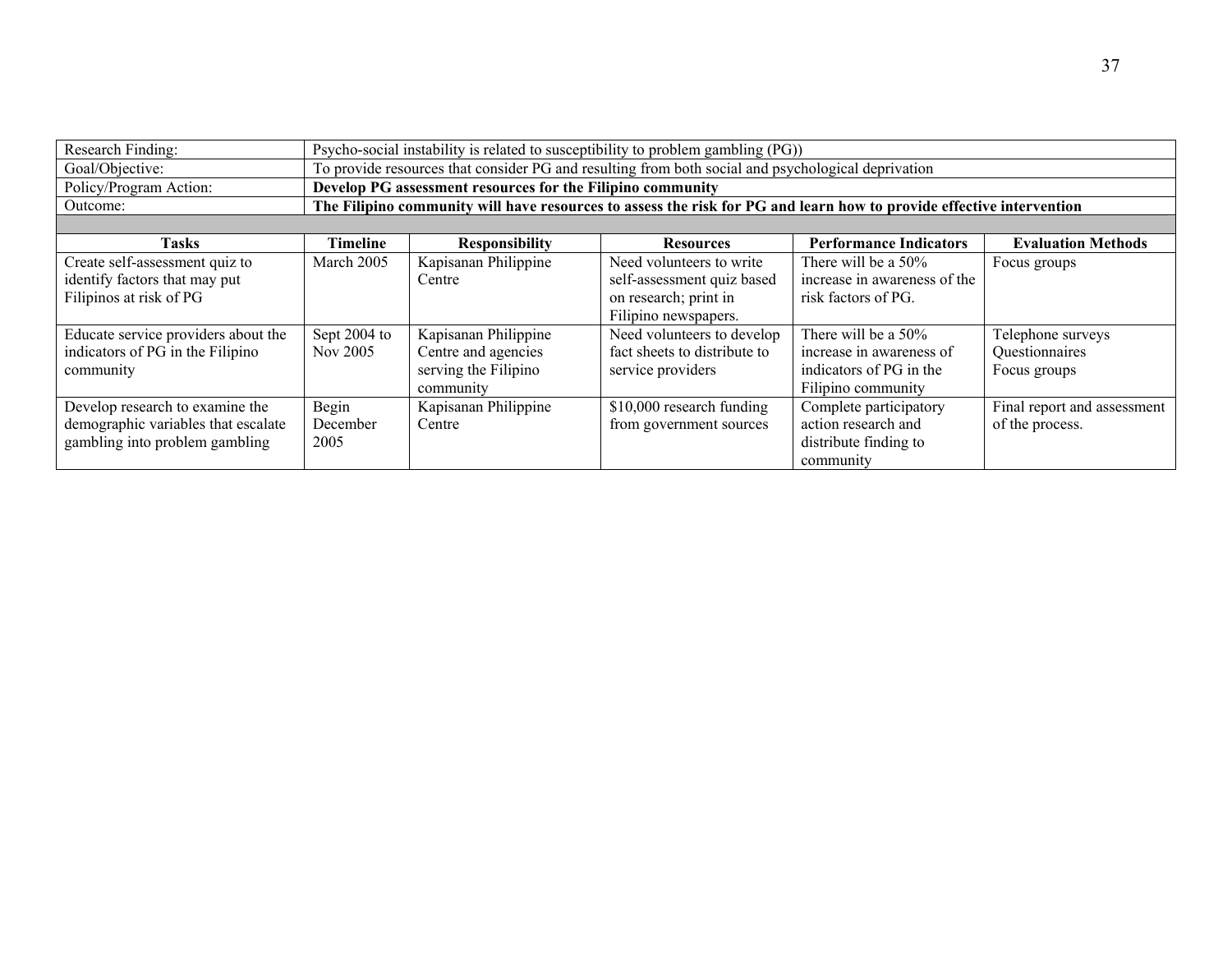| Research Finding:                    | Problem gamblers and those who interact with them require culturally appropriate resources and services |                                                                                                                     |                                                                                                  |                                |                           |  |  |  |  |
|--------------------------------------|---------------------------------------------------------------------------------------------------------|---------------------------------------------------------------------------------------------------------------------|--------------------------------------------------------------------------------------------------|--------------------------------|---------------------------|--|--|--|--|
| Goal/Objective:                      | To support individuals, families, and friends in the Filipino community dealing with PG                 |                                                                                                                     |                                                                                                  |                                |                           |  |  |  |  |
| Policy/Program Action:               |                                                                                                         |                                                                                                                     | Develop resources that increase access to PG resources within and outside the Filipino community |                                |                           |  |  |  |  |
| Outcome:                             |                                                                                                         | Volunteers will act as community liaisons and advocate for better access to PG resources for the Filipino community |                                                                                                  |                                |                           |  |  |  |  |
|                                      |                                                                                                         |                                                                                                                     |                                                                                                  |                                |                           |  |  |  |  |
| <b>Tasks</b>                         | Timeline                                                                                                | <b>Responsibility</b>                                                                                               | <b>Resources</b>                                                                                 | <b>Performance Indicators</b>  | <b>Evaluation Methods</b> |  |  |  |  |
| Develop partnerships with            | October 2004                                                                                            | Kapisanan Philippine                                                                                                | Develop task force of                                                                            | We will partner with a         | Assessment of Client      |  |  |  |  |
| organizations that provide existing  | to November                                                                                             | Centre and Community                                                                                                | coalition members to                                                                             | major addiction counselling    | <b>Statistics</b>         |  |  |  |  |
| services for PG                      | 2005                                                                                                    | Coalition members                                                                                                   | identify partners, and                                                                           | service and increase access    |                           |  |  |  |  |
|                                      |                                                                                                         |                                                                                                                     | coordinate resources.                                                                            | by 50% over one year.          |                           |  |  |  |  |
| Train volunteers as community        | September                                                                                               | Kapisanan Philippine                                                                                                | Volunteers, facilitators,                                                                        | We will train 20 volunteers    | Self-assessments          |  |  |  |  |
| liaisons                             | $2004$ to                                                                                               | Centre and Community                                                                                                | coordinator of training                                                                          | able to provide linguistic     | Training Evaluations      |  |  |  |  |
|                                      | November                                                                                                | Coalition                                                                                                           | programs and assessment                                                                          | and cultural interpretation,   | Performance evaluations   |  |  |  |  |
|                                      | 2005                                                                                                    |                                                                                                                     | process.                                                                                         | referrals, $\&$ other support. |                           |  |  |  |  |
| Advocate for culturally appropriate  | November                                                                                                | Kapisanan Philippine                                                                                                | Write policy                                                                                     | Seniors, youth, newcomers      | Questionnaires            |  |  |  |  |
| services for families and friends of | $2004$ to                                                                                               | Centre and Community                                                                                                | recommendations to                                                                               | and the community at-large     | Surveys                   |  |  |  |  |
| problem gamblers                     | November                                                                                                | Coalition                                                                                                           | provincial government and                                                                        | will have better access to     | Focus groups              |  |  |  |  |
|                                      | 2005                                                                                                    |                                                                                                                     | work with existing services                                                                      | PG support services.           |                           |  |  |  |  |
|                                      |                                                                                                         |                                                                                                                     | to increase access to the                                                                        |                                |                           |  |  |  |  |
|                                      |                                                                                                         |                                                                                                                     | Filipino community.                                                                              |                                |                           |  |  |  |  |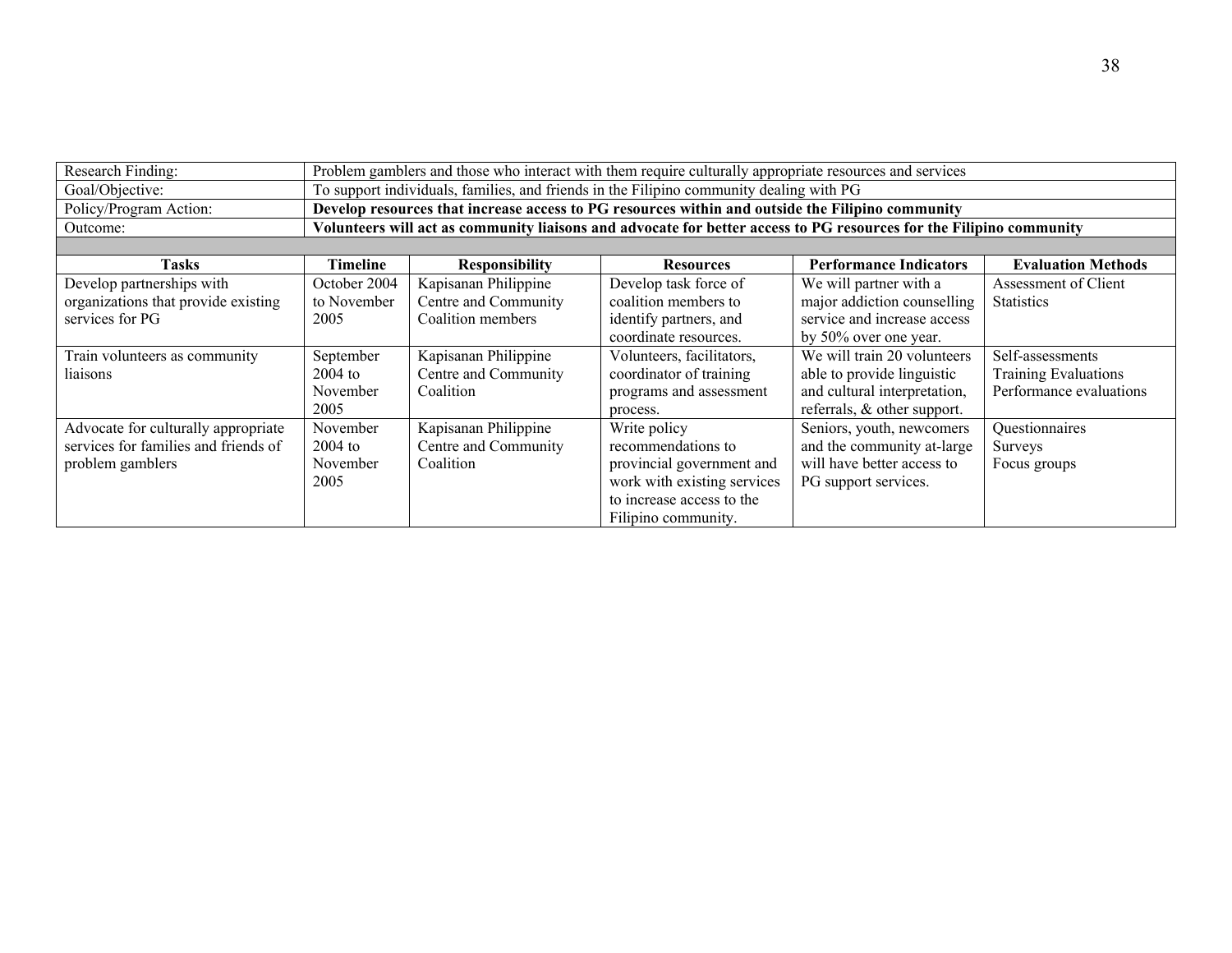| Research Finding:                     | Newcomers do not use PG resources due to language barriers, lack of confidence, unclear/misinformation, and lack of awareness to<br>effectively utilize them.                 |                                                          |                              |                               |                           |  |  |
|---------------------------------------|-------------------------------------------------------------------------------------------------------------------------------------------------------------------------------|----------------------------------------------------------|------------------------------|-------------------------------|---------------------------|--|--|
| Goal/Objective:                       |                                                                                                                                                                               | To increase access to PG resources by Filipino newcomers |                              |                               |                           |  |  |
| Policy/Program Action:                | Develop resources for newcomers and work within the Filipino community to develop alternatives to gambling as a social,<br>recreational or fundraising activity for newcomers |                                                          |                              |                               |                           |  |  |
| Outcome:                              | Newcomers will increase access to PG resources and be able to identify alternatives to gambling and/or strategies for responsible<br>gambling                                 |                                                          |                              |                               |                           |  |  |
|                                       |                                                                                                                                                                               |                                                          |                              |                               |                           |  |  |
| <b>Tasks</b>                          | Timeline                                                                                                                                                                      | <b>Responsibility</b>                                    | <b>Resources</b>             | <b>Performance Indicators</b> | <b>Evaluation Methods</b> |  |  |
| Develop educational materials for     | Complete by                                                                                                                                                                   | Kapisanan Philippine                                     | \$5,000 to develop           | The will be a 50% increase    | Focus groups              |  |  |
| newcomers                             | March 2005                                                                                                                                                                    | Centre and Community                                     | brochures, posters, and      | in awareness of how to        | Survey                    |  |  |
|                                       |                                                                                                                                                                               | Coalition members                                        | advertisements.              | access PG resources among     |                           |  |  |
|                                       |                                                                                                                                                                               |                                                          |                              | newcomers in a community      |                           |  |  |
|                                       |                                                                                                                                                                               |                                                          |                              | survey sample over 1 year     |                           |  |  |
| Distribute materials to residential,  | Begin April                                                                                                                                                                   | Kapisanan Philippine                                     | Volunteers, community        | Same as above                 | Focus groups              |  |  |
| recreational, and businesses          | 2005                                                                                                                                                                          | Centre and Community                                     | sponsors, outreach           |                               | Survey                    |  |  |
| frequented by newcomers               |                                                                                                                                                                               | Coalition                                                | coordinator.                 |                               |                           |  |  |
| Develop list of gambling alternatives | October 2004                                                                                                                                                                  | Kapisanan Philippine                                     | Volunteers, media to         | Community more aware of       | Questionnaires            |  |  |
| and checklist for Filipino            | to April 2005                                                                                                                                                                 | Centre and community                                     | publish checklists, sponsors | alternatives to gambling      | Surveys                   |  |  |
| organizations to promote responsible  |                                                                                                                                                                               | sponsors                                                 | to distribute to their       | and responsible gambling.     |                           |  |  |
| gambling.                             |                                                                                                                                                                               |                                                          | members.                     |                               |                           |  |  |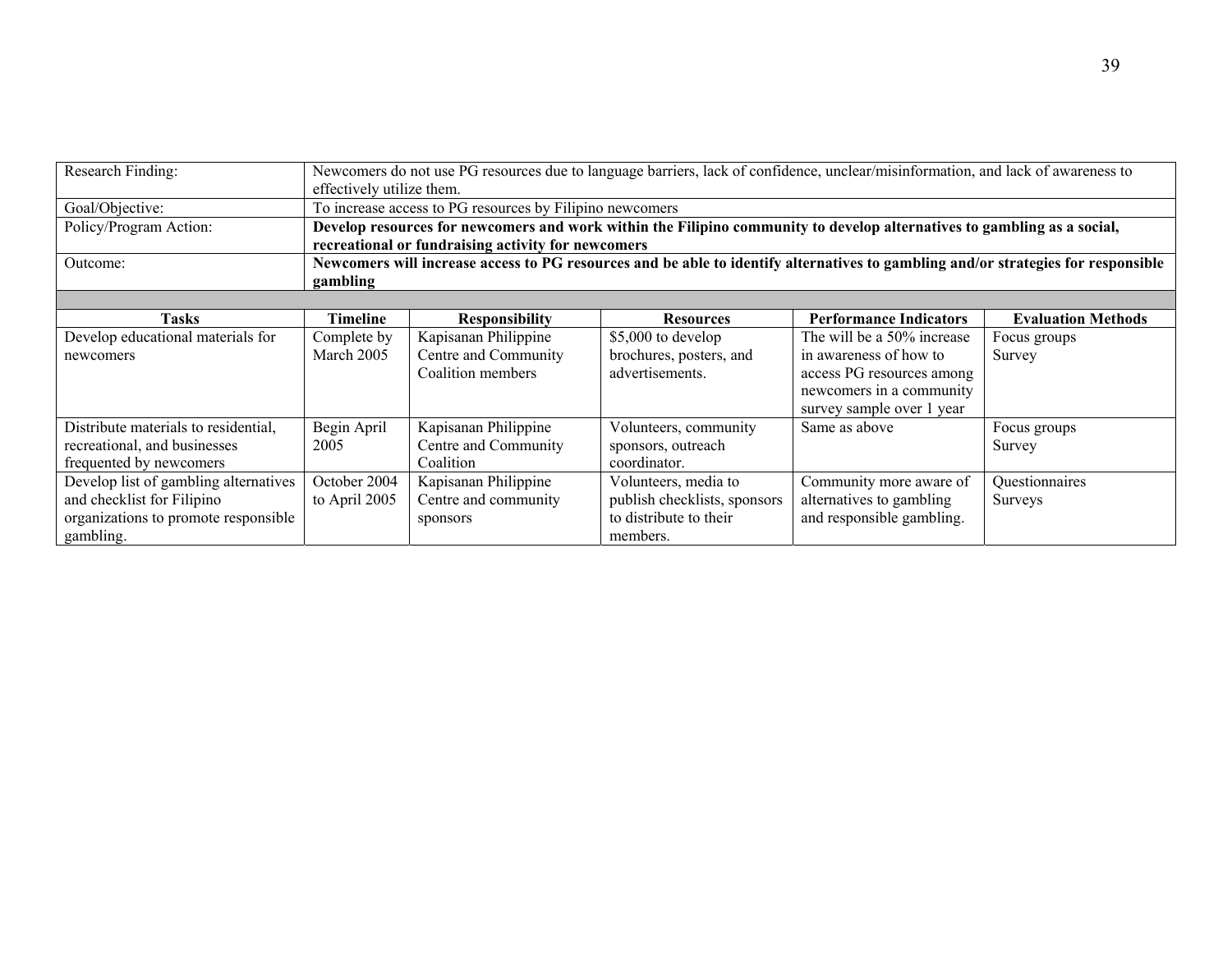# **Addressing Problem Gambling In the Toronto Greek Community**

# **FINAL ACTION PLAN REPORT**

**Prepared by:** 

# **Greek Community Local Research Advisory Committee**

**Toronto, Ontario** 

**March 2004**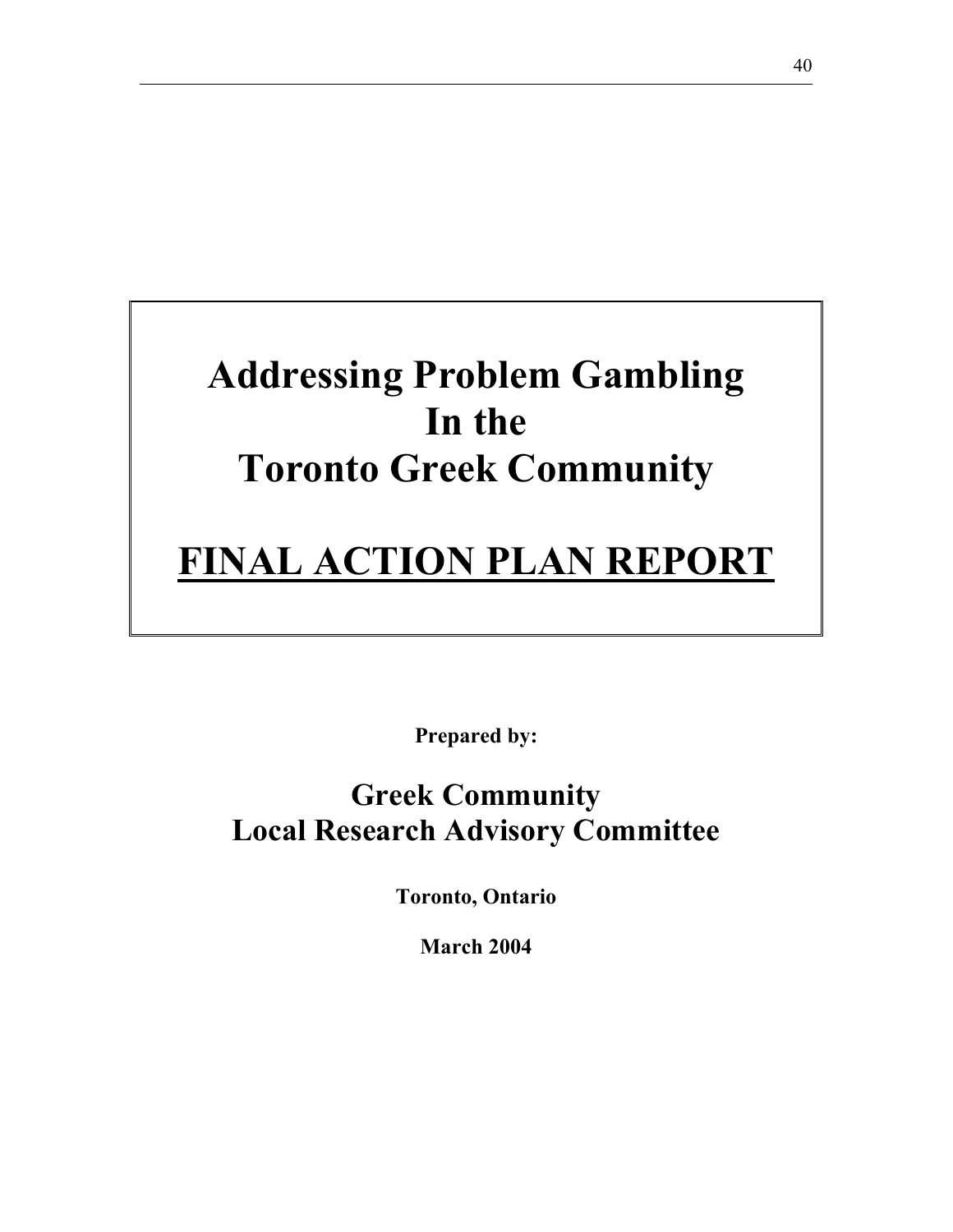# **TABLE OF CONTENTS**

| 2.1 | <b>Community Coalition</b>          | 43 |
|-----|-------------------------------------|----|
| 2.2 | <b>Summary of Research Findings</b> | 44 |
|     |                                     |    |
|     |                                     |    |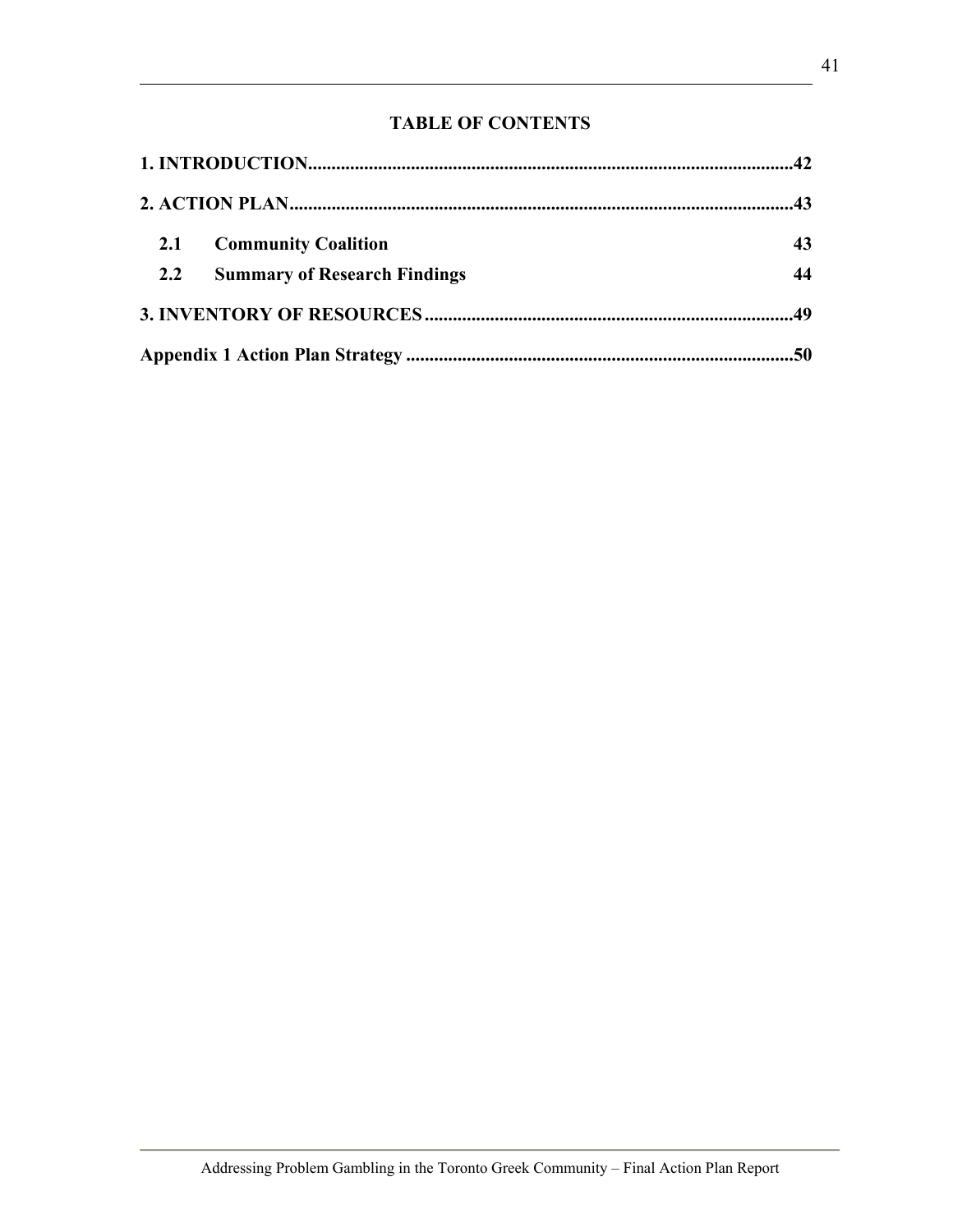#### **1. INTRODUCTION**

When the Local Research Advisory Committee on Gaming, Gambling and Problem Gambling was designed and constructed, the main focus was on conducting research within the Greek community of Toronto, on the issues of gambling and problem gambling. This was phase one of the project, and phase two was to be a follow up, involving the construction of an Action Plan strategy that would facilitate the creation and implementation of gambling and problem gambling prevention initiatives and mechanisms.

The research on gambling and problem gambling was conducted by the Local Research Advisory Committee of the Greek community (LRAC), and included several different research tools, and sampling methods. There were 198 individuals that participated in this research study, comprising of a wide variety of sectors, organizations, age groups, and demographic characteristics. Consequently, the findings that were compiled were a representation of these varying characteristics, including low/average/high income individuals, seniors, middle-aged, and youth representatives, as well as prominent key figures within the community and priests.

The findings led to some important discoveries about the community members and their gambling activities, and the Action Planning Strategy will come into good use, providing some stepping stones and possible implementation strategies and methods of creating awareness about gambling and problem gambling, and furthermore, providing help-seeking initiatives to assist those individuals who do have a gambling problem.

This report is a culmination of the findings of the research in phase one, as well as the compilation of gambling awareness initiatives, gambling and problem gambling prevention fostering initiatives and mechanisms, and furthermore a compilation of all of the community resources, and strategies for implementation of these mechanisms.

The Greek community LRAC has concluded that problem gambling is a serious public health issue that must not be dealt with in isolation, but rather in conjunction with other societal factors such as alcoholism, drug abuse, domestic violence, smoking, and other public health issues. It has found in its findings that these other public health issues are very intricately linked to the issue of problem gambling; and it is efficient that the Action Plan addresses these issues, and includes them in any problem gambling prevention mechanisms that are created and implemented.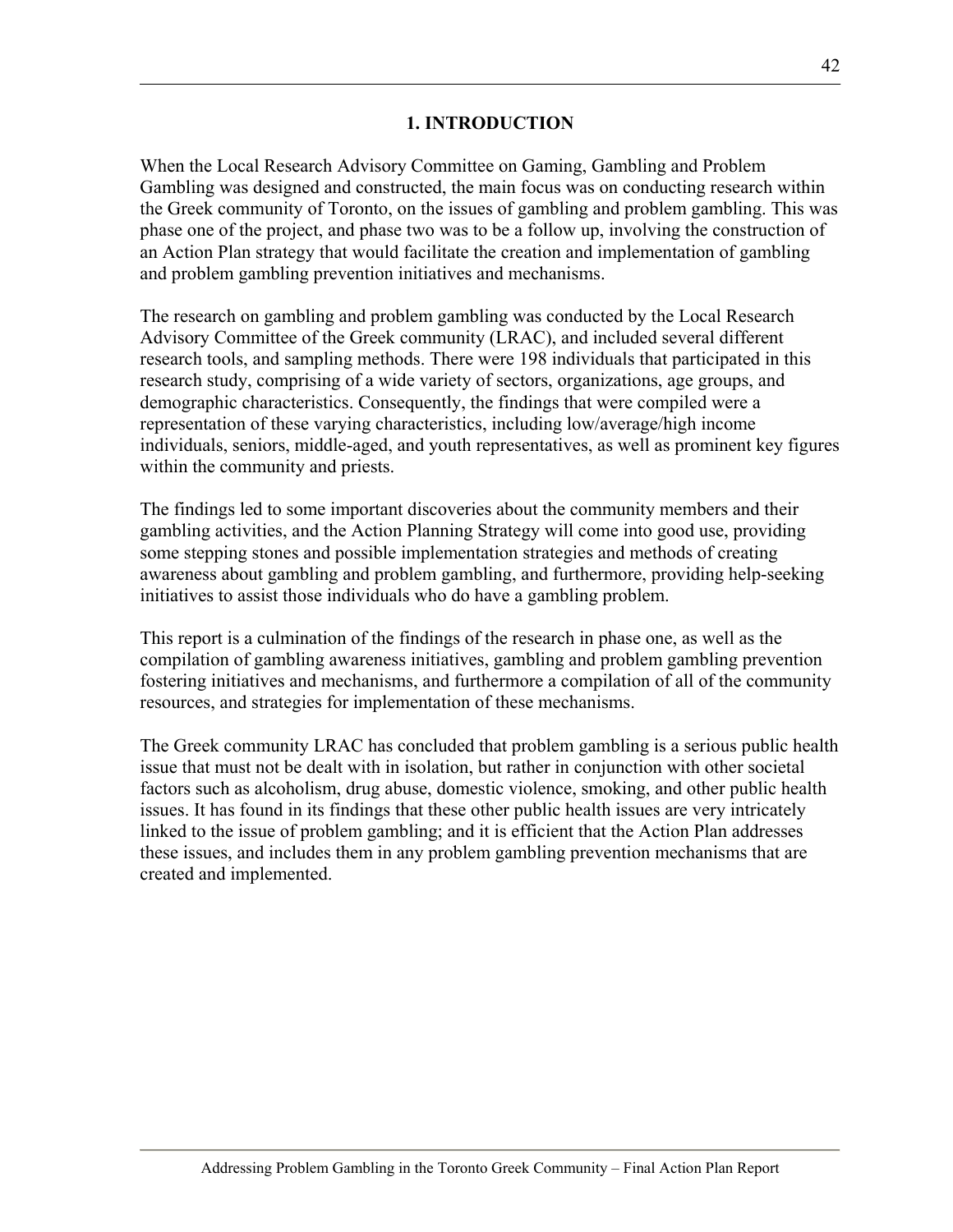# **2. ACTION PLAN**

#### **2.1 Community Coalition**

The Greek community coalition is comprised of several different individuals, with representation from key organizations and groups within the community. Representation is found from, Municipal political figures, doctors, social services departments', religious groups, and other associations.

#### Coalition Members

- 1. Mrs. Lucy Grigoriadis Greek Orthodox Metropolis of Toronto (Canada) : Executive Director of Social Services. Telephone: 416.221.1203
- 2. Mrs. Dorothy Bakos The Toronto Family Service
- 3. Mrs. Mary Tountas Public Health Nurse
- 4. Mr. Michael Tziretas Municipal Political Representative
- 5. Mr. Tim Prattas Greek Orthodox Metropolis of Toronto (Canada) : Youth Director Telephone: 416.429.5757
- 6. Mrs. Lisa Kostakis-Edward Greek Community of Toronto Inc. : Executive Director of Social Services Telephone: 416.425.2485
- 7. Ms. Niki Kanavas Researcher/Writer/Data Collection Telephone: 416.696.2332

#### Coalition Planning Process

Upon the formation of the Community Coalition, a full reading of the research report was conducted by all coalition members in order to ascertain the issues at hand. In addition, each member was responsible for contributing their ideas towards the creation of this Action Plan, including the analysis of the public health issues, including gambling and problem gambling, but also such issues as, drug-abuse, alcoholism, domestic violence, etc. in order to ascertain what initiatives and mechanisms would be useful for problem gambling help-seeking.

Through the active utilization of the CHIP model as provided by the Ontario Problem Gambling Research Centre, the coalition critically identified and analyzed the critical health issues plaguing the Greek community, with the use of the research that had been previously conducted. Upon discussing the findings that were derived from the LRAC research report on gambling and problem gambling, the coalition devised a strategy to deal with each independent finding that indicated there was a problem with gambling, and also, defined the relationship between problem gambling and other societal ills, as described above: drug abuse, alcoholism, etc. The CHIP model was helpful in defining and identifying the issues, devising strategies to create awareness and to create programs that would be implemented, and to provide measurement tools as well as monitoring tools to evaluate these methods.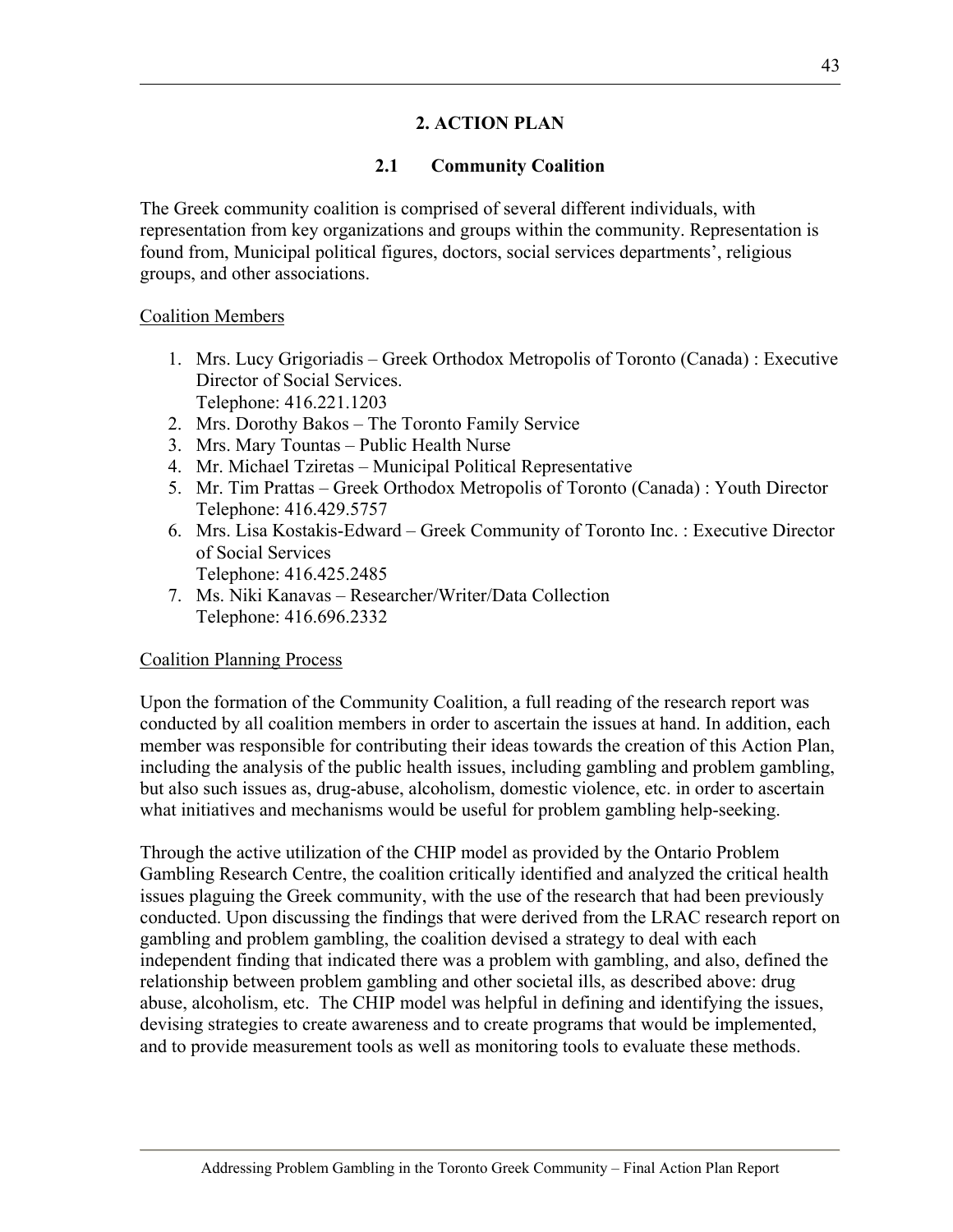Each coalition member was given his/her own set of tools, including the LRAC Research Report, the CHIP model, as well as a journal to note their thoughts, the advantages of an Action Plan, as well as the disadvantages. Essentially, each coalition member provided their own ideas through their own analysis of the findings, and then through a process of integration at general meetings, these ideas and analyses were compiled, allowing the researcher to reach a conclusion and include all of the ideas and thoughts that were provided.

#### Provisions for Coalition

The coalition has managed to stay alive through active participation in the form of meetings, correspondence via the World Wide Web, and telephone interaction. Luckily, there have not been any provisions that needed to be set up in order to keep the coalition active; each member has been more than helpful and generous in their contribution to this Action Plan, and surely their involvement will not go unnoticed, as their future assistance will be prudent in the implementation of these strategies. Furthermore, since it has also been identified that problem gambling is indeed a serious issue within the Greek community, the coalition members all understand the importance of carrying out these strategies and seeing them come to fruition for the positive good of the community.

# **2.2 Summary of Research Findings**

## **Goal One: To Describe the Nature and Practice of Gambling as a Community Sociocultural Activity.**

This section provided a great deal of findings from the community, based on gambling as a social practice. Firstly, gambling was defined as a set of activities that are carried out involving the use of money, including such things as, casino gambling, card games, lotteries, etc. Secondly, gambling is construed as a social activity. Thirdly, gambling is a very common occurrence in the Greek community, as it is a social aspect of Greek life. Fourthly, casino gambling, lottery gambling, and gambling in coffee shops is what is most prominent in the Greek community, and usually leads to problem gambling. Fifthly, most gambling occurs at home, in restaurants and at locations where lottery tickets are sold. Sixth, gambling is neither discouraged nor encouraged within the Greek community; consequently many a time it is considered a socially acceptable past-time. Seventh, individuals within the age group of 25- 50 gamble substantially more than do the youth and/or seniors. Eighth, males gamble more than females, though; there has been a significant increase in the number of females gambling at casinos.

#### **Goal Two: To Describe the Definition, Characteristics and Pervasiveness of Problem Gambling in the Community.**

Goal two addresses problem gambling in detail, and it seen here that the perceptions between gambling and problem gambling shift dramatically.

Firstly, problem gambling is defined as an activity that has become an addiction that forces someone to continuously spend large sums of money in order to play a particular game. Secondly, problem gambling is perceived as a negative activity within the Greek community.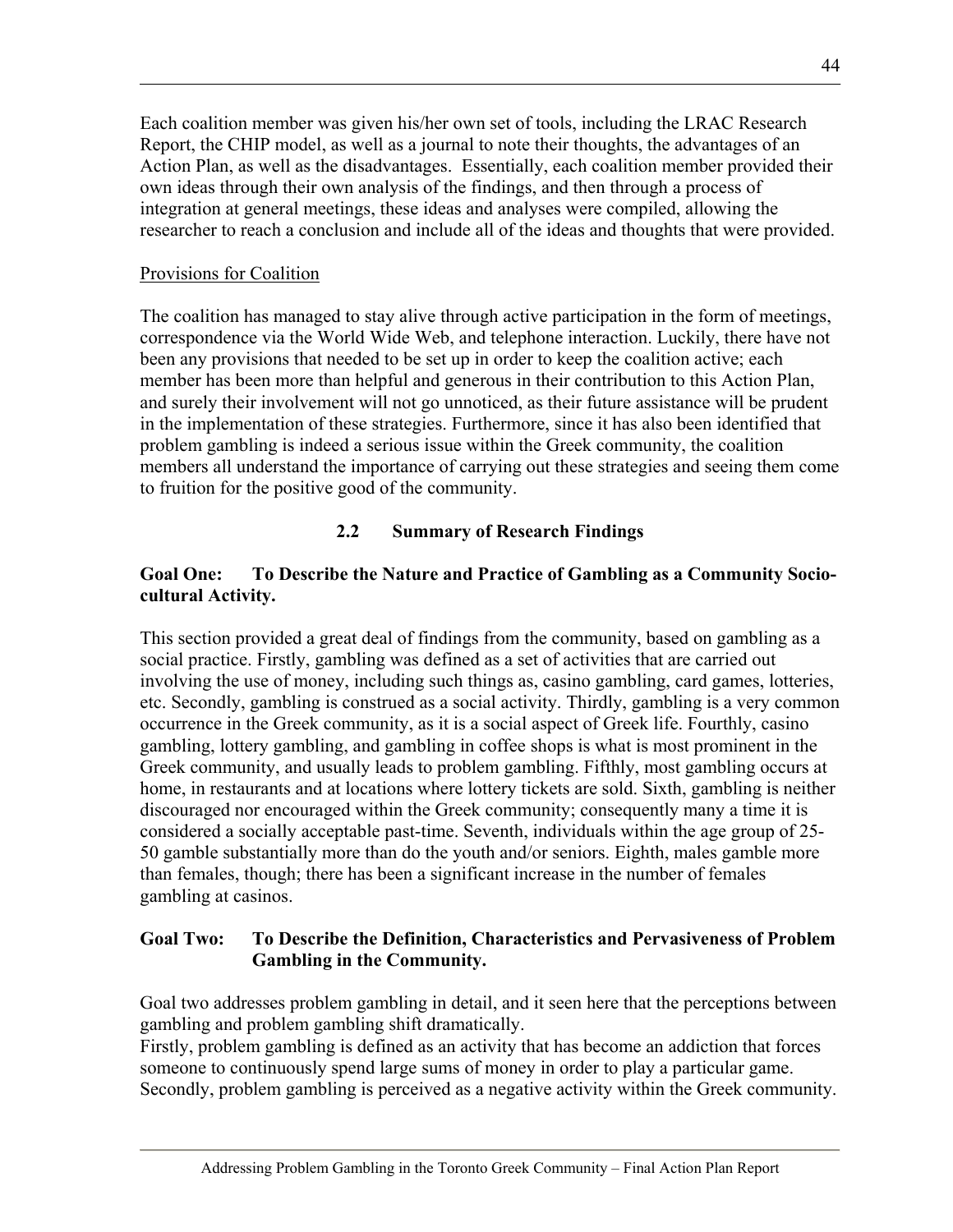Thirdly a problem gambler is one who lacks self-control, has a low self-esteem and is plagued by other societal factors, such as alcoholism, perhaps, drug abuse, and other addictions.<sup>1</sup> Fourthly, the consequences of problem gambling include domestic violence, emotional dis-attachment from family and friends, crime, and further addiction.<sup>2</sup> Fifthly, the problem gamblers within the community are those within the age range of 35-50, usually male, married or single. The research report, Addressing Problem Gambling in the Toronto Greek Community, according to the perceptions of those individuals that were sampled in the research, estimates that problem gamblers comprise twenty per cent of people, social gamblers at fifty per cent of people, and those individuals who do not gamble at all, at thirty per cent. Sixth, many of the problem gamblers began gambling as a social occurrence that led to the addiction.

#### **Goal Three: To Ascertain Community Members' Perceptions of Gambling and Problem Gambling (i.e. Level of Awareness, Knowledge, Attitudes and Values)**

Goal three addresses the community perceptions on gambling and problem gambling and there are several significant findings in this section that need to be addressed in this Action Plan. Firstly, gambling as a social aspect is accepted by the community. Secondly, the community fears that social gambling may become problem gambling if not monitored closely. Thirdly, gambling and problem gambling are not issues that are voiced within the community, because despite the fact that social gambling is not considered wrong, there are still many in the community that believe *all* gambling is wrong. Consequently, there is silence regarding who gambles and how much they gamble. Fourthly, there is very little awareness in the community regarding the full degree of problem gambling plaguing individuals. Fifth, the community views problem gamblers very negatively. Sixth, there are no boundaries to problem gambling; people of all demographic characteristics participate and develop an addiction to gambling.

#### **Goal Four: To Ascertain Help Seeking Preferences and Behaviours of Problem Gamblers and Concerned Significant Others**

This goal also points to some significant findings that must be addressed in this Action Plan. Firstly, there is a limited amount of resources for Greeks regarding help seeking for problem gambling; many of the resources available cater to non-Greeks in that they do not provide Greek-speaking resources. Secondly, there is a language barrier that discourages people from utilizing the current help-seeking methods; thirdly, the Church services and several Social Service groups do accept individuals with problem gambling issues however, individuals are often times worried about attending for the fear that they will be ridiculed; Fifth, there is a requirement for creating awareness of where to go for help if one has a problem gambling issue, or if a significant other would like to receive counselling; Sixth, problem gamblers and

 $\overline{a}$ <sup>1</sup> Please see Appendix I regarding the full description of a problem gambler as derived from: Addressing Problem Gambling in the Toronto Greek Community, February 2003; Greek Community LRAC.

 $2^2$  Please see Appendix I regarding the full description of the consequences of problem gambling as they pertain to the prevention mechanisms. From: Addressing Problem Gambling in the Toronto Greek Community, February 2003; Greek Community LRAC.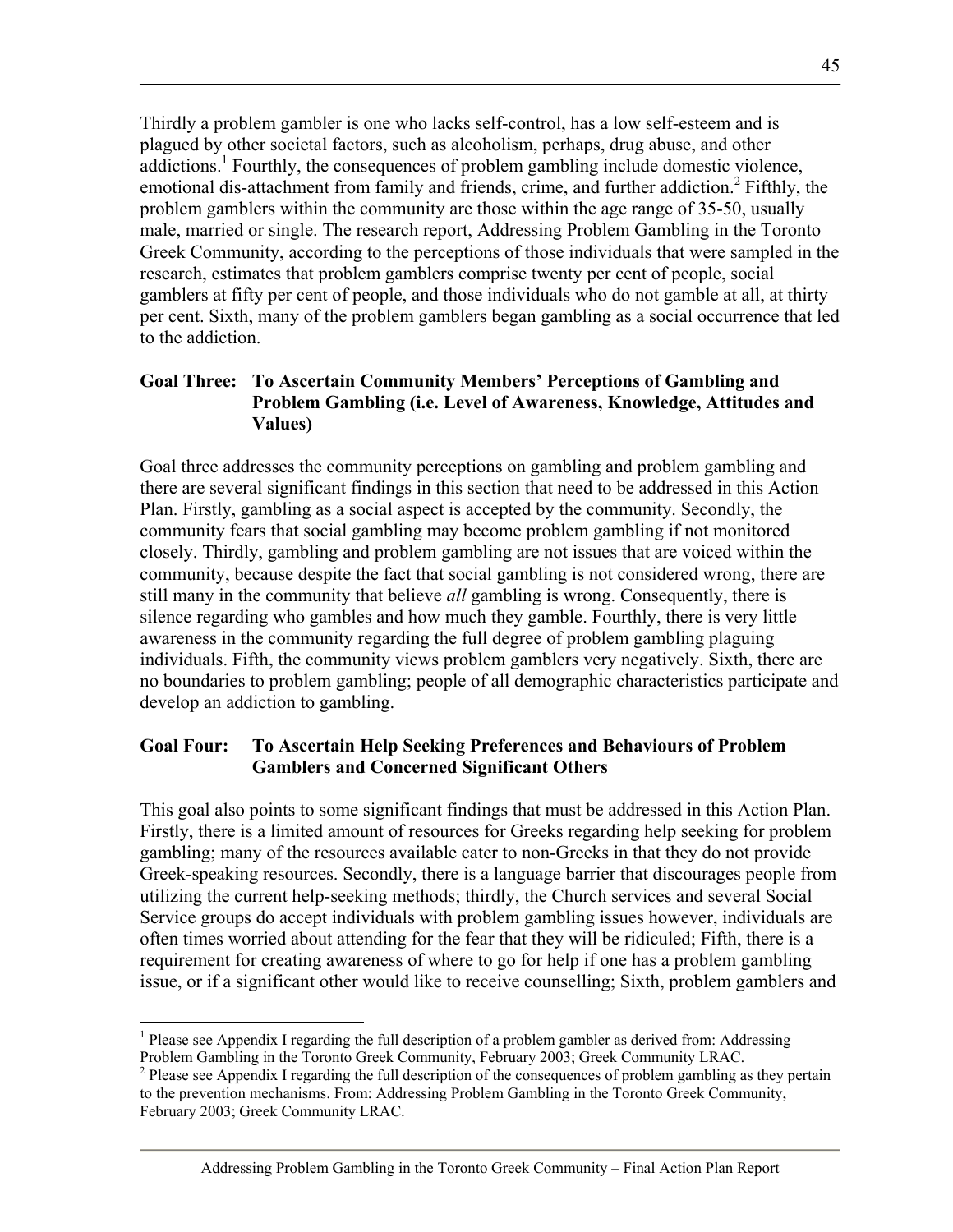concerned significant others would feel comfortable attending one on one sessions with counsellors or doctors; Seventh, there is substantial popularity in favour of the creation of a Problem Gambling Hotline for the Greek community, which is private, and anonymous. Eighth, awareness in the community regarding support systems is limited to Social Services within the Greek community and the Church. Ninth, problem gamblers do not seek help on their own. Tenth, due to the limited awareness of problem gambling within the community, there has not been an insurgence of programs created to deal with it, nor have community members felt the need to pursue the issue. Therefore it is imperative that awareness is created within the community.

#### **Miscellaneous Findings**

#### **The Effects of Gambling and Problem Gambling on Children**

Children are affected negatively when their parent(s) has a gambling addiction; such negative consequences include emotional strain, domestic violence, lack of finance, psychological turmoil, and quite possibly the effects of influence on the children.

#### **The Financial Costs of Gambling**

Problem gambling contributes many problems to the household, but the most significant one is the lack of money available for the basic necessities. In addition, many respondents believed that financial difficulties in the household could lead to crime, violence and in drastic circumstances, murder.

#### The Findings and the Subsequent Action Strategies

#### **Goal One: To Describe the Nature and Practice of Gambling as a Community Sociocultural Activity.**

#### **Findings:**

- 1. Gambling is construed as a social activity this is considered to be one of the most important findings, for it provides insight into what the community perceives gambling to be. Because it is construed as a social activity, yet, many respondents have admitted that many a time social gambling leads to problem gambling, it is imperative to create an initiative that will create awareness of the ills of social gambling, and how it can lead to an addiction to gambling.
- 2. Gambling is a very common occurrence within the Greek community again this is an imperative issue to deal with simply because with gambling becoming a common occurrence, more and more individuals will gamble, which may lead to gambling addiction. Again, creating awareness is the key criterion for this finding.
- 3. The locations of gambling within the Greek community this finding shows that gambling activities take place in different areas and are not limited solely to casinos. What is important here is to identify that the more people gamble at restaurants or at homes, the higher the chances of making gambling a social practice – which may lead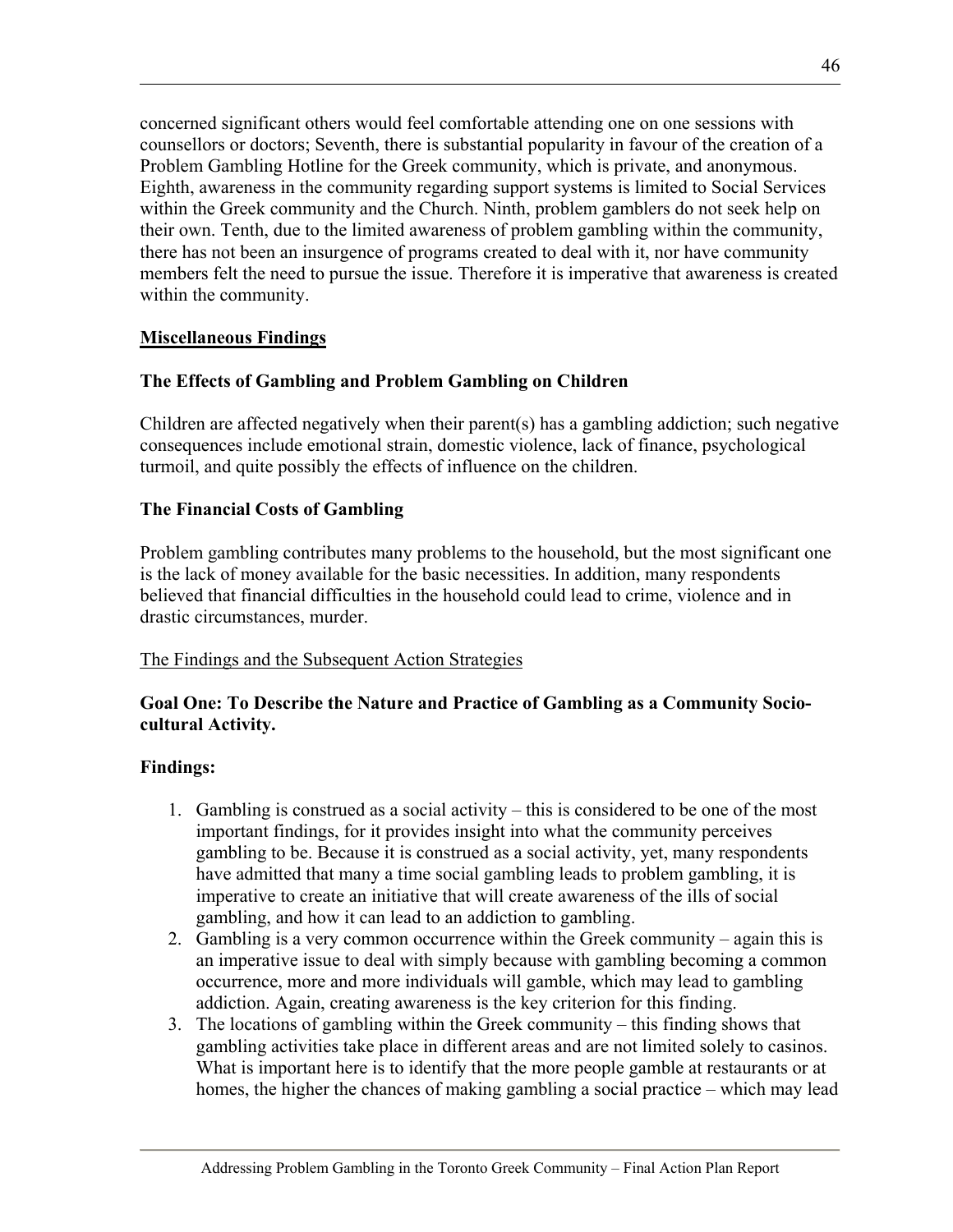to an addiction. Bringing the issues out into the open is a very important thing, so that the community will cease to be ignorant on the levels of gambling prominent in the community, as well as the locations where it takes place.

- 4. Gambling is neither encouraged, nor discouraged within the community this poses a problem because there are mixed views on the issue.
- 5. Individuals within the age group of 25-50 generally gamble more than any other age groups – the creation of awareness again is prudent in this case.
- 6. Males gamble more than females this issue is important to our community, because males are generally also the caregivers of the household, and it is important to come up with a strategy that will attempt to deter males from gambling.

## **Goal Two: To Describe the Definition, Characteristics and Pervasiveness of Problem Gambling in the Community.**

# **Findings:**

- 1. Problem gambling defined as an addiction by bringing the definition to light within the community, people will begin to take the issues more seriously, which may allow them to assess the issues differently.
- 2. A problem gambler is one who lacks self-control important in nature for it identifies some of the key characteristics of a problem gambler that can create awareness in the community.
- 3. The consequences of problem gambling again an important and descriptive element in the discussion of problem gambling that will provide a significant degree of knowledge regarding this issue.
- 4. Many of the problem gamblers in the community begin as social gamblers this is linked to goal one in the discussion of social gambling and its possible spill over effect in becoming an addiction.

#### **Goal Three: To Ascertain Community Members' Perceptions of Gambling and Problem Gambling. (i.e. Level of Awareness, Knowledge, Attitudes and Values)**

#### **Findings:**

- 1. Gambling as a social aspect is accepted by the community this is an issue that may have negative affects on the community and must be dealt with through the creation of awareness.
- 2. There is very little awareness within the community regarding the issue at large the creation of awareness is imperative.
- 3. The community views problem gamblers negatively this is an issue that may have negative affects on the community because those with the addiction will be afraid to voice their problem for fear of ridicule.
- 4. There are no boundaries to problem gambling; people of all demographic characteristics may develop a gambling addiction – this allows the coalition to include all demographic variables in their creation of mechanisms fostering the prevention of problem gambling.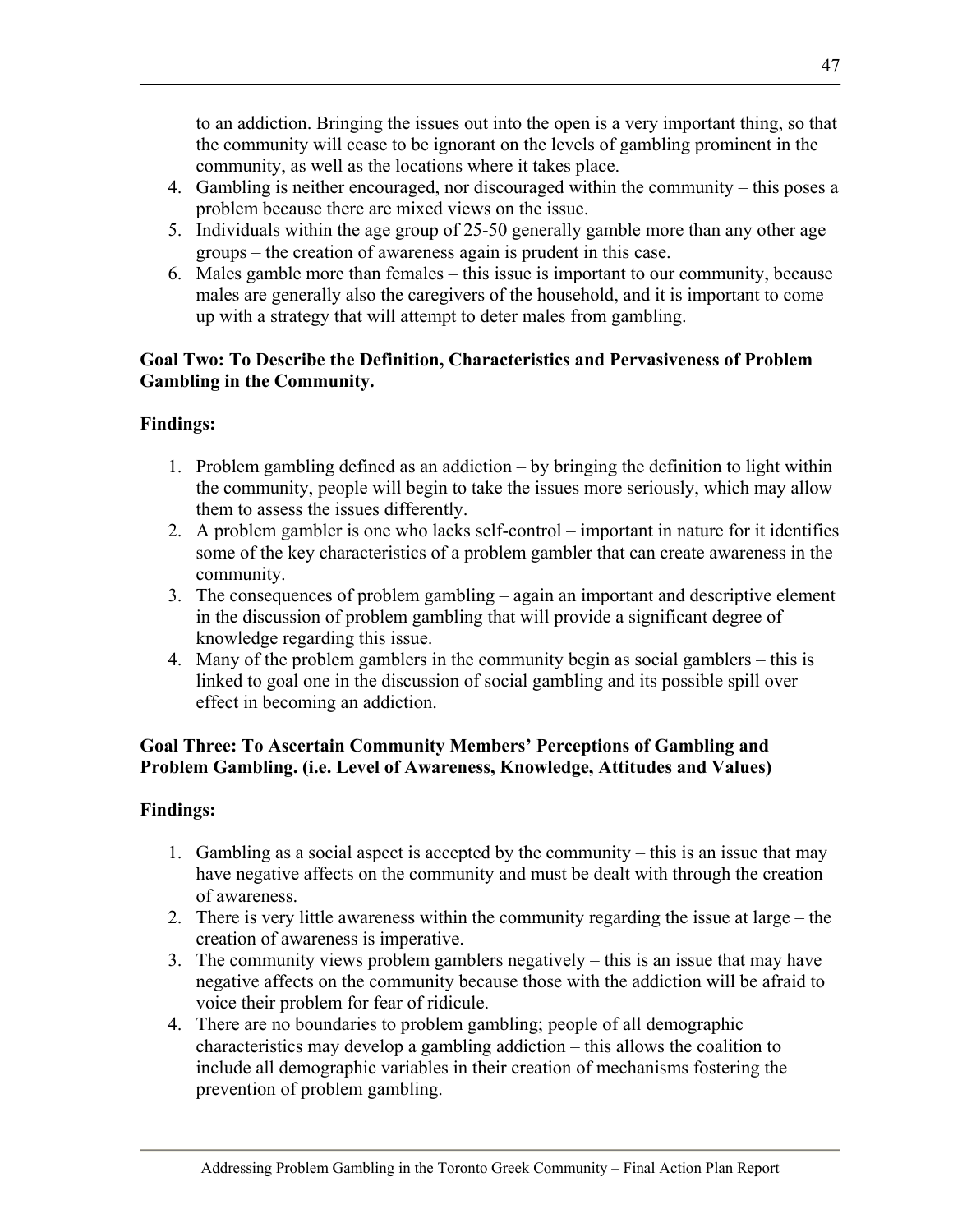#### **Goal Four: To Ascertain Help Seeking Preferences and Behaviours of Problem Gamblers and Concerned Significant Others**

#### **Findings:**

- 1. A limited amount of resources for Greeks regarding help-seeking for problem gambling – dealing with this issue is imperative for the community.
- 2. Language Barriers again this is a major issue that must be dealt with in the creation of an Action Plan Strategy.
- 3. People with gambling addiction refrain from reaching out to the resources available for fear of being ridiculed – again, this is an important issue if gambling addiction is to be dealt with.
- 4. A Gambling Hotline very popular as a mechanism to deal with gambling addiction this will be a part of our Action Plan Strategy, and a possible implementation tool.
- 5. Problem gamblers do not seek help on their own this must be dealt with as well and must be included in the Action Planning Strategy.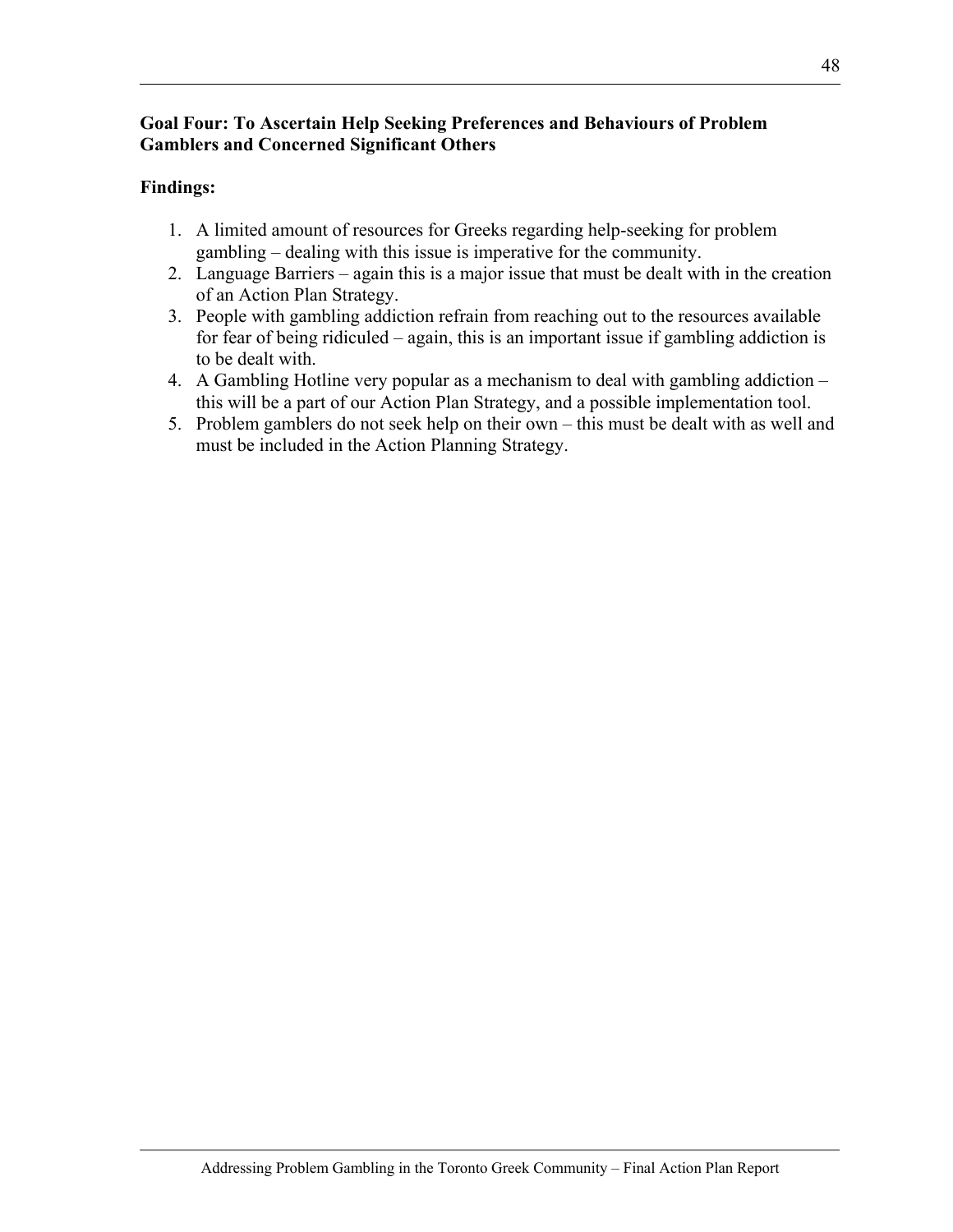#### **3. INVENTORY OF RESOURCES**

The Greek community has the advantage of having a great many resources, both physical and human. Luckily there are many contributions to be made with regard to any initiatives the Community Coalition decides to embark on.

#### Human Resources

This section has been divided into three different sections. The first section includes the leaders within the community; the second section includes 'key informants; and the third section includes volunteers.

#### 1. Leaders

The leaders within the community are comprised of those individuals that represent the leading institutions within the community. For example, the Greek Orthodox Metropolis of Toronto (Canada), the Greek Community of Toronto, Inc., the Hellenic Canadian Congress, the Hellenic Canadian Federation of Ontario, and other small organizations that are a part of the community.

2. Key Informants

The key informants are individuals such as doctors, legal professionals, social workers, priests, professors and teachers, and outreach workers. These individuals will provide knowledge, expertise and a strong work ethic in preparations and implementation of Action Planning Strategies.

#### 3. Volunteers

The volunteers would consist of those people that are interested in participating and promoting the Action Planning initiatives. Within the community there are a great many individuals that volunteer for community organizations that would be willing to participate and volunteer their time and efforts towards this plan.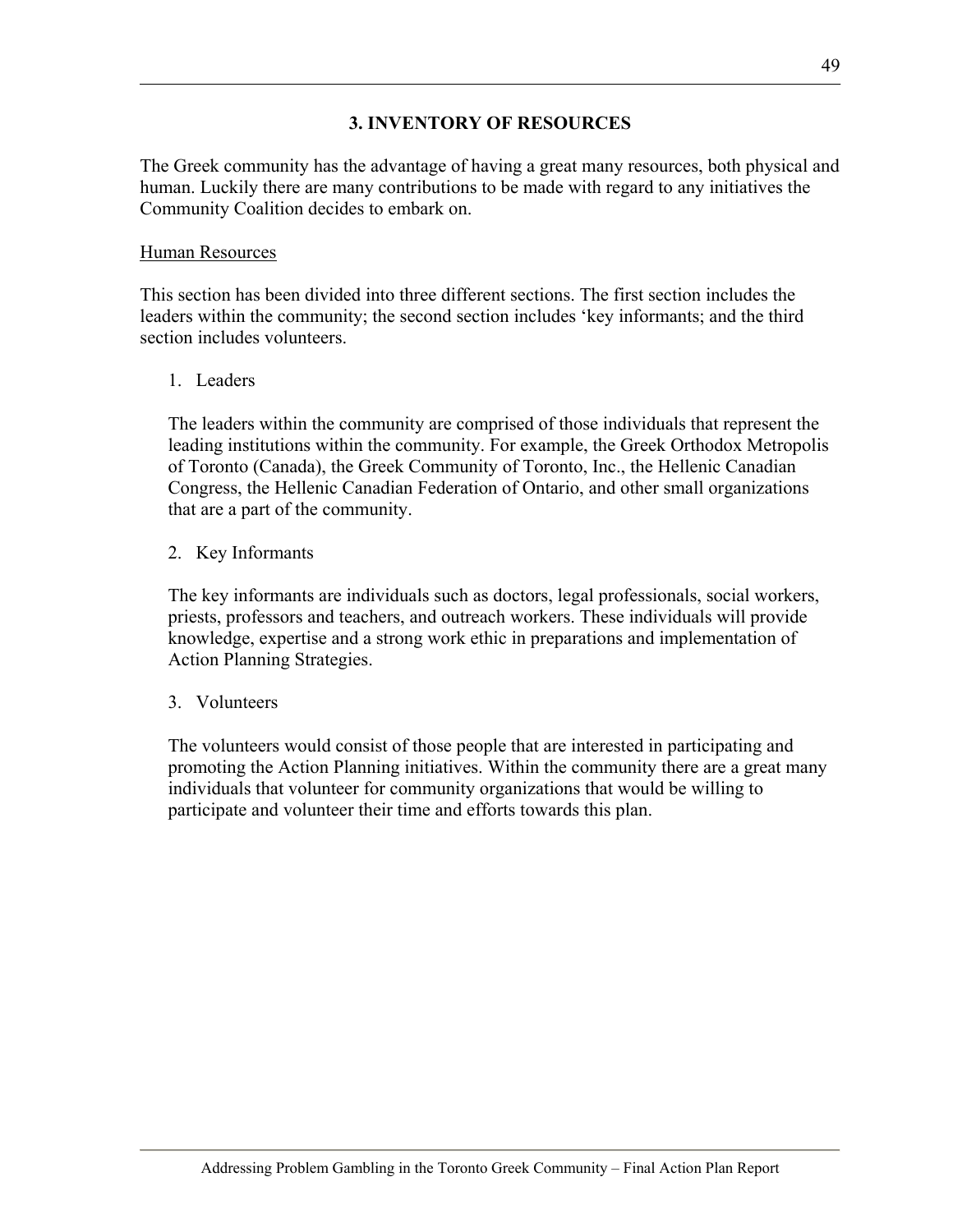# **APPENDIX 1 ACTION PLAN STRATEGY**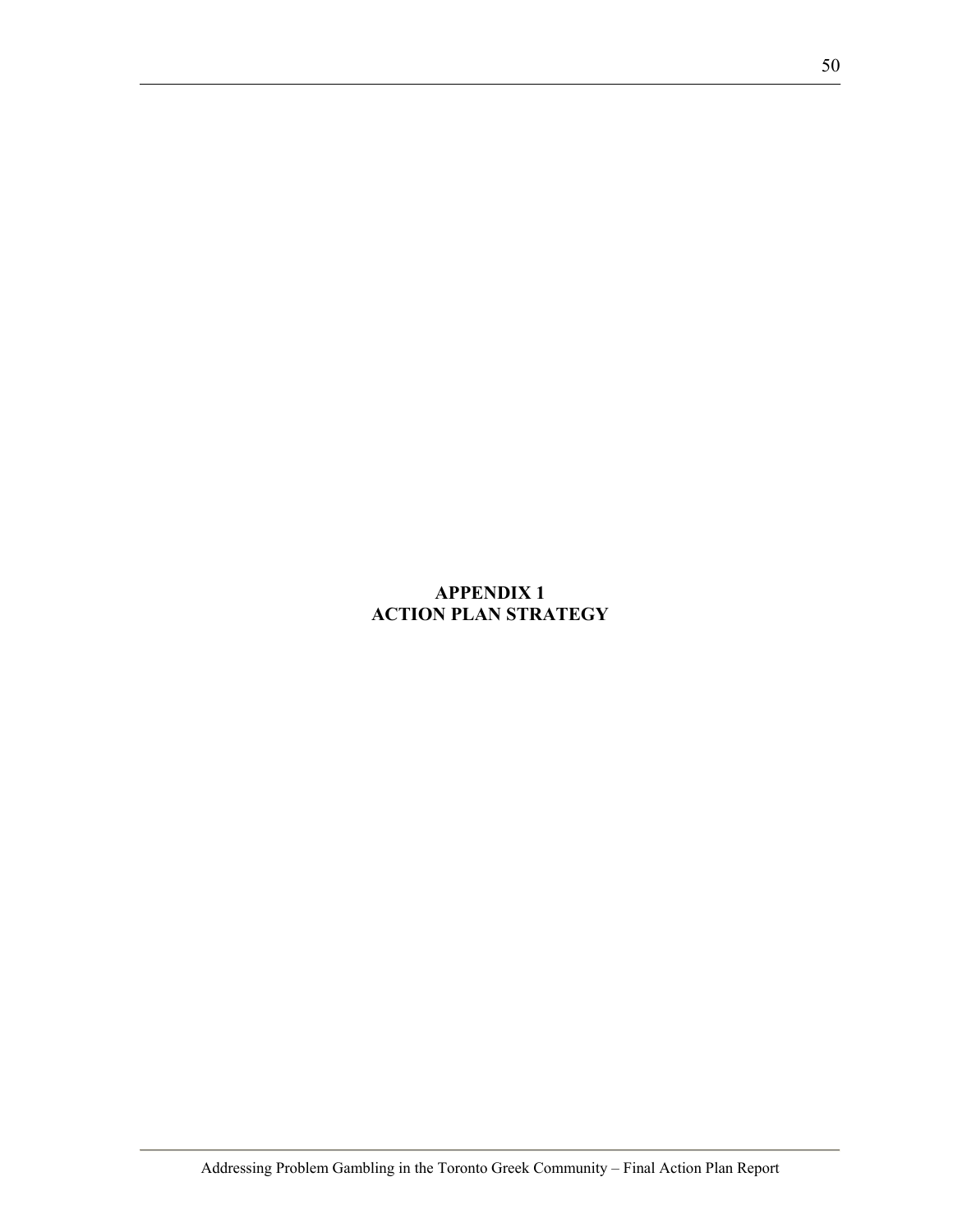#### **Research Finding: Community members lack awareness to the issues of gambling and problem gambling**

#### **Goal/Objective: To create awareness within the Greek community for gambling and problem gambling**

**Policy/Program Action: To Develop a Public Awareness Campaign for the Greek community of Toronto** 

| Outcome: Greek people will be aware of the issues                                                                    |                 |                                                              |                                                            |                                                              |                                                                                                                                          |  |  |
|----------------------------------------------------------------------------------------------------------------------|-----------------|--------------------------------------------------------------|------------------------------------------------------------|--------------------------------------------------------------|------------------------------------------------------------------------------------------------------------------------------------------|--|--|
| <b>Tasks</b>                                                                                                         | <b>Timeline</b> | <b>Responsibility</b>                                        | <b>Resources</b>                                           | <b>Performance</b><br><b>Indicators</b>                      | <b>Evaluation Methods</b>                                                                                                                |  |  |
| Journal/Newspaper<br>Articles                                                                                        | Sept '04        | Community Health<br>Coalition                                | Volunteers/Experts<br>and/or our media<br>outlets; funding | Awareness begins<br>through this<br>method.                  | Mail-in questionnaires as part of the articles.                                                                                          |  |  |
| Radio and<br>Television<br>$Broadcasts -$<br>Documentaries<br>and interviews                                         | Oct '04         | Community Health<br>Coalition as well as<br>key informants   | Media outlets,<br>doctors etc.                             | Reaching out to<br>the community at<br>large; high<br>volume | Telephone interaction into the station broadcasting<br>the shows/radio shows.                                                            |  |  |
| <b>Website Creation</b><br>"Everything you<br>ever Needed to<br>Know about<br>Gambling in the<br>Greek<br>Community" | Oct '04         | Coalition, G.C.T,<br>Greek Orthodox<br>Metropolis of Toronto | Volunteers<br>$\sim$ \$5000 funding                        | The WWW<br>reaches out to<br>thousands each<br>day.          | An online survey questionnaire. As well, each visitor<br>will have to log in to the site, and as such a mailing<br>list will be created. |  |  |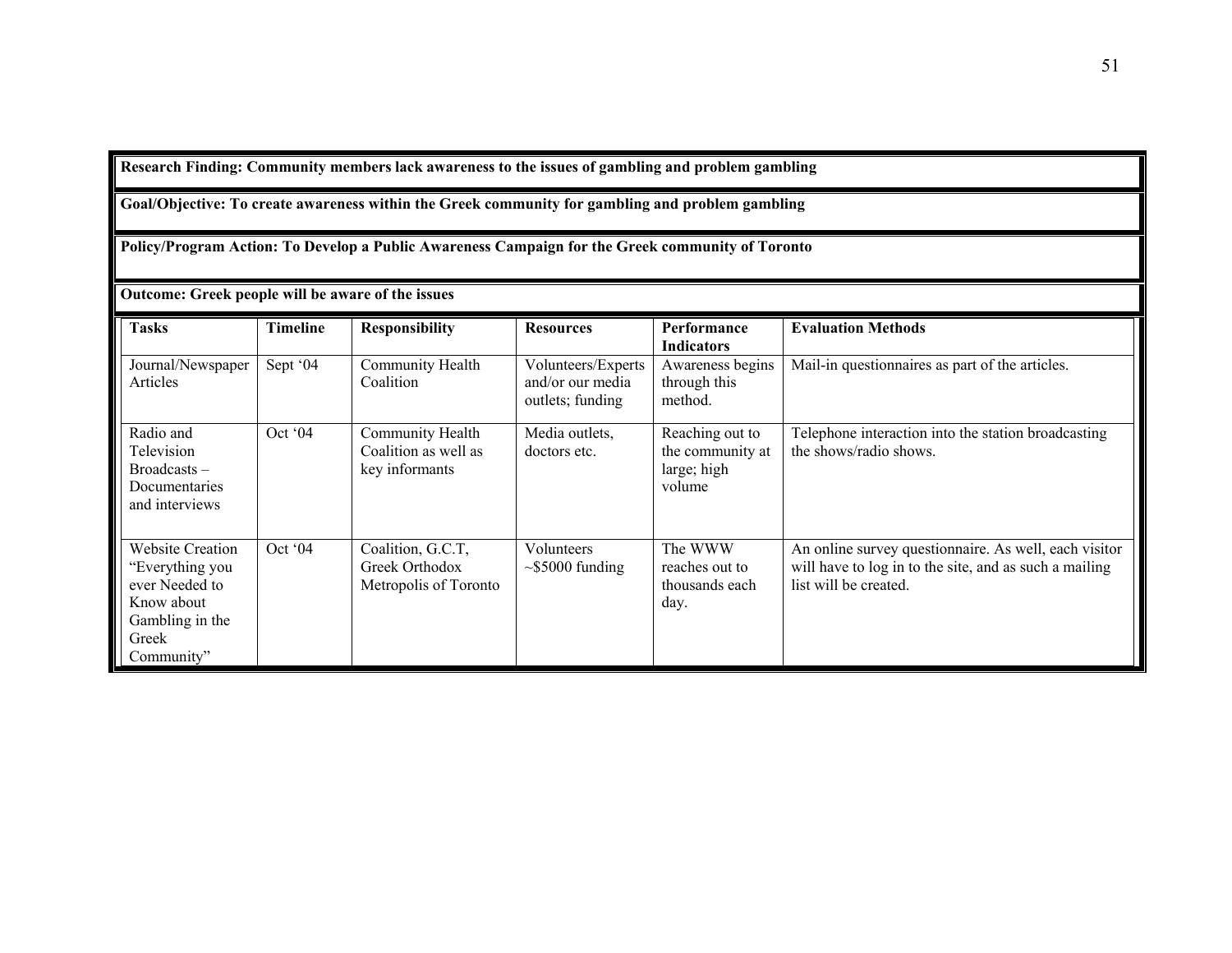**Research Finding: Dealing with Social Gambling in the Greek community of Toronto** 

**Goal/Objective: To develop an awareness of the risks of social gambling in the community** 

**Policy/Program Action: Create a lecture series on the risks of social gambling in the community** 

**Outcome: People will be able to see the risks associated with social gambling** 

|                                            |                 | o attomet i copie win oc aoie to see the rishs associated with social gambining |                                                              |                                                                 |                                                                                                                                                        |
|--------------------------------------------|-----------------|---------------------------------------------------------------------------------|--------------------------------------------------------------|-----------------------------------------------------------------|--------------------------------------------------------------------------------------------------------------------------------------------------------|
| <b>Tasks</b>                               | <b>Timeline</b> | <b>Responsibility</b>                                                           | <b>Resources</b>                                             | Performance<br><b>Indicators</b>                                | <b>Evaluation Methods</b>                                                                                                                              |
| Lecture Series'*                           | Dec '04         | Community Coalition,<br>Doctors and Experts in<br>Gambling                      | Experts, doctors,<br>key informants                          | Lectures will<br>attract audiences<br>and increase<br>awareness | After-lecture questionnaire; mail in questionnaire,<br>internet questionnaire, telephone survey.                                                       |
| Brochures and<br>Pamphlets                 | Oct '04         | <b>Community Coalition</b><br>and Media outlets                                 | Experts,<br>volunteers, key<br>informants<br>\$2000          | Increase the<br>awareness of<br>social gambling<br>ills         | An attached mini question sheet, postage paid, to be<br>mailed back to coalition. Internet questionnaire, or<br>email correspondence.                  |
| Magazine<br>"What is<br>Gambling"<br>Facts | Jan $05$        | Community Coalition,<br>Media, Key<br>Informants, Leaders                       | Volunteers,<br>coalition, leaders,<br>informants<br>\$10 000 | Spread the issue<br>of gambling                                 | Telephone number will be provided for those willing<br>to provide their thoughts; how many magazines were<br>picked up by people willing to read them. |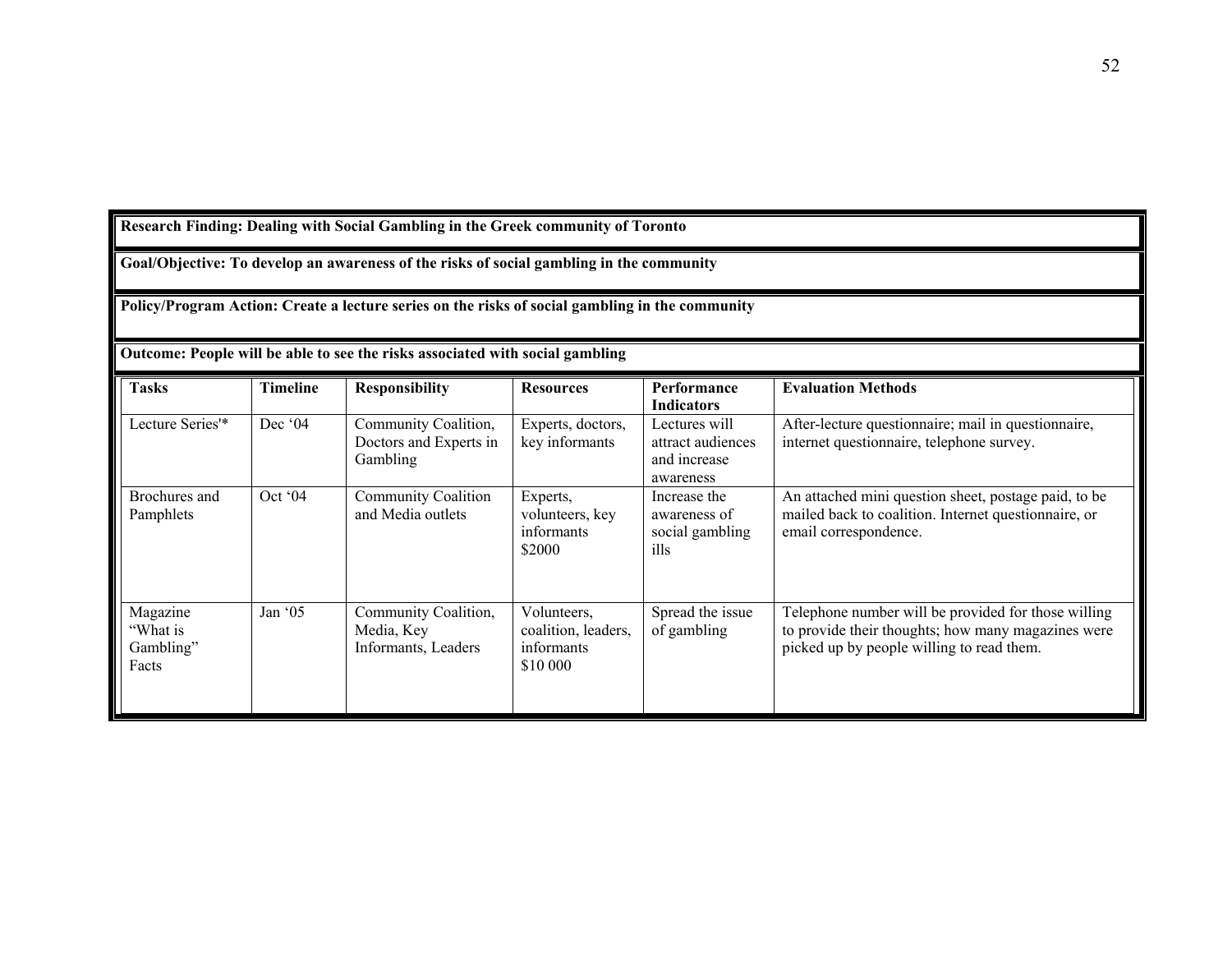**Research Finding: Males have a tendency to gamble more than females** 

**Goal/Objective: To target males and discover why the gamble more than females** 

**Policy/Program Action: To introduce the possible reasons males gamble more and provide solutions** 

**Outcome: Males may benefit from the exposure and may possibly assess their gambling habits** 

| <b>Tasks</b>                       | <b>Timeline</b> | <b>Responsibility</b>                | <b>Resources</b>                       | Performance<br><b>Indicators</b>                                                       | <b>Evaluation Methods</b>                                                                                 |
|------------------------------------|-----------------|--------------------------------------|----------------------------------------|----------------------------------------------------------------------------------------|-----------------------------------------------------------------------------------------------------------|
| Question/Answer<br>Lecture         | Dec '04         | Coalition, doctors,<br>psychologists | Community<br>centre; food<br>donations | Targeting the<br>males will<br>provide insight<br>into their<br>gambling<br>activities | Question and Answer; fill out cards provided at the<br>lecture assessing the fruitfulness of the lecture. |
| Brochures centred<br>towards males | Nov '04         | Media, Coalition, other<br>agencies  | Media outlets<br>\$1000                | Creates<br>awareness, and<br>provides<br>information for<br>males                      | Internet based questionnaire; telephone based survey                                                      |
| Video cassettes                    | Jan $05$        | Media, Coalition, other<br>agencies  | Media outlets<br>\$3000                | Provides full<br>coverage on<br>gambling habits<br>of males                            | Internet based questionnaire; telephone based survey                                                      |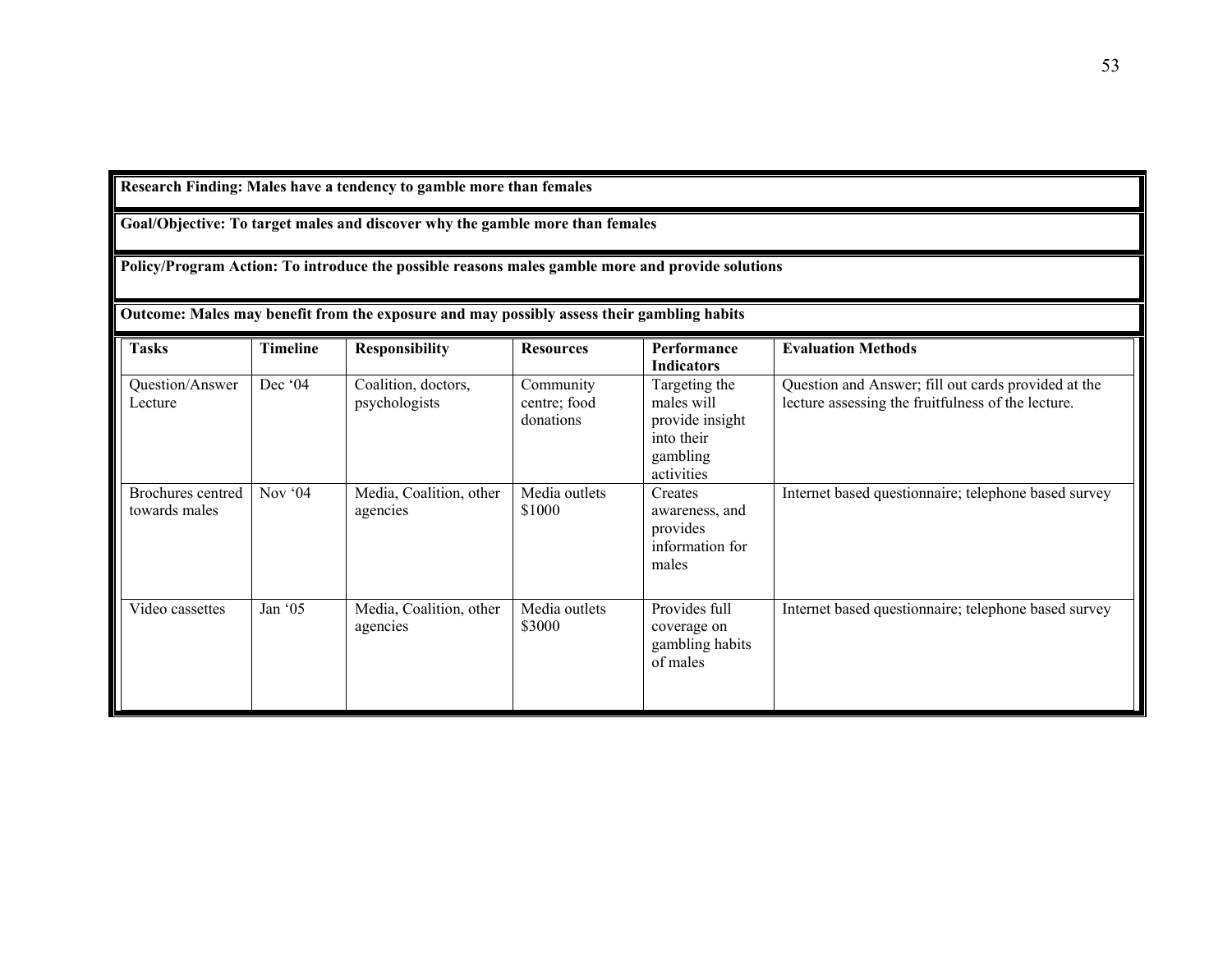**Research Finding: Individuals in the age range of 25-50 tend to gamble more than others.** 

**Goal/Objective: To discuss why people in this age group are enticed to gamble and why it may lead to addiction.** 

**Policy/Program Action: To create awareness focusing on a specific age group that gambles significantly more than do other age groups.** 

**Outcome: People in this age group may reconsider their gambling practices if they see the negative side to it.** 

| <b>Tasks</b>                                           | <b>Timeline</b> | <b>Responsibility</b>                                             | <b>Resources</b>                                | Performance<br><b>Indicators</b>                       | <b>Evaluation Methods</b>                                                   |
|--------------------------------------------------------|-----------------|-------------------------------------------------------------------|-------------------------------------------------|--------------------------------------------------------|-----------------------------------------------------------------------------|
| Lectures                                               | Feb $05$        | Coalition, doctors,<br>other youth                                | Community<br>centres                            | Knowledge on<br>the issue will be<br>spread            | Question/Answer cards at the end of the lecture.                            |
| Internet website<br>focused on this<br>age group issue | Jan '05         | Media outlets,<br>community coalition,<br>other agencies, doctors | $Media + funding$<br>from community<br>sponsors | Internet allows<br>for many viewers                    | Internet based questionnaire, feedback section, guest<br>book for comments. |
| Theatre<br>Performance<br>Based on this<br>issue       | Jan $05$        | Greek Community of<br>Toronto Inc, Nefeli<br>Team                 | G.C.T Inc.<br>funding<br>+ paid tickets         | Popular theatre<br>group will reach<br>out to audience | Telephone questionnaire.                                                    |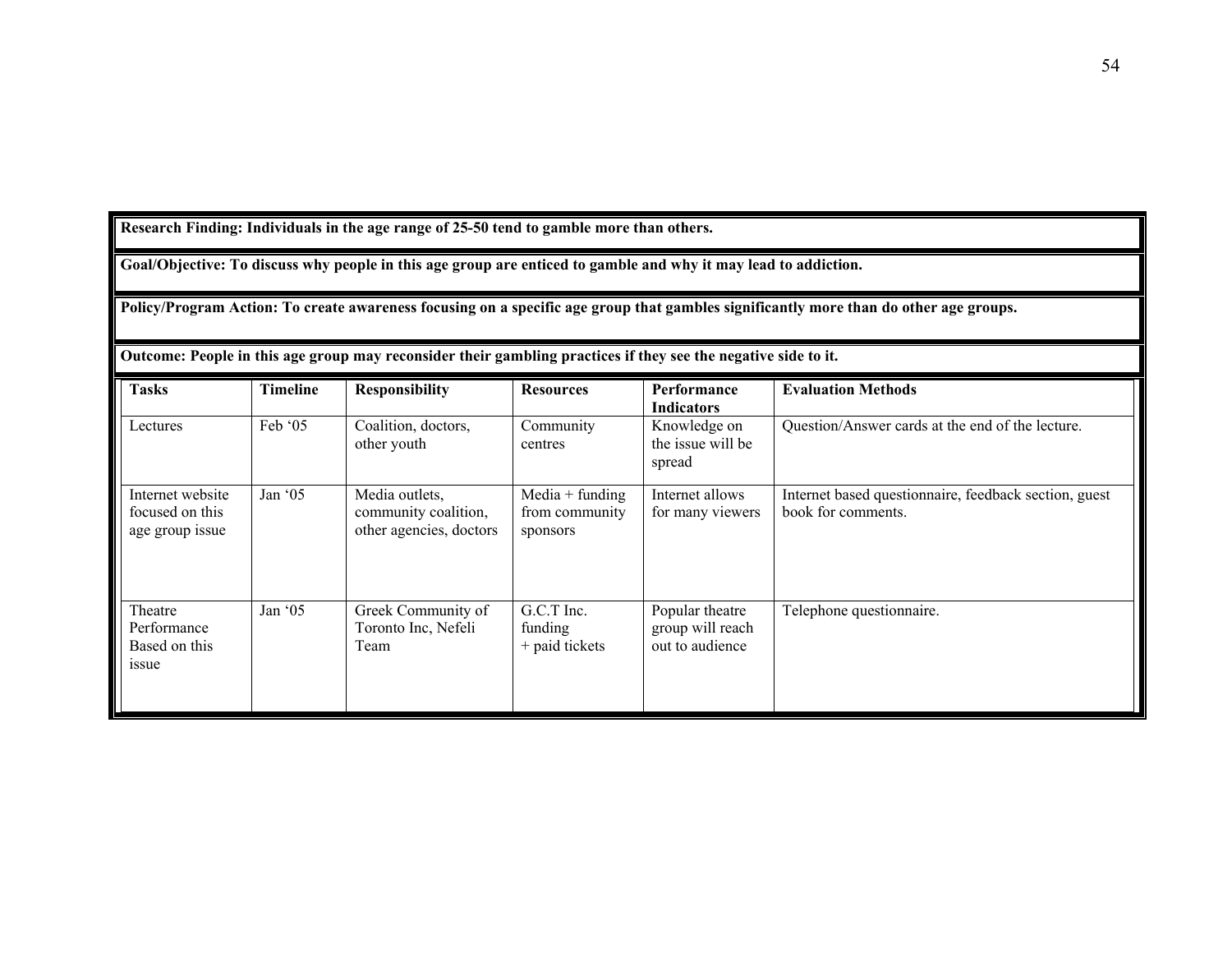**Research Finding: What is Problem Gambling, Who is a Problem Gambler, and What are the Consequences of Problem Gambling** 

**Goal/Objective: To discuss these issues in light of their influence on the Greek community** 

**Policy/Program Action: To develop public awareness of the problem gambling issue within the Greek community** 

| Outcome: People will understand what Problem Gambling is and what its consequences are |
|----------------------------------------------------------------------------------------|
|----------------------------------------------------------------------------------------|

| <b>Tasks</b>                                                             | <b>Timeline</b>   | <b>Responsibility</b>                                                   | <b>Resources</b>                                     | Performance<br><b>Indicators</b>                                                    | <b>Evaluation Methods</b>                                                           |
|--------------------------------------------------------------------------|-------------------|-------------------------------------------------------------------------|------------------------------------------------------|-------------------------------------------------------------------------------------|-------------------------------------------------------------------------------------|
| Lecture Series                                                           | Dec $^{\circ}$ 04 | Coalition, doctors, key<br>informants                                   | Community<br>centres, corporate<br>sponsors          | Outreach to<br>understand what<br>PG is                                             | Question cards after lecture; mailing list; telephone<br>survey                     |
| Brochures/Pamphlets<br>And Magazines                                     | Nov $04$          | Coalition, doctors, key<br>informants, media<br>outlets, other agencies | \$10,000<br>corporate<br>sponsors; perhaps<br>grants | Provide<br>information to<br>people regarding<br>the ills of<br>problem<br>gambling | Online questionnaires, mail in questionnaires,<br>telephone hotline for information |
| Commercials, radio<br>and television<br>documentaries,<br>advertisements | Dec $^{\circ}$ 04 | Media, Greek<br>Orthodox Metropolis,<br><b>Community Coalition</b>      | $$10,000$ grants,<br>bursaries                       | Educating the<br>public about PG                                                    | Online questionnaire, comments, public forum                                        |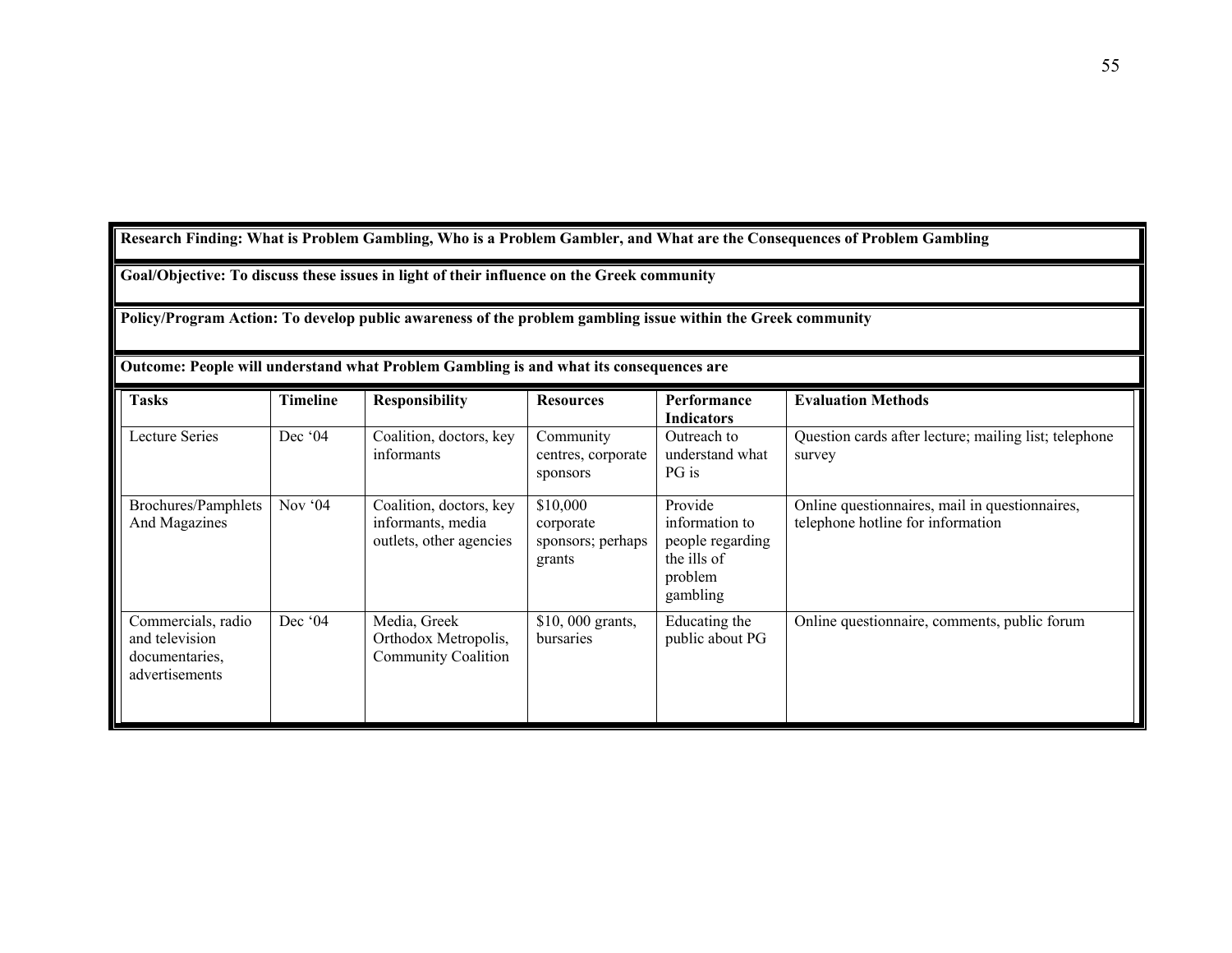**Research Finding: The community views problem gambling and gamblers as negative** 

**Goal/Objective: To raise the issue that problem gambling should not be shunned but monitored closely, in order to assist those with a problem** 

**Policy/Program Action: To raise awareness on the issue surrounding the negative portrayal of problem gambling in the Greek community.** 

| <b>Tasks</b>                                               | Timeline | <b>Responsibility</b>              | <b>Resources</b>                                        | Performance<br><b>Indicators</b>                                     | <b>Evaluation Methods</b>        |
|------------------------------------------------------------|----------|------------------------------------|---------------------------------------------------------|----------------------------------------------------------------------|----------------------------------|
| Radio Ads                                                  | Oct '04  | Coalition, health<br>groups        | Volunteer radio<br>stations                             | More people will<br>be aware of the<br><i>issue</i>                  | Call in during the show; ratings |
| Educational<br>Lectures:<br>Psychological<br>Issues        | Nov $04$ | Coalition, health<br>professionals | Community<br>centres,<br>restaurants<br>supplying foods | Provide<br>awareness                                                 | Question sheets                  |
| Train Community<br>Leaders to<br>disseminate this<br>issue | Jan '05  | Coalition, health<br>professionals | Tools for training<br>and educating the<br>masses       | Provides an<br>incentive for<br>people to listen to<br>their leaders |                                  |

**Outcome: An understanding that it is better to assist rather than ridicule**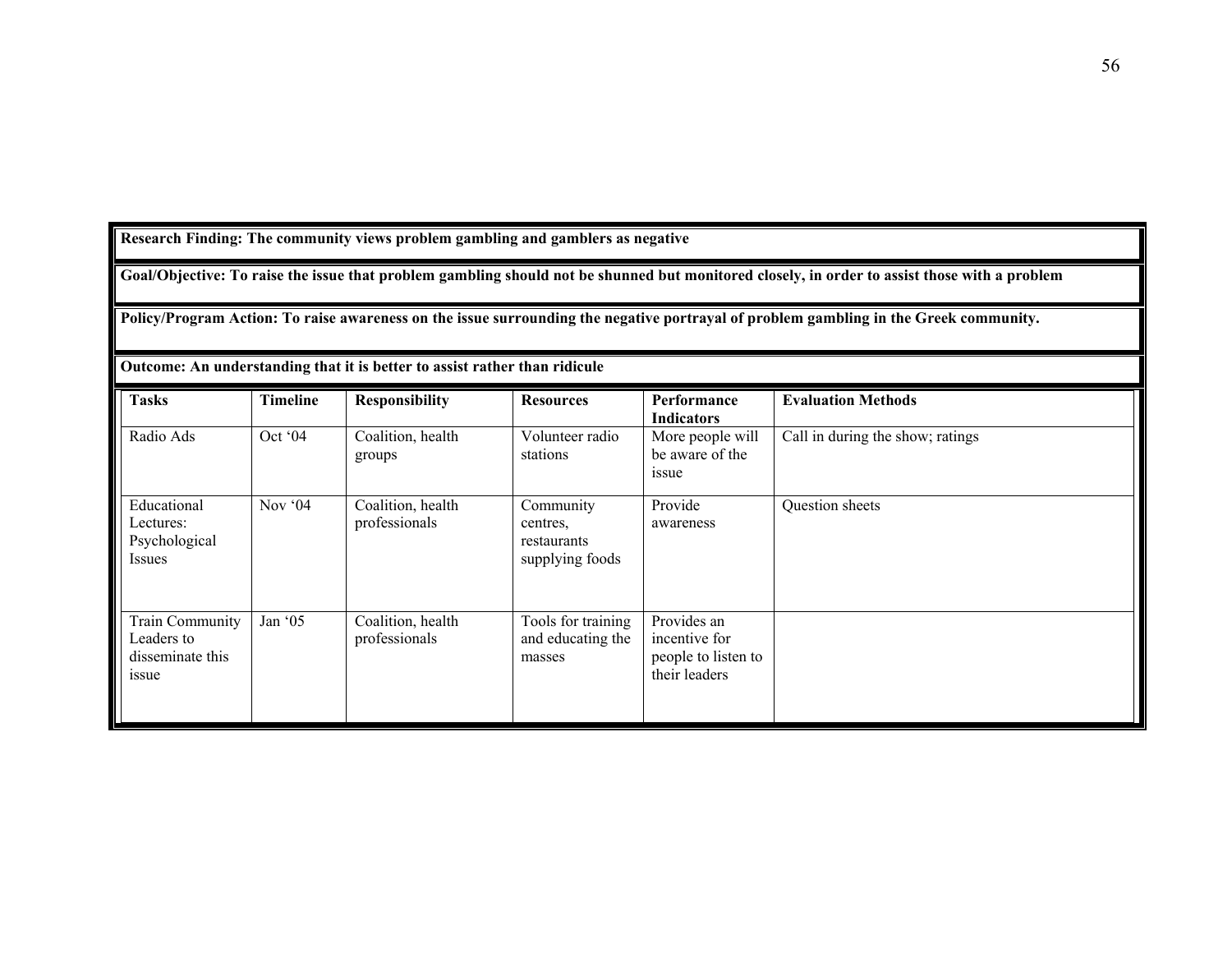| Research Finding: Limited amount of help-seeking resources within the community for PGs and Significant Others |                                                                                                     |                                                               |                                                                        |                                                                                             |                                                              |
|----------------------------------------------------------------------------------------------------------------|-----------------------------------------------------------------------------------------------------|---------------------------------------------------------------|------------------------------------------------------------------------|---------------------------------------------------------------------------------------------|--------------------------------------------------------------|
| Goal/Objective: To develop strategies for help-seeking resources that may be implemented within the community  |                                                                                                     |                                                               |                                                                        |                                                                                             |                                                              |
| Policy/Program Action: To research, construct and assess help-seeking resources for the Greek community        |                                                                                                     |                                                               |                                                                        |                                                                                             |                                                              |
|                                                                                                                | Outcome: Provides physical centres; resources for people to receive assistance for problem gambling |                                                               |                                                                        |                                                                                             |                                                              |
| <b>Tasks</b>                                                                                                   | <b>Timeline</b>                                                                                     | <b>Responsibility</b>                                         | <b>Resources</b>                                                       | Performance<br><b>Indicators</b>                                                            | <b>Evaluation Methods</b>                                    |
| Create a<br><b>Gambling Hotline</b><br>for Greek People                                                        | Mar '05                                                                                             | Health Coalition, key<br>agencies, doctors                    | $\sim$ \$10, 000 start up<br>from community<br>sponsors;<br>volunteers | Provides a means<br>for PGs to receive<br>help.                                             | Questionnaires                                               |
| Hold meetings for<br>concerned<br>significant others                                                           | Mar '05                                                                                             | Community coalition,<br>doctors, social services              | Volunteers, food<br>sponsors, printing<br>materials                    | Allows for the<br>families to<br>receive guidance<br>on how to deal<br>with a PG at<br>home | Questionnaires; telephone follow up; online<br>questionnaire |
| Create materials<br>for training and<br>support for those<br>trying to assist<br>PGs                           | Dec '04                                                                                             | Community coalition,<br>doctors, social services,<br>printers | Volunteers,<br>corporate<br>sponsorships of at<br>least<br>\$20,000    | Provides<br>education and<br>guidance                                                       | Telephone follow up; questionnaires                          |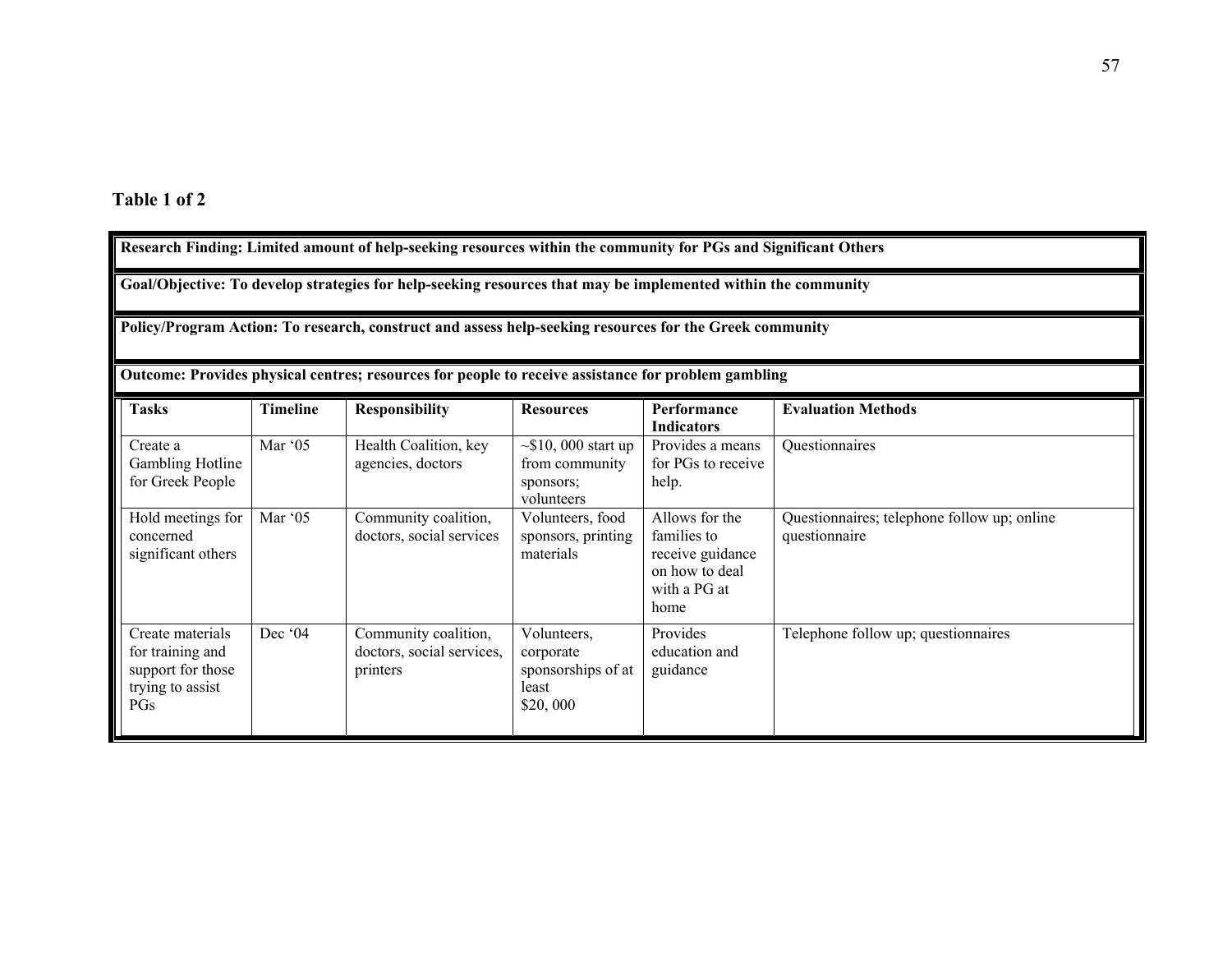| Research Finding: Limited amount of help-seeking resources within the community for PGs and Significant Others                                                                                                           |                 |                                                             |                                          |                                                 |                                                                                   |
|--------------------------------------------------------------------------------------------------------------------------------------------------------------------------------------------------------------------------|-----------------|-------------------------------------------------------------|------------------------------------------|-------------------------------------------------|-----------------------------------------------------------------------------------|
| Goal/Objective: To develop strategies for help-seeking resources that may be implemented within the community<br>Policy/Program Action: To research, construct and assess help-seeking resources for the Greek community |                 |                                                             |                                          |                                                 |                                                                                   |
|                                                                                                                                                                                                                          |                 |                                                             |                                          |                                                 |                                                                                   |
| <b>Tasks</b>                                                                                                                                                                                                             | <b>Timeline</b> | <b>Responsibility</b>                                       | <b>Resources</b>                         | Performance<br><b>Indicators</b>                | <b>Evaluation Methods</b>                                                         |
| Create a PG<br>centre                                                                                                                                                                                                    | Jan '05         | Community Coalition,<br>Doctors, social workers             | On-going<br>funding;<br>volunteers       | Provide<br>assistance.<br>counselling to<br>PGs | Questionnaire; level of enthusiasm and support                                    |
| Create ads for<br>new centre,<br>telephone hotline                                                                                                                                                                       | Nov '04         | Community coalition,<br>doctors, social workers,<br>media   | Volunteers,<br>community<br>sponsors     | Create awareness<br>of new programs             | Online survey; polling of how many people are<br>interested in these new programs |
| Newsletter for PG                                                                                                                                                                                                        | Nov $64$        | Community Coalition,<br>doctors, social workers,<br>writers | Volunteers<br>Internet<br>\$5000 funding | Up to date<br>information on<br>$P$ G           | Online survey                                                                     |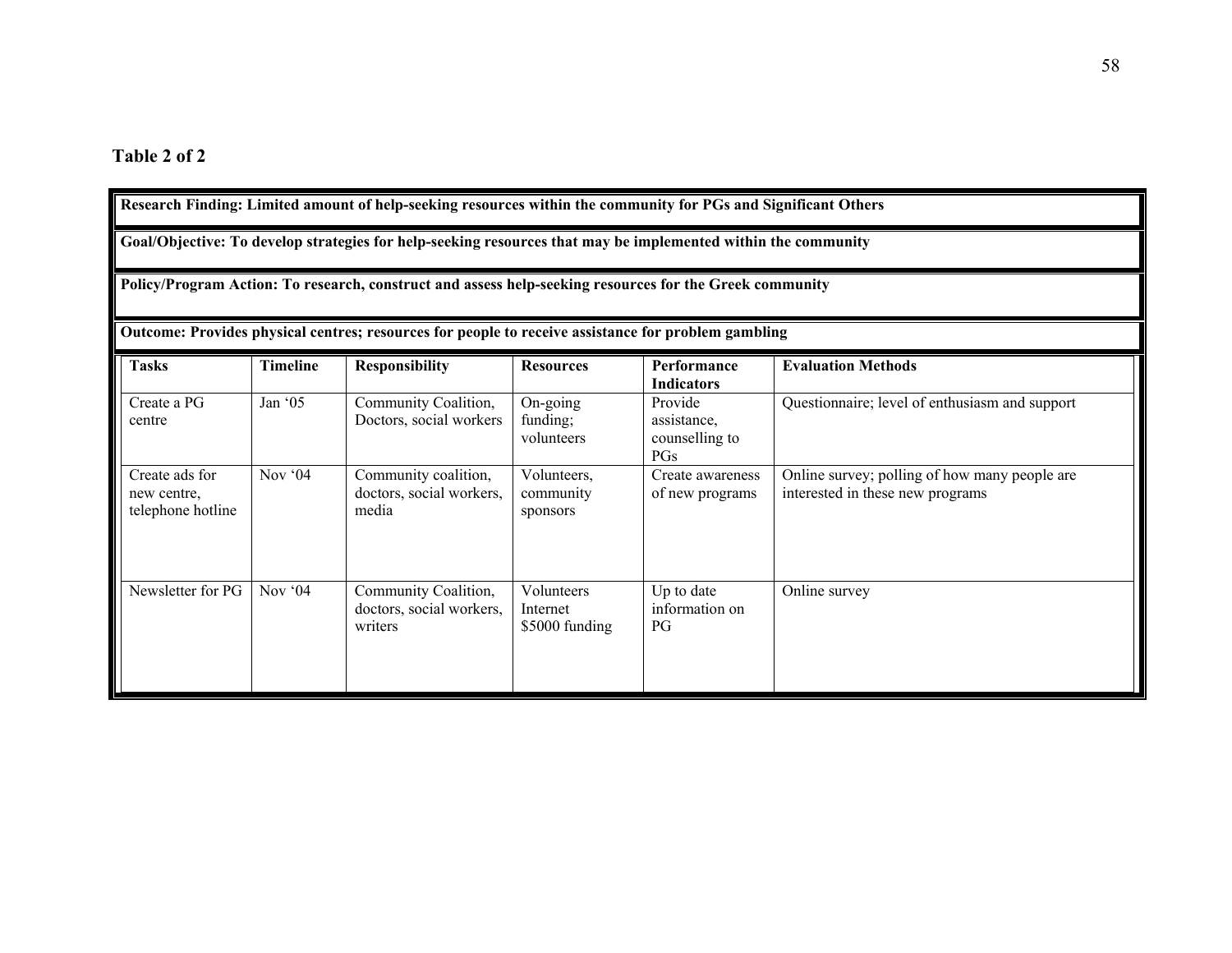**Research Finding: Children are affected by PGs at home** 

**Goal/Objective: To provide counselling to children with PGs at home; and to provide educational programs teaching children gambling addiction is wrong and how to find warning signs of PG at home** 

**Policy/Program Action: To develop counselling sessions, educational materials for children on PG** 

#### **Outcome: Educating children on gambling and problem gambling**

| <b>Tasks</b>                                                       | <b>Timeline</b> | <b>Responsibility</b>                                           | <b>Resources</b>                     | Performance<br><b>Indicators</b>                                  | <b>Evaluation Methods</b>                                                                                |
|--------------------------------------------------------------------|-----------------|-----------------------------------------------------------------|--------------------------------------|-------------------------------------------------------------------|----------------------------------------------------------------------------------------------------------|
| Create in class<br>sessions on PG<br>(Greek school)                | Dec '04         | Doctors, social<br>services, teachers                           | Limited                              | Providing<br>awareness and<br>education to<br>children            | Question and answer period; parents filling out<br>questionnaire at home and bringing it back to school. |
| Counselling<br>groups for<br>children afflicted<br>with PG at home | Jan '05         | Doctors, social<br>services, volunteers,<br>experts             | Community<br>centre                  | Providing<br>assistance to<br>children coping<br>with PGs at home | Question and answer period; parent participation and<br>feedback.                                        |
| Brochures for<br>kids on PG                                        | Jan '05         | Doctors, social<br>workers, coalition,<br>writers, illustrators | $\sim$ \$5000 corporate<br>donations | Educating<br>children on PG                                       | Online tests for kids; questionnaires                                                                    |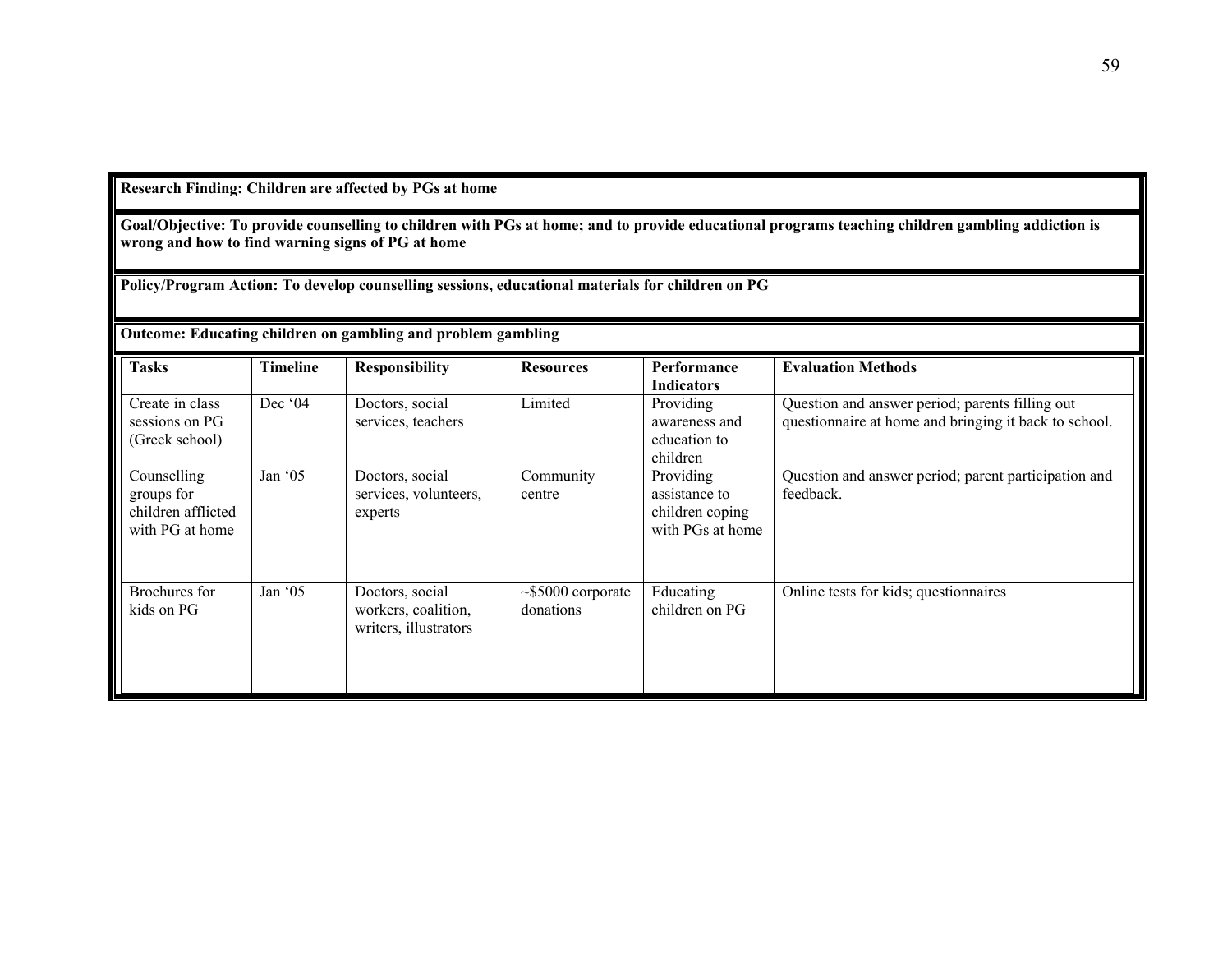# **Addressing Problem Gambling In the Toronto Indo-Caribbean Community FINAL ACTION PLAN REPORT**

**Prepared by:** 

# **South Asian's Women's Centre**

**Toronto, Ontario** 

**March 2004**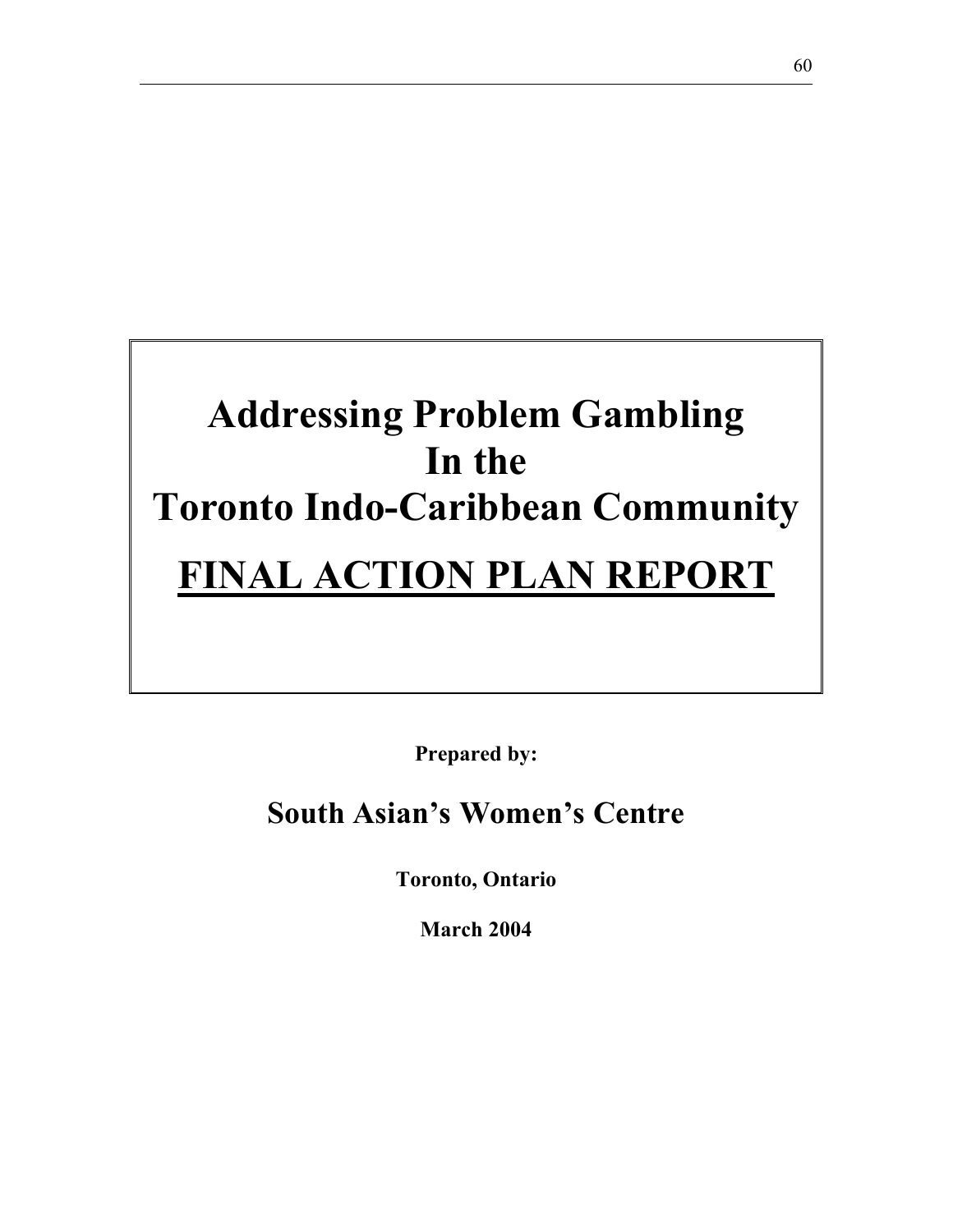# **TABLE OF CONTENTS**

| .62 |                                     |     |  |
|-----|-------------------------------------|-----|--|
|     |                                     | .63 |  |
| 2.1 | <b>Community Coalition</b>          | 63  |  |
| 2.2 | <b>Planning Process</b>             | 64  |  |
| 2.3 | <b>Summary of Research Findings</b> | 65  |  |
| 2.4 | <b>Action Plan Project Goals</b>    | 66  |  |
|     |                                     |     |  |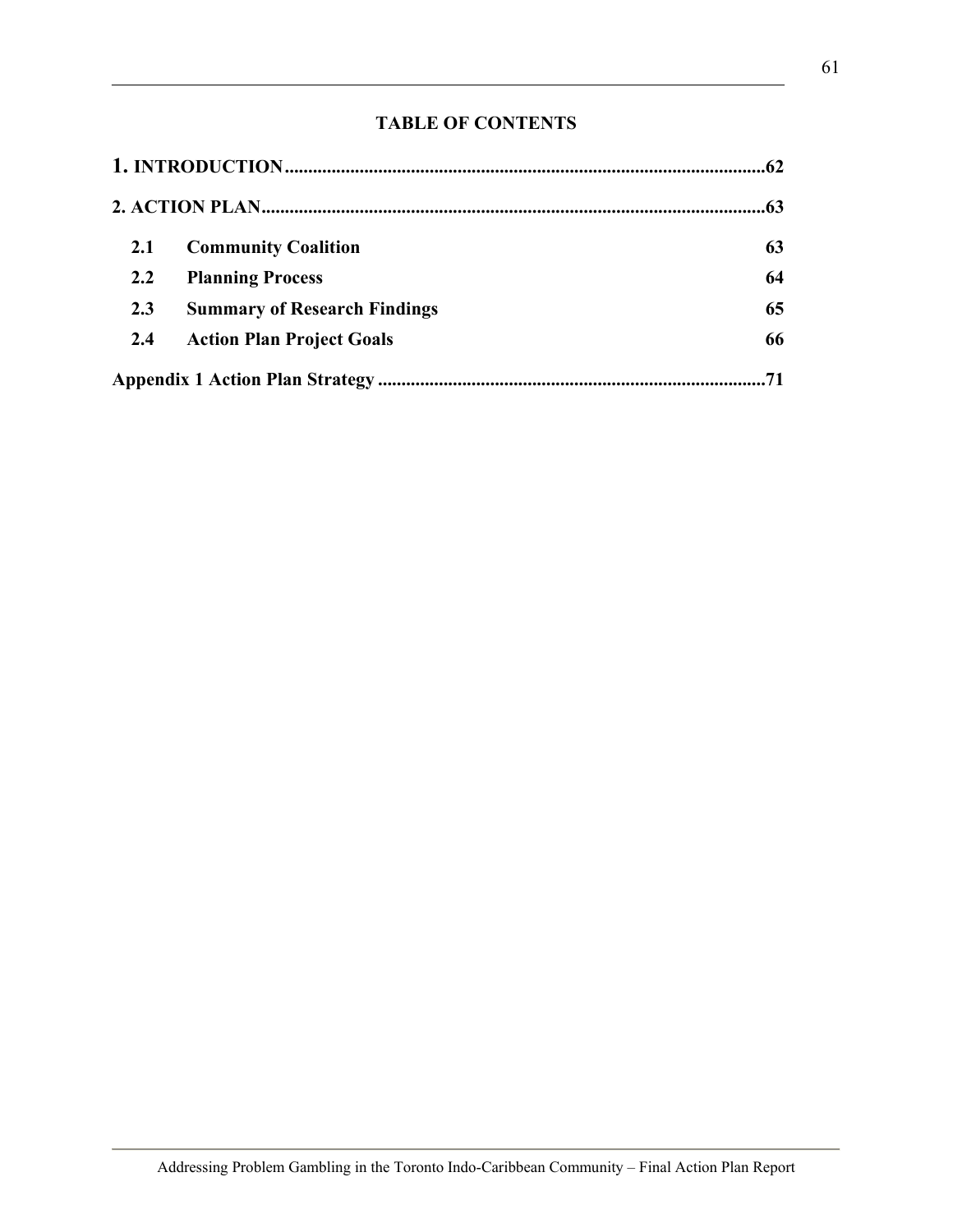## **1. INTRODUCTION**

In 2001 the Ontario Problem Gambling Research Centre, acting with COSTI as its administrative agent, commissioned a community based research study of gambling and problem gambling in the Indo-Caribbean community of Toronto. It was one of eight in the overall project "Addressing Problem Gambling in Toronto and Windsor/Essex County." The study was intended to provide the first empirical data on the prevalence of gambling and problem gambling, community attitudes towards gambling and prevalent help seeking behaviour of problem gamblers in this sub-group of the large South Asian ethnic community.

Six community groups and a South Asian social service agency formed the Indo-Caribbean Gambling Research Project as a community coalition to conduct the research and organized a Local Research Advisory Committee as the active instrument.

The survey was conducted between October 2001 and March 2002. It was exploratory and descriptive in nature, using qualitative data collection methods such as 9 focus groups, 21 key informant surveys and quantitative data from a survey of 496 individuals drawn largely from members and supporters of the six participating community groups. The surveys, interviews and focus groups were weighted by age, religion, Caribbean country of origin and economic circumstances.

The report of the survey, which was presented in 2002, detailed widespread recreational gambling at all levels of the Indo-Caribbean community, generally tolerant attitudes towards gambling, plus general ignorance of the scale of gambling and the incidence of problem gambling. It also revealed alarming levels of problem gambling coupled with a total absence of community resources for treating gambling problems, and extremely low levels of help seeking by problem gamblers. The report outlined approaches towards developing a community action plan to deal with current and anticipated problem gambling in the community.

A further grant from the Ontario Problem Gambling Research Centre enabled the Indo Caribbean Gambling Research Project to develop an action plan for problem gambling in the community. This was conducted during 2003 with five goals in mind. These were a review of the research findings, consultation with the Indo-Caribbean community, development of an outreach and community education program, a system for identifying and assisting problem gamblers and an ongoing program for monitoring of and assistance to problem gamblers.

This report presents

.

- 1. A description of the community coalition
- 2. A summary of the research findings of the project
- 3. An inventory of resources
- 4. The action planning strategy developed in the second phase of the project.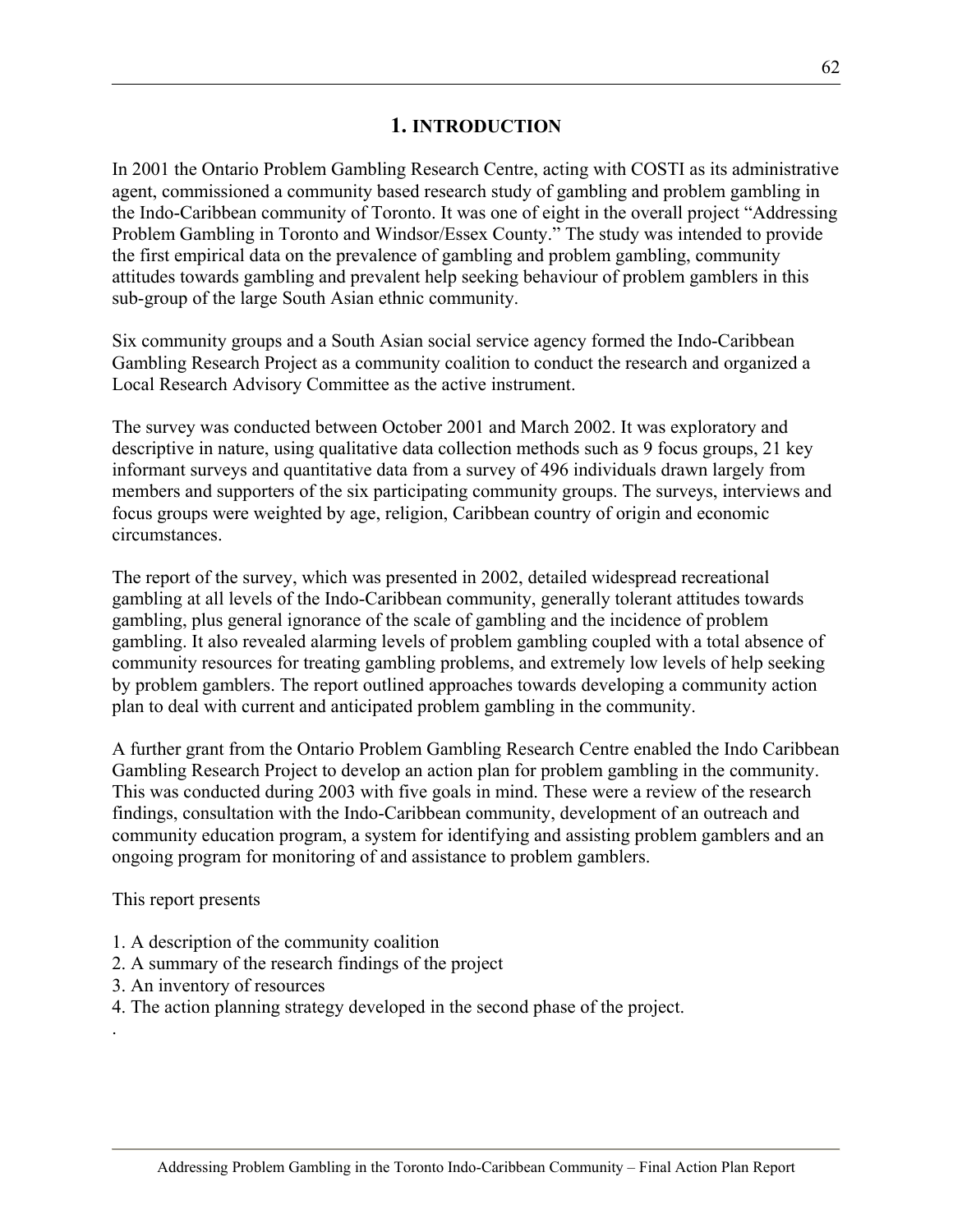#### **2. ACTION PLAN**

#### **2.1 Community Coalition**

The Indo-Caribbean Gambling Research Project was set up as a collaborative community study, with representatives of six community organizations and the lead agency together forming the Local Research Advisory Committee (LRAC) that would oversee the research. Members included the lead agency the South Asian Women's Centre, which applied for the funding on behalf of the consortium of community groups, took the lead in recruiting participants, provided administrative support and guidance.

The six community groups taking part in the LRAC and providing researchers and access to respondents for surveys, focus groups and interviews. These groups also provided the core members for the action planning phase of the project.

#### **South Asian Women's Centre**

1332 Bloor St.West. Toronto, ON M6H 1P2 (416) 537-2276

The social and cultural organizations

#### **Indo-Trinidad Canadian Association**

c/o Reynold Ramdial 2395 Cawthra Road, Mississauga ON L5A 2W8

#### **Guyanese East Indian Association of Canada**

c/o Gulcharan Mohabir 4 Wallis Crescent Toronto ON 416-741-2663

Hindu religious and cultural organizations

#### **Shiv Shakti Gyaan Mandir**

C/o Pundit Yaghbealak Maharaj 954 Deer Run, Mississauga ON L5C 4B2 905-370-9289

#### **Toronto Arya Samaj**

4345 14th Avenue. Markham, Ontario, L3R 0J2 (905) 475-5778.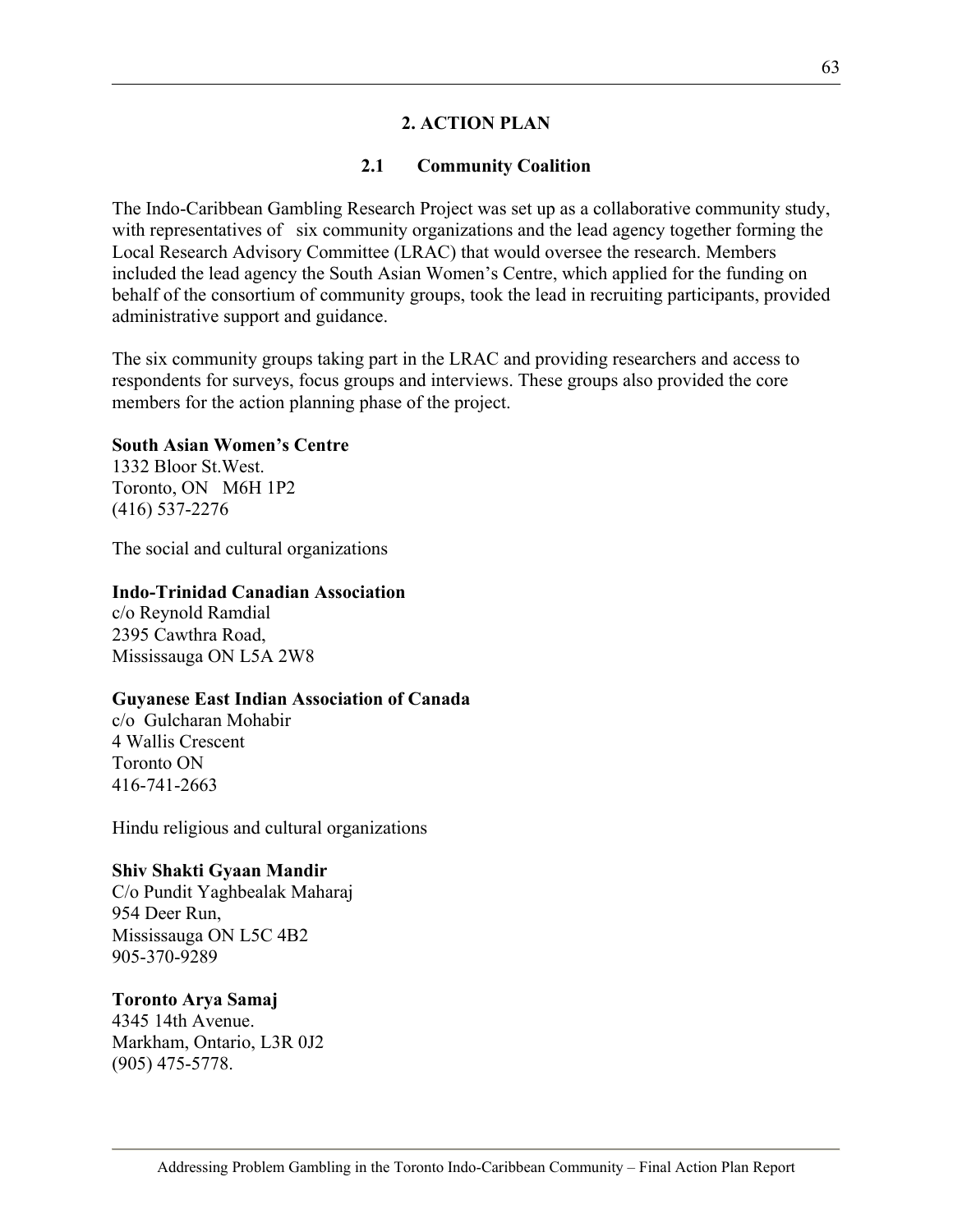The Muslim religious and cultural organization

**The Islamic Academy of Canada and TARIC Islamic Centre** 99 Beverley Hills Dr. Toronto, Ont. (416) 245-5675

*Trinidad and Tobago 50 Plus and Seniors Association c/o Rasheed Sultan Khan 30 Moorefield Road, Scarborough ON M1C 5B5 416-281-5264* 

#### **2.2 Planning Process**

The planning process was based on a series of meetings of the Indo Caribbean Gambling Research Committee, with representatives of member groups bringing the opinions of their organizations to bear on the action plan goals, a Community Consultation on October 25 and discussion towards a relevant action plan.

The committee met to review and confirm the results of the research survey that disclosed widespread gambling in the Indo-Caribbean and high levels of problem gambling.

A community consultation confirmed the general ignorance in the community about gambling related problems. It also found that Indo-Caribbeans did not relate well to impersonal intervention from individuals outside the community but were also concerned about loss of privacy if they discussed gambling problems with other Indo-Caribbeans. A decision was made to overcome barriers to help seeking by utilizing community members as facilitators to refer identified problem gamblers to either mainstream or internal counsellors.

The committee devised an approach to outreach and education in the community, taking into account the Consultation report that literature, media stories and the use of the telephone were much less effective methods than personal contacts with known and respected individuals.

With the same considerations in mind, the committee decided that identification of community members who were already experiencing problems or who were at risk of becoming problem gamblers should begin from within the community and proceed slowly outwards. An ongoing program of monitoring problem gambling and directing problem gamblers towards help should take the same direction.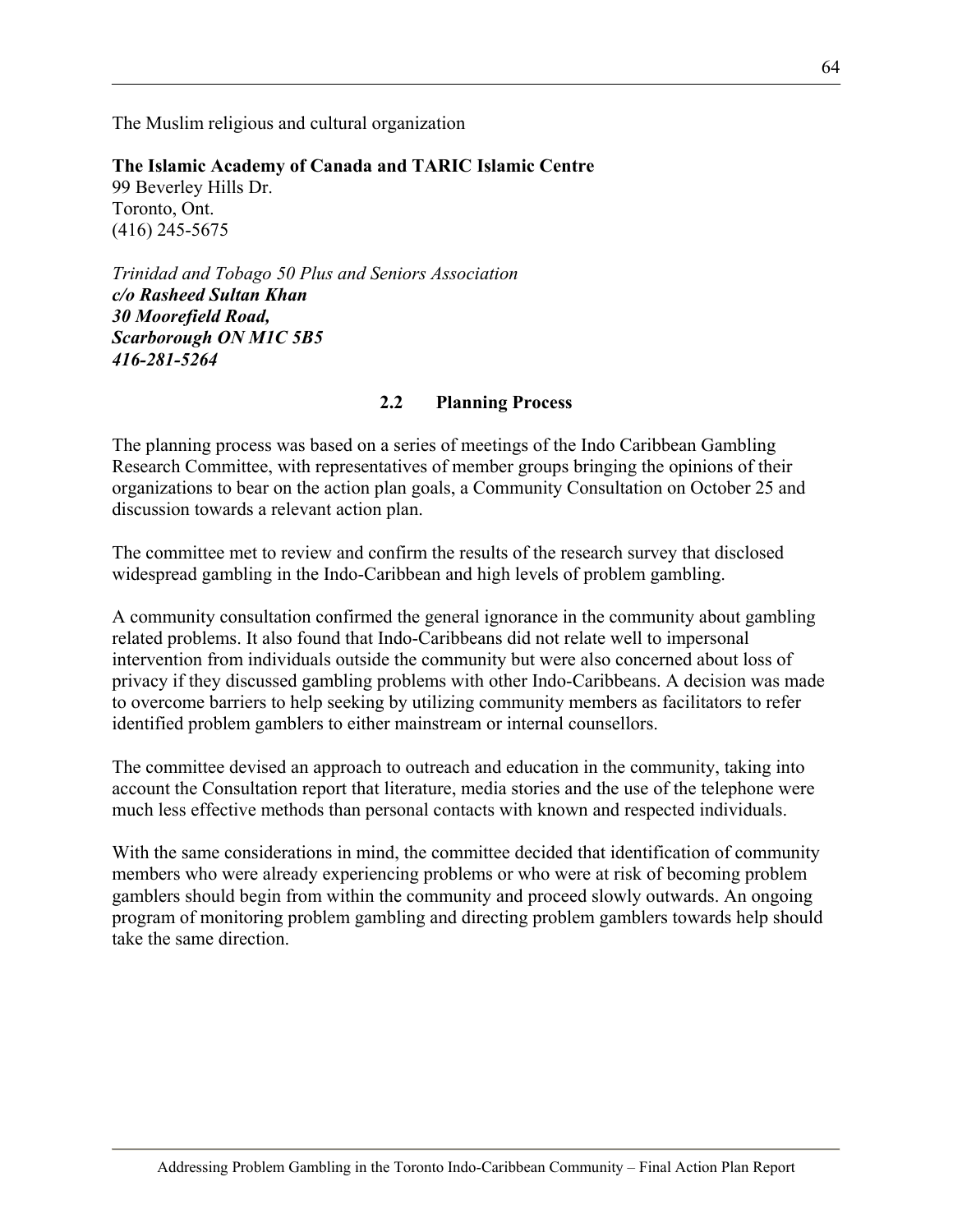# **2.3 Summary of Research Findings**

# **Rates of Gambling and Attitudes to Gambling**

The research showed that gambling was widespread throughout the Indo-Caribbean community in Toronto, regardless of their Caribbean country of origin, the length of their stay in Canada, their religious beliefs and practices, gender, age or financial circumstances. The community generally tolerated or approved of gambling as a recreational, non-threatening activity. The perception was that the community members were cautious and careful gamblers who do not spend much money on betting, and did not have serious gambling problems.

Just over 77 percent of participants in the survey identified themselves as gamblers and 23 percent said they did not gamble at all. A full 89 percent believed their family and friends regularly spent money on gambling, with only 10 percent saying family and friends were nongamblers. Most of their spending on gambling went to lottery tickets, which accounts for 50 percent, followed by scratch cards with 21 percent, casinos with 9 percent and bingo with 5 percent.

The amount of money spent on gambling was generally small, with 88 percent spending \$20 or less per week and just under 3 percent admitting they spent over \$100 a week. Friends and relatives also spent similar amounts, mainly on lottery, scratch cards, casinos, horse racing and bingo.

#### **Problem Gambling**

The group had an excellent understanding of what problem gambling was, based on the scale used by the Canadian Problem Gambling Index (CPGI). They did not believe it was affecting them in any serious way or that they should be concerned about it.

But while the majority of Indo-Caribbean gamblers were low risk and responsible in their betting, over 14 percent of the 600 people contacted knew someone with a moderate or severe gambling problem. Over 50% of problem gamblers identified through key informant interviews had been non-gamblers or low risk gamblers in the Caribbean but had made the jump to high risk gambling in Canada.

Respondents identified symptoms of problem gambling that included chasing losses, escalating bets, borrowing gambling money, gambling more than they could afford, being criticized for gambling, and bringing harm to one's health and finances. The effects ranged from bankruptcy, loss of jobs and property, social isolation, family violence, alcoholism, family break-up and suicide, to extreme cases like the individual who died at the gambling tables in Las Vegas after losing \$100,000.

Most of the community was simply not aware of the existence of problem gamblers who generally denied their addiction, refused to seek or accept help. There was great resistance among problem gamblers to discuss their problems within the community, even with family and friends, and even greater reluctance to go outside the community for help.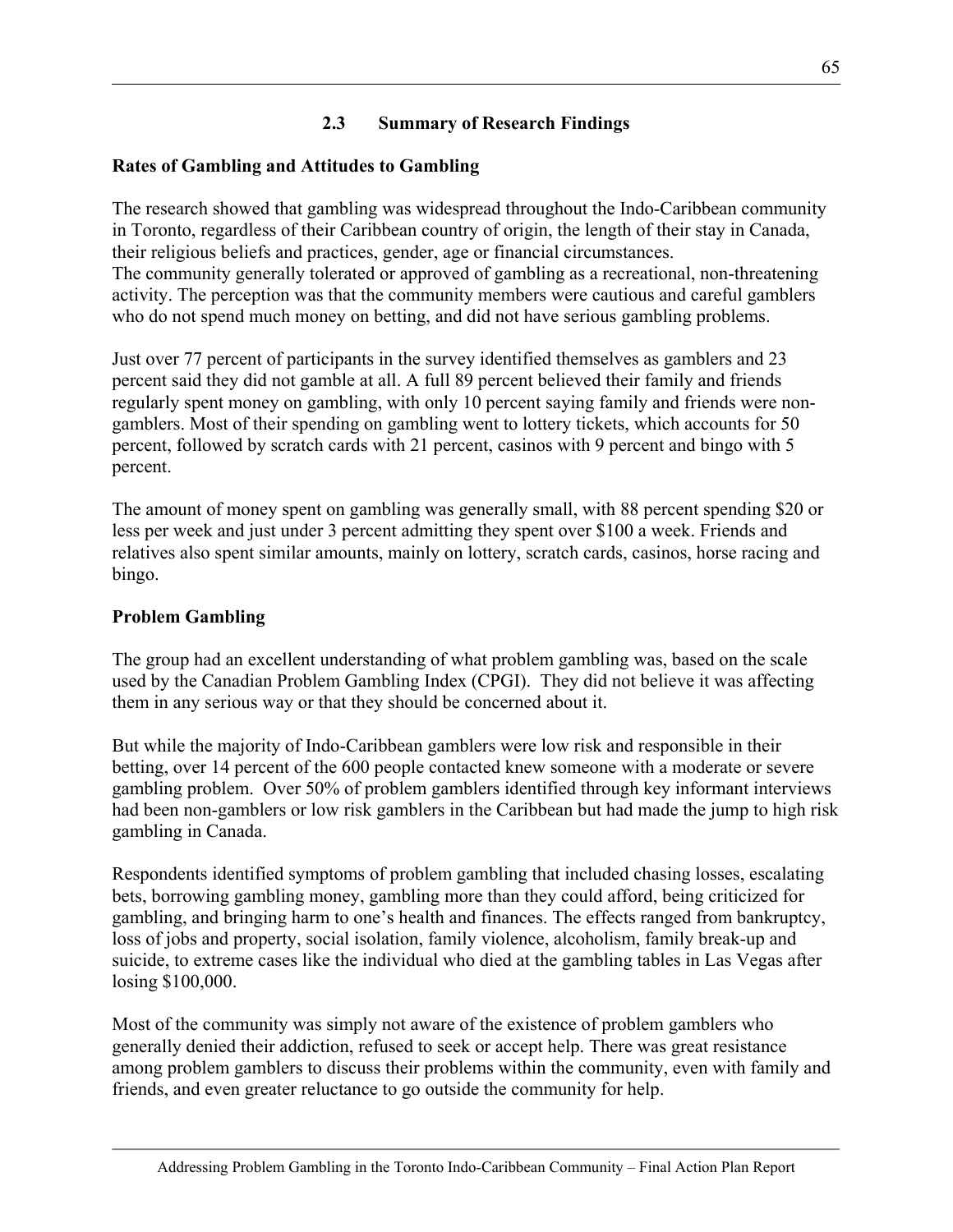#### **Conclusions**

The study concluded that gambling in the Indo-Caribbean community in Toronto was similar to rates of gambling for Ontario adults in general. Non-gamblers were 23 percent of the survey and gamblers 77 percent. Among those who gambled, 88 percent could be considered low risk gamblers spending less than \$20 a week on lottery, scratch cards, casino and bingo, and 3 percent could be seen as medium risk or problem gamblers spending \$100 or more per week. However, the fact that 14 percent of persons contacted knew a problem gambler indicated that the true rate of problem gambling in the community may be higher than 3 percent. There was some evidence of a small but quite serious growth of gambling addiction centered on lotteries, casinos and horse racing. The Indo-Caribbean community had no knowledge of it and no history of coping with problem gambling. It was extremely unwilling to use existing resources for treating problem gambling but had no resources of its own to do the job. The Research Committee felt that unless further study and preventive action were undertaken, there may be a crisis in the making in the very near future.

#### **2.4 Action Plan Project Goals**

#### **Goal One**

To review the issues of gambling and problem gambling discovered in the research phase of the project..

#### **Goal Two**

To consult with the Indo-Caribbean community in Toronto and reveal the results of the research

#### **Goal Three**

To devise an outreach and community education program aimed at the Indo-Caribbean community.

#### **Goal Four**

To develop a system for identifying community members at risk of becoming problem gamblers and providing services for them and their families.

#### **Goal Five**

To develop an ongoing program for monitoring and providing help services to Indo-Caribbean gamblers and problem gamblers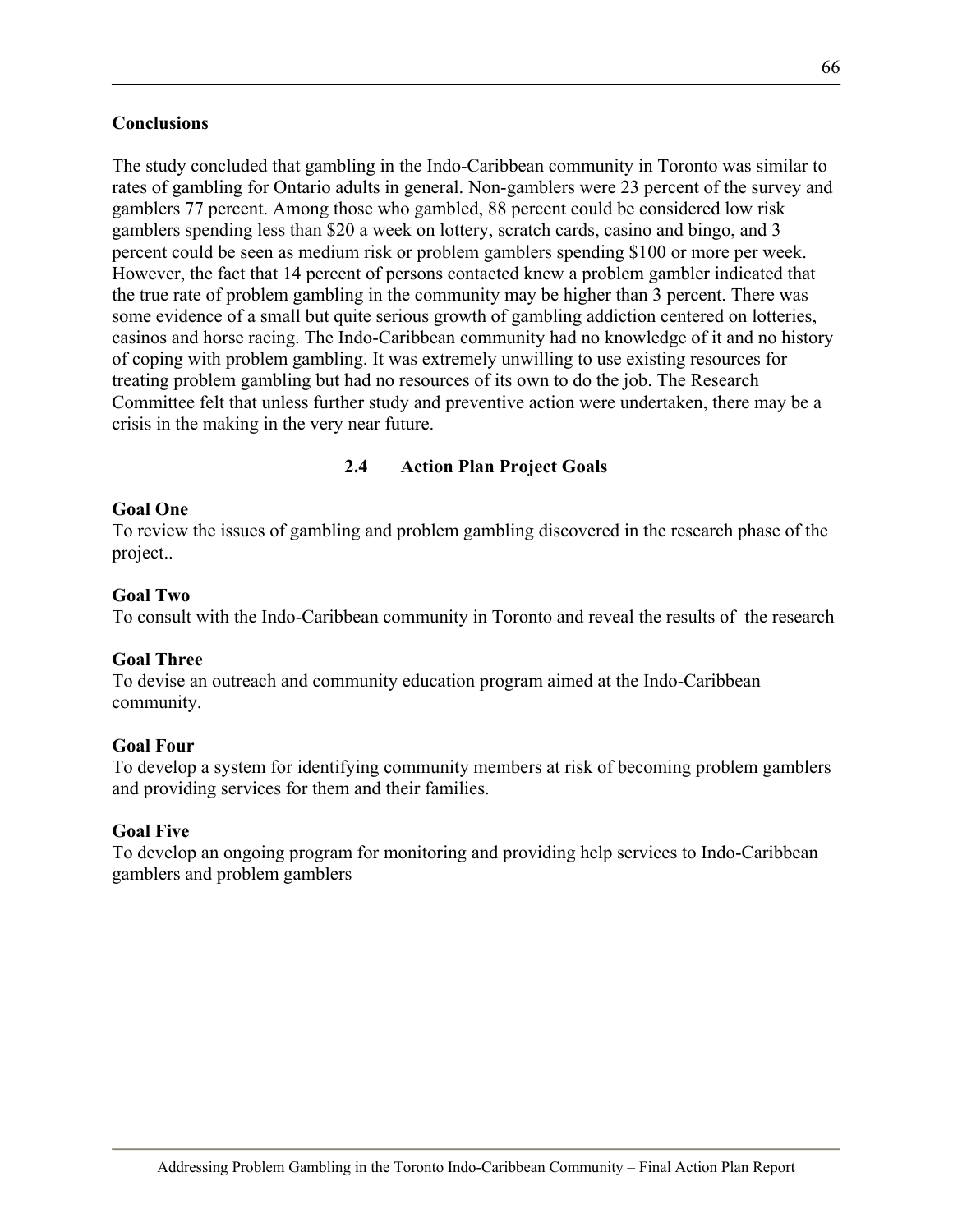# **INVENTORY OF RESOURCES**

#### **Human** (influencers, leaders, volunteers)

The following individuals have demonstrated or expressed their willingness to work on a program to offer assistance to the Indo Caribbean community and its problem gamblers:

| Reynold Ramdial         | Shiv Shakti Gyaan Mandir                                                    |  |  |
|-------------------------|-----------------------------------------------------------------------------|--|--|
|                         | <b>Pundit Yagbealak Maharaj Shiv Shakti Gyaan Mandir (Spiritual Leader)</b> |  |  |
| Feroza Mohammed         | IndoTrinidad Canadian Association                                           |  |  |
| Akeisha Sookram         | Indo Trinidad Canadian Association                                          |  |  |
| Ram Jagessar            | Indo Trinidad Canadian Association                                          |  |  |
| Gulcharan Mohabir       | Guyana East Indian Association of Canada                                    |  |  |
| Harry Persaud           | Guyana East Indian Association of Canada                                    |  |  |
| Sangeeta Subramanian    | South Asian Women's Centre                                                  |  |  |
| Shayline Little         | South Asian Women's Centre                                                  |  |  |
| Shanti Sarawan          | <b>Vedic Cultural Centre</b>                                                |  |  |
| Norma Jainarine         | <b>Vedic Cultural Centre</b>                                                |  |  |
| Sita Maharaj            | Vedic Cultural Centre                                                       |  |  |
| Rupa Narain             | Vedic Cultural Centre                                                       |  |  |
| <b>Adit Kumar</b>       | Vedic Cultural Centre (President)                                           |  |  |
| Genghis Khan            | Tariq Islamic Centre                                                        |  |  |
| Camaral Khan            | Injured Workers Association                                                 |  |  |
| <b>Steve Khan</b>       | TT 50 Plus & Seniors Assoc. (President)                                     |  |  |
| Rasheed Sultan Khan     | T&T 50 Plus & Seniors Association (PRO)                                     |  |  |
| Fereeda Sultan Khan     | TT 50 Plus & Seniors Assoc.                                                 |  |  |
| Drupati Maharaj         | Centre for Addiction and Mental Health                                      |  |  |
| Martin Latchana         | <b>Toronto Presbyterians</b>                                                |  |  |
| Amarnath Binda          | Devi Mandir Pickering (President)                                           |  |  |
| Clive Ramdeen           | Naparima Alumni Association of Canada                                       |  |  |
| Annemarie Deboran       | Satya Jyoti Cultural Sabha (Treasurer)                                      |  |  |
| Peter Deboran           | Satya Jyoti Cultural Sabha                                                  |  |  |
| Andrea Ramwa            | Inter-Cultural Neighbourhood Social Services (Exec. Dir.)                   |  |  |
| Pundit Roopnauth Sharma | Mississauga Ram Mandir                                                      |  |  |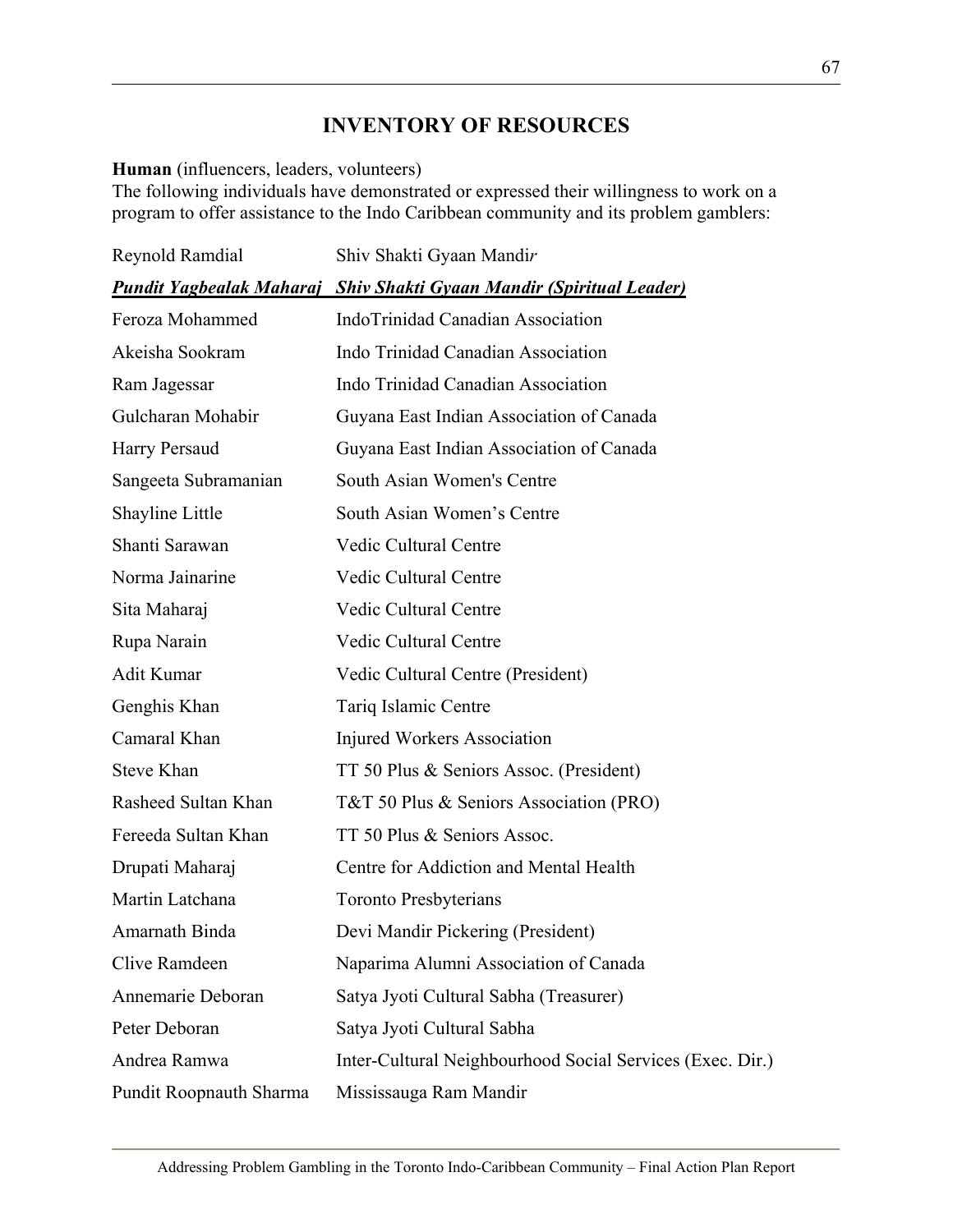#### Leela Daljit Indo-Caribbean Golden Agers

#### **Organizations** (community)

The following organizations can offer support and assistance with gambling education and assistance:

Friends of UNC-Canada

Inter-Cultural Neighbourhood Social Services (ICNSS)

ARYA SAMAJ SCARBOROUGH

BHARAT SEVASHRAM SANGHA

DEVI MANDIR PICKERING

GANDHI BHAVAN HINDU MANDIR

GAYATRI MANDIR

Peel Arya Samaj

Ram Mandir

PRANAV MANDIR

Scarborough Vedic Mission

SHANTI NIKETAN, SCARBOROUGH

Shiv Shakti Gyaan Mandir

SHIVA SHAKTI MANDIR

Toronto Shiva Satangh Sabha

Toronto Dharmic Sabha

TORONTO SHIVA SATANGH SABHA

VOICE OF DHARMA

ISLAMIC FOUNDATION

NUGGET MOSQUE SCARBOROUGH

Imdadul Islamic Jamaat

Sunnatul Jamaat of Ontario

Imdadul Islamic Jamaat

Mahatma Gandhi Organization

Indo-Caribbean Golden Agers Association

Knox Presbyterian Church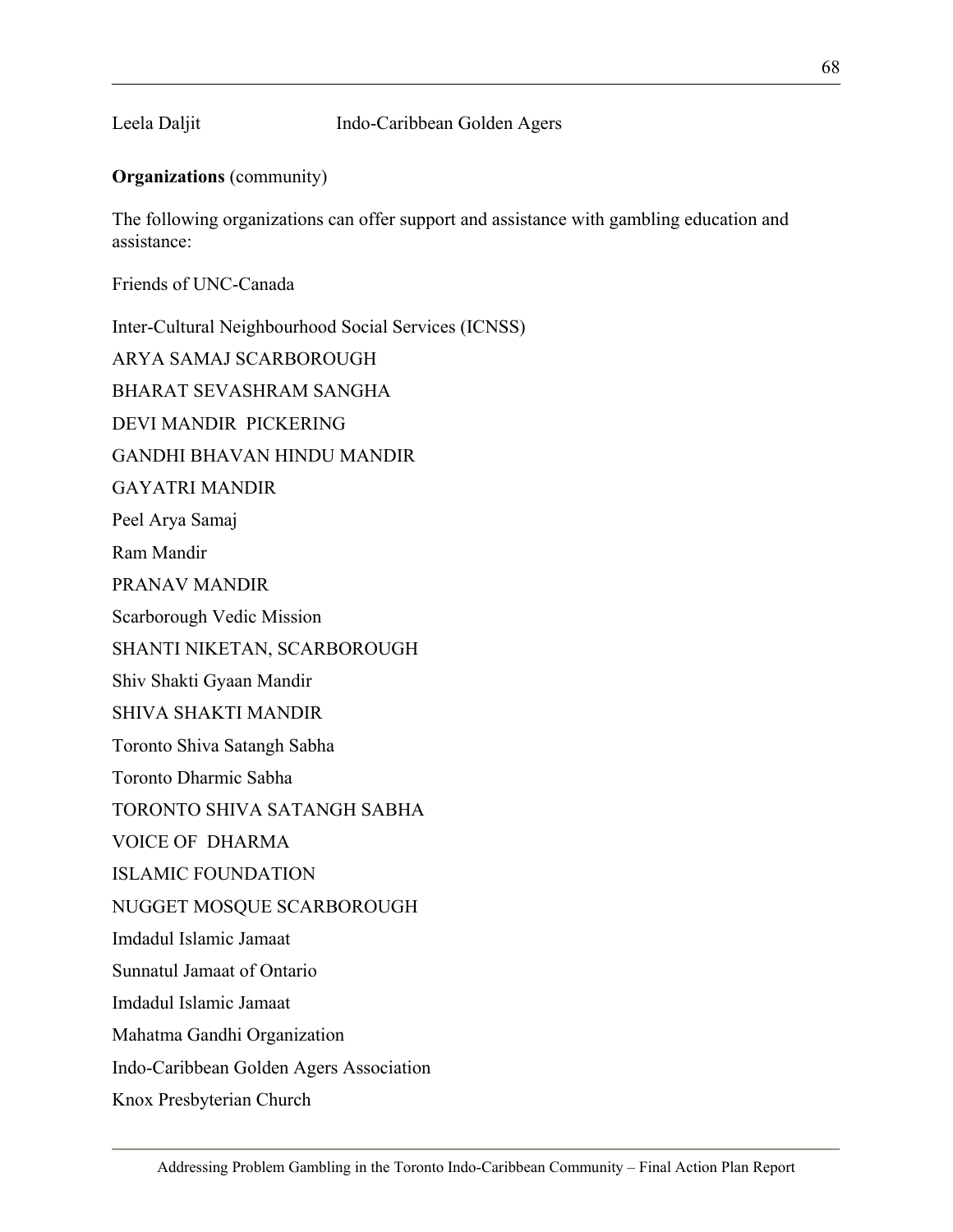Church of the Nazarene Shanti Niketan Mandir Scarborough

#### **Organizations (Gambling Assistance)**

Responsible Gambling Council (Ontario) Ontario Problem Gambling Research Centre Niagara Multilingual Prevention/Education Problem Gambling Program Ontario Problem Gambling Helpline Centre for Addiction and Mental Health Addiction Research Foundation of Ontario Gamblers Anonymous Family Awareness and Drug Education Halton Peel Centre University of Windsor Problem Gambling Research Group COSTI Family Counselling Centre Chinese Family services of Ontario Canadian Mental Health Association YMCA Youth Gambling Project

#### **Financial (funders)**

Trillium Foundation Ontario Ministry of Citizenship Maytree Foundation City of Toronto Canadian Race Relations Foundation Ministry of Health Ontario Substance Abuse Bureau of the Ministry of Health and Long Term Care

#### **Physical (facilities)**

.

The following organizations have physical facilities that could be used for the program, including meeting rooms, halls, telephones, faxes, computers and copiers:

Vedic Cultural Centre Library and Banquet Hall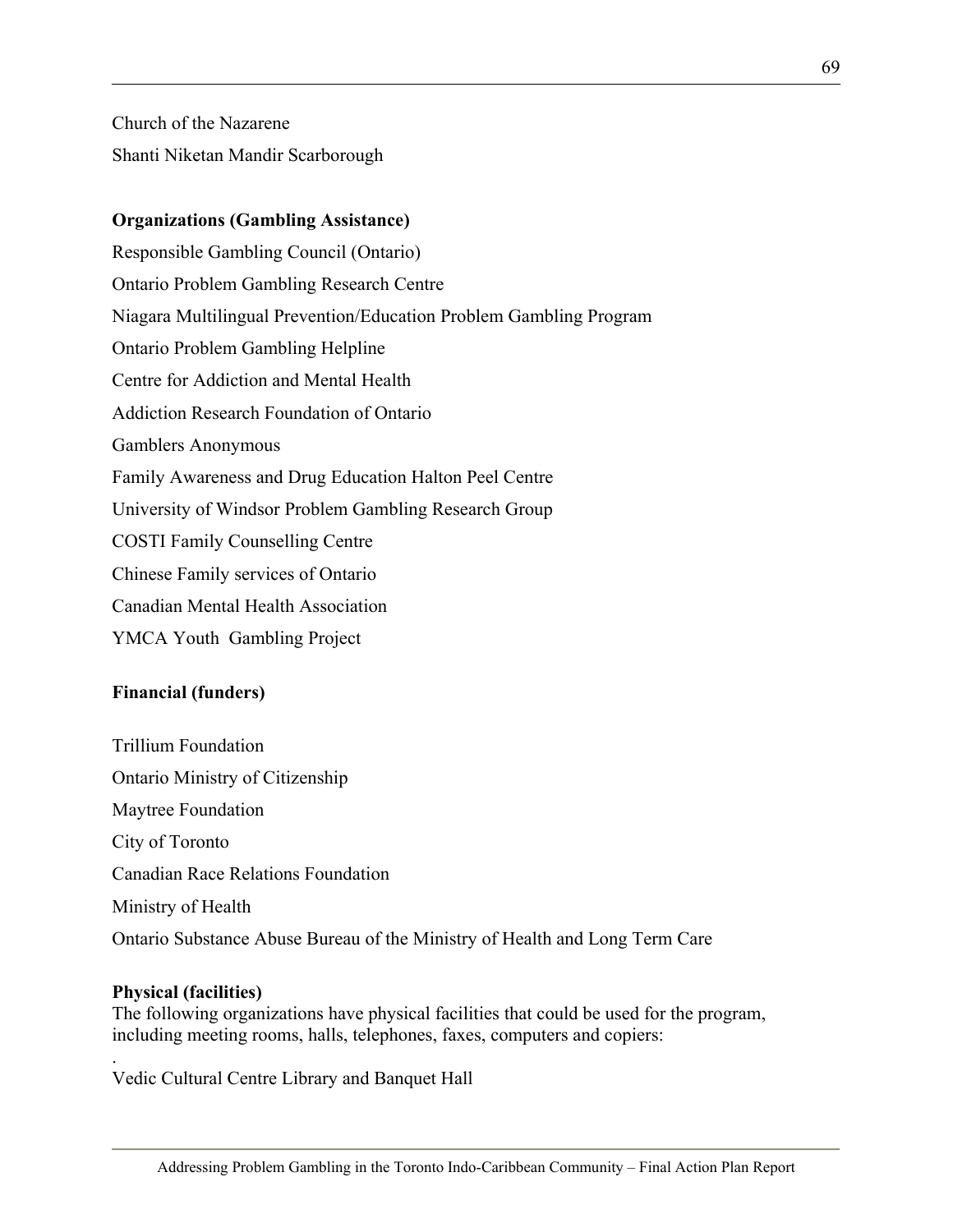TARIC Islamic Centre

Devi Mandir Pickering Banquet Hall

Knox Presbyterian Church Meeting Hall and rooms

Gandhi Bhavan Hindu Mandir

Peel Arya Samaj

Gayatri Mandir

Ram Mandir

Scarborough Vedic Mission

PRANAV MANDIR

Shanti Niketan, Scarborough

Inter-Cultural Neighbourhood Social Services (ICNSS) Mississauga

Industrial Technical Services

#### **Other Resources (Media)**

Voice of Hinduism Indo Caribbean World Caribbean Camera Panorama TV West Indians United TV Mastana Bahar TV Hot Like Pepper Radio U-TEL Hot Indian Magazine The Weekly Voice Graphic News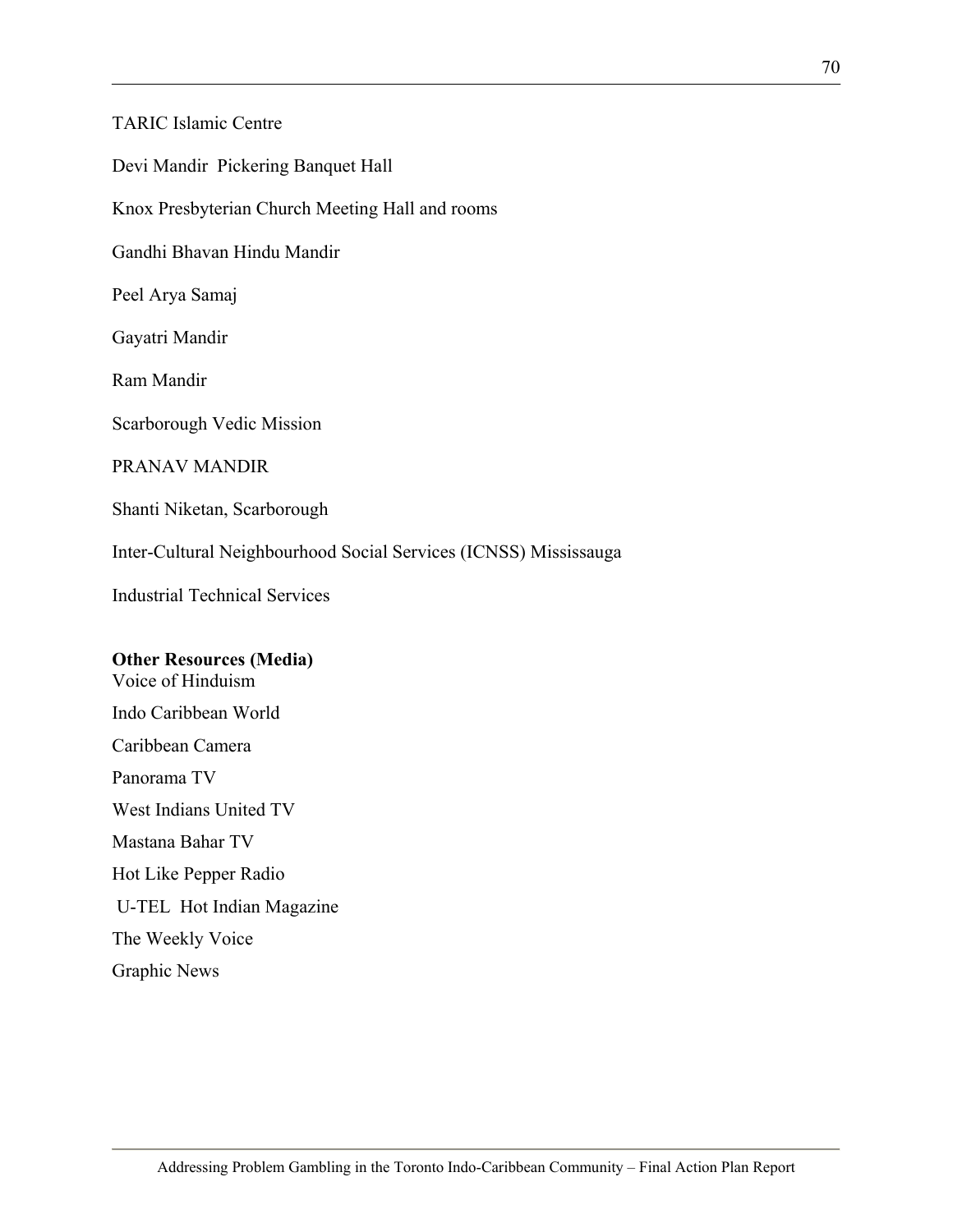#### **APPENDIX 1**

### **ACTION PLAN STRATEGY**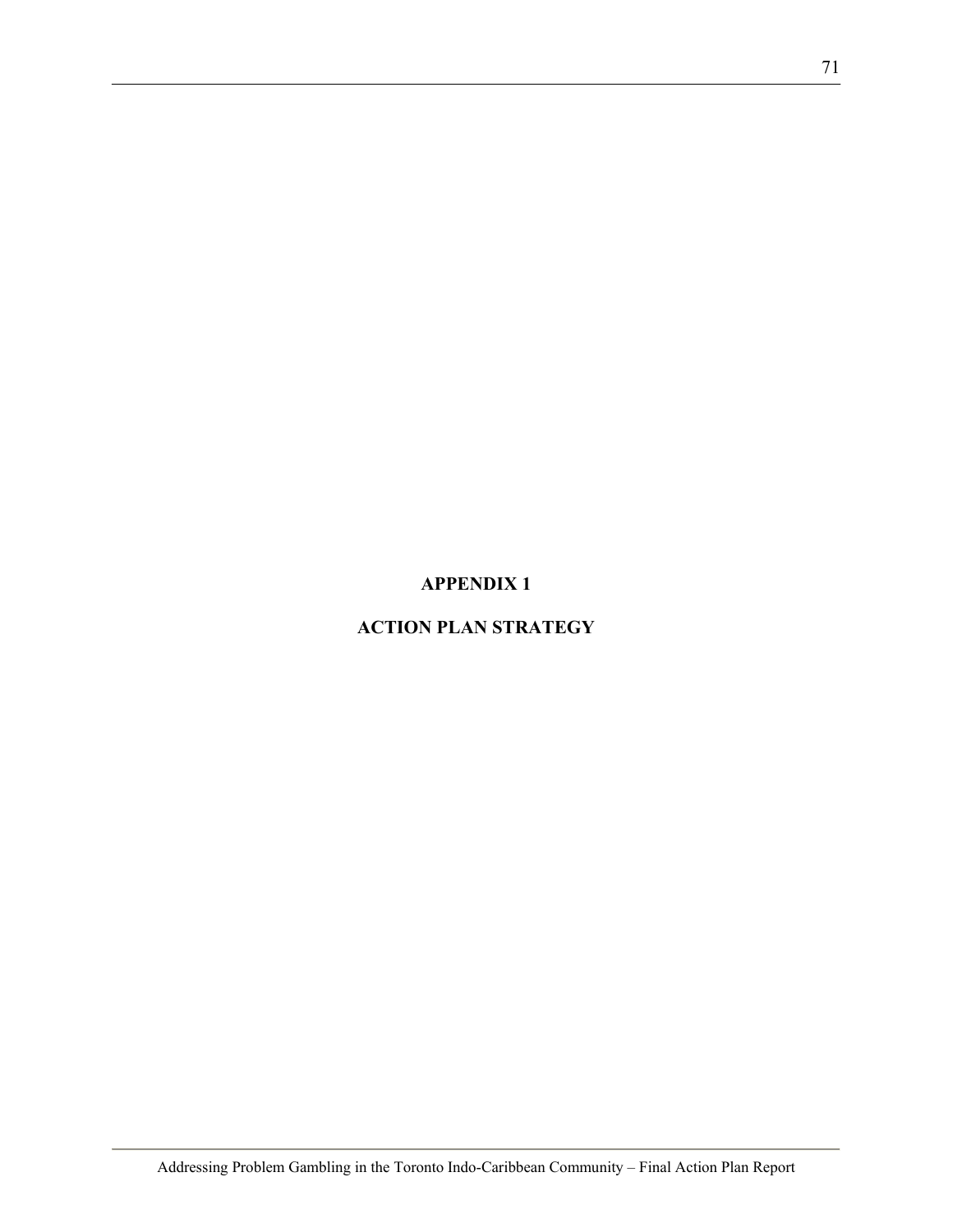#### **ACTION PLANNING TEMPLATE**

| <b>Research Finding:</b>                                                                                                                                                                                                           |                             |                                                                                                     |                                                                                                                                                               |                                                                                                                                                                              | The Indo Caribbean community is not monitoring gambling and problem gambling           |
|------------------------------------------------------------------------------------------------------------------------------------------------------------------------------------------------------------------------------------|-----------------------------|-----------------------------------------------------------------------------------------------------|---------------------------------------------------------------------------------------------------------------------------------------------------------------|------------------------------------------------------------------------------------------------------------------------------------------------------------------------------|----------------------------------------------------------------------------------------|
|                                                                                                                                                                                                                                    |                             | or taking action to educate or help its members with gambling issues                                |                                                                                                                                                               |                                                                                                                                                                              |                                                                                        |
| Goal/Objective:                                                                                                                                                                                                                    |                             | To develop an ongoing program for monitoring and providing help services to Indo-                   |                                                                                                                                                               |                                                                                                                                                                              |                                                                                        |
|                                                                                                                                                                                                                                    |                             | Caribbean gamblers and problem gamblers.                                                            |                                                                                                                                                               |                                                                                                                                                                              |                                                                                        |
| <b>Policy/Program Action:</b>                                                                                                                                                                                                      |                             | Community education and prevention program                                                          |                                                                                                                                                               |                                                                                                                                                                              |                                                                                        |
|                                                                                                                                                                                                                                    |                             |                                                                                                     |                                                                                                                                                               |                                                                                                                                                                              |                                                                                        |
| <b>Outcome:</b>                                                                                                                                                                                                                    |                             |                                                                                                     |                                                                                                                                                               |                                                                                                                                                                              | The community will become increase its awareness of gambling issues and begin to offer |
|                                                                                                                                                                                                                                    |                             | active assistance to problem gamblers.                                                              |                                                                                                                                                               |                                                                                                                                                                              |                                                                                        |
|                                                                                                                                                                                                                                    |                             |                                                                                                     |                                                                                                                                                               |                                                                                                                                                                              |                                                                                        |
| <b>Tasks</b>                                                                                                                                                                                                                       | <b>Timeline</b>             | <b>Responsibility</b>                                                                               | <b>Resources</b>                                                                                                                                              | Performance<br><b>Indicators</b>                                                                                                                                             | <b>Evaluation Methods</b>                                                              |
| 1. Develop and extended<br>community gambling<br>committee with wide<br>representation from existing<br>community groups, media<br>and medical.<br>2. Implement action plan on<br>Indo-Caribbean gambling<br>and problem gambling. | October<br>2004-<br>ongoing | Gambling<br>education<br>subcommittee,<br>member<br>organizations<br>and interested<br>individuals. | Indo-<br>Caribbean<br>Gambling<br>Research<br>Committee,<br>member<br>organizations<br>Caribbean<br>media,<br>mainstream<br>gambling<br>help<br>organizations | A new focus on<br>gambling as a<br>social disorder<br>affecting the<br>community and<br>increased<br>participation by<br>Indo-<br>Caribbeans in<br>gambling help<br>programs | Reports from<br>community leaders,<br>media, gambling help<br>organizations.           |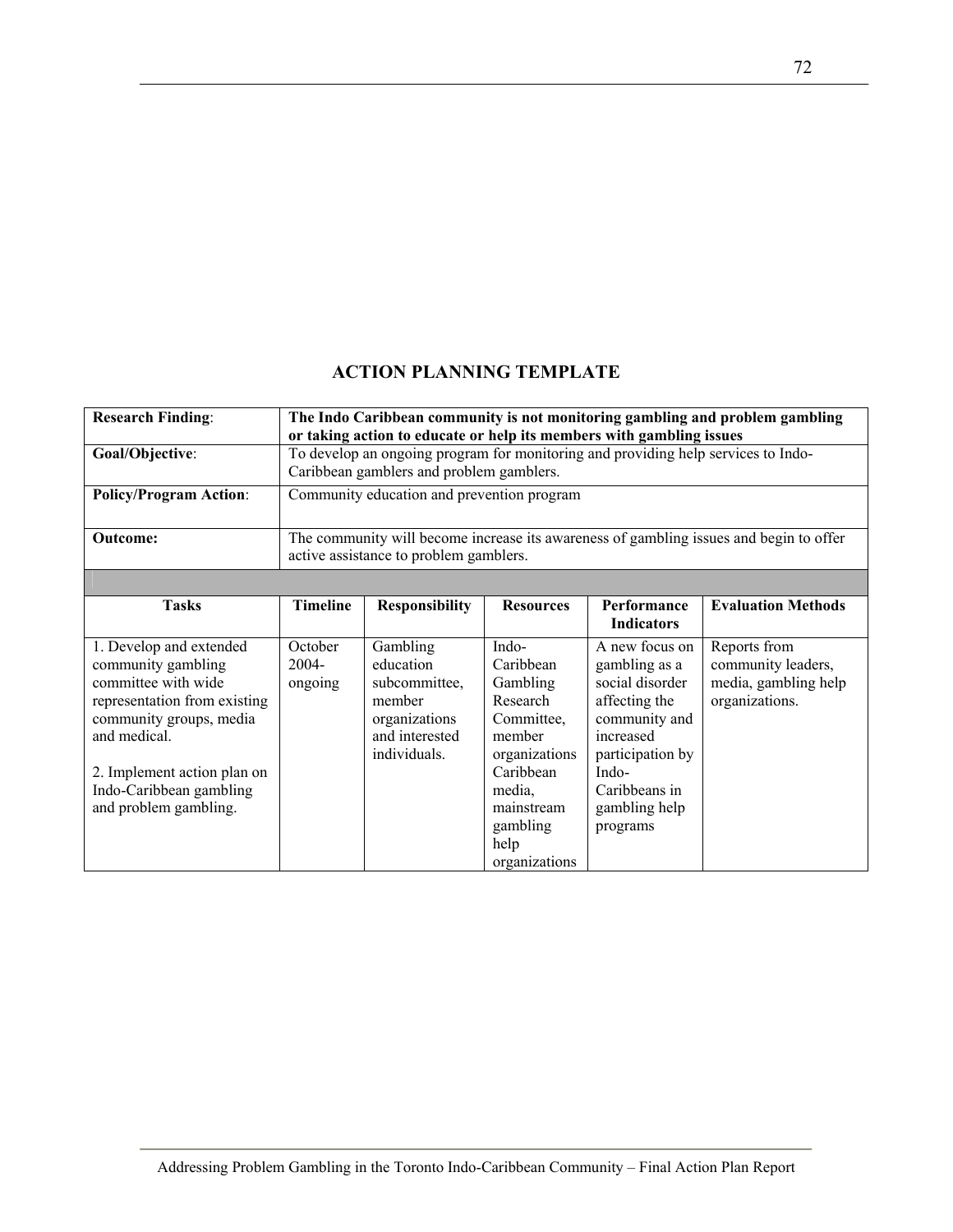| <b>Research Finding:</b>                                                                                                                                                                                                                                                                                                                                                                                                                                                                                                                                                                                                                                                                                                                                                                                                                                                                                                                              | Community members believe gambling is a harmless recreational activity and are unaware<br>of the extent of gambling and problem gambling |                                                                                 |                                                                                                                                                                 |                                                                                                                                                                                |                                                                                                                                             |  |
|-------------------------------------------------------------------------------------------------------------------------------------------------------------------------------------------------------------------------------------------------------------------------------------------------------------------------------------------------------------------------------------------------------------------------------------------------------------------------------------------------------------------------------------------------------------------------------------------------------------------------------------------------------------------------------------------------------------------------------------------------------------------------------------------------------------------------------------------------------------------------------------------------------------------------------------------------------|------------------------------------------------------------------------------------------------------------------------------------------|---------------------------------------------------------------------------------|-----------------------------------------------------------------------------------------------------------------------------------------------------------------|--------------------------------------------------------------------------------------------------------------------------------------------------------------------------------|---------------------------------------------------------------------------------------------------------------------------------------------|--|
| Goal/Objective:                                                                                                                                                                                                                                                                                                                                                                                                                                                                                                                                                                                                                                                                                                                                                                                                                                                                                                                                       |                                                                                                                                          | Develop a community education plan on gambling as a gateway to problem gambling |                                                                                                                                                                 |                                                                                                                                                                                |                                                                                                                                             |  |
| <b>Policy/Program Action:</b>                                                                                                                                                                                                                                                                                                                                                                                                                                                                                                                                                                                                                                                                                                                                                                                                                                                                                                                         |                                                                                                                                          | Community education and prevention program                                      |                                                                                                                                                                 |                                                                                                                                                                                |                                                                                                                                             |  |
| <b>Outcome:</b>                                                                                                                                                                                                                                                                                                                                                                                                                                                                                                                                                                                                                                                                                                                                                                                                                                                                                                                                       | gambling                                                                                                                                 |                                                                                 |                                                                                                                                                                 | The community will become aware of the dangers of gambling and connection to problem                                                                                           |                                                                                                                                             |  |
|                                                                                                                                                                                                                                                                                                                                                                                                                                                                                                                                                                                                                                                                                                                                                                                                                                                                                                                                                       |                                                                                                                                          |                                                                                 |                                                                                                                                                                 |                                                                                                                                                                                |                                                                                                                                             |  |
| <b>Tasks</b>                                                                                                                                                                                                                                                                                                                                                                                                                                                                                                                                                                                                                                                                                                                                                                                                                                                                                                                                          | <b>Timeline</b>                                                                                                                          | <b>Responsibility</b>                                                           | <b>Resources</b>                                                                                                                                                | Performance<br><b>Indicators</b>                                                                                                                                               | <b>Evaluation</b><br><b>Methods</b>                                                                                                         |  |
| 1. Develop literature and<br>related materials showing:<br>a) The wide extent of<br>gambling in the community<br>b) The size of the losses due<br>to gambling<br>c) The construction of<br>gambling that ensures most<br>gamblers are losers<br>d) The addictive nature of<br>gambling to some<br>community members<br>e) People's lack of<br>understanding of odds and<br>their chances of winning<br>f) How "harmless"<br>gambling can become<br>harmful<br>g) Indicators of problem<br>gambling behaviour<br>2. Develop an outreach<br>program involving<br>community media, speakers<br>and facilitators from<br>community organizations,<br>literature and promotional<br>aids, for educating the<br>community<br>3. Make extensive use of<br>the Indo Caribbean<br><b>Gambling Research Report</b><br>for community education<br>4. Develop an extended<br>Indo Caribbean Gambling<br>Committee to oversee<br>education and outreach<br>program | December<br>2004-<br>ongoing                                                                                                             | Gambling<br>education<br>subcommittee<br>and qualified<br>community<br>members  | Indo-Indo-<br>Caribbean<br>Gambling<br>Research<br>Committee,<br>member<br>organizations<br>Caribbean<br>media,<br>mainstream<br>gambling help<br>organizations | Improved public<br>awareness of the<br>nature of<br>ordinary<br>gambling and the<br>links to problem<br>gambling<br>reduced<br>community<br>activity such as<br>casino visits. | Interviews with<br>community leaders,<br>especially religious<br>leaders, community<br>media, and reports<br>from group<br>representatives. |  |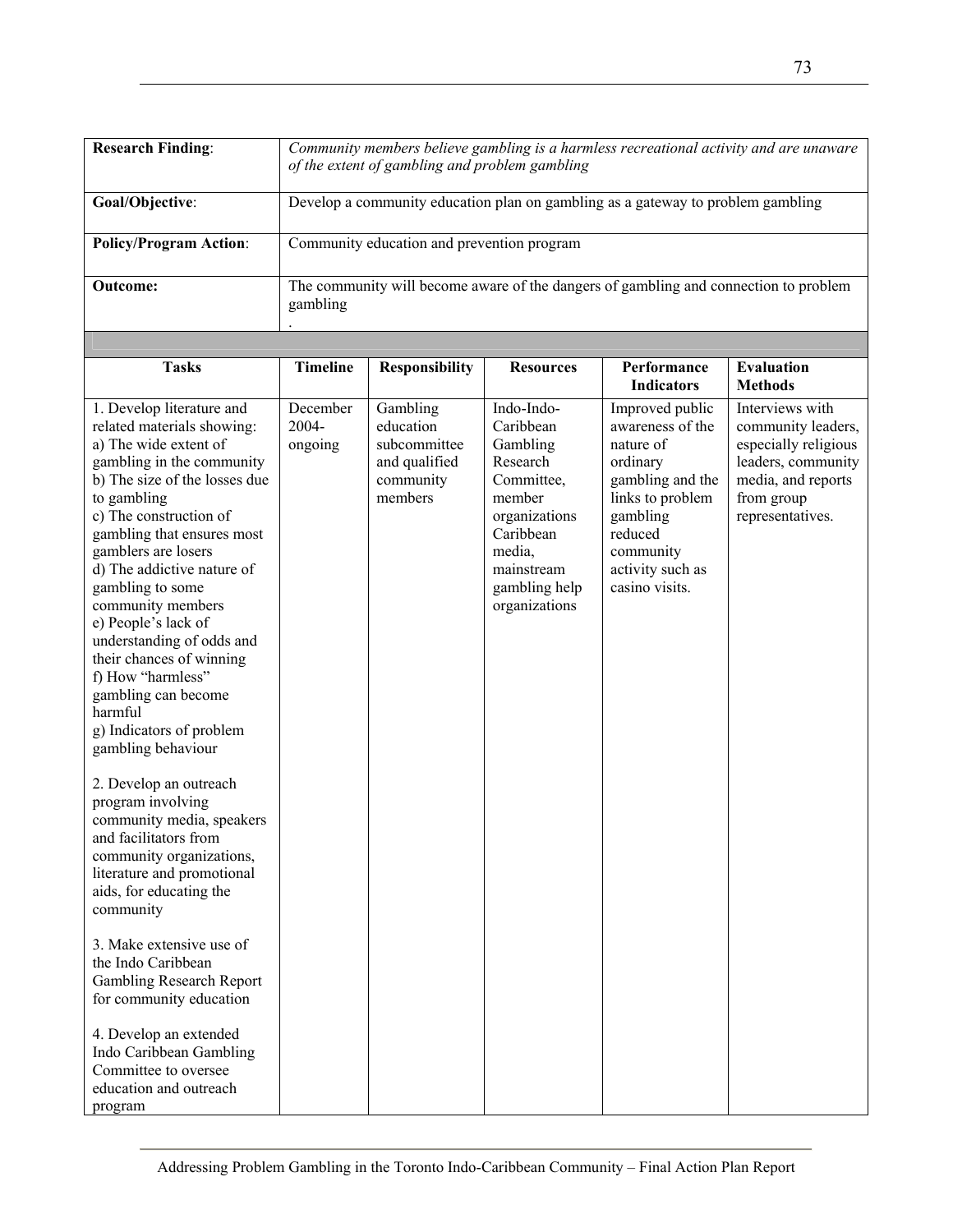| <b>Research Finding:</b>                                                                                                                                                                                                                                                                                                                                                                                                                                                                     |                                  |                                                           | Community members are reluctant to approach outsiders for gambling help            |                                                                                                                                                   |                                                                                                                                   |
|----------------------------------------------------------------------------------------------------------------------------------------------------------------------------------------------------------------------------------------------------------------------------------------------------------------------------------------------------------------------------------------------------------------------------------------------------------------------------------------------|----------------------------------|-----------------------------------------------------------|------------------------------------------------------------------------------------|---------------------------------------------------------------------------------------------------------------------------------------------------|-----------------------------------------------------------------------------------------------------------------------------------|
| Goal/Objective:                                                                                                                                                                                                                                                                                                                                                                                                                                                                              |                                  |                                                           | Facilitate community members towards using mainstream resources for gambling help. |                                                                                                                                                   |                                                                                                                                   |
| <b>Policy/Program Action:</b>                                                                                                                                                                                                                                                                                                                                                                                                                                                                |                                  | Extended gambling help program                            |                                                                                    |                                                                                                                                                   |                                                                                                                                   |
| <b>Outcome:</b>                                                                                                                                                                                                                                                                                                                                                                                                                                                                              | for gambling help.               |                                                           |                                                                                    |                                                                                                                                                   | Problem gamblers and their families will become more willing to use mainstream resources                                          |
|                                                                                                                                                                                                                                                                                                                                                                                                                                                                                              |                                  |                                                           |                                                                                    |                                                                                                                                                   |                                                                                                                                   |
| <b>Tasks</b>                                                                                                                                                                                                                                                                                                                                                                                                                                                                                 | <b>Timeline</b>                  | <b>Responsibility</b>                                     | <b>Resources</b>                                                                   | Performance<br><b>Indicators</b>                                                                                                                  | <b>Evaluation</b><br><b>Methods</b>                                                                                               |
| 1. Identify and train 6<br>community facilitators<br>initially, 4 per year<br>thereafter<br>2. Provide facilitators with<br>links and names of<br>gambling help professionals<br>in mainstream groups<br>3. Use community outreach<br>and education program to<br>inform community of<br>facilitators<br>4. Develop a method for<br>facilitators to persuade<br>problem gamblers /relatives<br>to use available assistance<br>5. Follow up with help<br>providers on results of<br>referrals | October<br>$2004$ and<br>ongoing | Gambling<br>education<br>subcommittee<br>and facilitators | Representatives<br>from Indo<br>Caribbean<br>groups, media                         | Increased<br>numbers of<br>Indo<br>Caribbeans<br>using<br>resources of<br>Addiction<br>Research<br>Centre and<br>other<br>mainstream<br>resources | Statistics from<br>mainstream<br>gambling help<br>organizations,<br>interviews with<br>community<br>facilitators on<br>referrals. |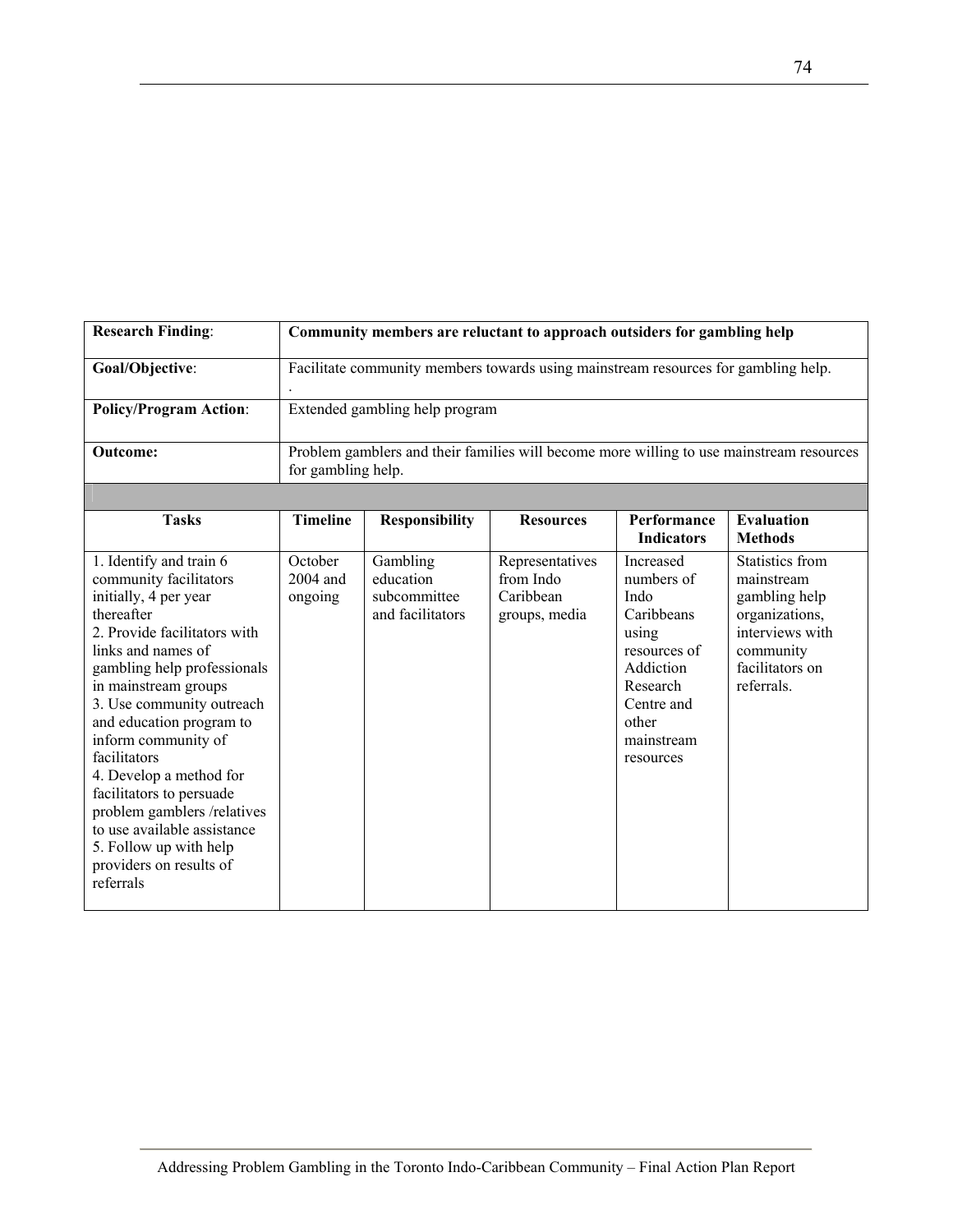| <b>Research Finding:</b>                                                                                                                                                                                                                                                                                                                                                                                                                                                                                                                                                                                           | Community members are intensely concerned about privacy issues when considering<br>seeking help within the group |                                       |                                                                                                                 |                                                                                                                                                                      |                                                                                          |
|--------------------------------------------------------------------------------------------------------------------------------------------------------------------------------------------------------------------------------------------------------------------------------------------------------------------------------------------------------------------------------------------------------------------------------------------------------------------------------------------------------------------------------------------------------------------------------------------------------------------|------------------------------------------------------------------------------------------------------------------|---------------------------------------|-----------------------------------------------------------------------------------------------------------------|----------------------------------------------------------------------------------------------------------------------------------------------------------------------|------------------------------------------------------------------------------------------|
| Goal/Objective:                                                                                                                                                                                                                                                                                                                                                                                                                                                                                                                                                                                                    | within the community                                                                                             |                                       |                                                                                                                 | Provide a climate of security for problem gamblers and families seeking gambling help                                                                                |                                                                                          |
| <b>Policy/Program Action:</b>                                                                                                                                                                                                                                                                                                                                                                                                                                                                                                                                                                                      |                                                                                                                  |                                       |                                                                                                                 | Apply confidentiality policy for Indo Caribbean facilitators and gambling counselors                                                                                 |                                                                                          |
| <b>Outcome:</b>                                                                                                                                                                                                                                                                                                                                                                                                                                                                                                                                                                                                    | for gambling help.                                                                                               |                                       |                                                                                                                 |                                                                                                                                                                      | Problem gamblers and their families will be more confident in approaching Indo Caribbean |
|                                                                                                                                                                                                                                                                                                                                                                                                                                                                                                                                                                                                                    |                                                                                                                  |                                       |                                                                                                                 |                                                                                                                                                                      |                                                                                          |
| <b>Tasks</b>                                                                                                                                                                                                                                                                                                                                                                                                                                                                                                                                                                                                       | <b>Timeline</b>                                                                                                  | <b>Responsibility</b>                 | <b>Resources</b>                                                                                                | Performance<br><b>Indicators</b>                                                                                                                                     | <b>Evaluation</b><br><b>Methods</b>                                                      |
| 1. Develop a confidentiality<br>policy for gambling<br>committee members,<br>facilitators and counselors<br>of Indo Caribbean origin,<br>and documents for signing.<br>2. Develop reporting<br>systems to ensure names of<br>participants are not exposed<br>in reports and discussions.<br>3. Publicize confidentiality<br>policy widely in the<br>community to make<br>problem gamblers and<br>families assured private<br>gambling issues will not be<br>exposed in the community.<br>4. Develop a policy for<br>referral to non Indo-<br>Caribbean counselors for<br>those concerned about loss<br>of privacy. | October<br>2004 and<br>ongoing                                                                                   | Gambling<br>education<br>subcommittee | Similar<br>confidentiality<br>policies and<br>documents<br>from<br>mainstream<br>gambling help<br>organizations | Increased<br>willingness of<br>Indo-Caribbean<br>problem<br>gamblers and<br>families to<br>approach the<br>committee,<br>facilitators and<br>counselors for<br>help. | Reports from<br>gambling<br>committee and<br>facilitators.                               |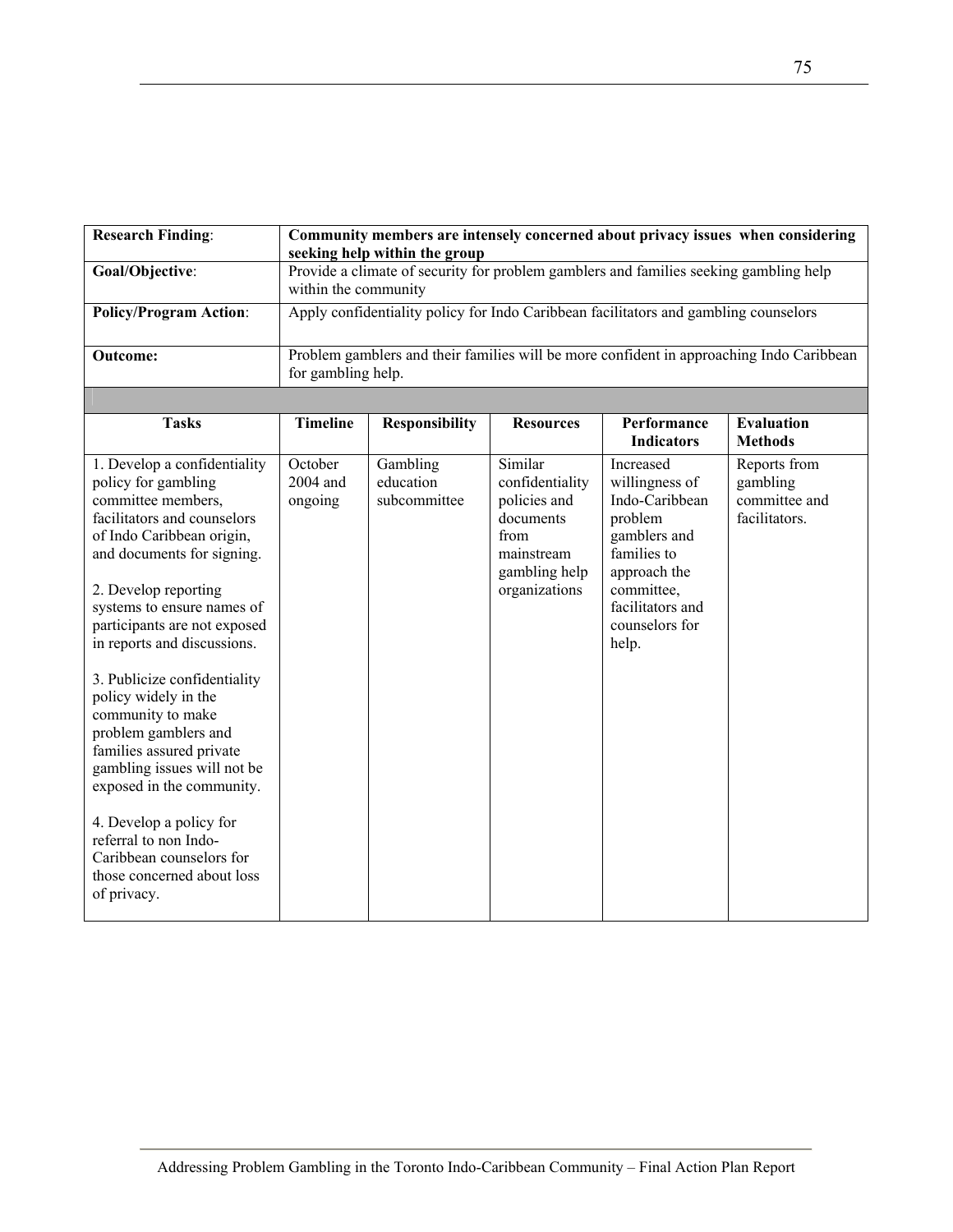| <b>Research Finding:</b>                                                                                                                                                                                                                                                                                                                                                                                                 | help seeking.                          |                                                                |                                                                                                                                      | Community members are unaware of internal and external resources for gambling                           |                                                                                                                                          |
|--------------------------------------------------------------------------------------------------------------------------------------------------------------------------------------------------------------------------------------------------------------------------------------------------------------------------------------------------------------------------------------------------------------------------|----------------------------------------|----------------------------------------------------------------|--------------------------------------------------------------------------------------------------------------------------------------|---------------------------------------------------------------------------------------------------------|------------------------------------------------------------------------------------------------------------------------------------------|
| Goal/Objective:                                                                                                                                                                                                                                                                                                                                                                                                          |                                        | Caribbean community and in the mainstream                      |                                                                                                                                      | Develop greater community knowledge of gambling help resources within the Indo-                         |                                                                                                                                          |
| <b>Policy/Program Action:</b>                                                                                                                                                                                                                                                                                                                                                                                            |                                        | Extended gambling help program, and education/outreach program |                                                                                                                                      |                                                                                                         |                                                                                                                                          |
| <b>Outcome:</b>                                                                                                                                                                                                                                                                                                                                                                                                          |                                        | aware of gambling help resources internally and externally.    |                                                                                                                                      | The Indo-Caribbean community, problem gamblers and their families will become more                      |                                                                                                                                          |
|                                                                                                                                                                                                                                                                                                                                                                                                                          |                                        |                                                                |                                                                                                                                      |                                                                                                         |                                                                                                                                          |
| <b>Tasks</b>                                                                                                                                                                                                                                                                                                                                                                                                             | <b>Timeline</b>                        | <b>Responsibility</b>                                          | <b>Resources</b>                                                                                                                     | Performance<br><b>Indicators</b>                                                                        | <b>Evaluation</b><br><b>Methods</b>                                                                                                      |
| 1. Survey the Indo-<br>Caribbean community for<br>counselling professionals,<br>medical personnel and<br>community leaders able and<br>willing to provide gambling<br>help.<br>2. Identify the mainstream<br>organizations, help lines and<br>web sites providing<br>gambling help.<br>3. Make available group<br>names and contact persons<br>in written form for<br>distribution in the<br>education/outreach program. | October<br>2004 to<br>December<br>2004 | Gambling<br>education<br>subcommittee                          | Contacts made<br>by Indo<br>Caribbean<br>Gambling<br>Project,<br>Caribbean<br>media,<br>participating<br>Indo<br>Caribbean<br>groups | Increased<br>numbers of Indo<br>Caribbeans<br>seeking<br>gambling help<br>internally and<br>externally. | <b>Statistics from</b><br>mainstream<br>gambling help<br>organizations,<br>feedback from<br>community<br>facilitators and<br>counselors. |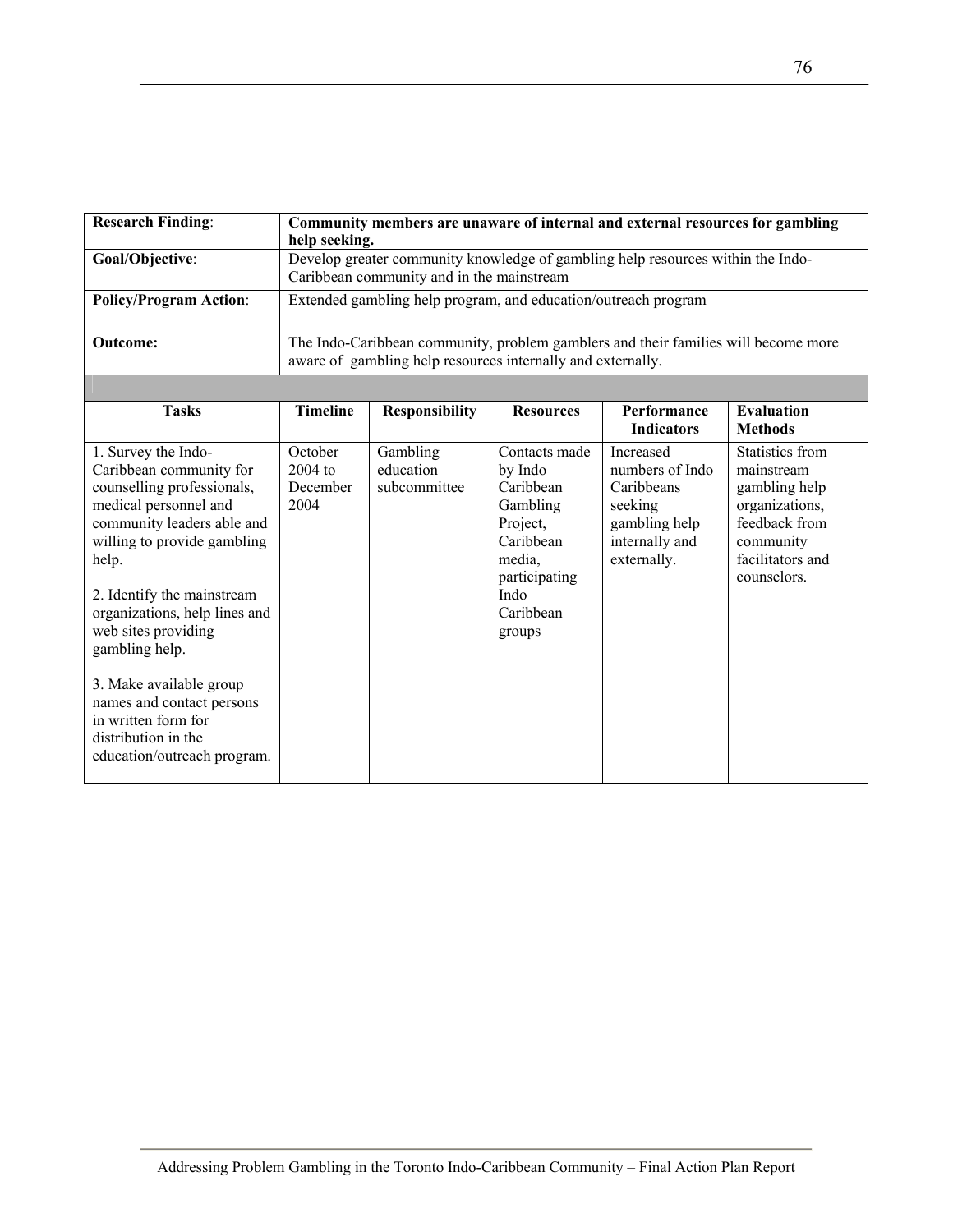| <b>Research Finding:</b>                                                                                                                                                                                                                                                                                                                                                                                                                                                                                                                                                                                    |                                         |                                                                                                               |                                                             | Community members do not respond to traditional outreach methods.                                                        |                                                                                               |
|-------------------------------------------------------------------------------------------------------------------------------------------------------------------------------------------------------------------------------------------------------------------------------------------------------------------------------------------------------------------------------------------------------------------------------------------------------------------------------------------------------------------------------------------------------------------------------------------------------------|-----------------------------------------|---------------------------------------------------------------------------------------------------------------|-------------------------------------------------------------|--------------------------------------------------------------------------------------------------------------------------|-----------------------------------------------------------------------------------------------|
| Goal/Objective:                                                                                                                                                                                                                                                                                                                                                                                                                                                                                                                                                                                             |                                         | Discover an effective strategy for overcoming Indo-Caribbean community resistance to<br>traditional outreach. |                                                             |                                                                                                                          |                                                                                               |
| <b>Policy/Program Action:</b>                                                                                                                                                                                                                                                                                                                                                                                                                                                                                                                                                                               | Education/outreach                      |                                                                                                               |                                                             |                                                                                                                          |                                                                                               |
| <b>Outcome:</b>                                                                                                                                                                                                                                                                                                                                                                                                                                                                                                                                                                                             |                                         | outreach initiatives on problem gambling.                                                                     |                                                             |                                                                                                                          | The community, problem gamblers and families will demonstrate higher response rates to        |
|                                                                                                                                                                                                                                                                                                                                                                                                                                                                                                                                                                                                             |                                         |                                                                                                               |                                                             |                                                                                                                          |                                                                                               |
| <b>Tasks</b>                                                                                                                                                                                                                                                                                                                                                                                                                                                                                                                                                                                                | <b>Timeline</b>                         | <b>Responsibility</b>                                                                                         | <b>Resources</b>                                            | Performance<br><b>Indicators</b>                                                                                         | <b>Evaluation</b><br><b>Methods</b>                                                           |
| 1. Evaluate traditional<br>outreach programs<br>involving media stories,<br>flyers, brochures, telephone<br>surveys, written surveys,<br>workshops, seminars, and<br>oral presentations.<br>2. Identify barriers within<br>the community that tend to<br>make traditional outreach<br>programs ineffective.<br>3. Develop more effective<br>strategies or combinations<br>of strategies to bring higher<br>response rates to outreach<br>programs.<br>4. Explore greater use of<br>families, friends, and<br>religious groups, addresses<br>combined with interaction<br>with facilitators for<br>outreach. | November<br>2004 to<br>December<br>2004 | Gambling<br>education<br>subcommittee<br>and Indo<br>Caribbean<br>organizations                               | Representative<br>s from Indo<br>Caribbean<br>groups, media | Increased<br>numbers of Indo<br>Caribbeans<br>responding to<br>education/outrea<br>ch programs<br>related to<br>gambling | Reports from<br>community groups,<br>community<br>facilitators,<br>gambling sub<br>committee. |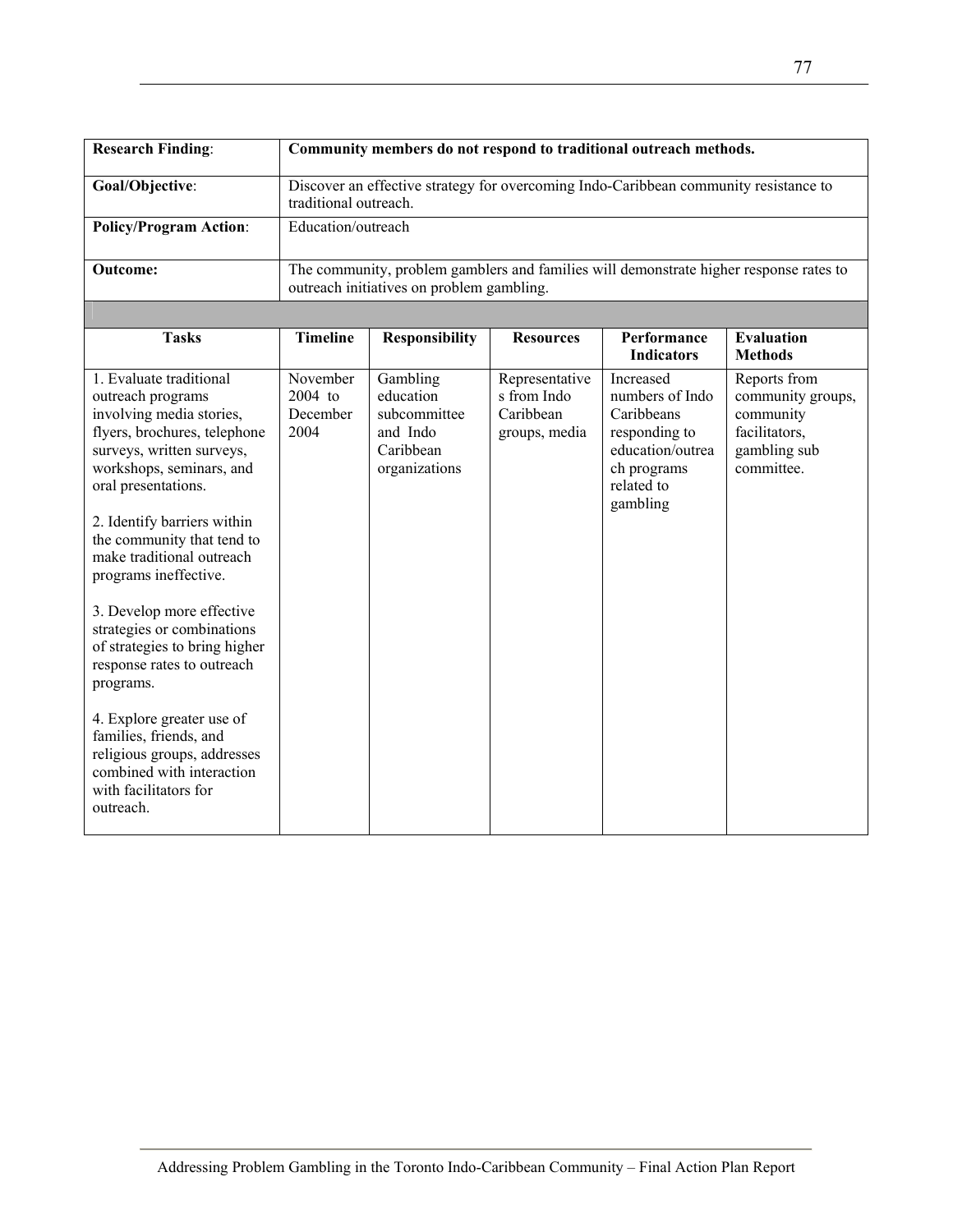# **Addressing Problem Gambling In the Toronto Iraqi Community**

# **FINAL ACTION PLAN REPORT**

**Prepared by:** 

## **Arab Community Centre of Toronto**

**Toronto, Ontario** 

**March 2004**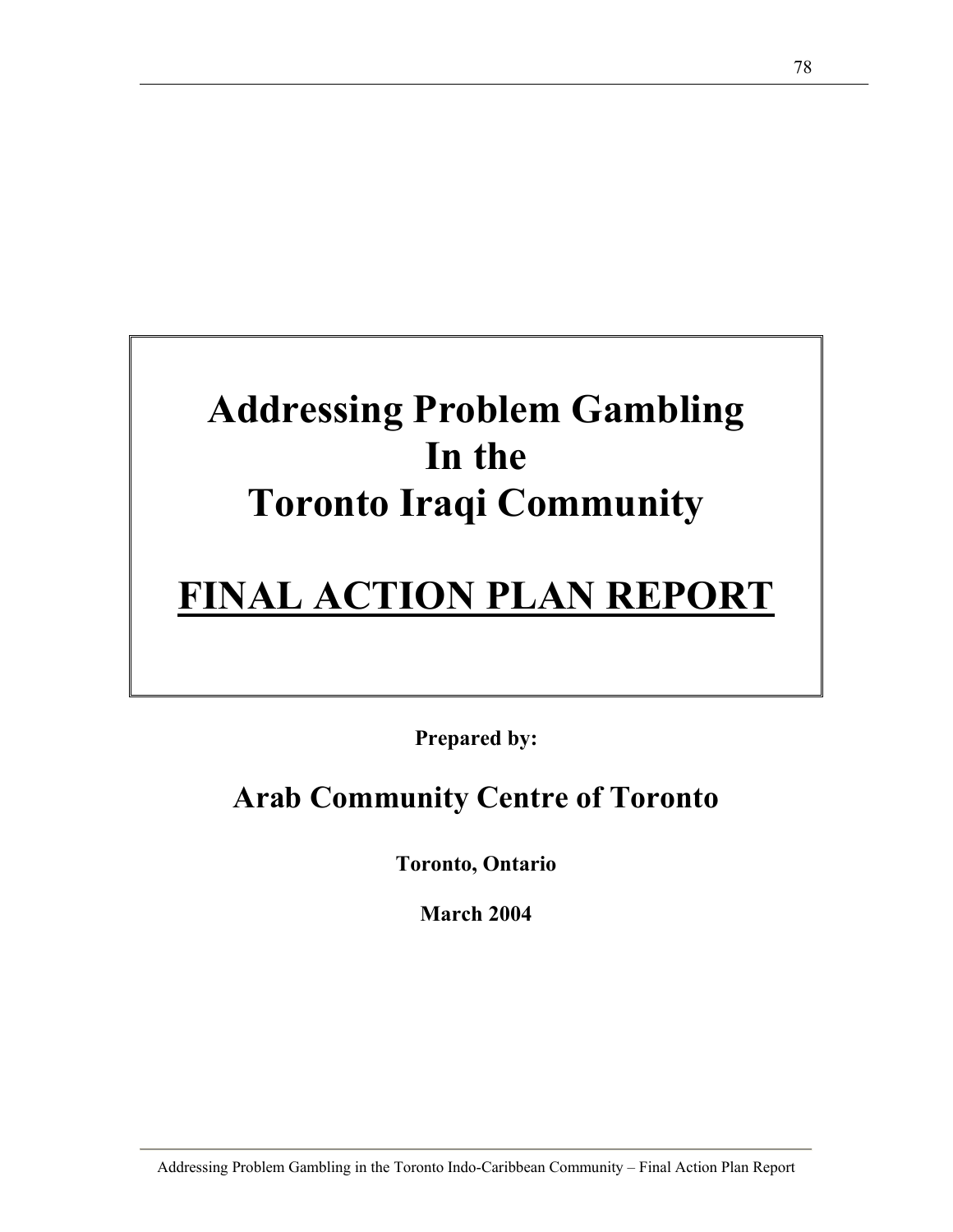### **TABLE OF CONTENTS**

| 2.1 | <b>Community Coalition</b>                                         | 81 |
|-----|--------------------------------------------------------------------|----|
| 2.2 | <b>Summary of Goal Areas, Research Findings and Action to Take</b> | 81 |
|     |                                                                    |    |
|     |                                                                    |    |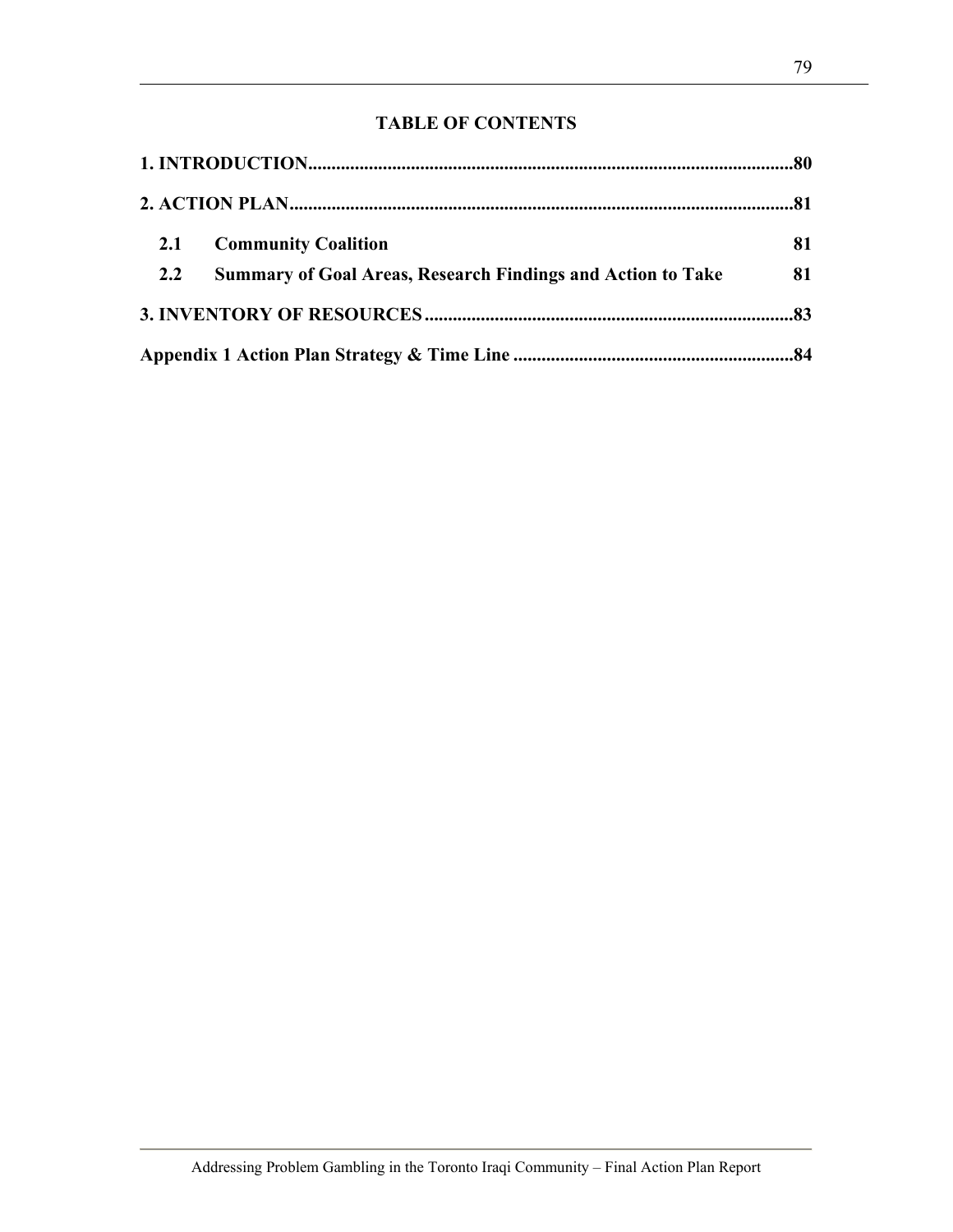#### **1. INTRODUCTION**

Gambling problems within the community came to the attention of the Arab Community Centre of Toronto (ACCT) from reports of community members. The Centre was made aware of a growing need to address this issue by clients' reports of problems with family members. To that end, a letter of intent to conduct problem gambling research was presented to the Ontario Problem Gambling Research Centre (OPGRC) seeking funding to further examine the issue.

The Centre was informed that a major research project was going to be funded by the OPGRC in order to address the issue within eight ethnic communities and was given an opportunity to participate.

Once the decision was made to participate, a Local Research Advisory Committee – composed of members of the five ethnic groups to take part in the research – was established for guidance and advice.

The Arab Community Centre of Toronto therefore undertook to collect data using three research methods: a community survey, focus groups and case study interviews of problem gamblers. The findings indicated that problem gambling was prevalent in the Iraqi community and that some form of gambling activity took place. It also became evident that community members were very much unaware of resources that are available for help.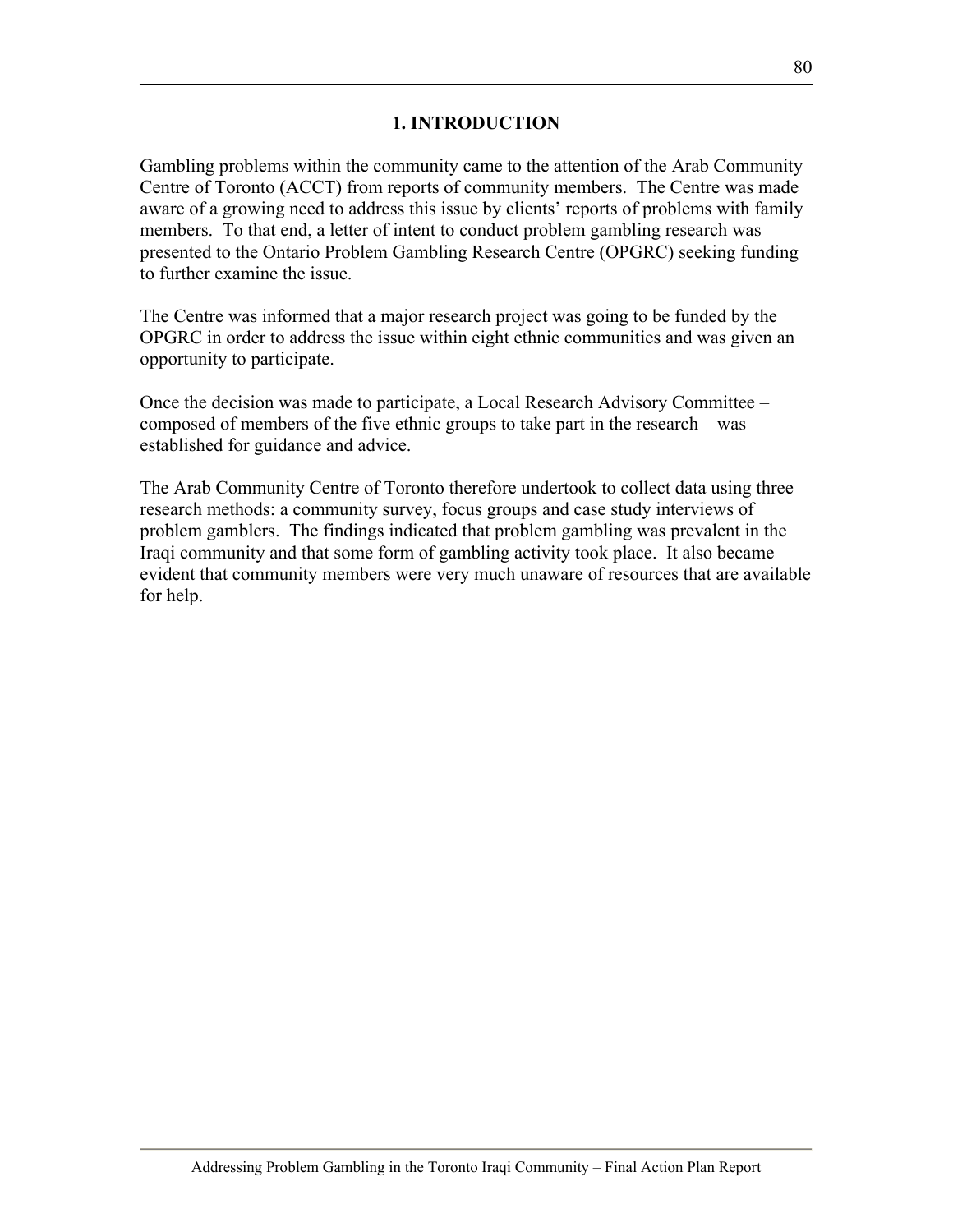#### **2. ACTION PLAN**

#### **2.1 Community Coalition**

A community coalition, representing major stakeholders or organizations was formed to assist in the next phase of the project. This group will guide, evaluate and support the tasks identified. Members are:

| <b>Name</b>       | Organization            | <b>Contact number</b> |
|-------------------|-------------------------|-----------------------|
| Laila Bondugjie   | <b>ACCT</b>             | 416 231-7746 ext 223  |
| Sarah Bukhari     | <b>ACCT</b>             | 416 231-7746 ext 222  |
| Ghina Al Sewaidi  | Barrister & Solicitor   | 416 866-7997          |
| Ali Yousif        | Social Worker           | 416 665-8592          |
| Razaw Nadir       | Community member        | 905 270-5141          |
| Joseph Zayouna    | Barrister & Solicitor   | 416 239-8990          |
| Sameh Hassan      | Psychiatrist            | 416 481-2280          |
| Rima Kherdaji     | Volunteer/ACCT          | 416 231-7746          |
| Jaza Jaafergharib | Community Member        | 416 444-8907          |
| Hilda Latif       | <b>Community Member</b> | 905 332-9773          |
| Muazaz Aziz       | Settlement Counselor    | 416 231-7746 ext 225  |

The Arab Community Centre will be responsible of arrangements for regular meetings of the coalition and to keep all informed of activities. Coalition members will advise and assist the Centre in providing information and avenues of services to problem gamblers.

| Goal              | <b>Findings</b>            | <b>Conclusions</b>           | <b>Action to Take</b> |
|-------------------|----------------------------|------------------------------|-----------------------|
| To describe the   | Gambling activities        | *The practice of gambling    | Awareness raising     |
| nature and        | present in the community   | constitutes to the           | through media and     |
| practice of       | Lottery tickets            | community any activity that  | mosques and           |
| gambling as a     | frequent activity          | is undertaken with other     | churches              |
| community socio-  | Expenditure between        | members of the community.    |                       |
| cultural activity | \$1-\$499                  | *Lottery tickets are not     | Public education      |
|                   | Enjoyable social           | viewed as a form of          |                       |
|                   | activity                   | gambling, rather going to    |                       |
|                   | Going to casinos with      | the casinos, racetracks and  |                       |
|                   | friends is synonymous with | the like are considered as   |                       |
|                   | gambling                   | gambling                     |                       |
|                   | Playing cards with         | *The availability of the     |                       |
|                   | friends                    | many gambling forms is a     |                       |
|                   | Spending money             | factor.                      |                       |
|                   | uncontrollably constitutes | *Consensus is that           |                       |
|                   | gambling regardless of the | engaging in gambling         |                       |
|                   | activity                   | activities is a means to     |                       |
|                   | More than one              | combat loneliness, lack of   |                       |
|                   | gambling activity used to  | social networks and ties and |                       |
|                   | gain money                 | temptation.                  |                       |
|                   |                            | *It is a way by which some   |                       |
|                   | Gambling caused by         | community members show       |                       |
|                   | stress of everyday living  | their assimilation process   |                       |

#### **2.2 Summary of Goal Areas, Research Findings and Action to Take**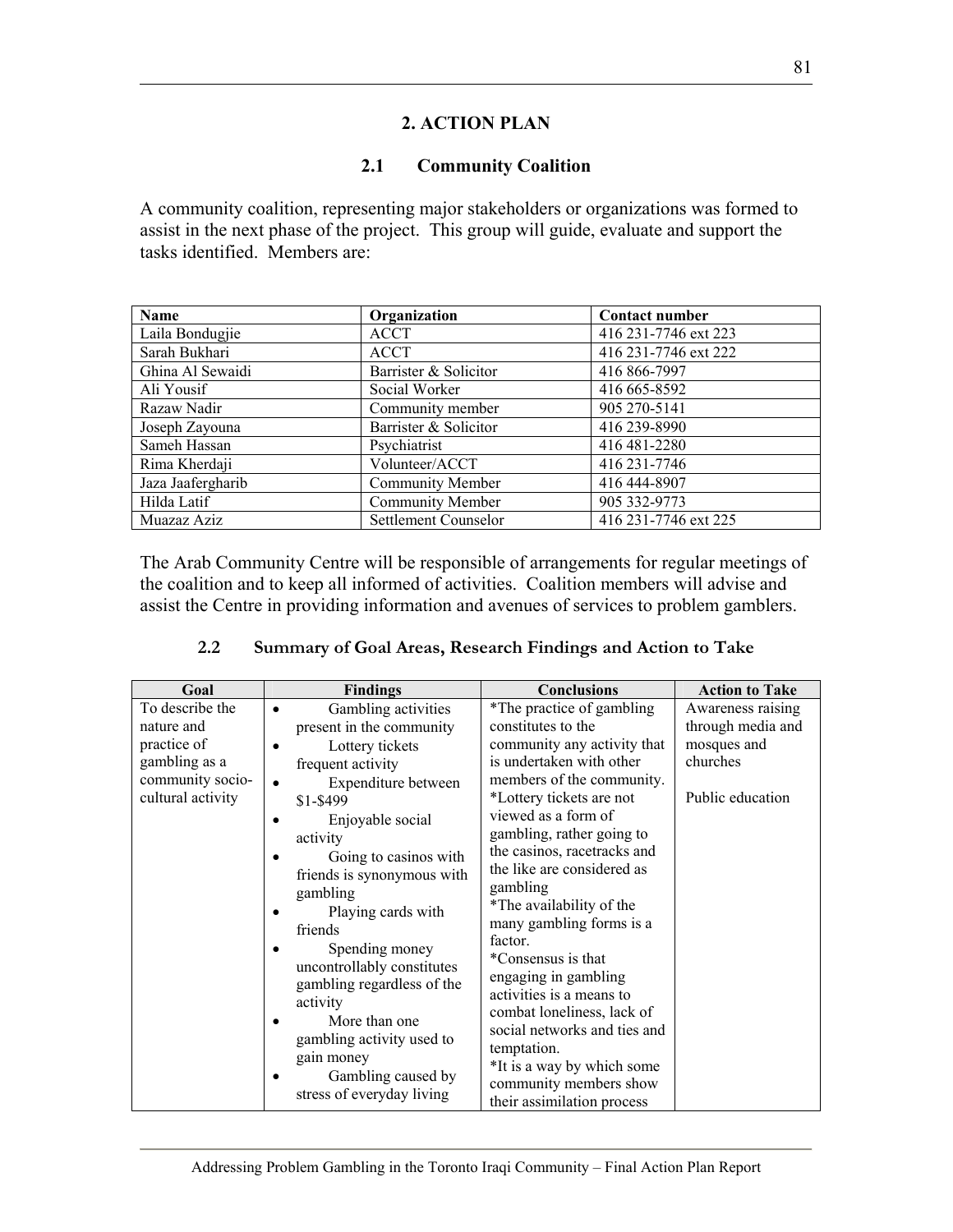|                                                                                                                             | Lack of social censure<br>$\bullet$<br>Conducted with<br>$\bullet$<br>friends and co-workers<br>Begun through<br>$\bullet$<br>socialization, lower income<br>for hope of striking rich,<br>higher income time away<br>from family<br>Began from back<br>$\bullet$<br>home and increased<br>exposure in Canada<br>Accessibility                           | *Community members at<br>the lowest end of the<br>economic spectrum gamble<br>in order to gain money<br>*Gambling has always been<br>present                                                                                                                                                            |                                                                                                    |
|-----------------------------------------------------------------------------------------------------------------------------|----------------------------------------------------------------------------------------------------------------------------------------------------------------------------------------------------------------------------------------------------------------------------------------------------------------------------------------------------------|---------------------------------------------------------------------------------------------------------------------------------------------------------------------------------------------------------------------------------------------------------------------------------------------------------|----------------------------------------------------------------------------------------------------|
| To describe the<br>definition,<br>characteristics and<br>pervasiveness of<br>problem gambling<br>in the community           | Increased escalation in<br>$\bullet$<br>family violence and<br>disputes<br>Prevalent in the<br>$\bullet$<br>community<br>Knowledge of<br>$\bullet$<br>community members with<br>problems<br>Rise in other anti-<br>social activities such as<br>substance abuse                                                                                          | *Gambling becomes<br>problem gambling when it<br>begins to cause social<br>concern<br>*It is detrimental to the<br>community, self and family<br>*Problem gamblers are<br>viewed as social pariahs                                                                                                      | Counselling<br>Awareness raising<br>for prevention<br>Professional help<br>Referral<br>Information |
| To ascertain<br>community<br>members'<br>perception of<br>gambling and<br>problem gambling                                  | Acceptable since<br>$\bullet$<br>gambling is known and<br>practiced activity<br>Not a positive<br>$\bullet$<br>characteristic<br>Needs to be addressed<br>$\bullet$<br>Concern about the<br>$\bullet$<br>effects on the younger<br>generation<br>Community at large<br>unaware of extent<br>Christian community<br>most likely<br>Prohibited by religion | *Gambling is prevalent in<br>the community<br>*There is a cultural<br>constraint/taboo in<br>discussing sensitive topics<br>*Family breakup<br>*Prohibited by religion<br>*Members still engage -<br>Christian community<br>gambling is not an issue<br>until the activity begins to<br>affect families | Professional<br>counselling<br>Information<br>Referral                                             |
| To ascertain help-<br>seeking<br>preferences and<br>behaviors of<br>problem gamblers<br>and concerned<br>significant others | Very limited<br>$\bullet$<br>knowledge of resources<br>Do not know steps to<br>$\bullet$<br>take in seeking help<br>No concert answers<br>$\bullet$                                                                                                                                                                                                      | *Absolutely no knowledge<br>of resources available<br>*Agreement that members<br>should seek help before it<br>gets too late<br>*No knowledge of the steps<br>to take in seeking help                                                                                                                   | Referral<br>Awareness raising<br>Information                                                       |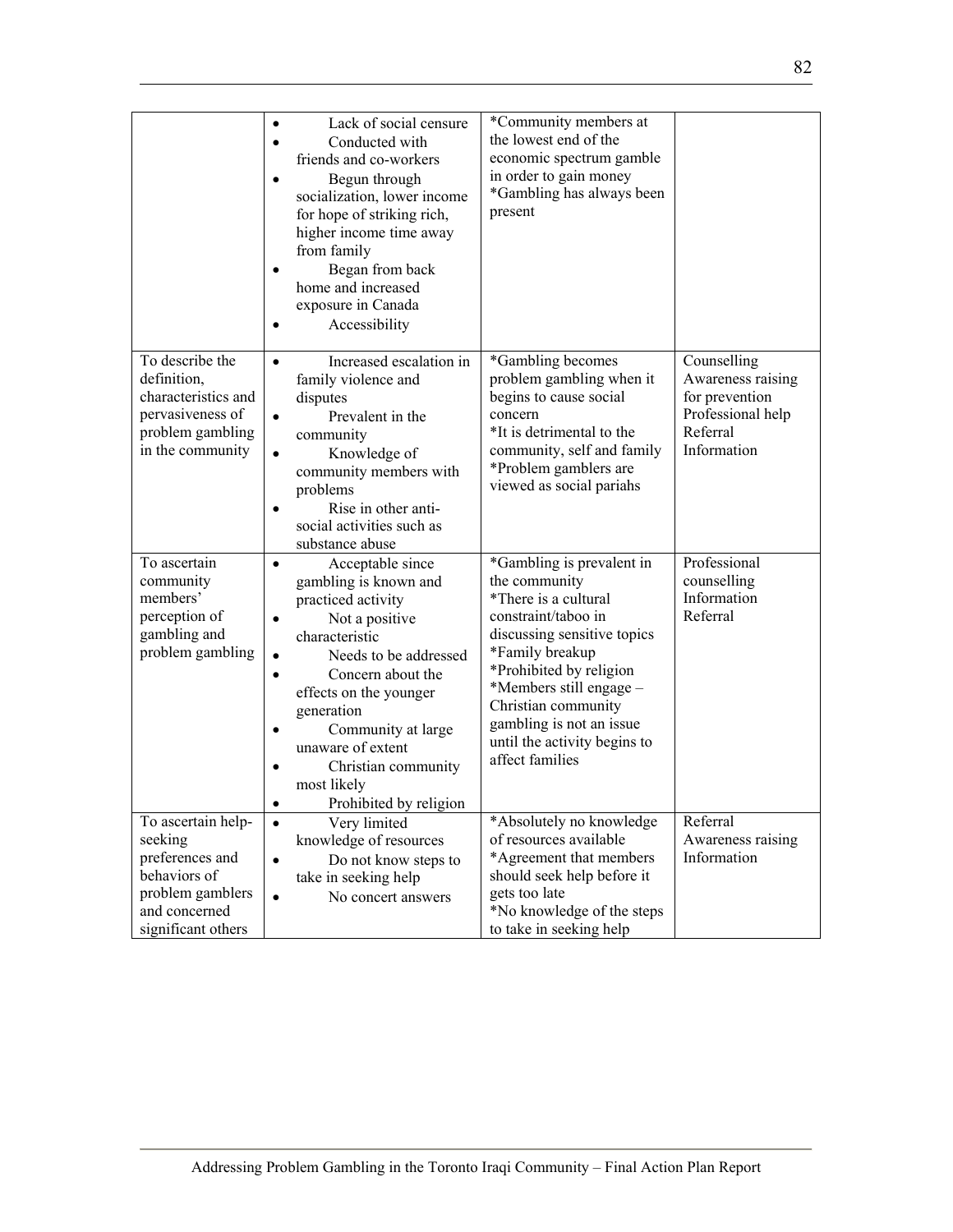| Organizations                                                                                                                                                 | Funding                                                                    | <b>Venues</b>                                                                                                                                                                                                         | <b>Other</b>                                                                                                                    |
|---------------------------------------------------------------------------------------------------------------------------------------------------------------|----------------------------------------------------------------------------|-----------------------------------------------------------------------------------------------------------------------------------------------------------------------------------------------------------------------|---------------------------------------------------------------------------------------------------------------------------------|
| *Arab Community<br>Centre of Toronto<br>*Community Health<br>Centres<br>*Akad Community<br>Centre<br><i>*Crisis Centres</i><br>$*CAMH$<br>*Ministry of Health | To approach all levels of<br>government<br>To solicit private<br>donations | -Akad Community<br>Centre<br>-Arab Community<br>Centre of Toronto<br>-Centre for Addiction<br>and Mental Health<br>-Counselling Centres<br>-Religious venues/<br>mosques and churches<br>-Canadian Arab<br>Federation | -Arab health care<br>professionals<br>-Community leaders<br>-Settlement Counselors<br>-Professionals (medical<br>and otherwise) |

### **3. INVENTORY OF RESOURCES**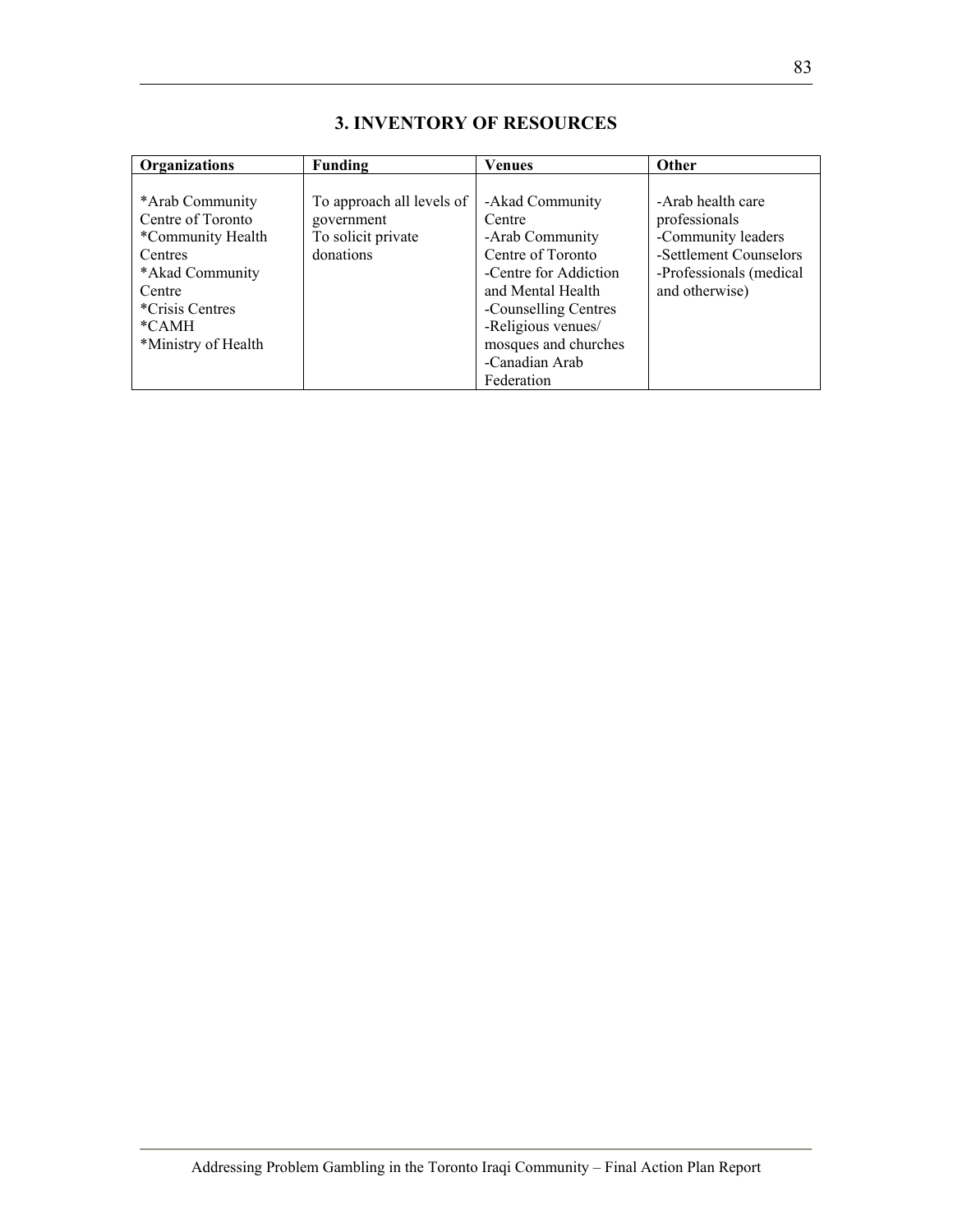**APPENDIX 1** 

**ACTION PLAN STRATEGY & TIME LINE**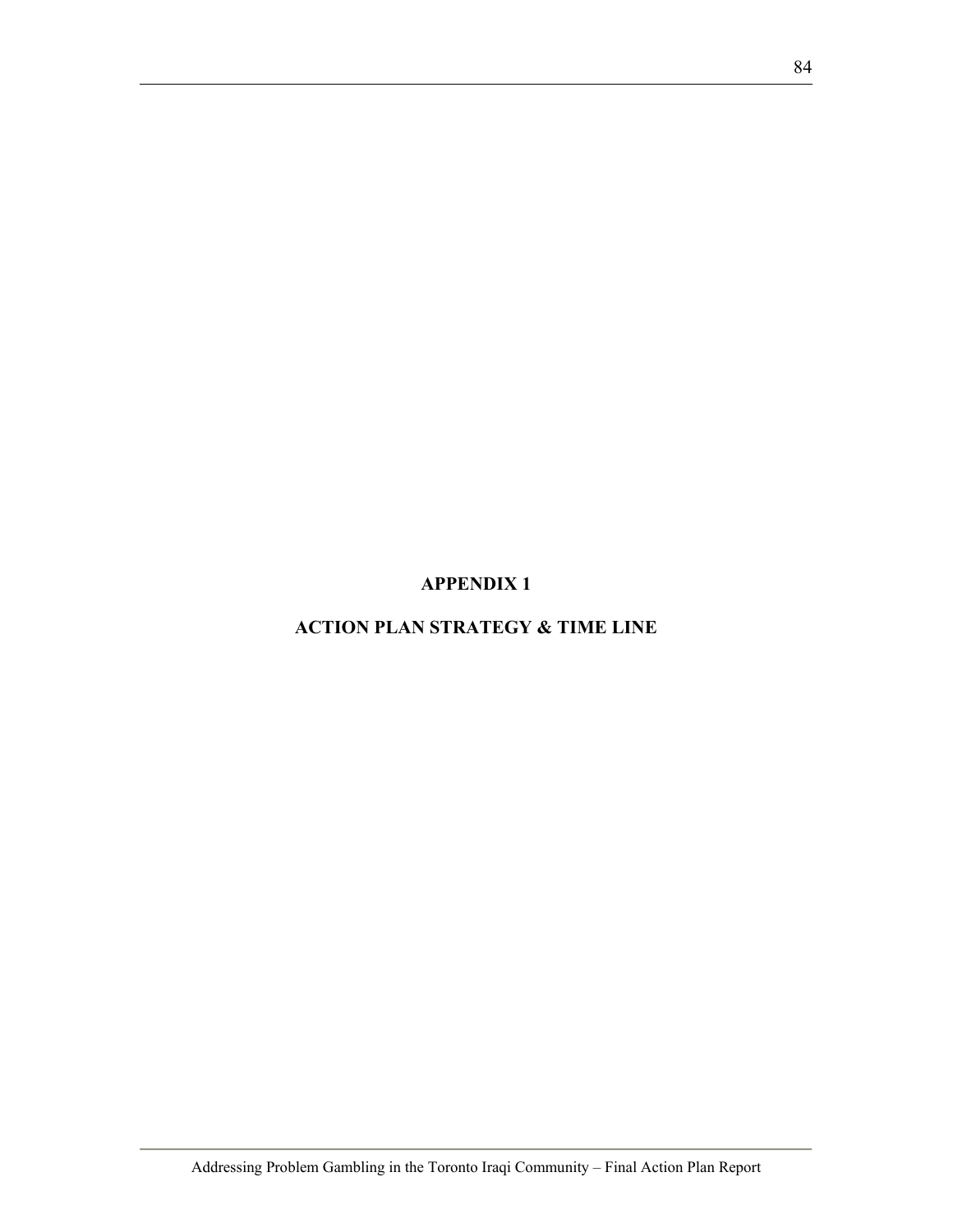|  |  |  | <b>Action Planning Strategy</b> |
|--|--|--|---------------------------------|
|--|--|--|---------------------------------|

| <b>Task/Activity</b>                                                                      | <b>Key Players</b>                                            | Outcome                                                                                                                                                                                    | <b>Evaluation</b>                                                                                                                                                                                                                                                  |
|-------------------------------------------------------------------------------------------|---------------------------------------------------------------|--------------------------------------------------------------------------------------------------------------------------------------------------------------------------------------------|--------------------------------------------------------------------------------------------------------------------------------------------------------------------------------------------------------------------------------------------------------------------|
| <b>Public Education</b><br>and Awareness<br>Raising<br>Campaign<br>(Print/Audio<br>Media) | <b>Arab Community</b><br>Centre of Toronto<br>Community media | Community will<br>become aware of<br>problem gambling<br>issues and venues for<br>assistance                                                                                               | Increased awareness<br>of community members<br>to problem gambling<br>Increase in number<br>$\bullet$<br>of client calls to the<br>Centre                                                                                                                          |
| Establishing a<br>Problem<br>Gambling<br>Prevention<br>Program                            | <b>ACCT</b><br><b>CAMH</b><br>Ministry of Public<br>Health    | Clients will be able to<br>access service and<br>counseling dealing<br>with issue in a<br>culturally sensitive<br>setting<br>Increase of number of<br>clients who do know<br>where to turn | Increase in number<br>$\bullet$<br>of clients who seek<br>assistance<br>Clients will have a<br>$\bullet$<br>venue through which they<br>will attain service in a<br>culturally sensitive setting<br>Increase in the<br>$\bullet$<br>number of non-Iraqi<br>clients |
| <b>Staff Training</b>                                                                     | <b>ACCT</b><br><b>CAMH</b><br>Community Health<br>Centres     | Staff will become<br>cognizant of problem<br>gambling issues and<br>how best to handle<br>clients                                                                                          | Increase in number of clients<br>supported and referred by<br>staff                                                                                                                                                                                                |
| Volunteer<br>Training                                                                     | <b>ACCT</b><br><b>CAMH</b><br>Community Health<br>Centres     | Volunteers will be<br>able to assist staff in<br>their work                                                                                                                                | Referral from trained<br>volunteers within the<br>community                                                                                                                                                                                                        |
| Compile list of<br>Resources                                                              | <b>ACCT Staff</b><br>Community<br>Coalition                   | Referral list to be<br>available for staff and<br>trained volunteers<br>Compilation of list of<br>problem gambling<br>organizations to be<br>used as referral                              | Referrals to appropriate<br>services                                                                                                                                                                                                                               |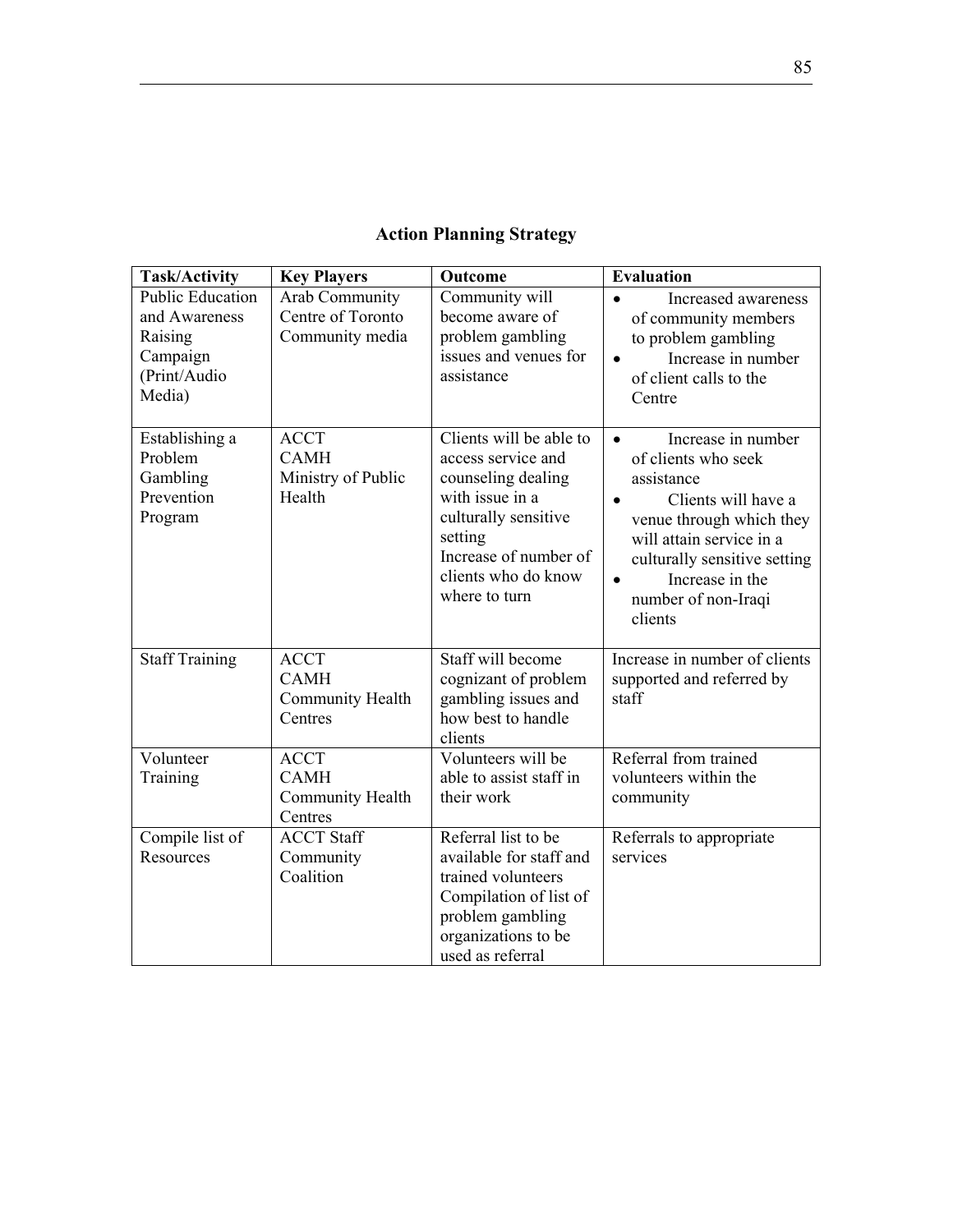| <b>Activity</b>                     | S | O | N | D | J. | F          | M  | A | M | J.       | J. | $\mathbf A$ |
|-------------------------------------|---|---|---|---|----|------------|----|---|---|----------|----|-------------|
| <b>Consultations (Community)</b>    |   |   |   |   |    |            | اد |   |   |          |    |             |
| Coalition/Community Health          |   |   |   |   |    |            |    |   |   |          |    |             |
| Centres/CAMH/Ministry of            |   |   |   |   |    |            |    |   |   |          |    |             |
| Health)                             |   |   |   |   |    |            |    |   |   |          |    |             |
| Development of Staff/Volunteer      |   | ٦ | V |   |    |            |    |   |   |          |    |             |
| <b>Training Manual</b>              |   |   |   |   |    |            |    |   |   |          |    |             |
| Development of Measurement          |   |   | V |   |    |            |    |   |   |          |    |             |
| Tools                               |   |   |   |   |    |            |    |   |   |          |    |             |
| Focus Group/Pre-testing of          |   |   |   | V |    |            |    |   |   |          |    |             |
| <b>Measurement Tools</b>            |   |   |   |   |    |            |    |   |   |          |    |             |
| Compilation of Resource Lists       |   | V | V |   |    |            |    |   |   |          |    |             |
| <b>Staff and Volunteer Training</b> |   |   |   | N |    |            |    |   |   |          |    |             |
| Development of Information          |   |   |   |   | N  | V          |    |   |   |          |    |             |
| <b>Brochure for Community</b>       |   |   |   |   |    |            |    |   |   |          |    |             |
| Public Education and                |   |   |   |   |    | اد         | V  | N | ٦ | $\gamma$ | ٦I |             |
| Awareness-Raising Campaign          |   |   |   |   |    |            |    |   |   |          |    |             |
| (Print/Audio Media)                 |   |   |   |   |    |            |    |   |   |          |    |             |
| Outreach to Community               |   | N | V | N | N  | $\sqrt{ }$ | V  | V | N | N        | V  |             |
| Project Monitoring & Interim        |   |   |   |   |    |            | V  |   |   |          |    |             |
| Reporting                           |   |   |   |   |    |            |    |   |   |          |    |             |
| Project Monitoring and Final        |   |   |   |   |    |            | V  | ٦ |   | اد       |    |             |
| Reporting                           |   |   |   |   |    |            |    |   |   |          |    |             |

#### **Action Plan Time Line September 2004 – August 2005**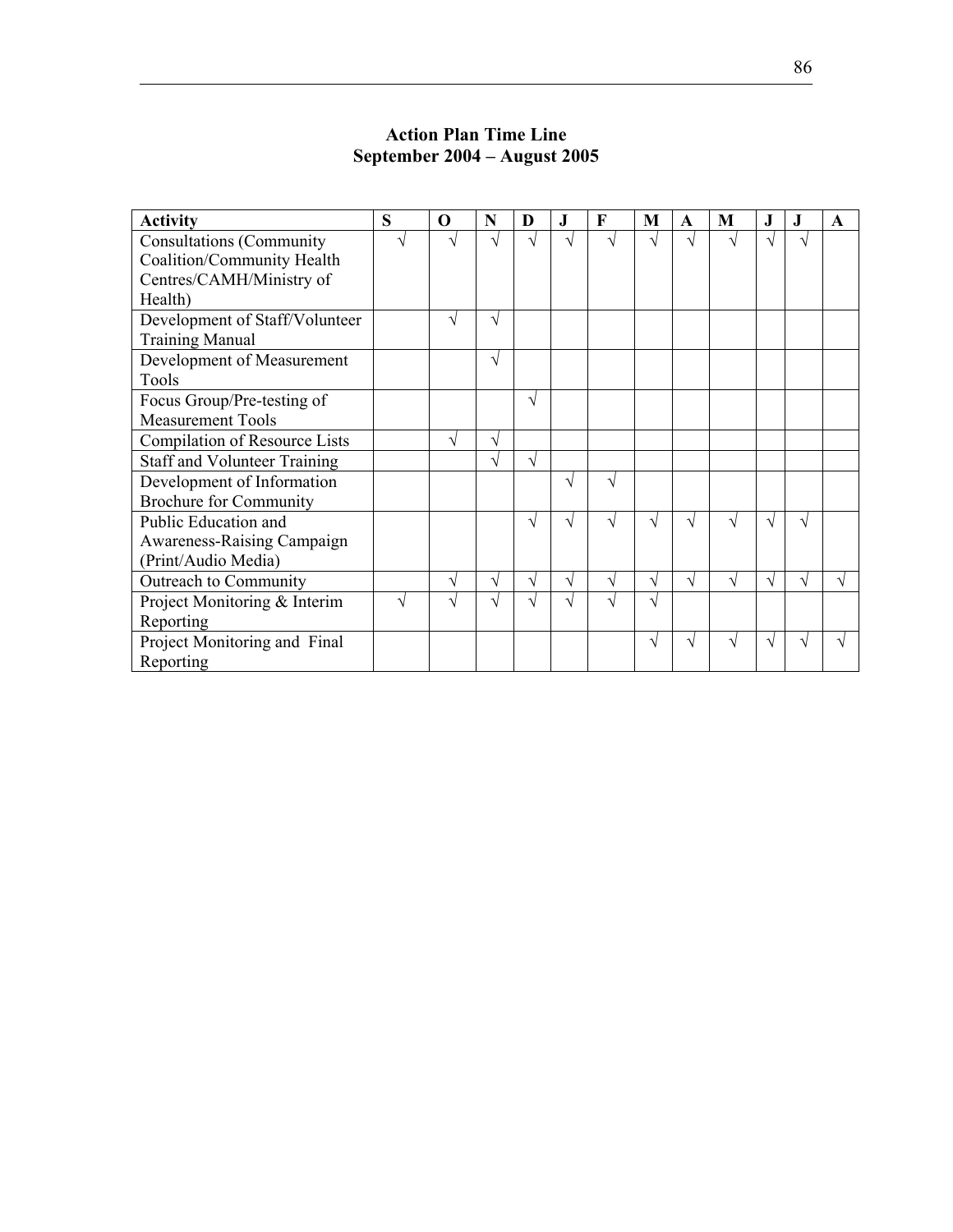# **Addressing Problem Gambling In the Windsor/Essex County Jewish Community**

# **FINAL ACTION PLAN REPORT**

**Prepared by:** 

**Windsor Jewish Community Centre** 

**Windsor, Ontario** 

**March 2004**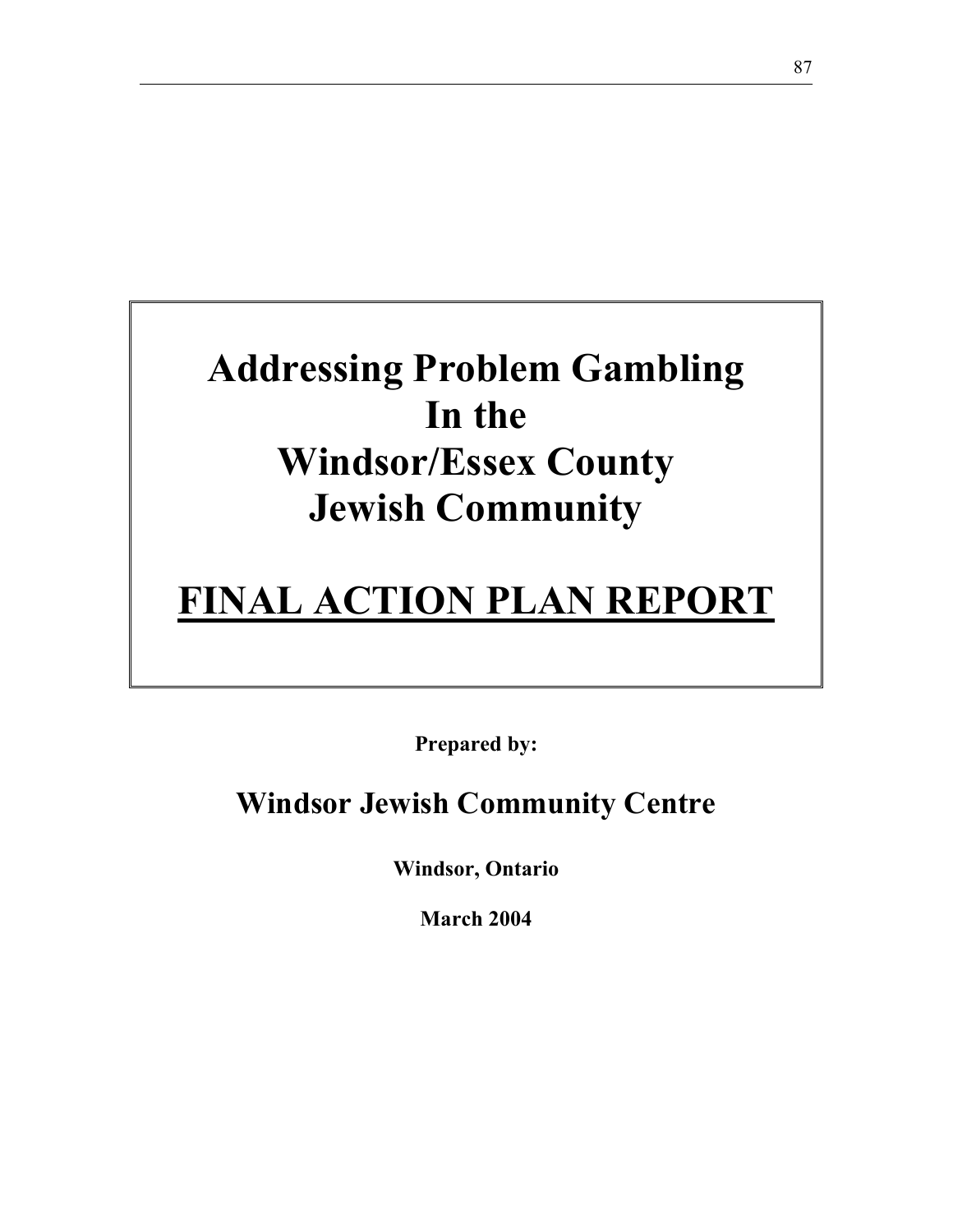### **TABLE OF CONTENTS**

| 2.1 | <b>Community Coalition.</b>                    | 90 |
|-----|------------------------------------------------|----|
| 2.2 | <b>Summary of Research Findings/Goal Area.</b> | 90 |
|     |                                                |    |
|     |                                                |    |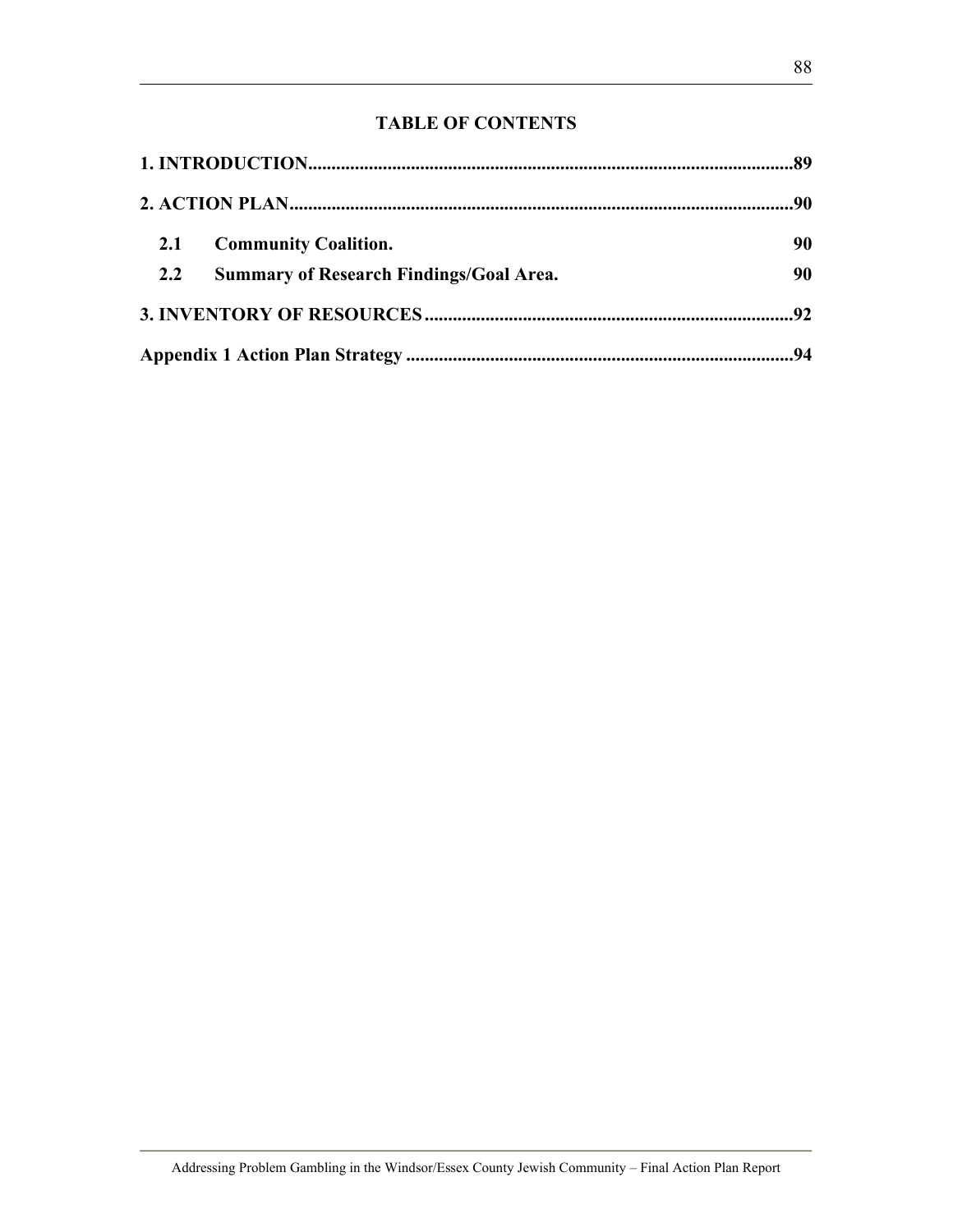#### **1. INTRODUCTION**

The following action plan is the second phase of a larger scale study which investigated the attitudes towards and perceptions of gambling in the Windsor Jewish Community (WJC). The overriding goal of the first phase of this project was to learn more about gambling behaviours and attitudes towards gambling and problem gambling with the intent of developing an action plan to address the nature, if any, of problem gambling and problem gambling concerns within the WJC. This document addresses the action plan portion of the larger project.

#### Community Health Profile

The Windsor-Essex County Health Unit has prepared a Health Profile: Windsor-Essex County, Summary Report, 2000. The Table of Contents is attached for information purposes. There is no specific notation in the Profile about mental health and addictions, specifically gambling addiction. It would be our goal to encourage the Health Unit to include this information in future Health Profiles for the Windsor-Essex community. We can also access information from Dr. Ron Frisch at the University of Windsor, Problem Gambling Research Centre, regarding prevalence rates in the general population, especially among seniors, and teens. Dr. Frisch is a member of our Local Research Advisory Committee.

#### Health Issue.

According to the Phase One research, the Jewish community of Windsor "should take active steps to educate its members on the signs and symptoms of problem gambling, as well as resources for treatment that are available to them." Problem gambling may lead to significant health issues such as increased stress which can lead to heart disease, and other addictions such as smoking and/or drug and alcohol use. In addition, some theories indicate that gambling is a form of self-medication to alleviate symptoms of depression and anxiety. It is clear that the ramifications of problem gambling behaviour are wide, indicating the need to address this issue in the community.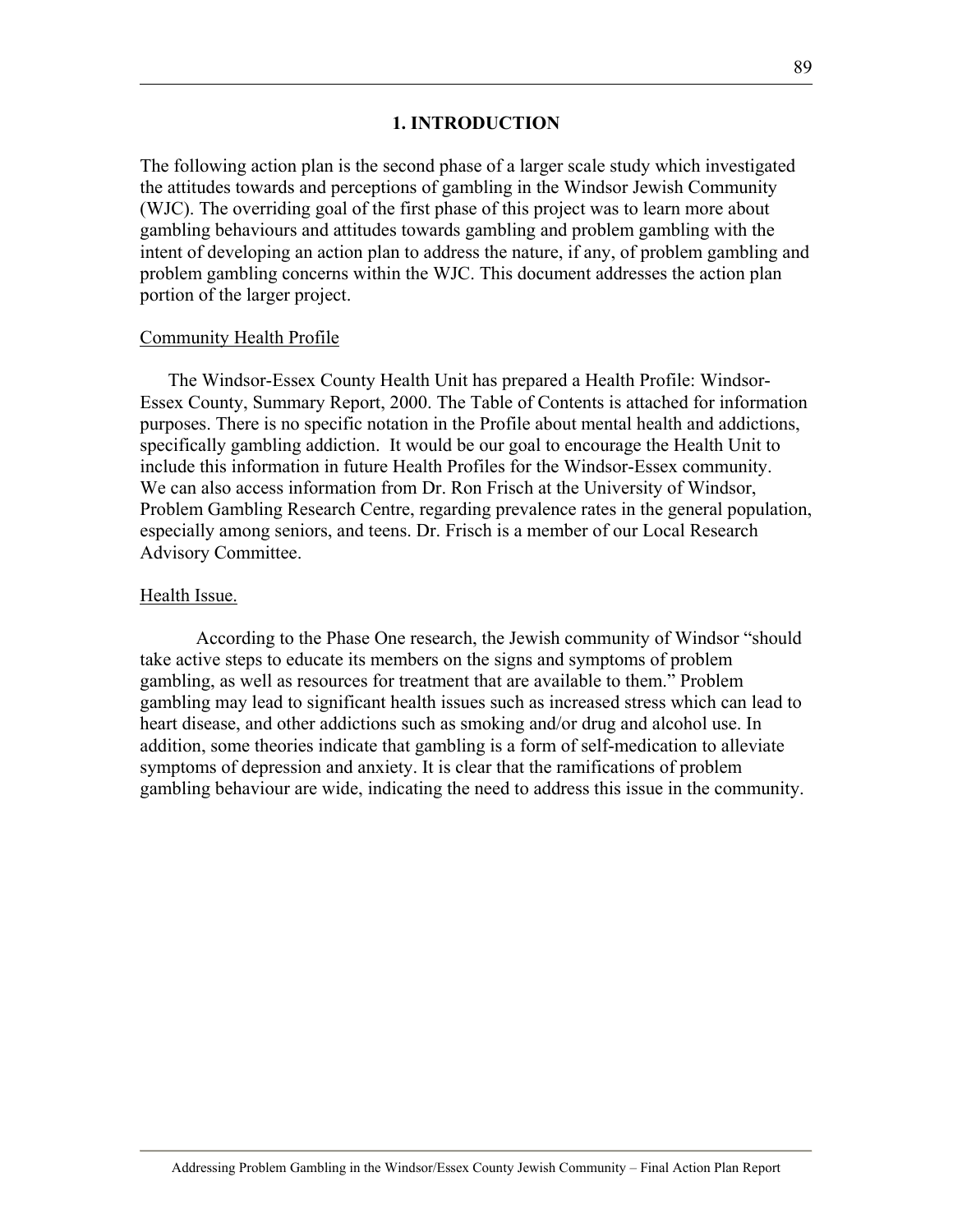#### **2. ACTION PLAN**

#### **2.1 Community Coalition.**

Members. The Local Research Advisory Committee (LRAC), from Phase One of this project, forms the primary committee through which the Windsor Jewish Community Centre (WJCC) will begin to implement strategies based on the outcome of the first phase of this project. This same group of members has been involved in both Phases One and Two of this gambling research and have committed to continuing and seeing the Action Plan phase to completion, as well as the implementation of the proposed actions.

The LRAC consists of representatives from the Windsor Jewish Federation, synagogues (Rabbis), University of Windsor, Brentwood, Windsor Jewish Community Centre (staff/volunteers). We would like to add a rep from our teen group, and our seniors group.

We also have the opportunity to access the following groups/resources:

Teen Health Centre, Council on Aging Canadian Association of Retired Persons/CARP Centres for Seniors Problem Gambling Services Responsible Gambling Council (provincial) Health Unit District Health Council United Way (community planning) Centre for Addictions and Mental Health Representation from gaming industry ( ie Casino/Racetrack/Bingo) South Asian Centre Multicultural Council YMCA (youth gambling outreach) Boards of Education Mental Health professionals within the community.

In addition to the activities of the LRAC, the Summit Committee will facilitate Jewish community cooperation for this action planning phase. The Summit consists of representation from the three local synagogues (Rabbis and Presidents), the Windsor Jewish Federation, and the Windsor Jewish Community Centre. The role of the Summit Committee is to address local Jewish community issues and concerns collectively.

Planning Process. The planning process for the action planning stage involves scheduled LRAC meetings, and meetings with various community members and agencies.

#### **2.2 Summary of Research Findings/Goal Area**.

The goals of the Phase One have been the impetus and driving force of this, Phase Two. The overarching goal of Phase Two is education and prevention. This goal has been derived on the basis on the following Phase One goals and their respective findings: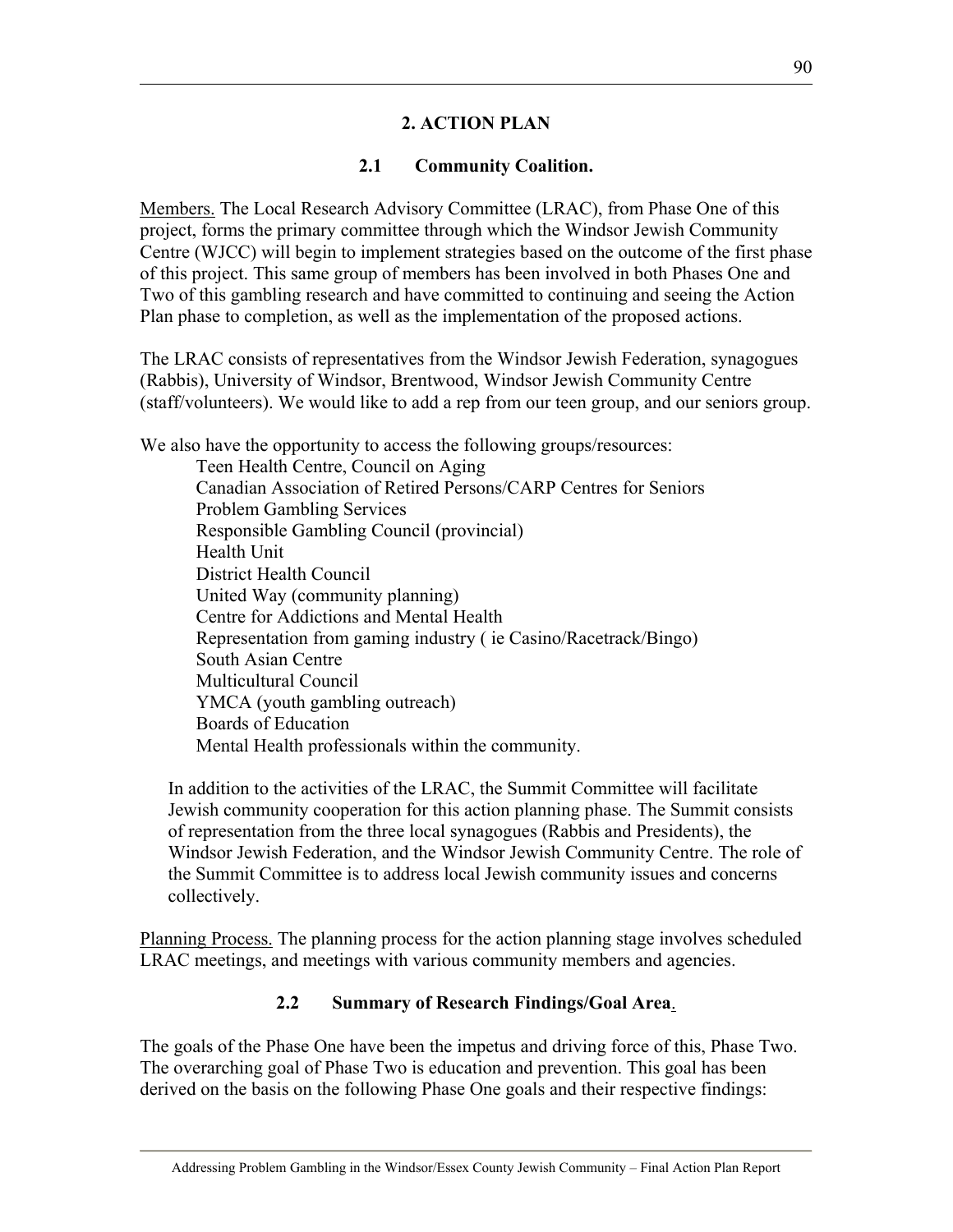#### *Goal One. To describe the nature and practice of gambling as a community.*

In general the findings from Phase One suggest that members of the WJC hold a very broad sense of the nature and practice of gambling. Within this community, gambling includes activities in which the gambler is attempting to "get something for nothing" or "getting more than they put in". Within this community, gambling activities range from the more traditional forms of gambling (e.g., bingo, a wager of any kind) to nontraditional forms such as "life in general" and "driving a car on the 401".

#### *Goal Two. To describe the definition, characteristics and pervasiveness of problem gambling in the Windsor Jewish community.*

The pervasiveness of problem gambling within the WJC could not be determined as a result of Phase One. However, the majority of focus group participants did indicate that they personally knew of at least one community member who they believed had a "gambling problem". This suggests that future research and, indeed, primary intervention (i.e., through prevention and education) is warranted in this community. The majority of the participants noted that the main attraction for gambling in the WJC is the fantasy of the "big win". Furthermore, the findings suggest that community members were able to correctly identify the signs and symptoms of problem gambling (i.e., frequency of gambling, prioritizing of gambling behaviours, familial and occupational problems).

#### *Goal Three. To ascertain Windsor Jewish community members' perceptions of gambling and problem gambling (i.e., level of awareness, knowledge and values).*

WJC members reported that they are aware that problem gambling does indeed exist within their community and that they are concerned with the presence of this particular behaviour. Participants expressed particular concern with two subgroups within the community: youth and seniors. In general, the majority of participants reported that their personal experiences with gambling had been primarily negative.

#### *Goal Four. To ascertain help-seeking preferences and behaviours of problem gamblers and concerned significant others within the Windsor Jewish community.*

In general, participants felt that increasing awareness of indicators and consequences of problem gambling would be most efficacious in preventing the development of problem gambling behaviours in its community members, particularly with senior and youth members of the community. The majority of participants also indicated that they would not seek assistance at the WJCC if they personally had a problem with gambling, as they felt that their confidentiality would be compromised, given the small size of the community overall. The majority of participants reported that they would advise a problem gambler to "seek professional help", either through a counselor or support groups, in order to overcome their addiction. Participants did not seem to be a aware of specific treatment resources that are available in the community.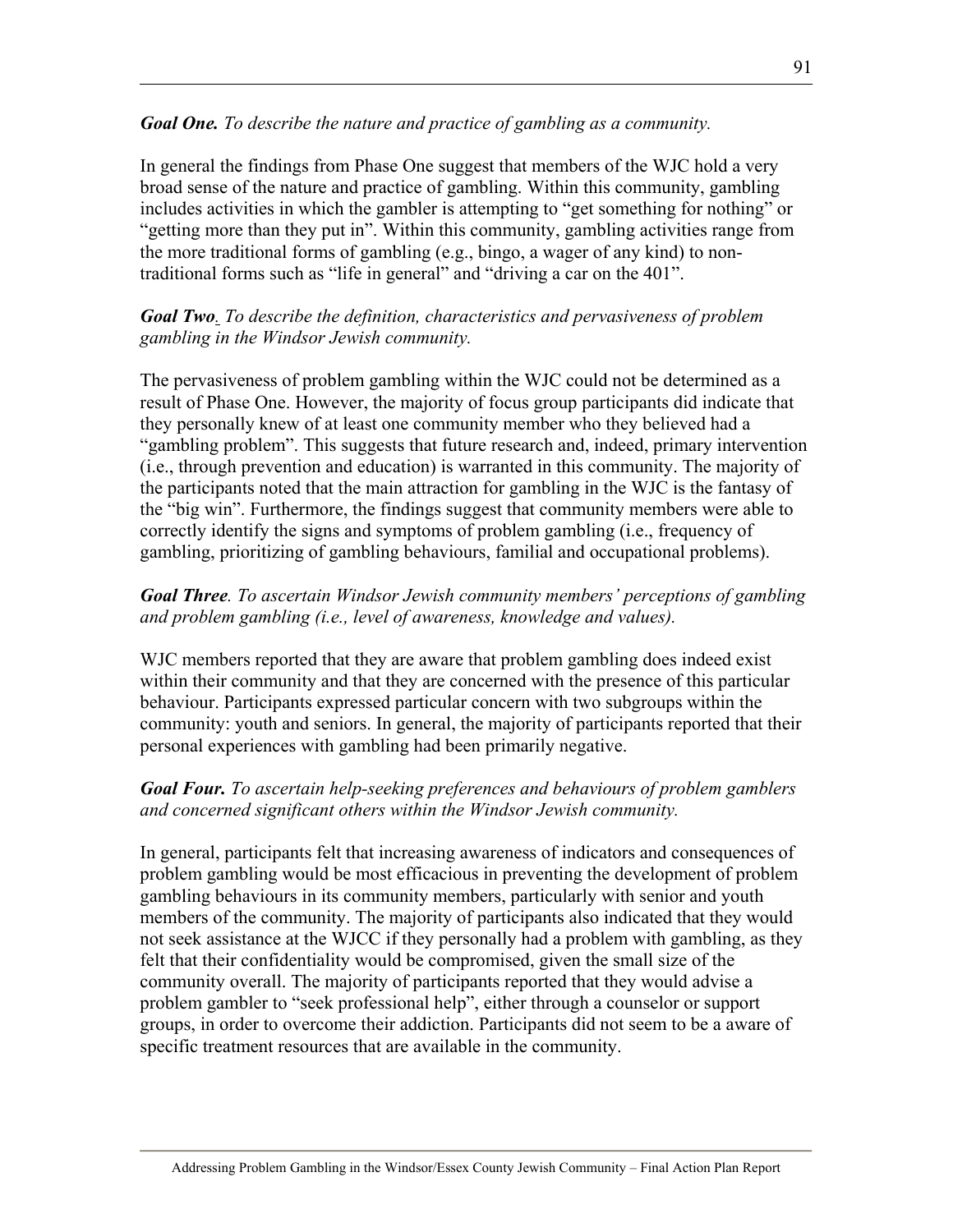#### **3. INVENTORY OF RESOURCES**

Based on our investigations of community resources, in collaboration with community consultation, we have identified a variety of community resources that we have access to. They are as follows:

- 1. Windsor Jewish Community Centre;
- 2. Information Windsor: Directory of Community Services/Blue Book;
- 3. Centre for Addictions and Mental Health: CAMH offers training programs, based out of Toronto, that would provide training in early identification to health professionals, staff, and volunteers at the Jewish community. CAMH's mandate falls in three areas: youth, dual diagnosis, and diversity. The areas of youth and diversity clearly parallel the goals of the presented action plan. (Contact: Ms. Beneteau);
- 4. Casino Windsor: The gaming industry has a responsibility for public awareness, customer awareness, and employee awareness. They have used this three-prong approach for the past 10 years. It is not specific to the ethnocultural communities, but is designed for the general community at large. There is a need for coordination of services and resources in the community. (Contact: Mr. Andrews);
- 5. Health Unit: The Health Unit's primary role is in the area of prevention. Prevention initiatives typically focus on one of two models: abstinence or harm reduction. The Health Unit focuses their prevention initiatives on four main areas: education, social support, policy development, and environment. The Health Units is not currently mandated to include problem gambling in their Health Profile. This area of mental illness is, then, neglected in terms of official health statistics and data gathering. (Contact: Ms. Palesh);
- 6. YMCA: The youth gambling outreach services is a new program, funded by the Ministry of Health and Long-term Care (MOH/LTC), Substance Abuse Bureau, and is specifically targeted for youth ages 8-24. The program has developed power point presentations for: youth, parents, and professionals, all focusing on prevention and harm-reduction. Resource information is also available. (Contact: Chantal Thorn, 258-9622 X238);
- 7. CEASE: The Committee to End the Abuse of Substances in Essex County may be reviewed as a model for prevention and awareness programs (i.e. alcohol prevention, drug awareness week). However, the Committee's resources are stretched thin at this time. Therefore resourcing with this particular group may be more limited;
- 8. Responsible Gambling Council of Ontario: The RGCO will be providing a "Gambling Awareness" week in Windsor from January 26-31, 2004. They have programs and resources that focus on youth (high schools), postsecondary (University of Windsor), and the 35-59 age group. They use a variety of strategies: mall activity, newspaper ads, public service announcement (PSAs), brochures, proclamations, conferences, lectures/guest speakers, theatre productions, launch of new program (ie Website), launch of new materials, and contests. Their awareness campaign is called "Within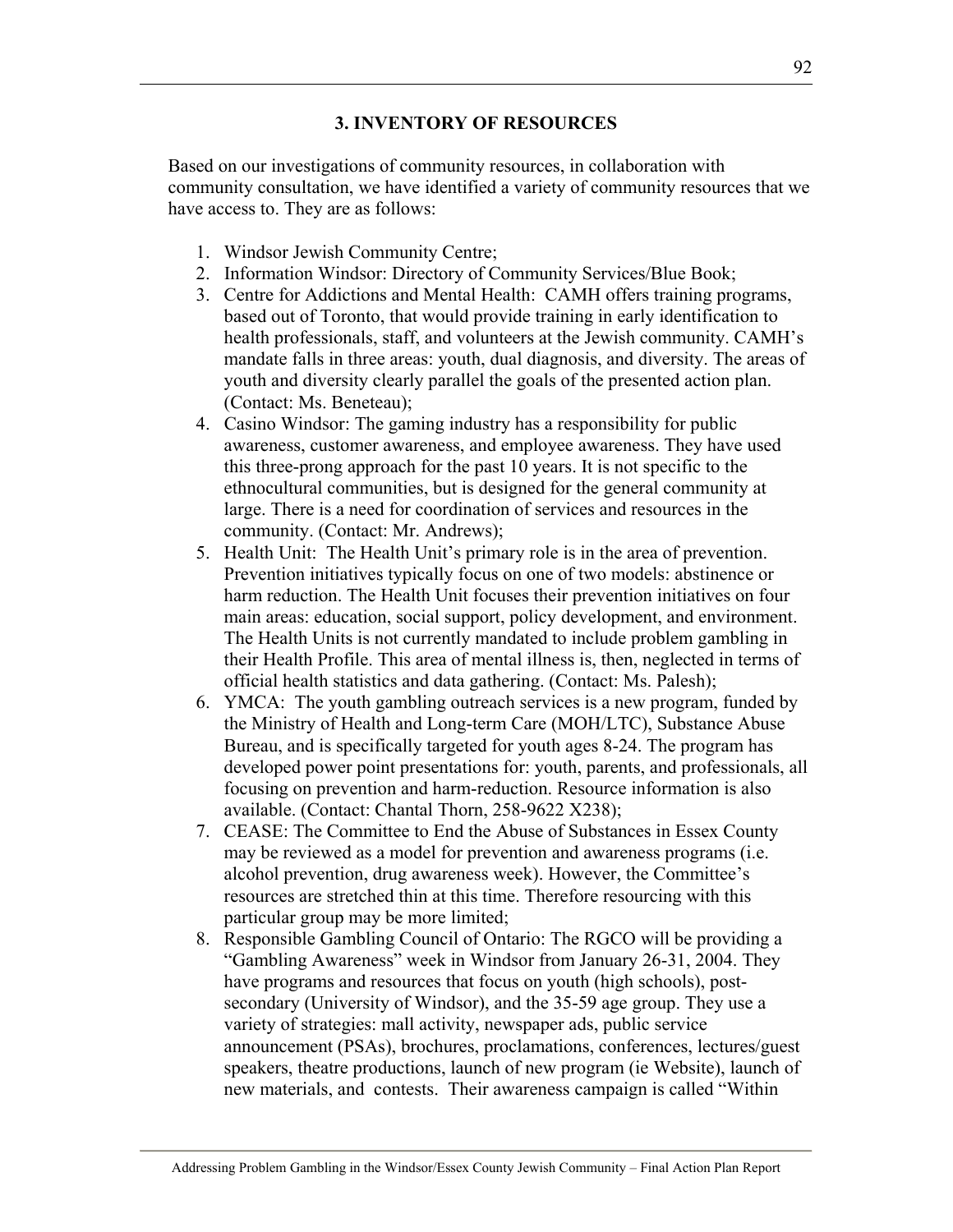Limits", using the harm reduction model. They have developed Key Messages, Elements of Awareness Campaign, Launch Event, Awareness Game, Signage, Giveaways, Resources, and Communication Tactics. This provides a unique opportunity to involve WJC members in the planned activities in January;

- 9. Multicultural Health Coalition: The Multicultural Council project focuses on education strategies for health professionals, and newcomers from diverse ethnocultural groups. They have received funding for a nurse practitioner for prevention purposes, to work specifically within ethnocultural communities. Their goal is to identify community health issues within those communities;
- 10. District Health Council: It is again noted that there is funding for prevention and treatment under MOH/LTC, Special Populations, with a primary focus on treatment. Funding for prevention-based programs tend not to be a priority at this time. (Contact: Mr. Anderson);
- 11. Teen Health Centre: Treatment focus at the Centre is on alcohol and drug addictions. It was noted that problem gambling has not been identified as a priority health issue, based on client statistics. This may be a reflection of screening techniques used in terms of the identification process. The Teen Health Centre has partnered with the YMCA New Canadian Centre;
- 12. Windsor Regional Problem Gambling Services: While their focus is treatment, they do have a mandate for public education and awareness. (Contact: Nick Rupcich);
- 13. In addition to the above noted organizations, the WJC is widely represented in other community resources, such as: physicians, psychologists, social workers, psychiatrists, accountants, financial planners, credit counseling services, police personnel, religious/spiritual leaders, etc.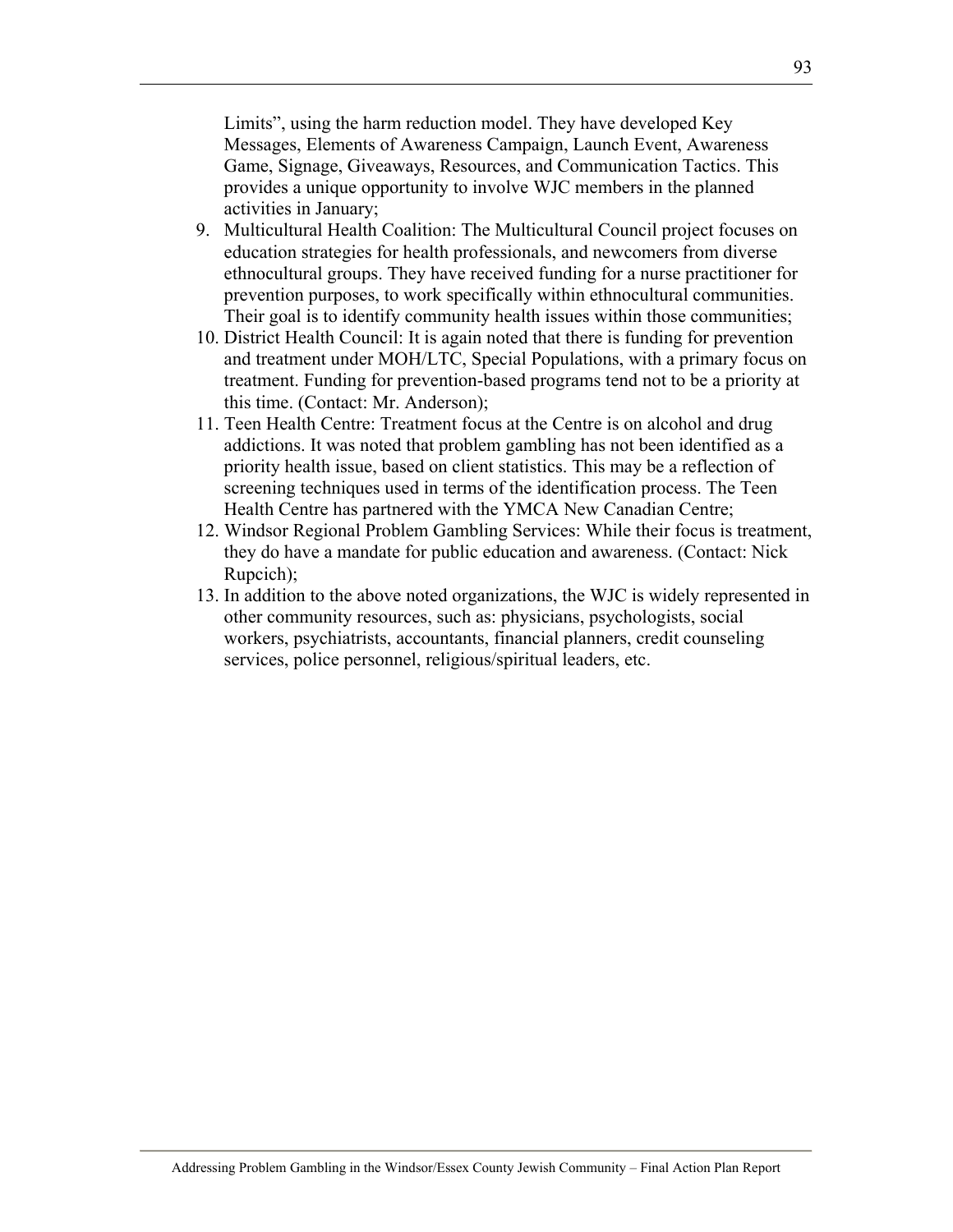#### **APPENDIX 1**

### **ACTION PLAN STRATEGY**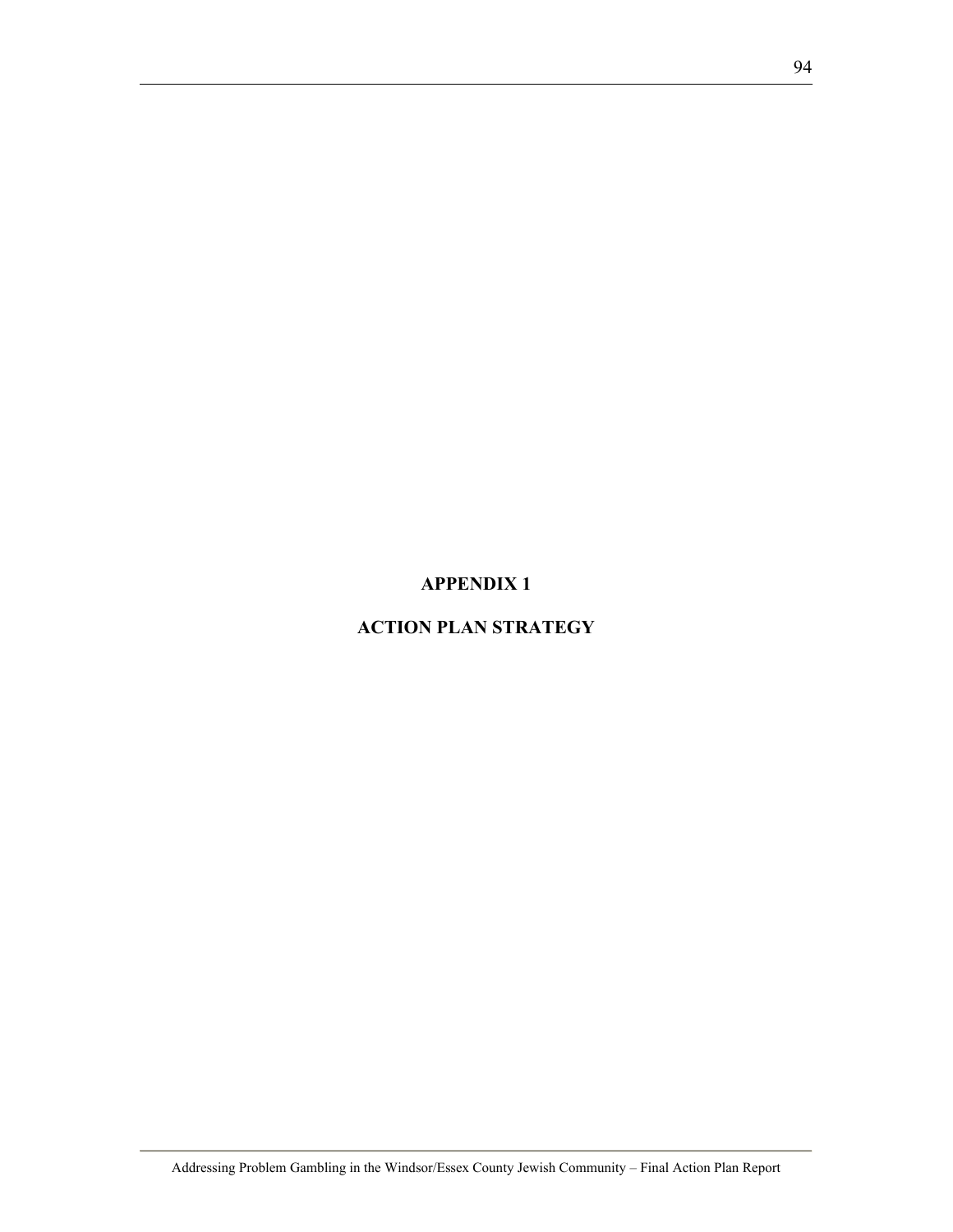#### **ACTION PLANNING TEMPLATE: WINDSOR JEWISH COMMUNITY CENTRE**

| <b>Research Finding:</b>                                                                                                                                            | Need to increase awareness of Problem Gambling as a real social issue within the community. |                                                                                         |                                                                     |                                                                  |                                                                                                      |  |  |
|---------------------------------------------------------------------------------------------------------------------------------------------------------------------|---------------------------------------------------------------------------------------------|-----------------------------------------------------------------------------------------|---------------------------------------------------------------------|------------------------------------------------------------------|------------------------------------------------------------------------------------------------------|--|--|
| Goal/Objective:                                                                                                                                                     |                                                                                             | To educate community members, targeting seniors and teens, on the signs and symptoms of |                                                                     |                                                                  |                                                                                                      |  |  |
|                                                                                                                                                                     |                                                                                             | Problem Gambling and treatment resources.                                               |                                                                     |                                                                  |                                                                                                      |  |  |
| <b>Policy/Program Action:</b>                                                                                                                                       |                                                                                             | Develop a Problem Gambling awareness campaign for the Windsor Jewish Community          |                                                                     |                                                                  |                                                                                                      |  |  |
| <b>Outcome:</b>                                                                                                                                                     |                                                                                             | Increased awareness of Problem Gambling and treatment resources.                        |                                                                     |                                                                  |                                                                                                      |  |  |
|                                                                                                                                                                     |                                                                                             |                                                                                         |                                                                     |                                                                  |                                                                                                      |  |  |
| <b>Tasks</b>                                                                                                                                                        | <b>Timeline</b>                                                                             | <b>Responsibility</b>                                                                   | <b>Resources</b>                                                    | Performance<br><b>Indicators</b>                                 | <b>Evaluation</b><br><b>Methods</b>                                                                  |  |  |
| Discourse with Public<br>Health Unit                                                                                                                                | Jan 31, '05                                                                                 | <b>WJCC</b>                                                                             | Volunteer to<br>meet and<br>discuss<br>concerns with<br>Health Unit | Cooperation with<br>Health Unit staff                            | Inclusion of gamb-<br>ling statistics in<br>future health<br>profiles for<br>Windsor-Essex<br>County |  |  |
| Lunch and Learn with                                                                                                                                                | Jan 31, '05                                                                                 | <b>WJCC</b>                                                                             | Community                                                           | Attendance at                                                    | Survey at end of                                                                                     |  |  |
| Speaker (for seniors)                                                                                                                                               |                                                                                             |                                                                                         | speaker                                                             | event                                                            | event.                                                                                               |  |  |
| <b>Book Reading/Review</b><br>(for seniors)                                                                                                                         | Feb 28, '05                                                                                 | <b>WJCC</b>                                                                             | Community<br>Staff and<br>Volunteers                                | Attendance and<br>participation in<br>event                      | Survey at end of<br>event                                                                            |  |  |
| Movie night (for seniors)                                                                                                                                           | Jan 31, '05                                                                                 | <b>WJCC</b>                                                                             | Community<br>Volunteers                                             | Attendance at<br>event                                           | Survey at end of<br>event                                                                            |  |  |
| Speaker presentation/<br><b>Education</b> session                                                                                                                   | Jan 31, '05                                                                                 | <b>WJCC</b>                                                                             | -Community<br>Staff and<br>Volunteers<br>-YMCA Youth<br>Outreach    | Attendance at<br>event                                           | Survey at end of<br>event                                                                            |  |  |
| Develop website with<br>signs and symptoms of<br>PG                                                                                                                 | Jan 31, '05                                                                                 | <b>WJCC</b>                                                                             | Community<br>Volunteers                                             | Number of hits on<br>website                                     | Online survey                                                                                        |  |  |
| Online self-assessment                                                                                                                                              | Jan 31, '05                                                                                 | <b>WJCC</b>                                                                             | Community<br>Volunteers                                             | Number of hits on<br>site                                        | Anonymous<br>response tracking                                                                       |  |  |
| Poster Contest (with<br>teens)                                                                                                                                      | Jan 31, '05                                                                                 | <b>WJCC</b>                                                                             | -Community<br>Volunteers<br>-WJCC youth<br>group staff              | Fifty percent of<br>youth involved in<br>contest                 | Survey at end of<br>poster contest                                                                   |  |  |
| Translation of posters<br>into: Russian, Yiddish<br>and Hebrew for display<br>around WJCC (for<br>seniors and general<br>community) and larger<br>community contest | Feb 28, '05                                                                                 | <b>WJCC</b>                                                                             | Community<br>Staff and<br>Volunteers                                | Increased<br>awareness of<br>signs/symptoms/<br>resources        | Feedback/<br>evaluation centres<br>and community<br>surveys                                          |  |  |
| "Three of a Kind" play                                                                                                                                              | Feb '05<br>(during<br>Gambling<br>Awareness<br>Week)                                        | <b>WJCC</b><br><b>RGCO</b>                                                              | -Community<br>Staff and<br>Volunteers<br>-RGCO                      | Increased<br>awareness of<br>signs/symptoms/<br>resources        |                                                                                                      |  |  |
| <b>Mass Community Emails</b>                                                                                                                                        | Jan 15, $\overline{05}$                                                                     | <b>WJCC</b>                                                                             | Community<br>Staff                                                  | Promote<br>awareness of the<br>campaign and<br>coming events, as | Community survey<br>at end of campaign                                                               |  |  |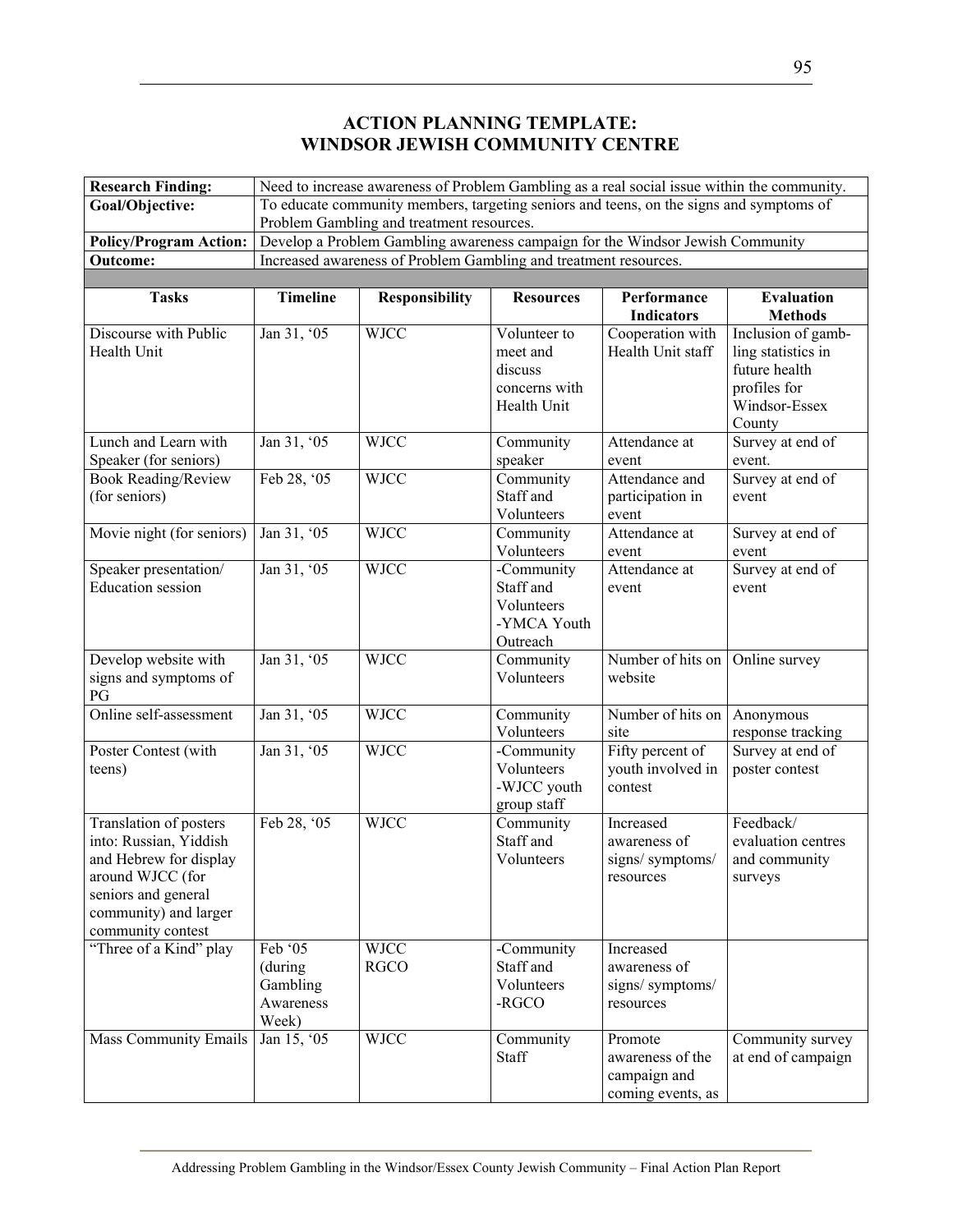|                                                                 |             |             |                                                                                                                                  | well as website                                           |                                        |
|-----------------------------------------------------------------|-------------|-------------|----------------------------------------------------------------------------------------------------------------------------------|-----------------------------------------------------------|----------------------------------------|
| Bookmarks (for general<br>community)                            | Jan 31, '05 | <b>WJCC</b> | Community<br><b>Staff</b>                                                                                                        | Increased<br>awareness of<br>signs/symptoms/<br>resources | Community survey<br>at end of campaign |
| Articles for News &<br><b>Views</b>                             | Fall Issue  | <b>WJCC</b> | -WJCC<br>Executive<br>Director<br>statement<br>-Short articles<br>by community<br>"experts" and<br>professionals in<br>the field | Increased<br>awareness of<br>signs/symptoms/<br>resources | Community survey<br>at end of campaign |
| Organized access to<br><b>Gambling Awareness</b><br>Week events | Feb 28, '05 | <b>WJCC</b> | Community<br>Staff and<br>Volunteers                                                                                             | Attendance at<br>organized events                         | Community survey<br>at end of campaign |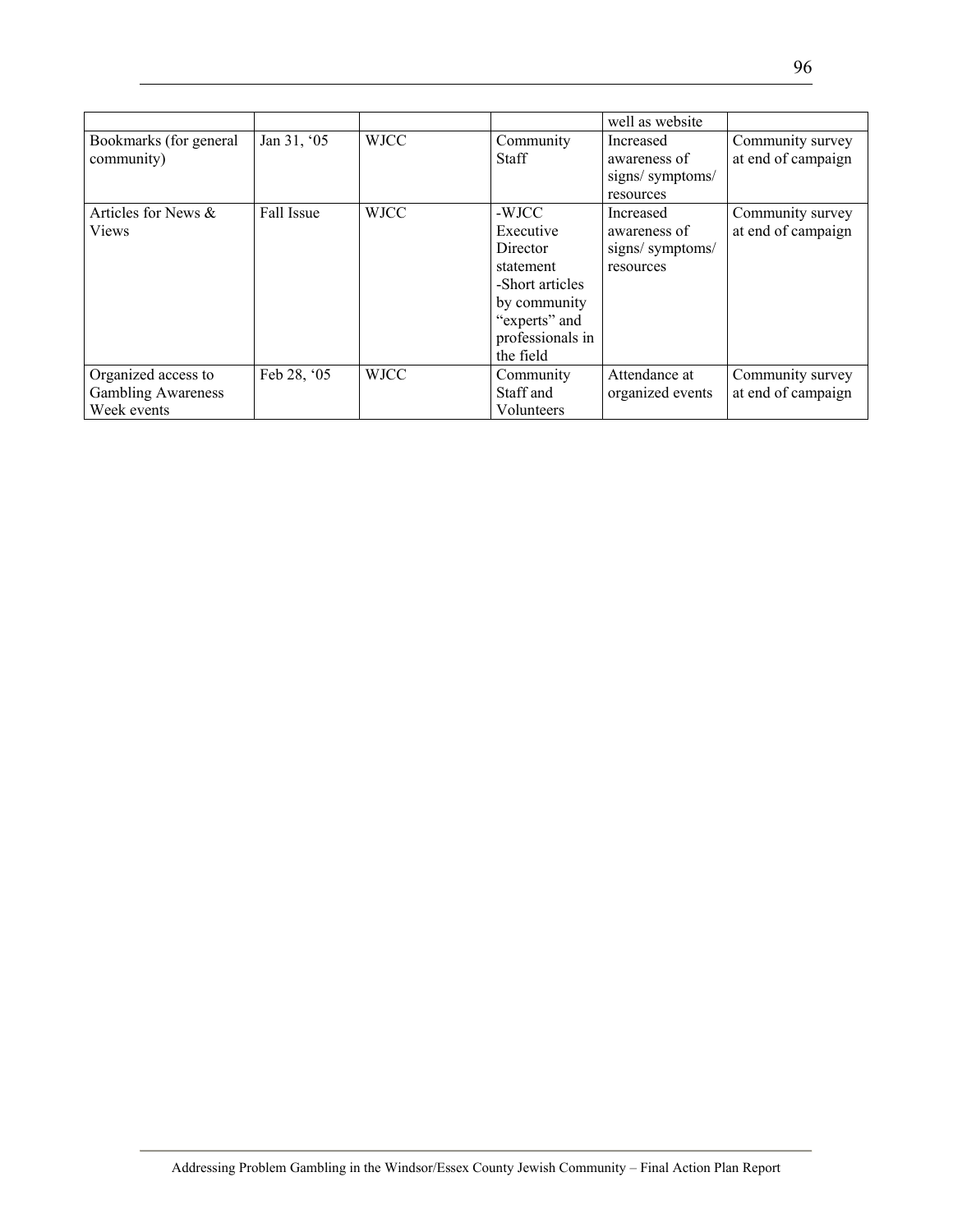# **Addressing Problem Gambling In the Toronto Somali Community**

# **FINAL ACTION PLAN REPORT**

**Prepared by** 

## **Midaynta Association of Somali Service Agencies**

**Toronto, Ontario** 

**March 2004**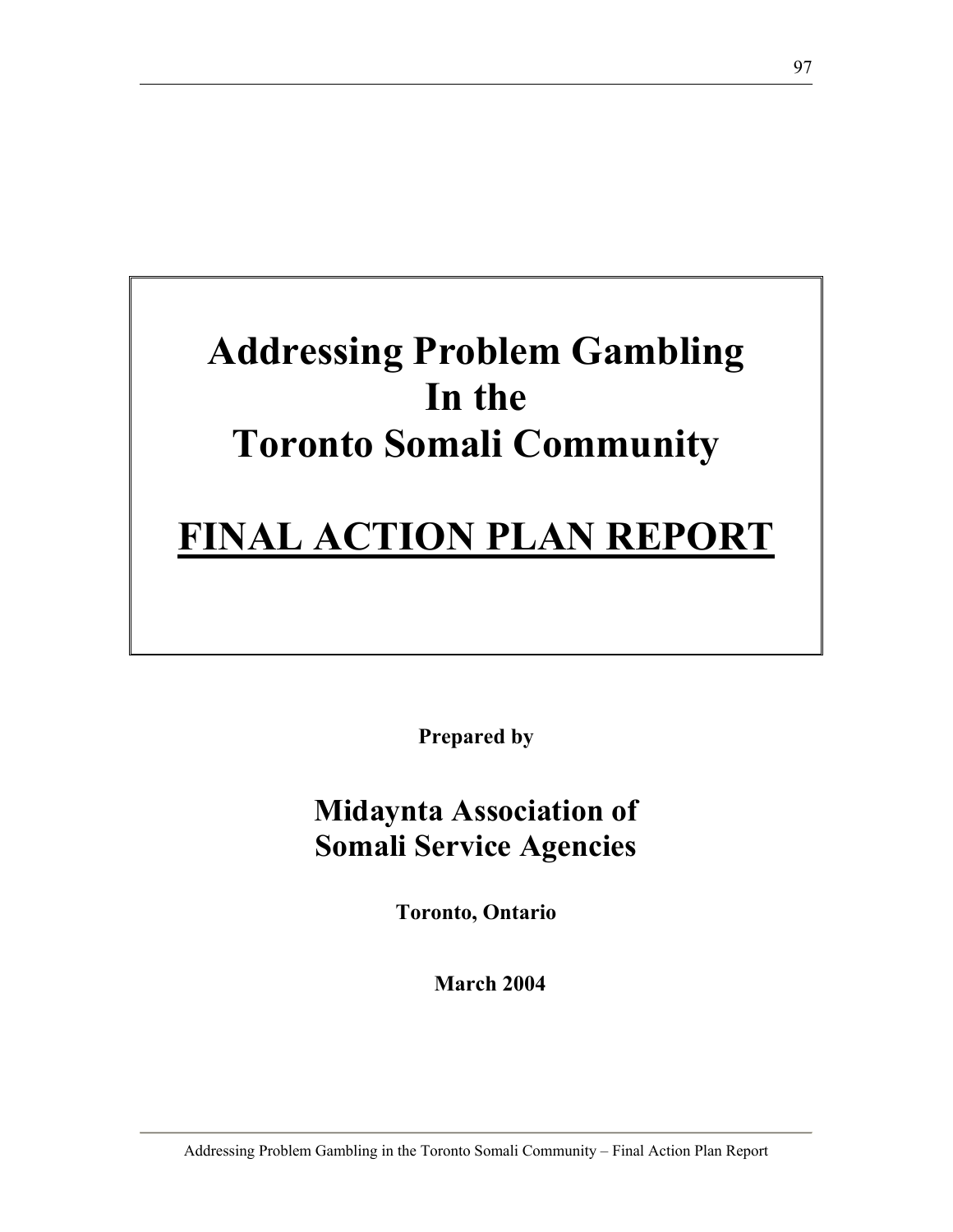### **TABLE OF CONTENTS**

| 2.1 | <b>Community Coalition:</b>                    | 100        |
|-----|------------------------------------------------|------------|
| 2.2 | <b>Summary of Research Findings/Goal Area:</b> | <b>100</b> |
|     |                                                |            |
|     |                                                |            |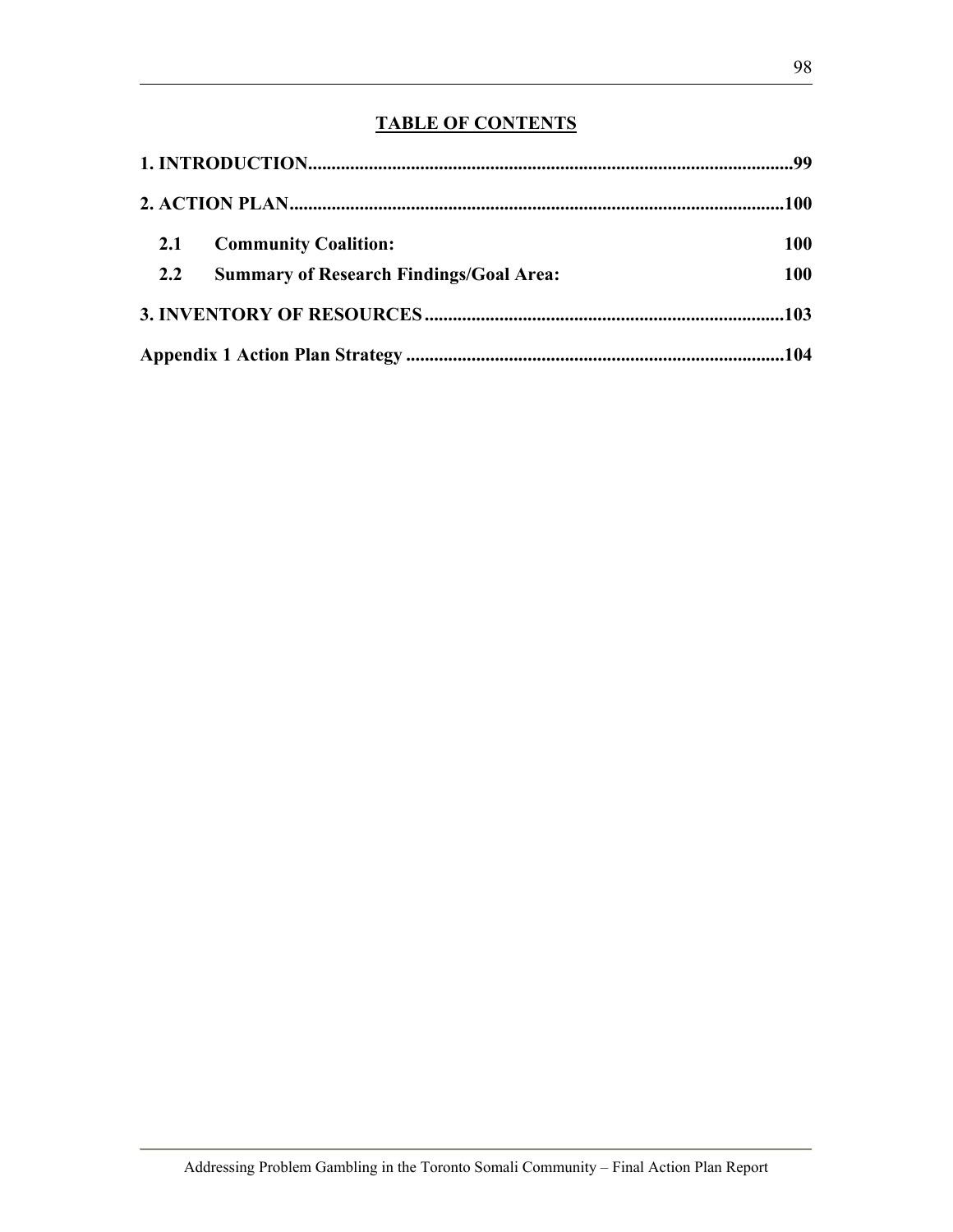#### **1. INTRODUCTION**

In November 2000, the Ontario Problem Gambling Research Centre (OPGRC) put out a call for letters of intent to conduct problem gambling research on eight of the ethnocultural communities in Ontario, including the Somali community. The research project, "Addressing Problem Gambling in the Toronto Somali community", the first of its kind about Somalis anywhere and at any time, was undertaken by Midaynta Association of Somali Service Agencies and concluded in February 2003, as part of this larger project of ethno-cultural groups in Ontario.

The purpose of this research was to understand the nature and practice of gambling and problem gambling in the Somali community, and to explore and address the socioeconomic issues of problem gamblers as well as their behaviours and/or preferences in seeking the necessary assistance and support that are needed.

The study was descriptive in nature and employed a Participatory Action Research methodology. A cross-section representation of the Somali community served as the Local Research Advisory Committee (LRAC). This committee articulated the process from planning to data collection, analysis, interpretation and development of the findings and conclusions. Data for the research was collected using three primary research methods: community survey, focus groups and case study interviews of problem gamblers.

Findings of this study indicated that gambling was prevalent in the Somali community in Toronto. In fact, more than half of the participants admitted that they were involved in one type of gambling or another over the past twelve months. It was also clear from the findings that those who needed help were not able to get it, either due to the nature of the stigma associated with gambling within the community culture and/or believes, or other barriers.

It was one of the main goals of the research project that, based on the findings of this study, Midaynta will pursue a second phase, Action Plan, which will develop important preventive, educational and intervention resources, programs and services. This Action Planning process will include the establishment and engagement of an active community coalition, inventory of available resources, specific tasks and activities, timelines, responsibilities, success/performance indicators and evaluation methods.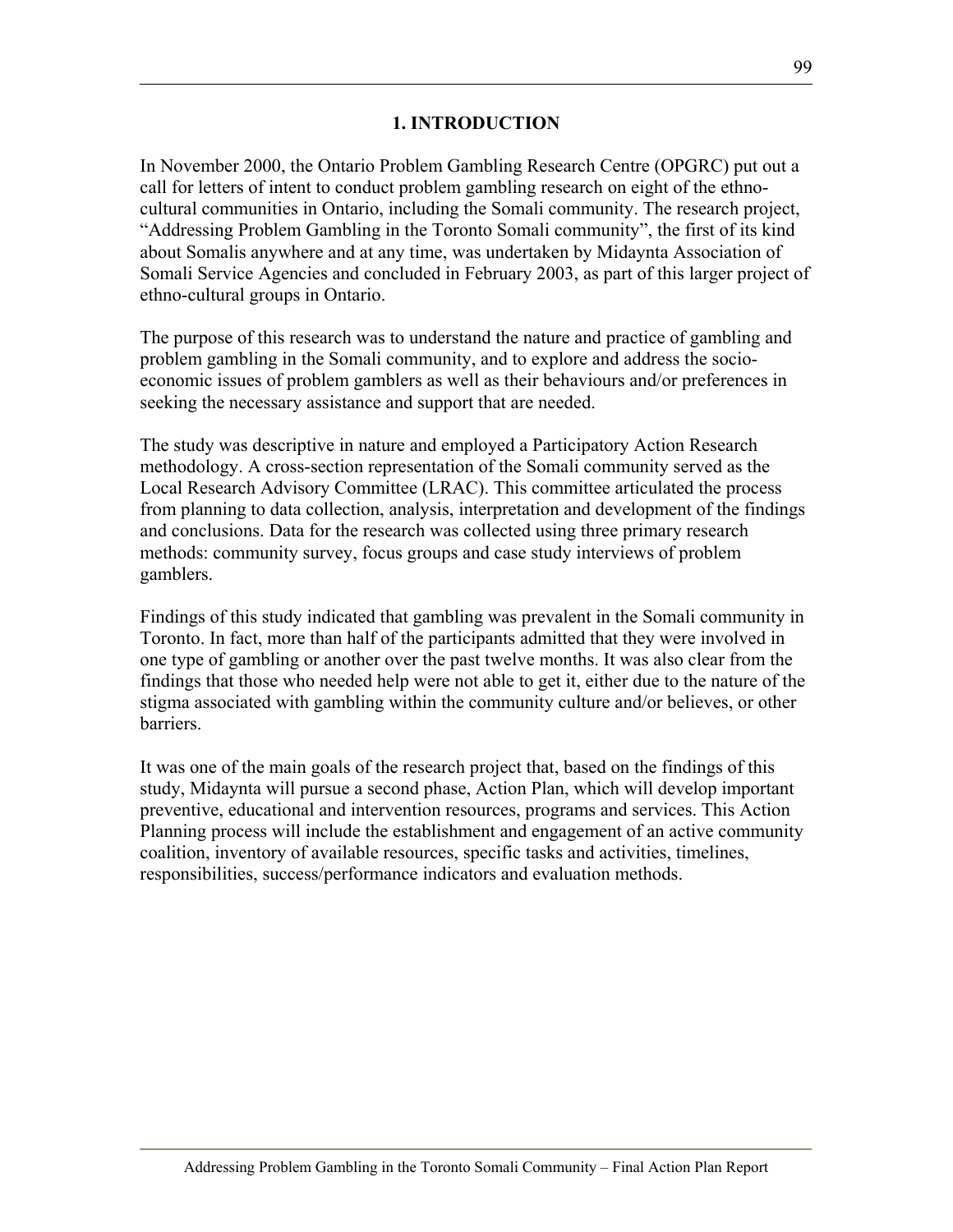#### **2. ACTION PLAN**

#### **2.1 Community Coalition:**

A community coalition, representing major stakeholders of organizations as well as individuals, has been set up to serve as a locus of accountability for performance of the Action Plan and its implementation. This group will articulate, guide, monitor, measure and evaluate the specific tasks and activities and success indicators/outcomes of the project on regular basis. Members of the community coalition will include the following organizations and individuals:

| #              | <b>Name</b>           | Organization             | Telephone #           |  |
|----------------|-----------------------|--------------------------|-----------------------|--|
|                | Mr. Ibrahim Absiye    | Midaynta                 | (416) 544-1992/29     |  |
| $\overline{2}$ | Dr. Mohamed Tabit     | Midaynta                 | (416) 544-1992/22     |  |
| 3              | Ms. Ubah Nur          | Midaynta                 | (416) 544-1992/31     |  |
| $\overline{4}$ | Mr. Vince Pietropaolo | <b>COST</b>              | $(416)$ 244-7714      |  |
| 5              | Dr. Mohamed H. Ali    | Individual               | $(905)$ 290-9575      |  |
| 6              | Colleen Tessier       | <b>CAMH</b>              | (416) 535-8501/4550   |  |
| 7              | Mr.Abdirashid         | Khalid Mosque            | $(416)$ 245-2888      |  |
|                | Mohamed               |                          |                       |  |
| 8              | Dr. Mohamed Gilao     | Dajinta Beesha           | (416) 743-1286        |  |
| 9              | Ms. Ida Ali           | Public<br>Toronto        | $(416)$ 392---------- |  |
|                |                       | Health                   |                       |  |
| 10             | Ms. Sulekha Jama      | <b>Across Boundaries</b> | $(416)$ 787-3007/31   |  |

Midaynta management is responsibilities for engaging members of the community coalition. The coalition participates in the planning/preparation of the Action Plan, meets regularly to analyze activities and outcomes, and advise and assist Midaynta in providing accessible and acceptable services to problem gamblers in the community.

#### **2.2 Summary of Research Findings/Goal Area:**

| # | Goal                                  | <b>Findings</b>                                                                                                                                                                                                                                                                              | <b>Impetus for Action</b>                                                                      |
|---|---------------------------------------|----------------------------------------------------------------------------------------------------------------------------------------------------------------------------------------------------------------------------------------------------------------------------------------------|------------------------------------------------------------------------------------------------|
|   | Prevalence,<br>nature and<br>practice | 59% gambled within the past 12<br>months.<br>Over 40% played Somali poker<br>(Turub) while 30% bought lottery<br>tickets and nearly 10% gambled at<br>Casinos/Bingo Halls.<br>39% gambled to win money, $12\%$<br>for entertainment and 29% declined<br>(stigma & cultural taboo manifested) | Education and awareness<br>campaigns through<br>community media and<br>religious congregations |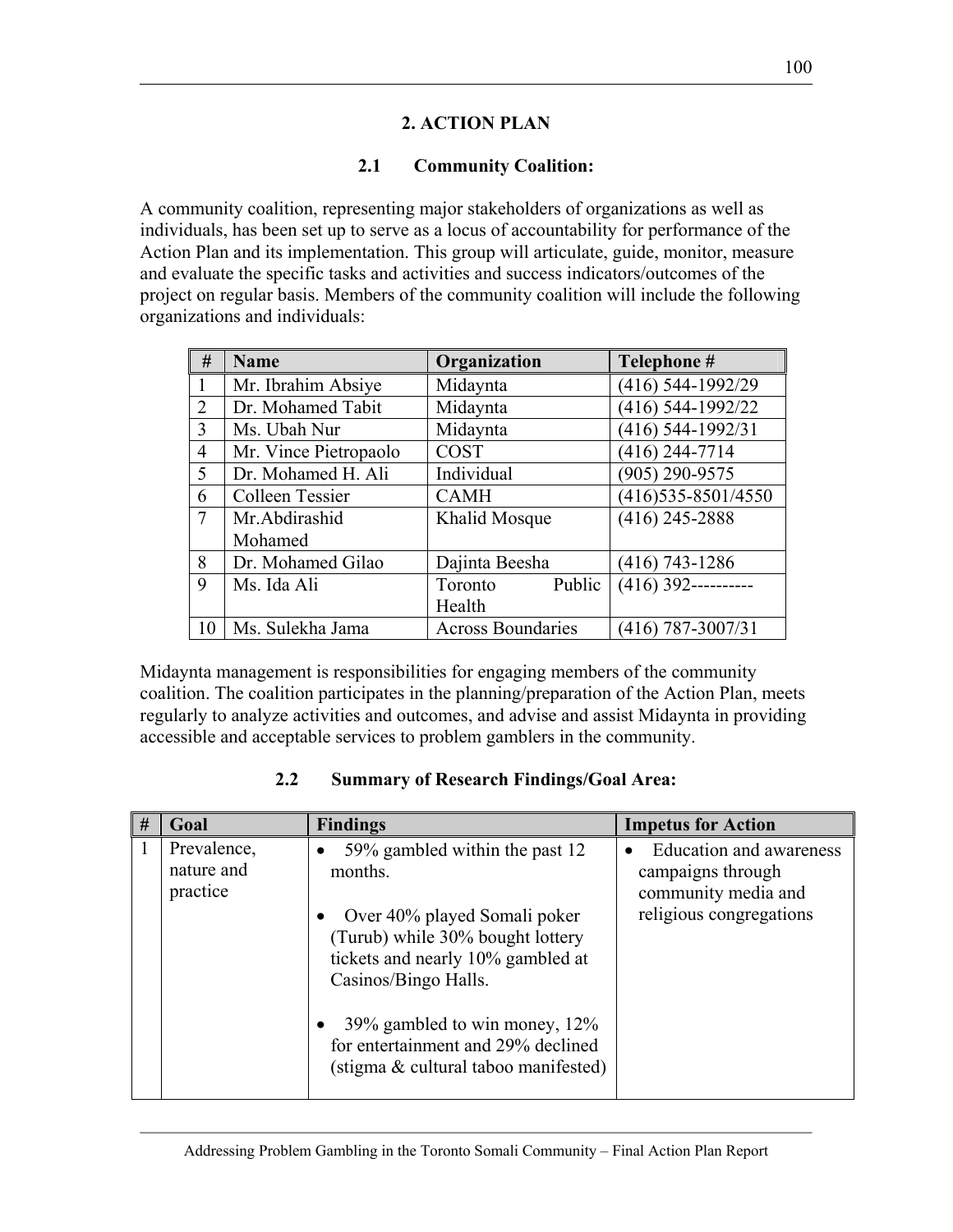|                |                                                  | About 30% gambled once or twice<br>a month, 29% almost weekly and<br>17% on daily basis.                                                                                                                                                                                                                                                                                                                |                                                                                            |
|----------------|--------------------------------------------------|---------------------------------------------------------------------------------------------------------------------------------------------------------------------------------------------------------------------------------------------------------------------------------------------------------------------------------------------------------------------------------------------------------|--------------------------------------------------------------------------------------------|
| $\overline{2}$ | Definition,<br>characteristic &<br>pervasiveness | Aggressive borrowing,<br>Over half bet more money than<br>they could afford to lose.<br>About 20% tried to quit/reduce but<br>failed most of the time/sometimes<br>Over 40% admitted to problems<br>with family/friends due to gambling<br>Nearly half of them reported<br>financial problems for families<br>because of their habit.<br>Over a quarter of the sample<br>reported having health-related | Education<br>Counselling<br>Professional therapy<br>Prevention<br>Referral<br>Information  |
| 3              | Knowledge,                                       | problems such as stress and<br>anxiety.<br>41% had difficulty sleeping<br>because of gambling at some time in<br>their lives.<br>A big 5% have seriously thought<br>about attempting or committing<br>suicide.<br>Both the community and problem<br>$\bullet$                                                                                                                                           |                                                                                            |
|                | awareness,<br>values and<br>attitudes            | gamblers had some knowledge of<br>problem gambling.<br>About 40% admitted that the<br>community has criticized them.<br>Almost half of the sample said<br>that, according to Somali culture, it                                                                                                                                                                                                         | Education<br>Awareness<br>Counselling<br>Professional Therapy                              |
|                |                                                  | is NOT okay to gamble, 13% said it<br>is okay and almost a third said 'may<br>be'.<br>Most of the youth thought that it<br>was up to the individual to make the<br>call - Canadianized!                                                                                                                                                                                                                 | Spiritual Counselling<br>$\bullet$<br>Conferences and<br>workshops<br>Information sessions |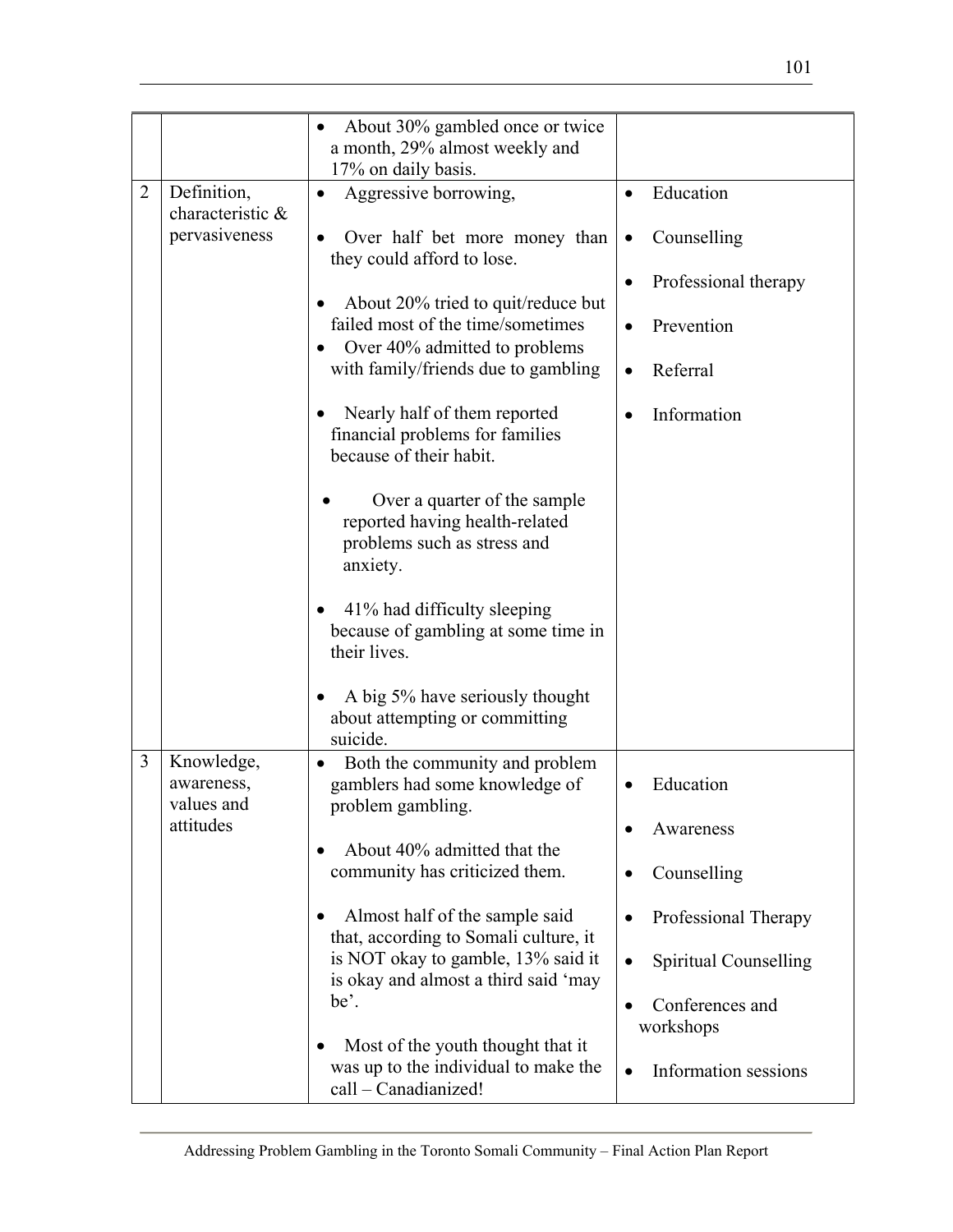|                |                                 |                                                                                                           | Referral                 |
|----------------|---------------------------------|-----------------------------------------------------------------------------------------------------------|--------------------------|
|                |                                 | According to religion, gambling<br>was declared unlawful in Islam                                         |                          |
| $\overline{4}$ | Help-seeking<br>preferences and | Over 35% have never sought help<br>$\bullet$<br>but 17% tried to do so while another                      | Education                |
|                | behaviours                      | 35% declined.                                                                                             | Awareness campaigns      |
|                |                                 | 42% preferred to turn their friends<br>while 33% chose spiritual healing if                               | Spiritual Counselling    |
|                |                                 | they needed help.                                                                                         | Information on resources |
|                |                                 | An overwhelming majority (about                                                                           | Tours of facilities      |
|                |                                 | $60\%$ ) were aware of the mosque<br>while 22% did not know where to<br>seek help and only about 10% were | Referral                 |
|                |                                 | familiar with hospitals and<br>community health centres.                                                  |                          |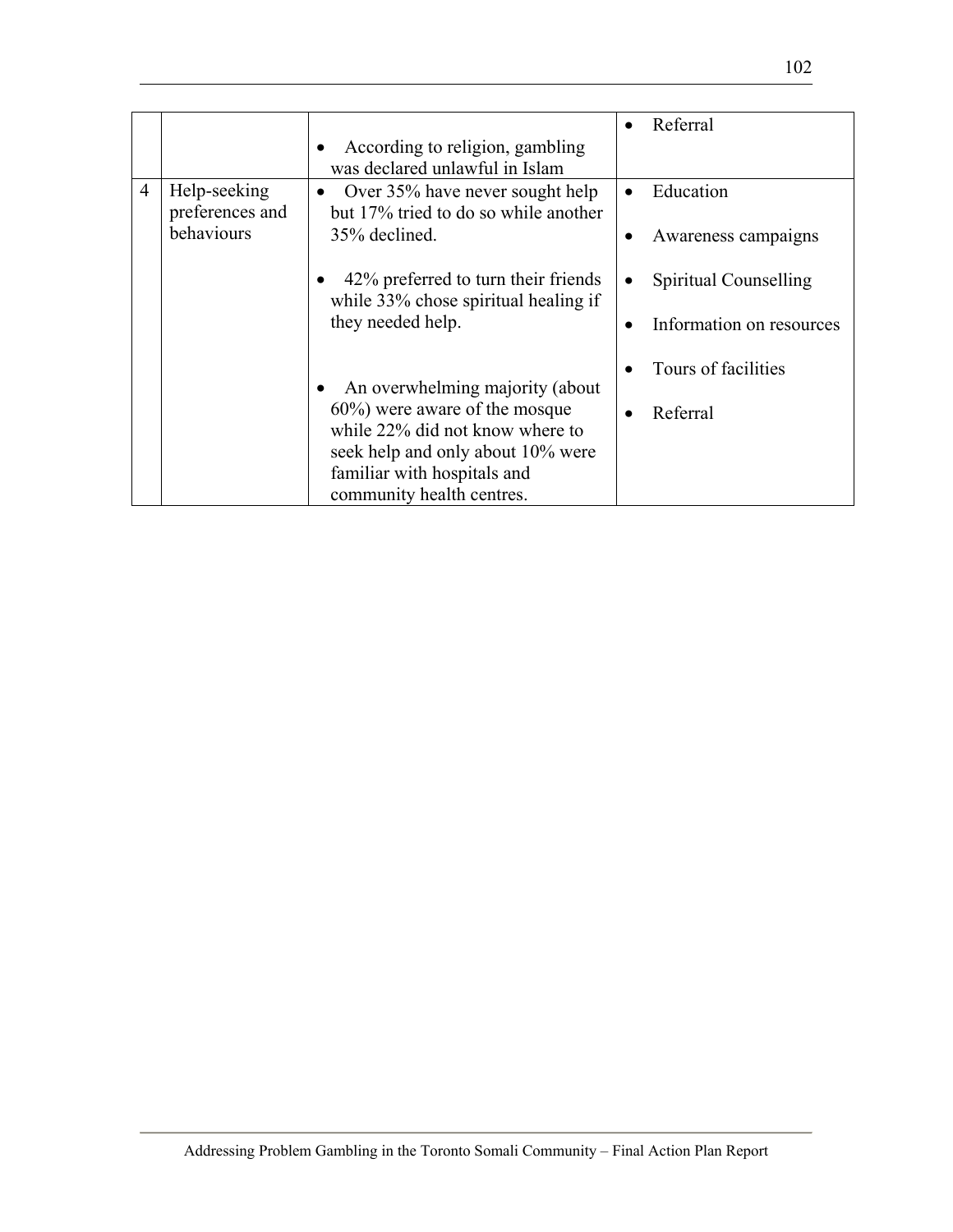| <b>Organizations</b>                                                                                                                                                                                                                                                            | <b>Finance</b>                                                                                                                                                              | <b>Physical</b>                                                                                                              | <b>Other</b>                                                                                                                                                                   |
|---------------------------------------------------------------------------------------------------------------------------------------------------------------------------------------------------------------------------------------------------------------------------------|-----------------------------------------------------------------------------------------------------------------------------------------------------------------------------|------------------------------------------------------------------------------------------------------------------------------|--------------------------------------------------------------------------------------------------------------------------------------------------------------------------------|
|                                                                                                                                                                                                                                                                                 | (Funding)                                                                                                                                                                   | (Facilities)                                                                                                                 | (Individuals)                                                                                                                                                                  |
| Midaynta<br>1.<br><b>COSTI</b><br>2.<br>3.<br><b>CAMH</b><br>4.<br>Community<br>Mosque (Khalid)<br>Hospitals<br>5.<br>Community<br>6.<br><b>Health Centres</b><br>Public Health<br>7.<br>8.<br>Ontario<br>Problem<br>Gambling<br><b>Research Centre</b><br>Dejinta Beesha<br>9. | Funding<br>opportunities to<br>be solicited<br>from all levels<br>of Government,<br>Foundations,<br>private donors<br>and Responsible<br>Gambling<br>Council of<br>Ontario. | Mosque<br>$\bullet$<br>Counselling<br>facilities<br>Special<br>$\bullet$<br>clinics<br>Midaynta<br>$\bullet$<br><b>COSTI</b> | Professionals<br>1.<br>(Somali Doctors)<br>Leaders<br>2.<br>3.<br>Family<br>Friends<br>4.<br>5.<br>Peers<br>6.<br>Settlement<br>staff<br>7.<br>Counsellors<br>8.<br>Therapists |

#### **3. INVENTORY OF RESOURCES**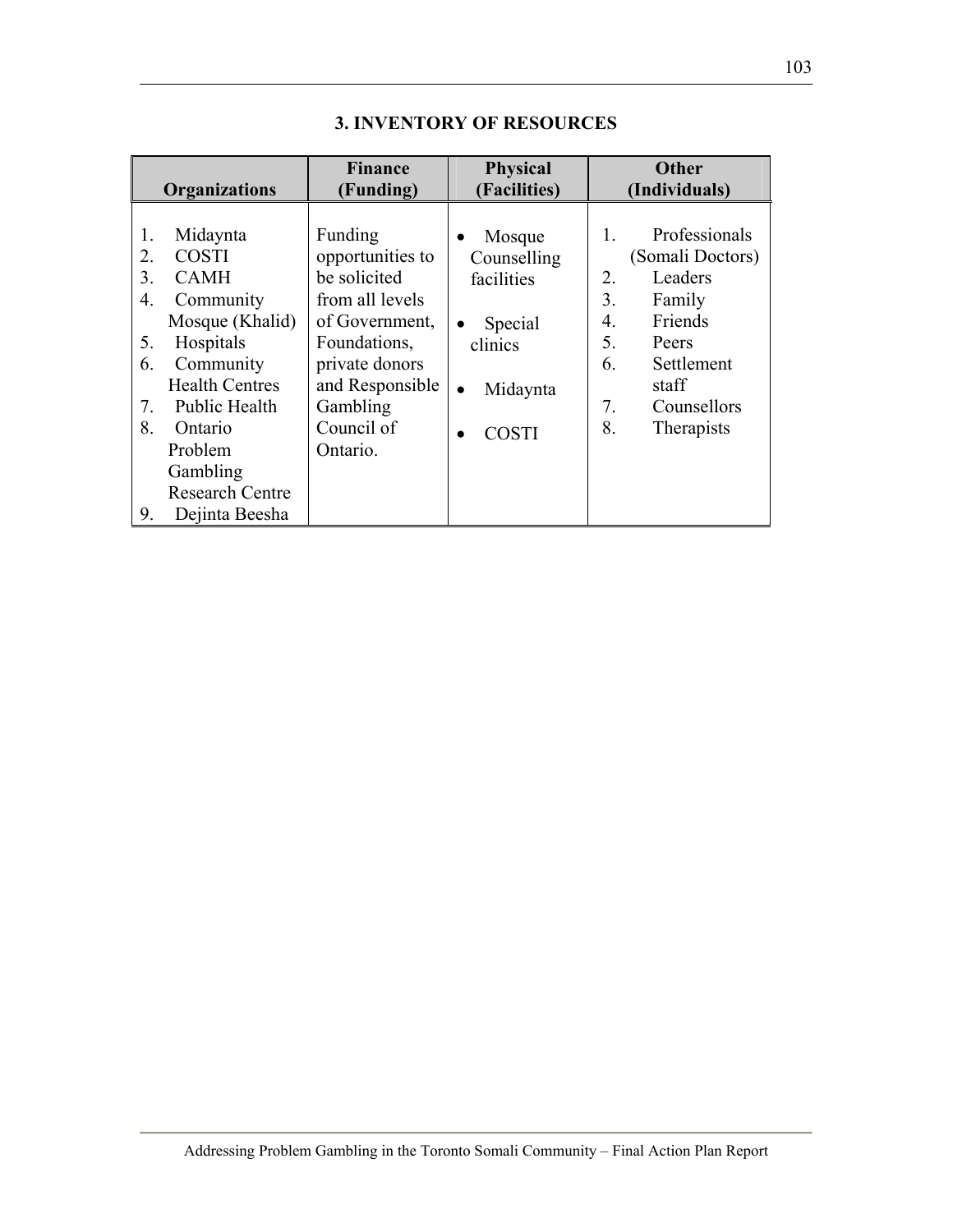### **APPENDIX 1**

### **ACTION PLAN STRATEGY**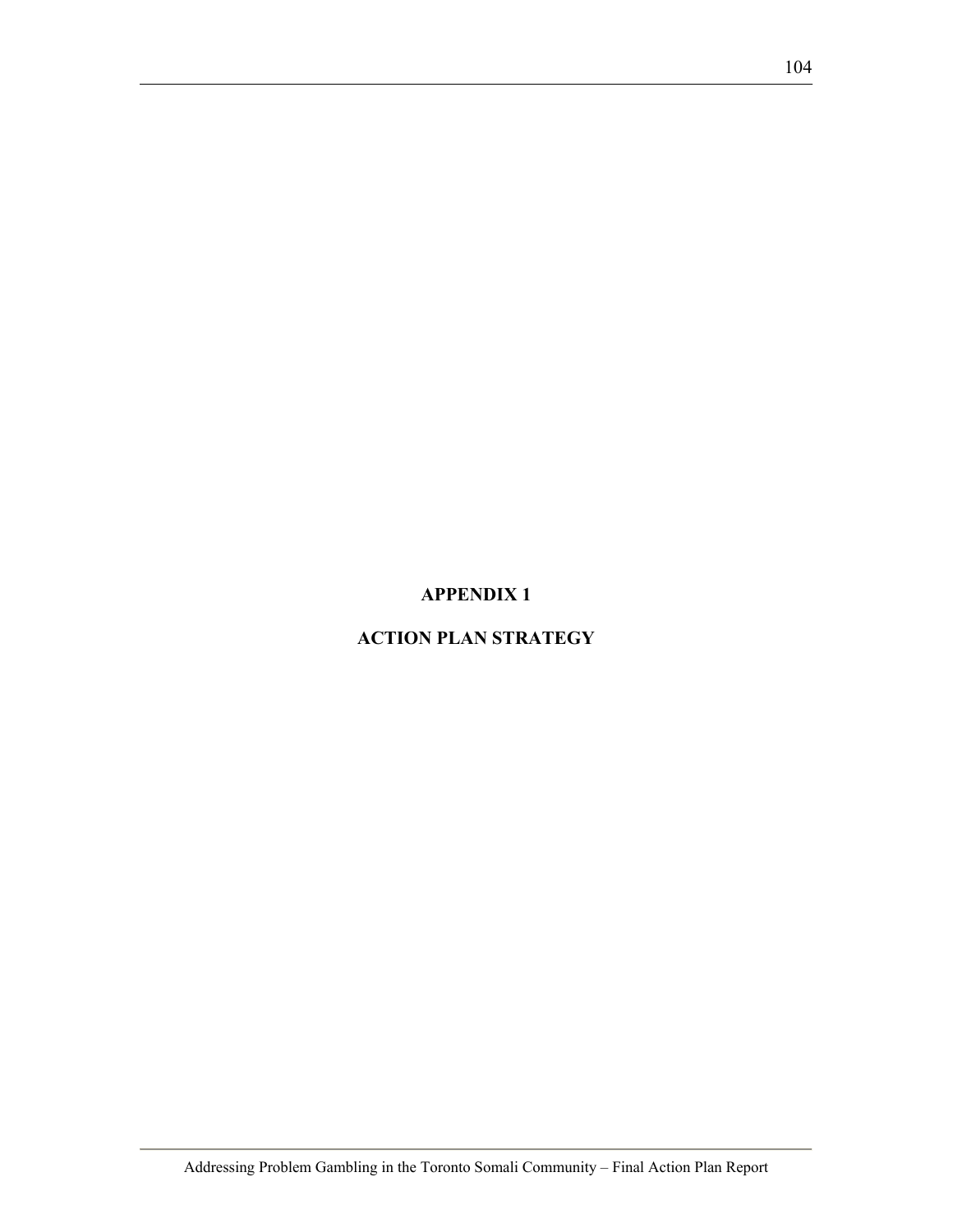### **Action Plan Strategy**

| <b>Goal Area</b>                                | <b>Research</b><br>Finding                                                                                                                                                                                                                                                                               | <b>Tasks/Activities</b>                                                                                                                                                                                                                         | <b>Timelines</b> | <b>Responsibility</b>                               | <b>Expected</b><br>Outcome                                                                                                                                                                                                                                                                     | Performance<br><b>Indicators</b>                                                                                                                                                     | <b>Evaluation</b>                                                                           |
|-------------------------------------------------|----------------------------------------------------------------------------------------------------------------------------------------------------------------------------------------------------------------------------------------------------------------------------------------------------------|-------------------------------------------------------------------------------------------------------------------------------------------------------------------------------------------------------------------------------------------------|------------------|-----------------------------------------------------|------------------------------------------------------------------------------------------------------------------------------------------------------------------------------------------------------------------------------------------------------------------------------------------------|--------------------------------------------------------------------------------------------------------------------------------------------------------------------------------------|---------------------------------------------------------------------------------------------|
| (1)<br>Nature<br>practice<br>and<br>prevalence. | 59% of the<br>community<br>gambled<br>within the last<br>12 months.<br>• Over $40\%$<br>played<br>Somali<br>Poker<br>(Turub)<br>while $30\%$<br>bought<br>lottery<br>tickets and<br>nearly 10%<br>gambled at<br>the Casino<br>and Bingo<br>Halls<br>39%<br>gambled to<br>win money,<br>12% played<br>for | <b>Education</b> and<br>awareness<br>campaigns<br>through<br>community<br>media and<br>religious<br>congregations<br><b>Health Education</b><br>and<br>Communication<br>Advocacy<br>Community<br>$Action -$<br>mobilize<br>community<br>leaders | On-going         | Midaynta<br>Management,<br>Staff and<br><b>LRAC</b> | Full<br>$\bullet$<br>community<br>understanding<br>of gambling and<br>problem<br>gambling<br>Relealization<br>$\bullet$<br>of odds against<br>winning<br>Understanding<br>$\bullet$<br>the nature of<br>game of<br>chances<br>Full<br>$\bullet$<br>awareness of<br>consequences of<br>gambling | Proportion  <br>of the<br>community that<br>understands the<br>harmful impacts<br>of problem<br>gambling<br>$\frac{0}{0}$<br>reduction of<br>problem<br>gambling in the<br>community | community<br>survey<br>feedback<br>$\bullet$<br>from the<br>community<br>media<br>reporting |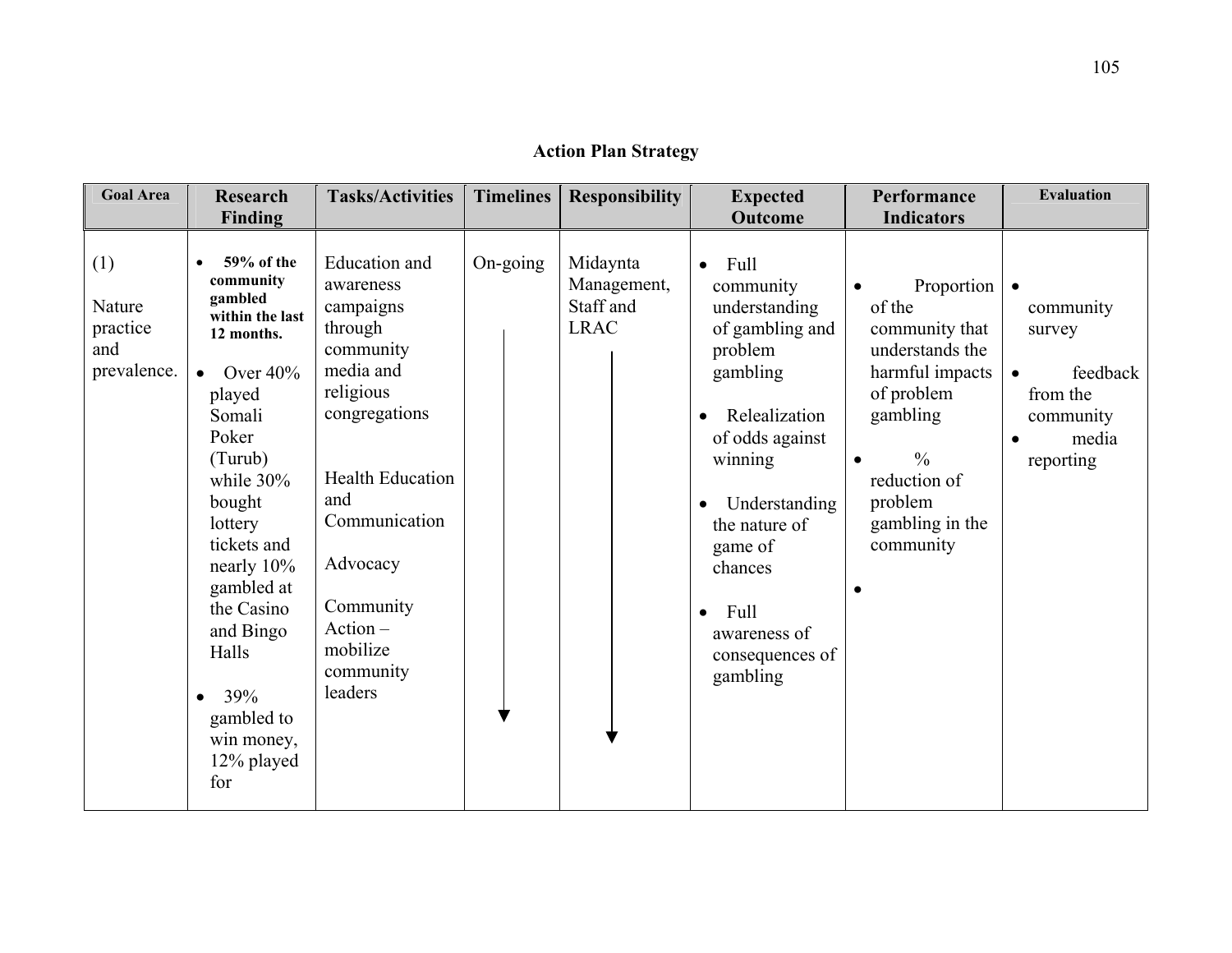| entertainmen<br>t and $29%$<br>declined<br>(stigma and<br>cultural<br>manifested)                                                  |  |  |  |
|------------------------------------------------------------------------------------------------------------------------------------|--|--|--|
| • About<br>30%<br>gambled<br>once or<br>twice a<br>month, $29%$<br>almost<br>weekly and<br>over $15%$ on<br>almost daily<br>basis. |  |  |  |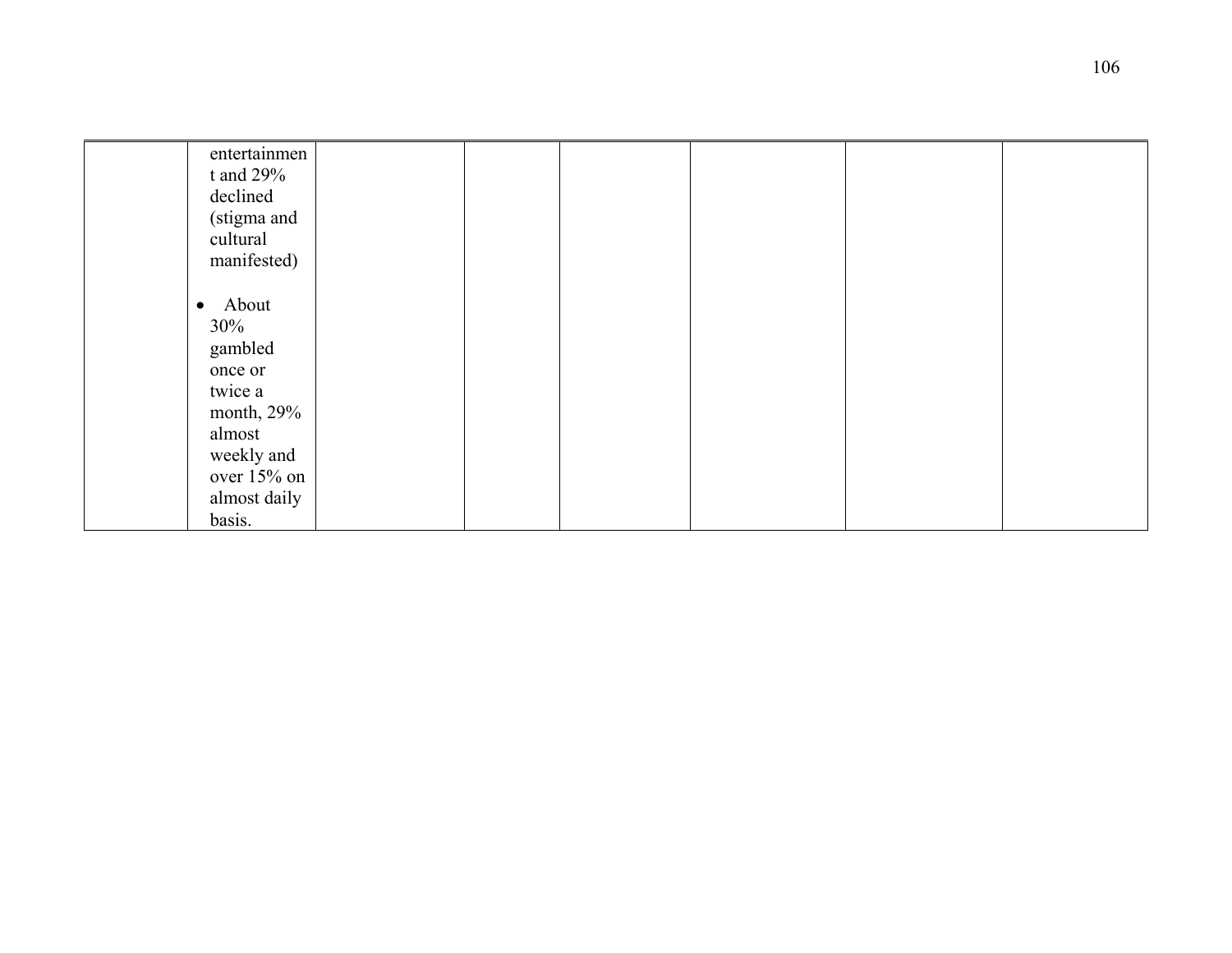| <b>Goal Area</b>                                       | <b>Research Finding</b>                                                                                                                                                                                                                                                                                                                                                                                                                                                                                         | <b>Tasks/Activities</b>                                                                                                                                                                                                                                | <b>Timelines</b>                                                                   | <b>Responsibility</b>                               | <b>Expected</b>                                                                                                                                                                                                                                                                                                                    | Performance                                                                                                                                                                                                                                                             | <b>Evaluation</b>                                                                                          |
|--------------------------------------------------------|-----------------------------------------------------------------------------------------------------------------------------------------------------------------------------------------------------------------------------------------------------------------------------------------------------------------------------------------------------------------------------------------------------------------------------------------------------------------------------------------------------------------|--------------------------------------------------------------------------------------------------------------------------------------------------------------------------------------------------------------------------------------------------------|------------------------------------------------------------------------------------|-----------------------------------------------------|------------------------------------------------------------------------------------------------------------------------------------------------------------------------------------------------------------------------------------------------------------------------------------------------------------------------------------|-------------------------------------------------------------------------------------------------------------------------------------------------------------------------------------------------------------------------------------------------------------------------|------------------------------------------------------------------------------------------------------------|
| (2)<br>Definition,<br>Characteristic,<br>Pervasiveness | Aggressive<br>$\bullet$<br>borrowing<br>Over half bet<br>$\bullet$<br>more money<br>than they could<br>afford to lose.<br>About 20%<br>$\bullet$<br>tried to quit<br>and/or reduce<br>but failed to do<br>so most of the<br>time.<br>Over $40\%$<br>$\bullet$<br>admitted to<br>having problems<br>with family and<br>friends due<br>because of<br>gambling.<br>Nearly half of<br>$\bullet$<br>them reported<br>financial<br>problems for<br>families because<br>of their habit.<br>Over a quarter<br>$\bullet$ | Health<br>$\bullet$<br>Education &<br>Communication<br>Mutual Aid<br>Group Support.<br>$\bullet$ Family<br>Relationship<br>Reforms &<br>enforcements<br>Counselling<br>$\bullet$<br>Professional<br>therapy<br>Prevention<br>• Referral<br>Information | On-going<br>Year 1<br>Year $1 - 2$<br>On-going<br>On-going<br>On-going<br>On-going | Midaynta<br>Management,<br>Staff and<br><b>LRAC</b> | Outcome<br>Reduction &<br>$\bullet$<br>control of<br>family<br>expenses<br>Improvement<br>$\bullet$<br>of individual<br>health and<br>wealth<br>Responsible<br>gambling<br>practices in the<br>community.<br>Education on<br>$\bullet$<br>serious<br>addiction issues<br>and stress<br>resulting from<br>losing or not<br>winning. | <b>Indicators</b><br>Number<br>$\bullet$<br>of problem<br>gamblers<br>with<br>improved<br>health.<br>Number<br>$\bullet$<br>of problem<br>gamblers<br>with<br>improved<br>family<br>relationship<br>S<br>Economic<br>$\bullet$<br>improveme<br>nt of the<br>family unit | Mutual<br>$\bullet$<br>aid groups<br>formal<br>evaluations<br>Feedback<br>from the<br>community<br>Surveys |
|                                                        | of the sample                                                                                                                                                                                                                                                                                                                                                                                                                                                                                                   |                                                                                                                                                                                                                                                        |                                                                                    |                                                     |                                                                                                                                                                                                                                                                                                                                    |                                                                                                                                                                                                                                                                         |                                                                                                            |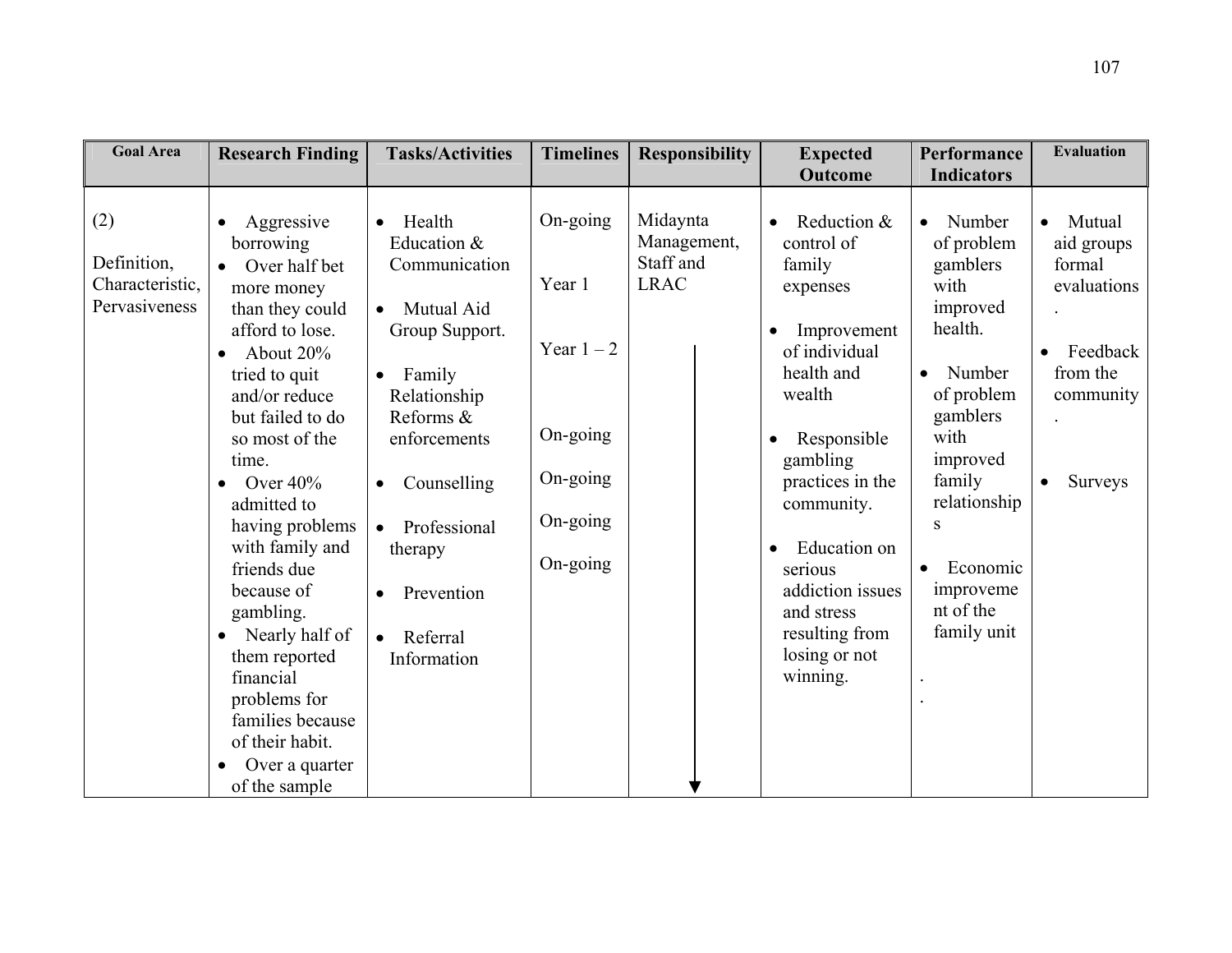| reported having    |  |  |  |
|--------------------|--|--|--|
| health-related     |  |  |  |
| problems such      |  |  |  |
| as stress and      |  |  |  |
| anxiety.           |  |  |  |
| $\bullet$ 41% had  |  |  |  |
| difficulty         |  |  |  |
| sleeping because   |  |  |  |
| of gambling at     |  |  |  |
| some times in      |  |  |  |
| their lives.       |  |  |  |
| • A big $5\%$ have |  |  |  |
| seriously          |  |  |  |
| thought about      |  |  |  |
| attempting or      |  |  |  |
| committing         |  |  |  |
| suicide            |  |  |  |
|                    |  |  |  |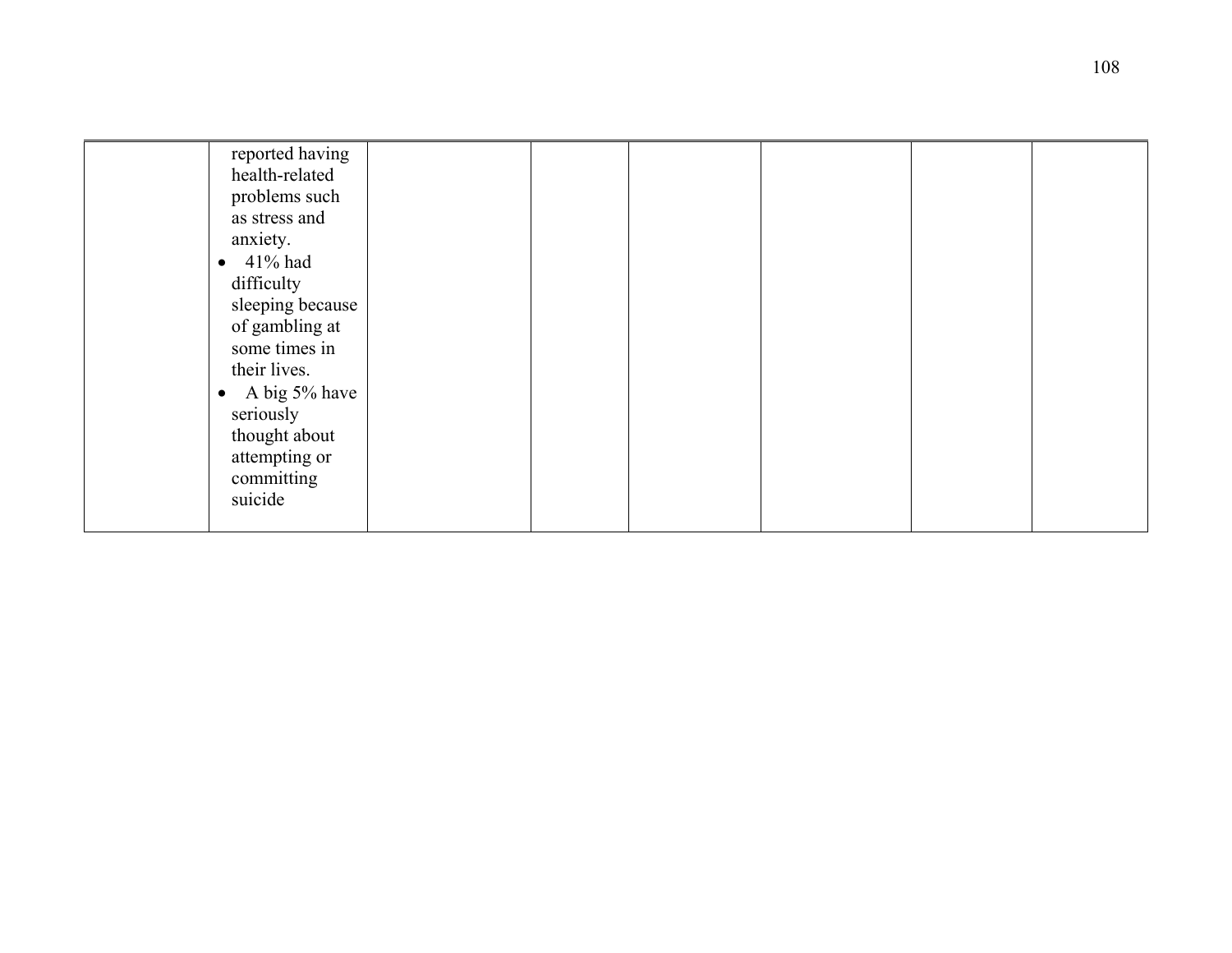| <b>Goal Area</b>                                           | <b>Research</b><br>Finding                                                                                                                                                                                                                                                                                                                                               | <b>Tasks/Activities</b>                                                                                                                                                                                                                                                                                                                                     | <b>Timelines</b> | <b>Responsibility</b>                               | <b>Expected Outcome</b>                                                                                                                                                                                                                                                                                                | Performance<br><b>Indicators</b>                                                                                                                                                                                                                                                                    | <b>Evaluation</b>                                                                                          |
|------------------------------------------------------------|--------------------------------------------------------------------------------------------------------------------------------------------------------------------------------------------------------------------------------------------------------------------------------------------------------------------------------------------------------------------------|-------------------------------------------------------------------------------------------------------------------------------------------------------------------------------------------------------------------------------------------------------------------------------------------------------------------------------------------------------------|------------------|-----------------------------------------------------|------------------------------------------------------------------------------------------------------------------------------------------------------------------------------------------------------------------------------------------------------------------------------------------------------------------------|-----------------------------------------------------------------------------------------------------------------------------------------------------------------------------------------------------------------------------------------------------------------------------------------------------|------------------------------------------------------------------------------------------------------------|
| (3)<br>Knowledge,<br>Awareness,<br>Values and<br>Attitudes | Both the<br>community and<br>problem<br>gamblers had<br>some<br>knowledge of<br>problem<br>gambling.<br>About 40%<br>admitted that<br>the community<br>has criticized<br>them.<br>Almost half of<br>the sample said<br>that, according<br>the Somali<br>culture, it is<br>NOT acceptable<br>to gamble, 13%<br>said it is okay<br>and almost a<br>third said 'may<br>be'. | Health<br>$\bullet$<br>Education and<br>Communication<br>Community<br>$\bullet$<br>Action<br>Awareness<br>$\bullet$<br>Counselling<br>$\bullet$<br>Professional<br>$\bullet$<br>Therapy<br>Spiritual<br>Counselling<br>Conferences<br>and workshops<br>$\bullet$<br>Information<br>sessions<br>Referral to<br>$\bullet$<br>appropriate<br>health facilities | On-going         | Midaynta<br>Management,<br>Staff and<br><b>LRAC</b> | Restoration of<br>cultural values.<br>Narrowing the<br>inter-generational<br>gap in the family.<br>Destigmatization<br>of gambling and<br>other addictions.<br>Prevention of<br>$\bullet$<br>family<br>breakdowns.<br>Reduction of<br>$\bullet$<br>school dropouts<br>and increase in<br>post high school<br>education | Number<br>of problem<br>gamblers<br>with<br>improved<br>health.<br>Number<br>$\bullet$<br>of problem<br>gamblers<br>with<br>improved<br>family<br>relationship<br>S<br>Enhanced<br>economic<br>condition<br>of the<br>family unit<br>$\%$ of<br>$\bullet$<br>family unit<br>saved from<br>breakdown | Mutual<br>aid groups<br>formal<br>evaluations<br>Feedback<br>from the<br>community<br>Surveys<br>$\bullet$ |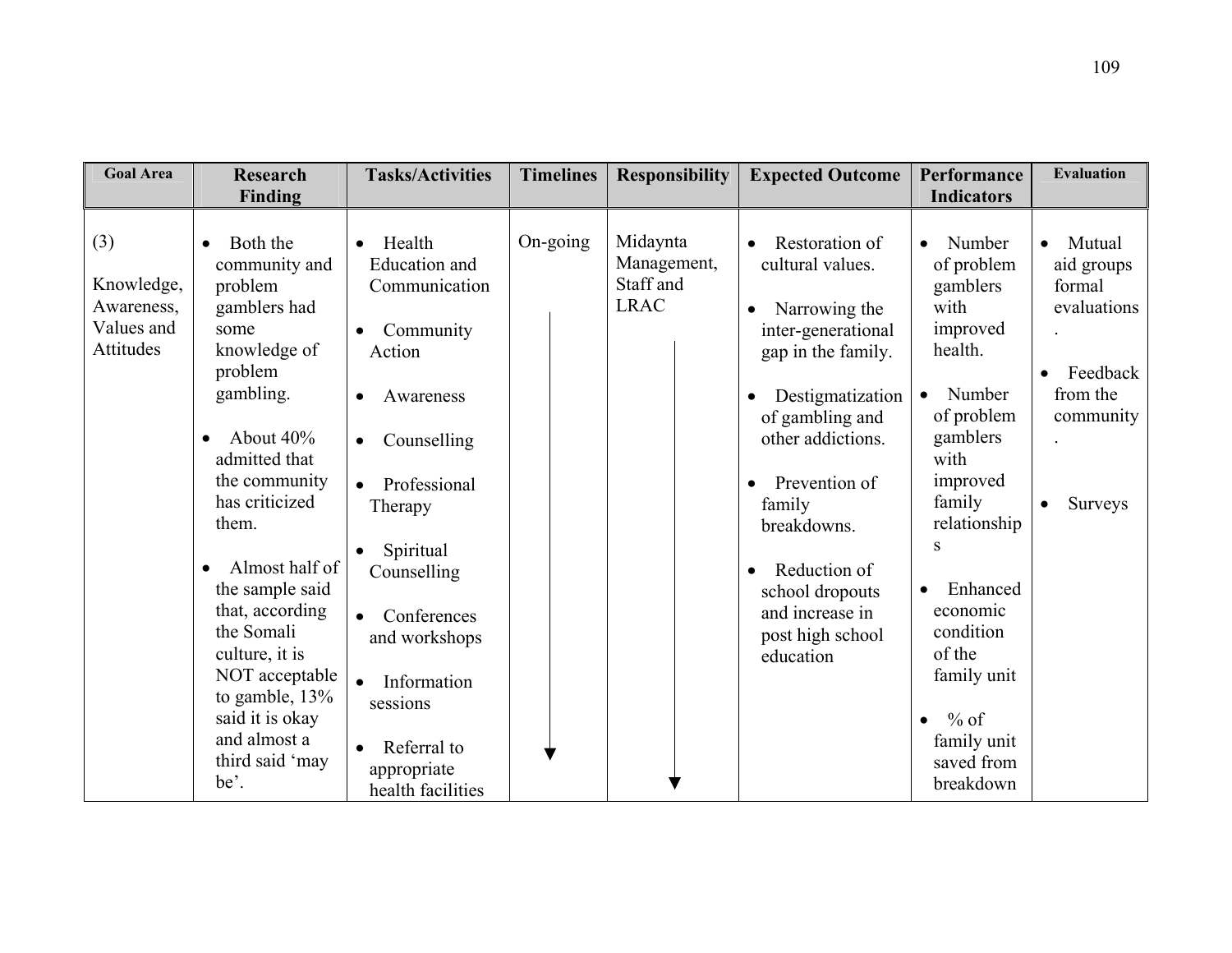|                           |                         |  | S.        |  |
|---------------------------|-------------------------|--|-----------|--|
| Most of the<br>$\bullet$  | Mutual Aid<br>$\bullet$ |  |           |  |
|                           |                         |  |           |  |
| youth thought             | Groups                  |  | $\bullet$ |  |
| that it was up to         |                         |  |           |  |
|                           |                         |  | $\bullet$ |  |
| the individual to         |                         |  |           |  |
| make the call $-$         |                         |  |           |  |
| integrated!               |                         |  |           |  |
|                           |                         |  |           |  |
|                           |                         |  |           |  |
| According to<br>$\bullet$ |                         |  |           |  |
|                           |                         |  |           |  |
| religion,                 |                         |  |           |  |
| gambling was              |                         |  |           |  |
| declared                  |                         |  |           |  |
|                           |                         |  |           |  |
| unlawful $(\sin)$         |                         |  |           |  |
| in Islam                  |                         |  |           |  |
|                           |                         |  |           |  |
|                           |                         |  |           |  |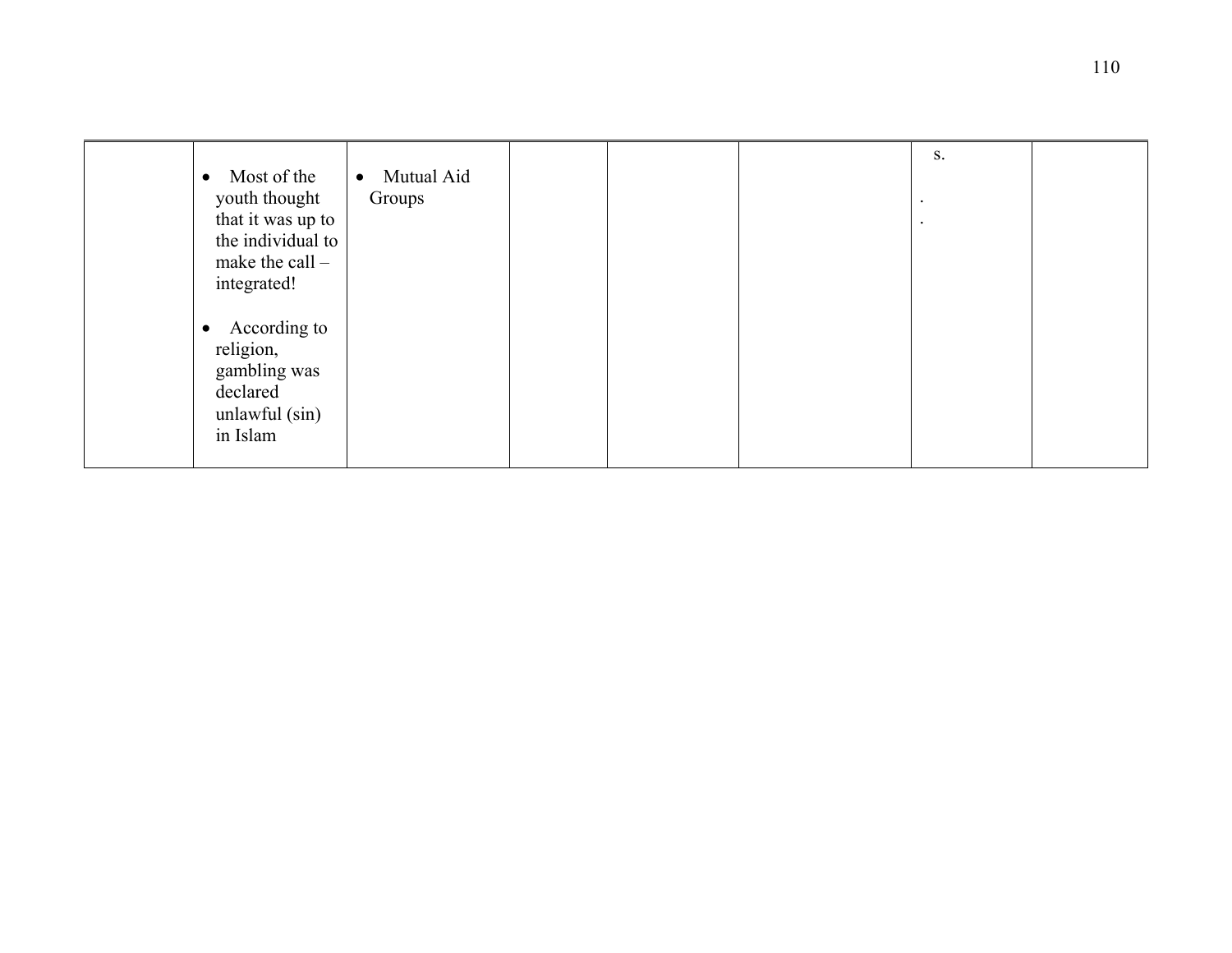| <b>Goal Area</b>                       | <b>Research Finding</b>                                                                                                                                                                                                                                                                                                                                                                                                                                                      | <b>Tasks/Activities</b>                                                                                                                                                                                                                                                                                                                           | <b>Timelines</b> | <b>Responsibility</b>                               | <b>Expected</b><br><b>Outcome</b>                                                                                                                                                                                                                                                                                                                       | Performance<br><b>Indicators</b>                                                                                                                                                                                                                                                                                       | <b>Evaluation</b>                                                                                                                                                                                                           |
|----------------------------------------|------------------------------------------------------------------------------------------------------------------------------------------------------------------------------------------------------------------------------------------------------------------------------------------------------------------------------------------------------------------------------------------------------------------------------------------------------------------------------|---------------------------------------------------------------------------------------------------------------------------------------------------------------------------------------------------------------------------------------------------------------------------------------------------------------------------------------------------|------------------|-----------------------------------------------------|---------------------------------------------------------------------------------------------------------------------------------------------------------------------------------------------------------------------------------------------------------------------------------------------------------------------------------------------------------|------------------------------------------------------------------------------------------------------------------------------------------------------------------------------------------------------------------------------------------------------------------------------------------------------------------------|-----------------------------------------------------------------------------------------------------------------------------------------------------------------------------------------------------------------------------|
| (4)<br>Help-<br>seeking<br>Preferences | Over 35% have<br>$\bullet$<br>never sought help<br>but 17% tried to<br>do so while<br>another 35%<br>declined.<br>42% preferred<br>$\bullet$<br>to turn to their<br>friends while<br>33% chose<br>spiritual healing<br>if they needed<br>help,<br>An<br>$\bullet$<br>overwhelming<br>majority (about<br>$60\%$ ) were aware<br>of the Mosque<br>while 22% did<br>not know where<br>to seek help and<br>only 10% were<br>familiar with<br>hospitals, clinics<br>and community | Education<br>$\bullet$<br>Awareness<br>$\bullet$<br>campaigns<br>Spiritual<br>$\bullet$<br>Counselling<br>Information on<br>$\bullet$<br>resources<br>Tours of<br>$\bullet$<br>facilities<br>Referral<br><b>Health System</b><br>Reforms<br>Mutual Aid and<br>$\bullet$<br>Support<br>Policy<br>$\bullet$<br>Development<br>Advocacy<br>$\bullet$ | On-going         | Midaynta<br>Management,<br>Staff and<br><b>LRAC</b> | Education on<br>the stigma of<br>gambling<br>Increasing<br>awareness and<br>knowledge of<br>the facilities<br>available in the<br>city.<br>Collaboration<br>among the<br>different<br>institutions in<br>helping those<br>who need<br>assistance<br>Access to<br>services across<br>the health care<br>systems.<br>Change of<br>policies in order<br>to | $%$ of<br>$\bullet$<br>problem<br>gamblers<br>seeking<br>help<br>$%$ of<br>$\bullet$<br>problem<br>gamblers<br>accessing<br>mainstream<br>facilities<br>Number<br>of problem<br>gamblers<br>with<br>improved<br>health.<br>Number<br>$\bullet$<br>of problem<br>gamblers<br>with<br>improved<br>family<br>relationship | Mutual<br>$\bullet$<br>aid groups<br>formal<br>evaluations<br>Feedback<br>$\bullet$<br>from the<br>community<br>Surveys<br>$\bullet$<br>Media<br>$\bullet$<br>reports and<br>comments<br>Formal<br>$\bullet$<br>evaluations |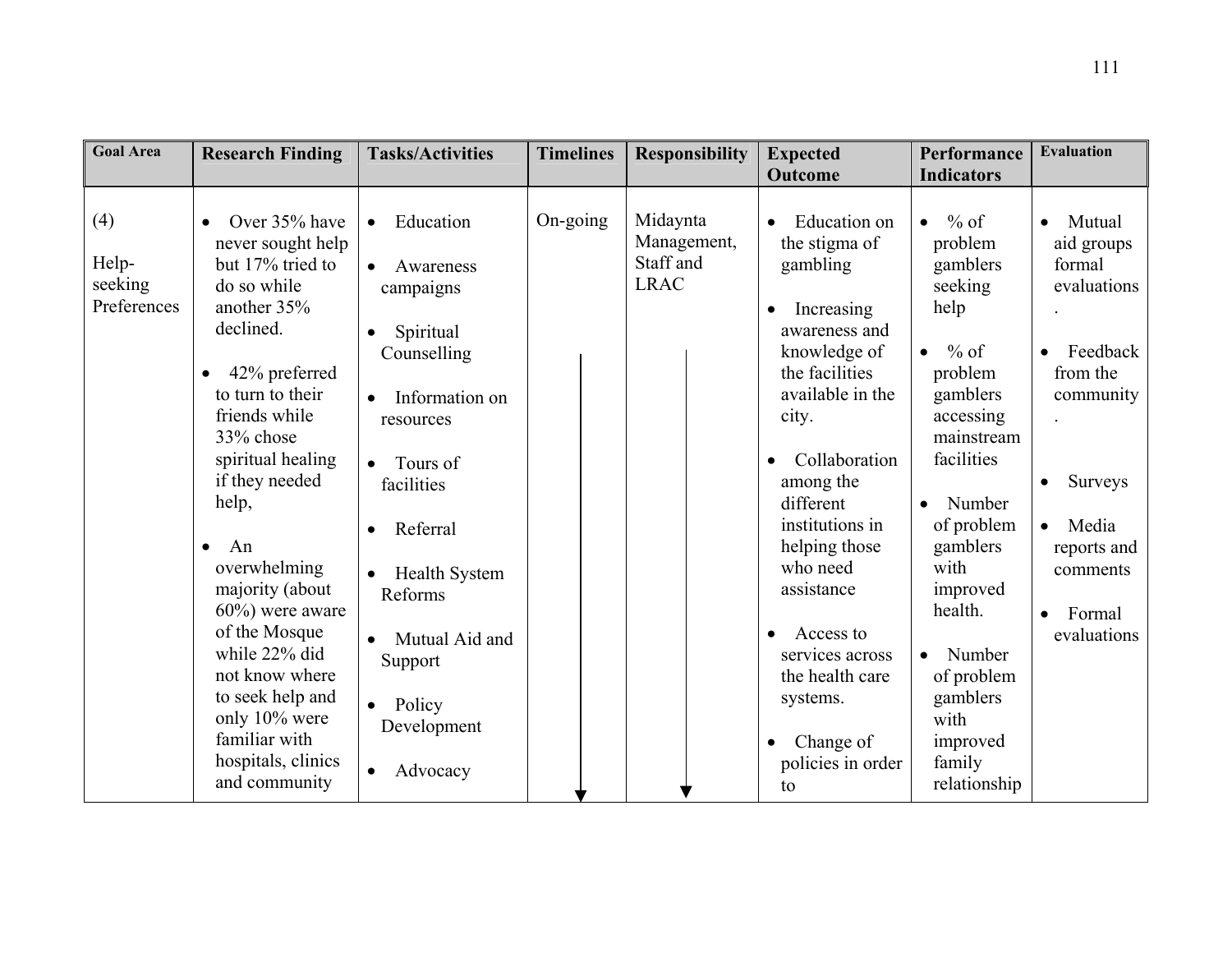| health centres. | Clinical<br>$\bullet$     |  | accommodate    | S                     |  |
|-----------------|---------------------------|--|----------------|-----------------------|--|
|                 | Intervention              |  | new cultures   |                       |  |
|                 |                           |  |                | Economic<br>$\bullet$ |  |
|                 | Research and<br>$\bullet$ |  | Creation of    | improveme             |  |
|                 | Evaluation                |  | respect for    | nt of the             |  |
|                 |                           |  | clinical and   | family unit           |  |
|                 | Community<br>٠            |  | cultural       |                       |  |
|                 | Action                    |  | therapies      |                       |  |
|                 |                           |  |                |                       |  |
|                 |                           |  | Cooperation    |                       |  |
|                 |                           |  | with other     |                       |  |
|                 |                           |  | ethnic centres |                       |  |
|                 |                           |  | in helping all |                       |  |
|                 |                           |  | Torontonians.  |                       |  |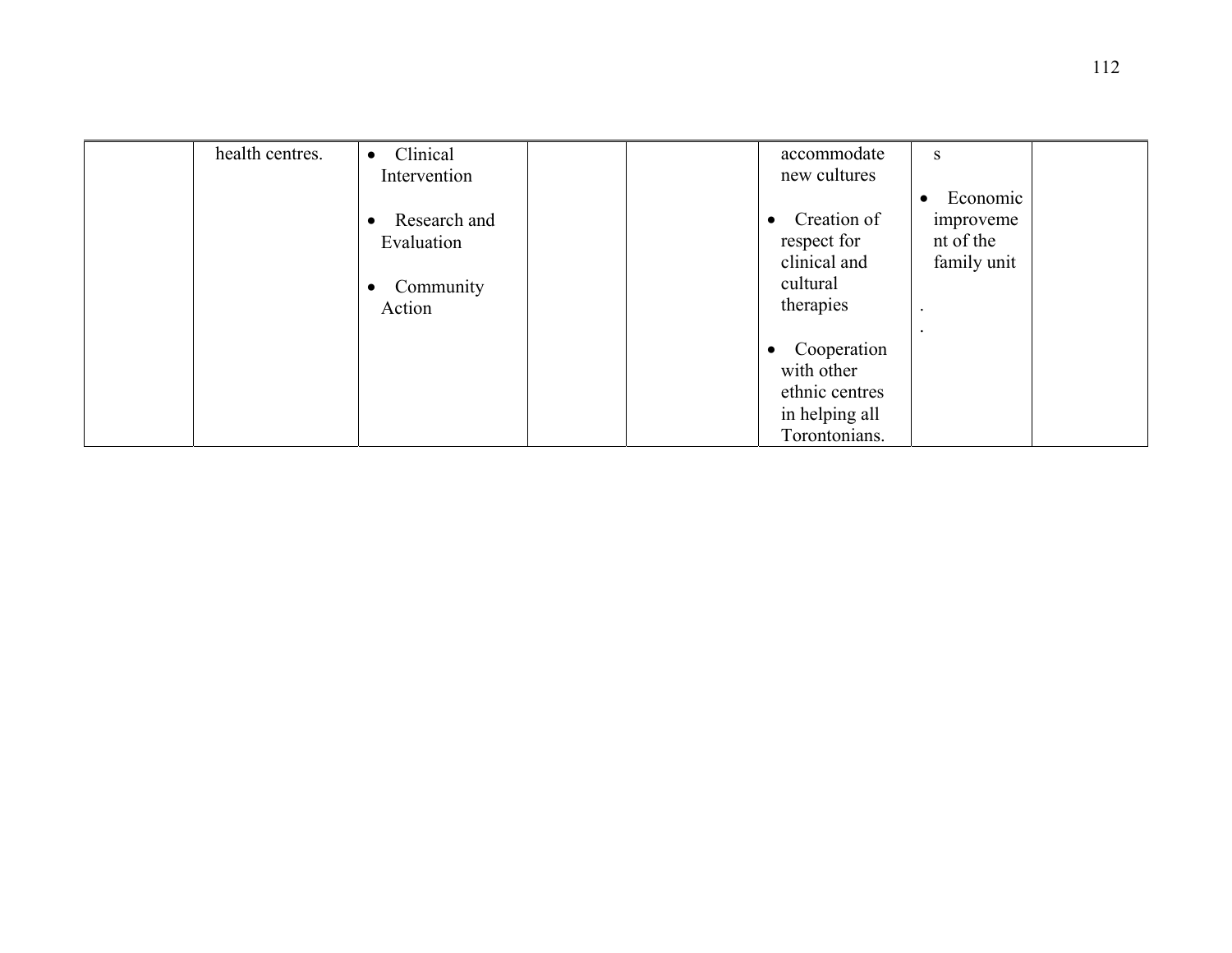# **Addressing Problem Gambling In the Windsor/Essex County South Asian Community**

# **FINAL ACTION PLAN REPORT**

**Prepared by:** 

# **South Asian Centre of Windsor**

**Windsor-Essex County, Ontario** 

**March 2004**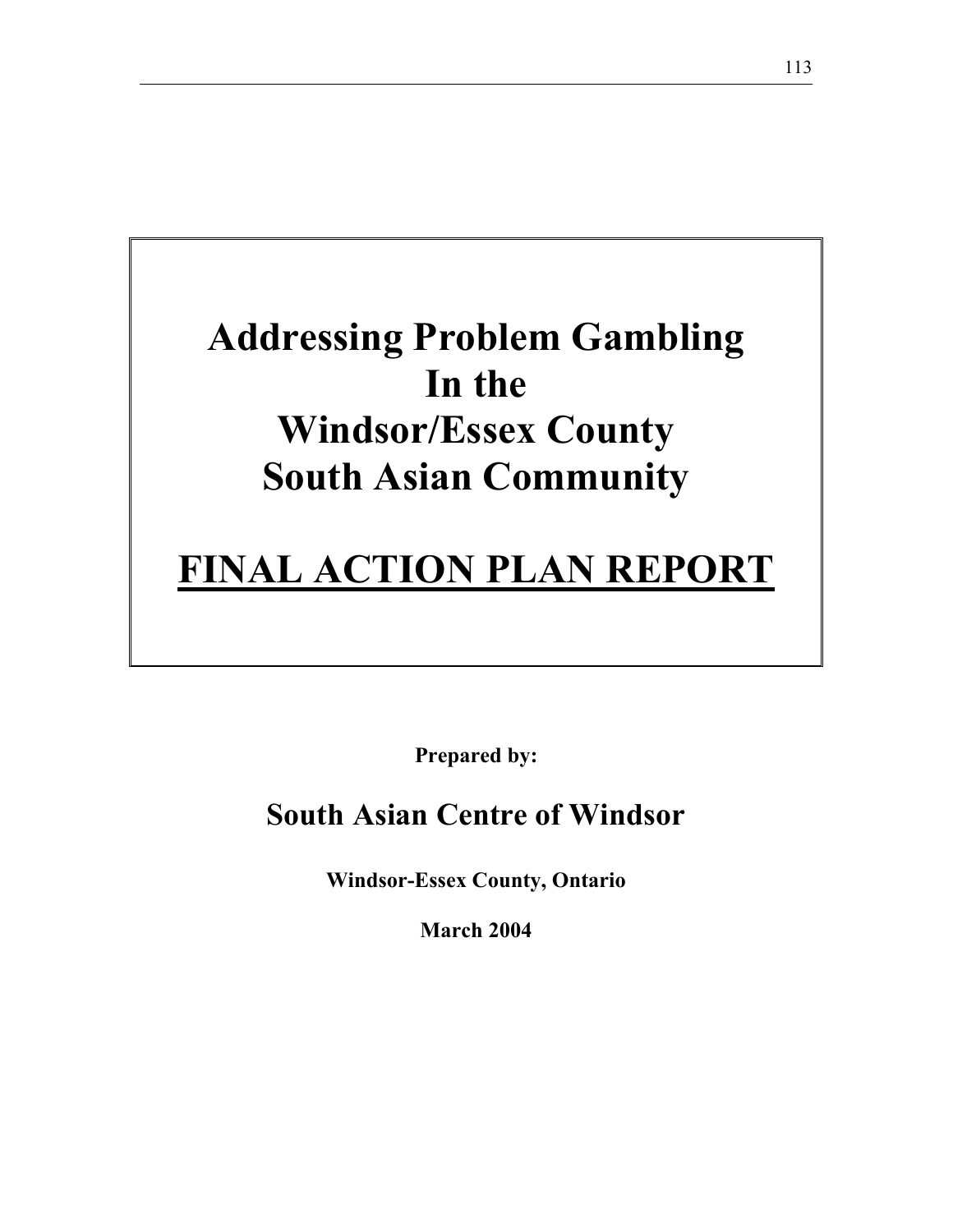## **TABLE OF CONTENTS**

| 1.1 |                                                              |  |
|-----|--------------------------------------------------------------|--|
|     |                                                              |  |
| 2.1 |                                                              |  |
| 2.2 |                                                              |  |
| 2.3 | <b>Gambling Research Coalition (GRC) Recommendations 116</b> |  |
|     |                                                              |  |
|     |                                                              |  |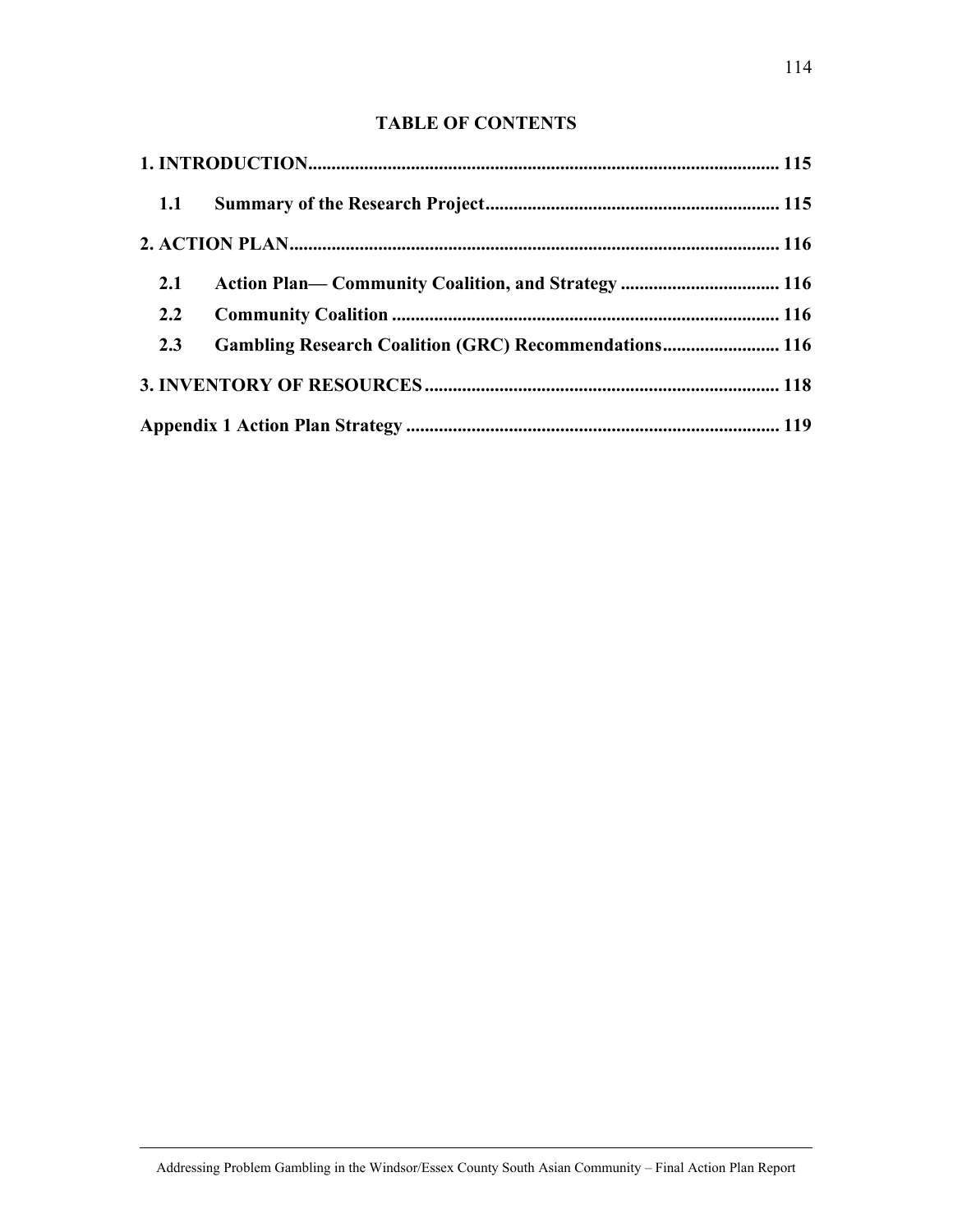#### **1. INTRODUCTION**

#### **1.1 Summary of the Research Project**

This project was undertaken to determine the South Asian community's perception of gambling in the Windsor-Essex area. The goals were two fold: (a) to describe gambling activities within this ethno-cultural community and (b) to ascertain help-seeking preferences of the community. The emerging issues related to problem gambling led to the development of an action plan strategy.

Due to the diversity of this Ethno-cultural community 2 groups (Hindus and Sikhs) were studied (the Hindu category comprised of members of the Gujrati, Punjabi, Hindi, Bengali, Tamil, Telgu, Kanada language groups). These groups were subdivided by gender and age.

The methodology followed in conducting this research consisted of a questionnaire of selected groups of the community, small group interviews, focus group sessions with specific sub-groups, and individual and key informant interviews. Information collected from personal interviews and anecdotal reports was also used. The primary analysis was based on themes and transcripts generated through the research.

#### *Some of the highlights of our findings:*

*--Community members view lotteries and playing cards with family/friends as acceptable gambling activities.* 

*--Community members are unaware of the adverse effects associated with problem gambling.* 

*--South Asian women more than men express concern about the effects of problem gambling on the family.* 

*--The South Asian community for the most part is not aware of what constitutes appropriate helping steps for problem gambling. Of interest is the fact that the South Asian youth is more aware of the adverse effects of gambling on the individual and the family; and would likely seek professional help.* 

*--The younger age group is at risk for developing problem gambling behaviour due to their early exposure to different forms of gambling activity (internet for example), acceptance of gambling related activity in schools (sports betting), and advertisements drawn to gaming by institutions such as Windsor Casino. They are further at risk of*  developing gambling problems due to a family support system that is unaware of what *constitutes problem gambling behaviour*.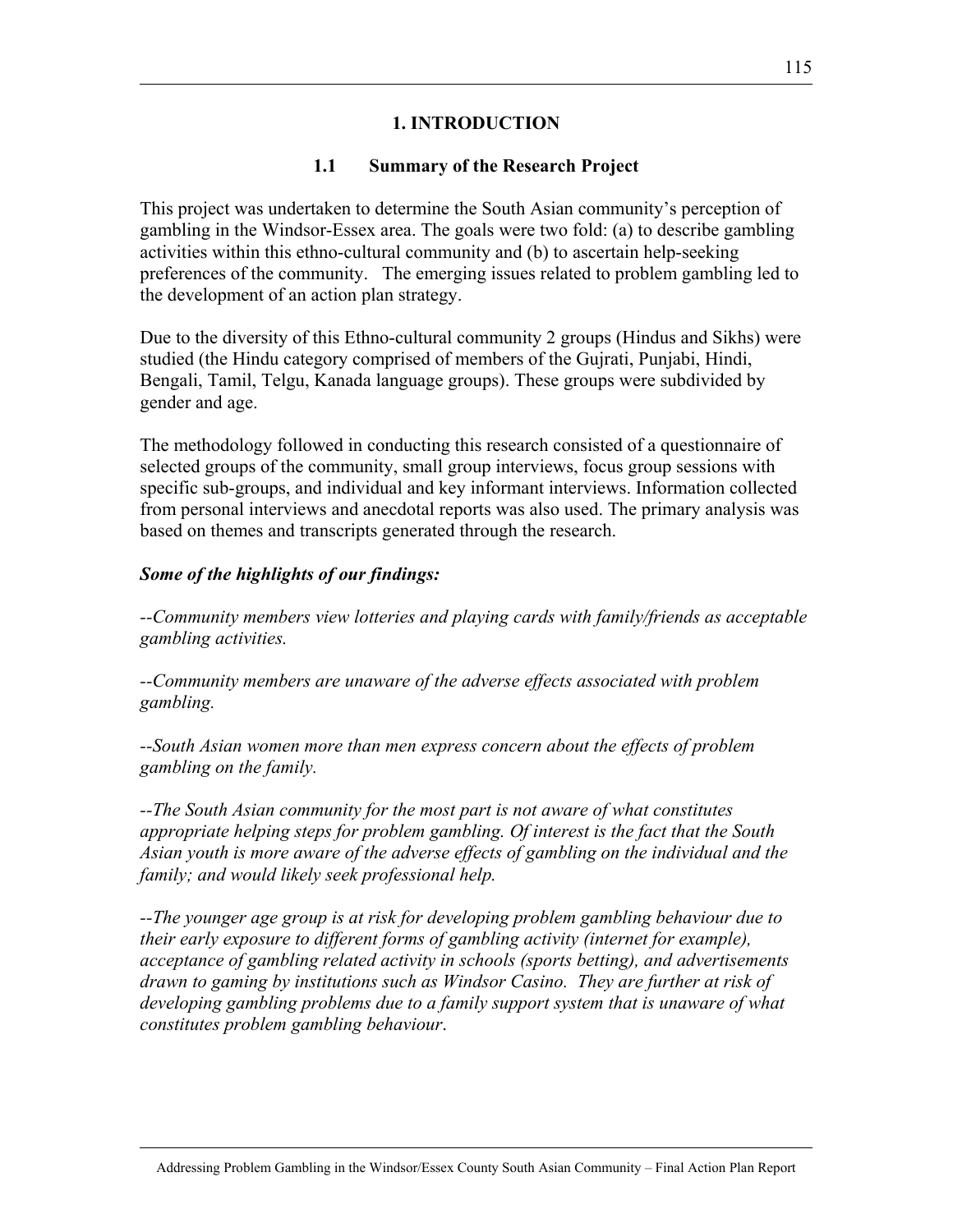#### **2. ACTION PLAN**

A significant finding of the study is (a) the changing attitudes of the younger age group towards gambling and towards help seeking preferences, and (b) the concerns expressed by South Asian women concerning the adverse effects of problem gambling on the family.

*An important outcome of the findings is the development of an action plan to address problem gambling concerns.*

#### **2.1 Action Plan— Community Coalition, and Strategy**

The action plan is based on the development of a community coalition, review of resources, and an action planning strategy addressing the summary of findings from each of the research goals.

#### **2.2 Community Coalition**

On July 21, 2003, the South Asian Centre of Windsor met with the following community agencies. The purpose of this meeting was to discuss our research findings and to ascertain their interest in becoming a member of a coalition in forming an action plan strategy. The interest was highly positive and resulted in the formation of the South Asian Centre Gambling Research Coalition (GRC).

| Windsor Problem Gambling Services | Colin McVicki           | 254-2112       |
|-----------------------------------|-------------------------|----------------|
| Windsor Jewish Community Centre   | Melissa Hobs            | 258-1035 x5    |
| <b>Multicultural Council</b>      | Kathy Thomas            | 255-1127       |
| <b>Brentwood Recovery Home</b>    | Don Russell             | 253-244f1      |
| <b>CAMH</b>                       | <b>Blanche Beneteau</b> | 251-0500       |
| Health Unit                       | <b>Judy Palesh</b>      | 258-2146 x3138 |
| District Health Council           | Alex Anderson           | 944-5888       |
| <b>YMCA Youth Gambling</b>        | Chantal Twin            | 258-9622 x238  |
| <b>Problem Gambling Services</b>  | Nick Rupcich            | 254-2112       |
| <b>Windsor Casino</b>             | <b>Keith Andrews</b>    | 258-7878       |
| United Way                        | Colleen Mitchell        | 258-3033       |
| Teen Health Centre                | Michelle Pettro         | 253-8481 x336  |
| Psychiatrist                      | Dr. A. Rajan            | 258-3936       |
| India Canada Association          | Arvind Sharda           | 735-7609       |
| South Asian Centre                | Veena Verma             | 252-7447       |
| Hindu Mandir                      | Dr. Chakarvarthi        | 796-4098       |

#### **2.3 Gambling Research Coalition (GRC) Recommendations**

*Develop prevention strategies that serve diverse audiences:* 

- Develop an inventory of community resources.
- Identify specific areas of partnership.
- Identify accountable community partners.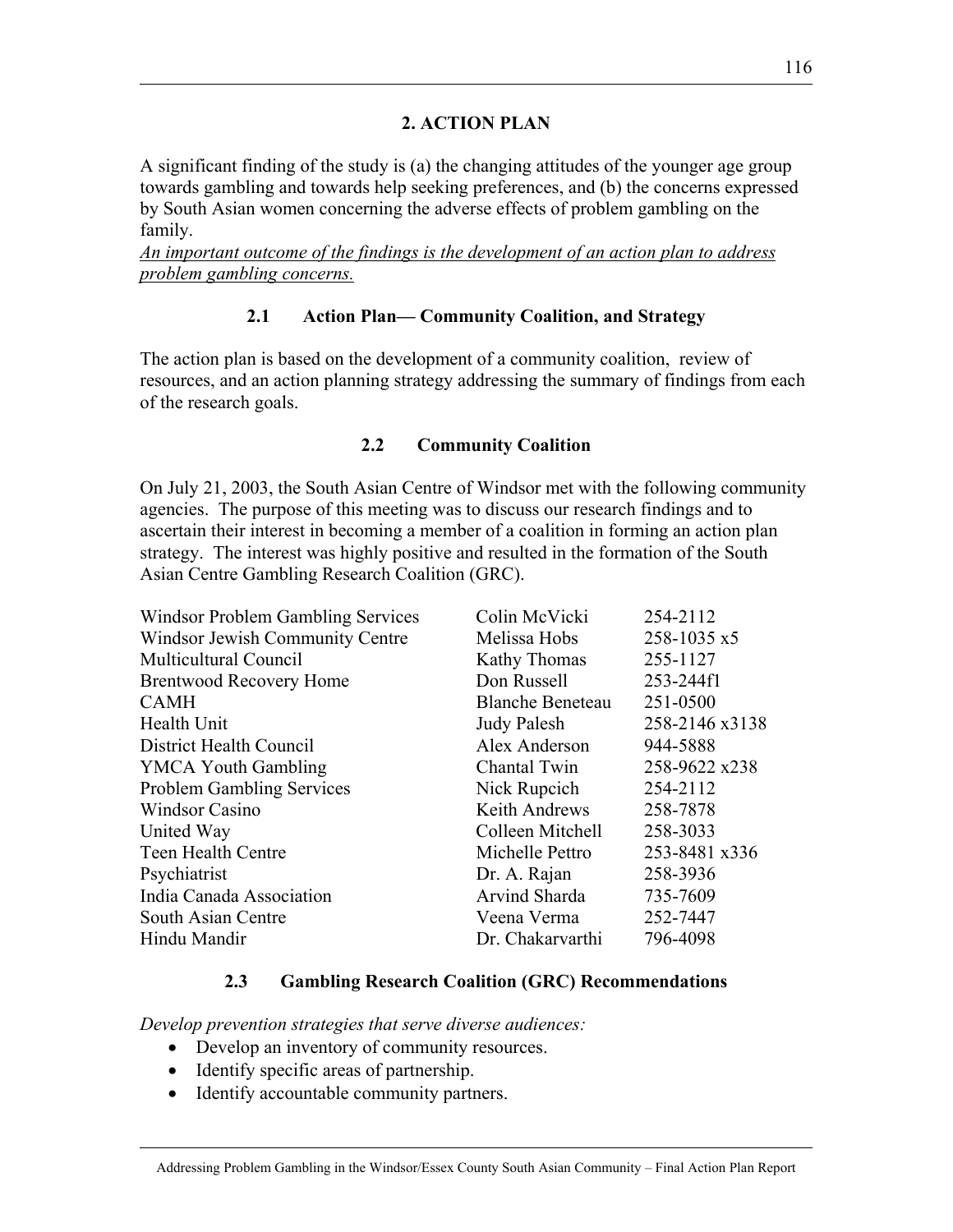• Develop an action planning committee.

#### *Develop Partnerships With:*

- South Asian Organizations
- Diverse Ethnic Communities
- Medical Community
- Boards of Education
- Gambling Establishments
- Mental Health Services providers

#### *Focus on Prevention:*

- Education and awareness campaigns that are gender and age specific
- Policy Development
- Social Support
- Environmental Component
- Training for members of ethnic communities (professionals and volunteers)

#### *Focus on Treatment:*

- Education
- Public Health
- Multicultural Health Systems
- Liaison and Referral
- Partnerships with Treatment Centres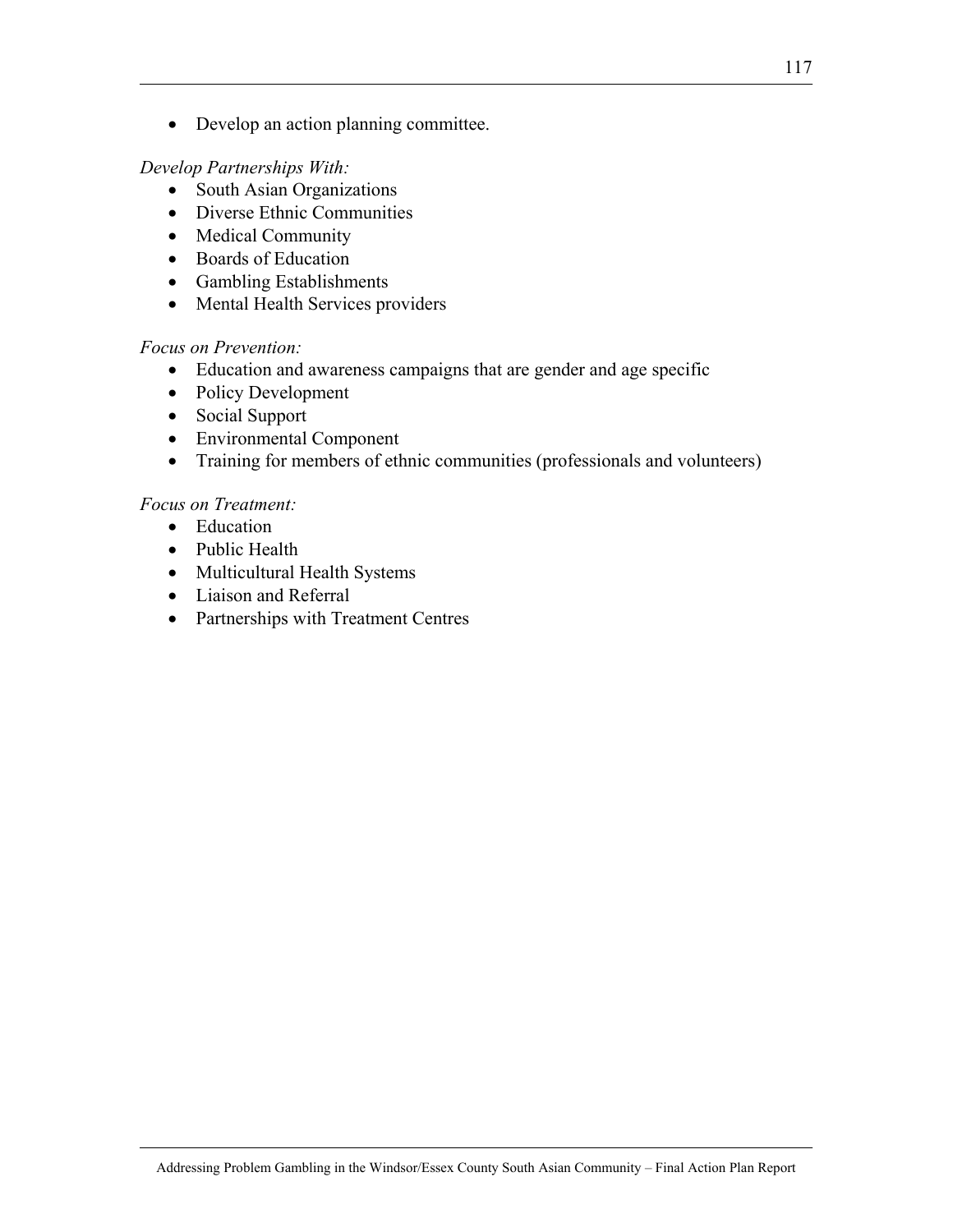#### **3. INVENTORY OF RESOURCES**

#### *Organizations:*

Gambling Research Coalition (see above list for names of organizations)

#### *Financial:*

--Some support available from GRC for awareness campaigns based on approval of action plan.

--Some support available from GRC for prevention resources based on approval of action plan.

--Proposals to be submitted to Ministry of Health for the bulk of funding for financial support of these initiatives. Existing resources are inadequate to fulfill the mandate.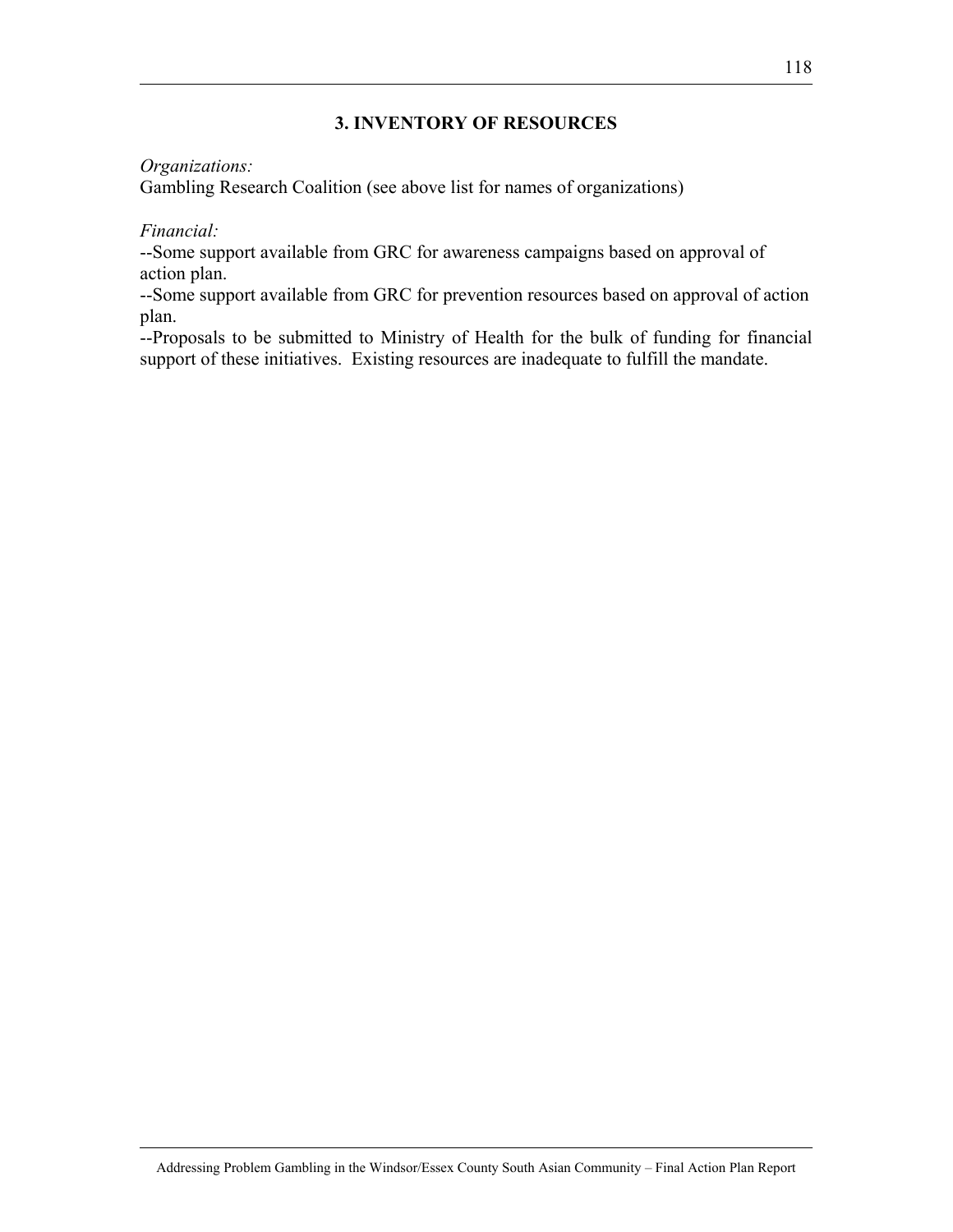**Appendix 1** 

**Action Plan Strategy**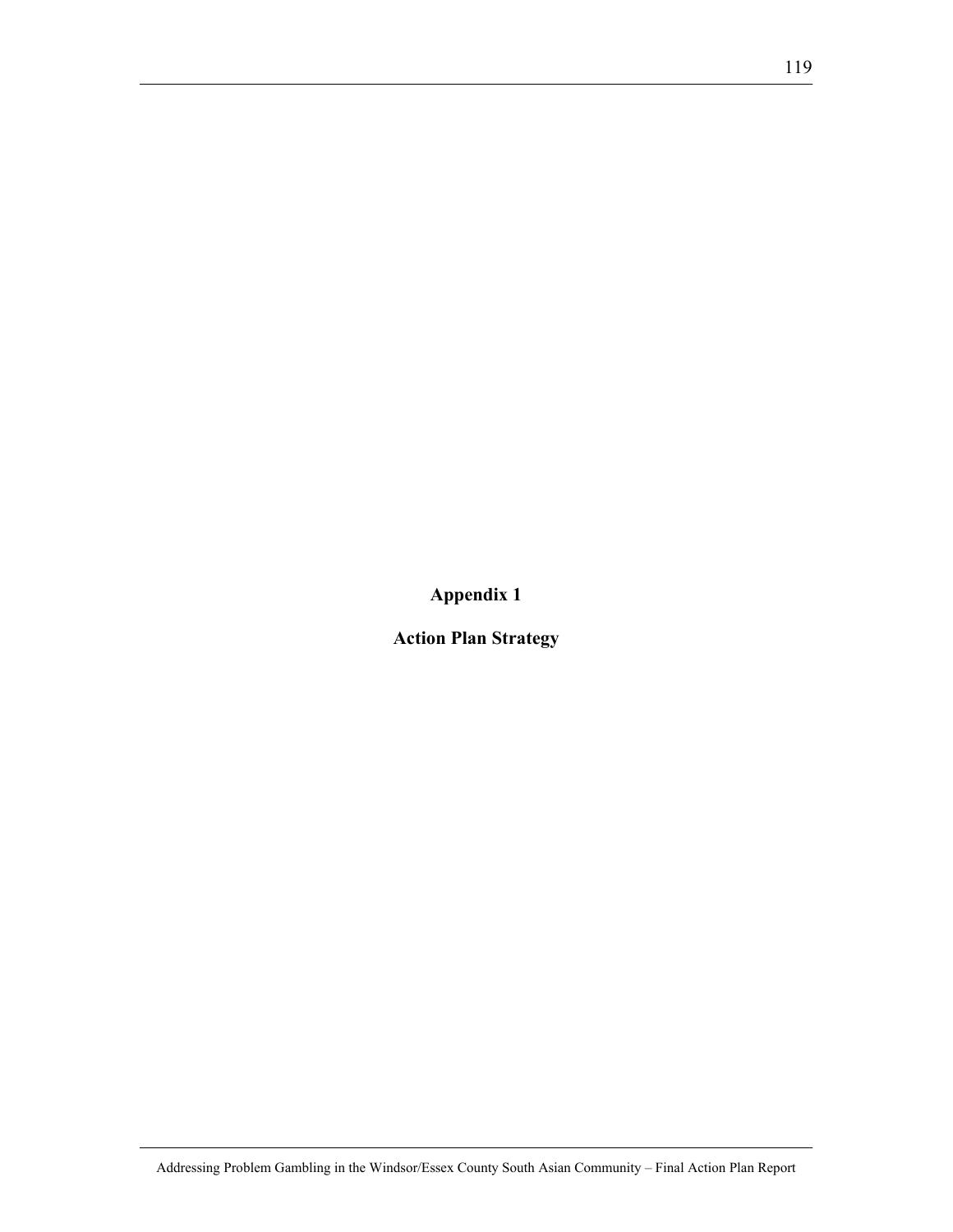#### **ADDRESSING PROBLEM GAMBLING IN ETHNIC COMMUNITIES**

#### **ACTION PLANNING TEMPLATE**

#### **Goal 1: To describe the nature and practice of gambling as a community socio-cultural activity**

| <b>Research Finding:</b>                                       | Community members view lotteries and playing cards with family/friends as acceptable gambling activities |                                                                                                                            |                                                                                                                            |                                                                                                                        |                                                                                                                       |  |  |  |  |
|----------------------------------------------------------------|----------------------------------------------------------------------------------------------------------|----------------------------------------------------------------------------------------------------------------------------|----------------------------------------------------------------------------------------------------------------------------|------------------------------------------------------------------------------------------------------------------------|-----------------------------------------------------------------------------------------------------------------------|--|--|--|--|
| Goal/Objective:                                                |                                                                                                          | To raise awareness that children and youth may be at risk for developing gambling problem behaviours should they engage in |                                                                                                                            |                                                                                                                        |                                                                                                                       |  |  |  |  |
|                                                                |                                                                                                          | similar activities outside of the home.                                                                                    |                                                                                                                            |                                                                                                                        |                                                                                                                       |  |  |  |  |
| <b>Policy/Program Action:</b>                                  |                                                                                                          |                                                                                                                            |                                                                                                                            | Develop an education/awareness program for the South Asian community on addictive behaviours.                          |                                                                                                                       |  |  |  |  |
| <b>Outcome:</b>                                                |                                                                                                          |                                                                                                                            |                                                                                                                            | The South Asian community will become more aware of the prevalence of addictive behaviours as a public health concern. |                                                                                                                       |  |  |  |  |
|                                                                |                                                                                                          |                                                                                                                            |                                                                                                                            |                                                                                                                        |                                                                                                                       |  |  |  |  |
| <b>Tasks</b>                                                   | Timeline                                                                                                 | <b>Responsibility</b>                                                                                                      | <b>Resources</b>                                                                                                           | <b>Performance Indicators</b>                                                                                          | <b>Evaluation Methods</b>                                                                                             |  |  |  |  |
| Develop pamphlets for youth<br>and community at large.         | October 04                                                                                               | South Asian Centre<br>Gambling Research<br>Committee (GRC)                                                                 | Apply for government<br>funding                                                                                            | --An increase in<br>awareness of addictive<br>behaviours over a one year<br>time period.                               | --Tracking of requests for<br>pamphlets.<br>--Tracking of requests for<br>more information                            |  |  |  |  |
| Provide information forums for<br>youth and community at large | June 04                                                                                                  | <b>GRC</b>                                                                                                                 | <b>GRC</b><br><b>CAMH</b><br>Physicians<br>WRPGS (Windsor<br>Regional Problem<br><b>Gambling Services</b> )<br><b>YMCA</b> | --Number of people<br>participating in forums                                                                          | --Evaluations of<br>information acquired by<br>participants.<br>--Tracking of requests for<br>additional information. |  |  |  |  |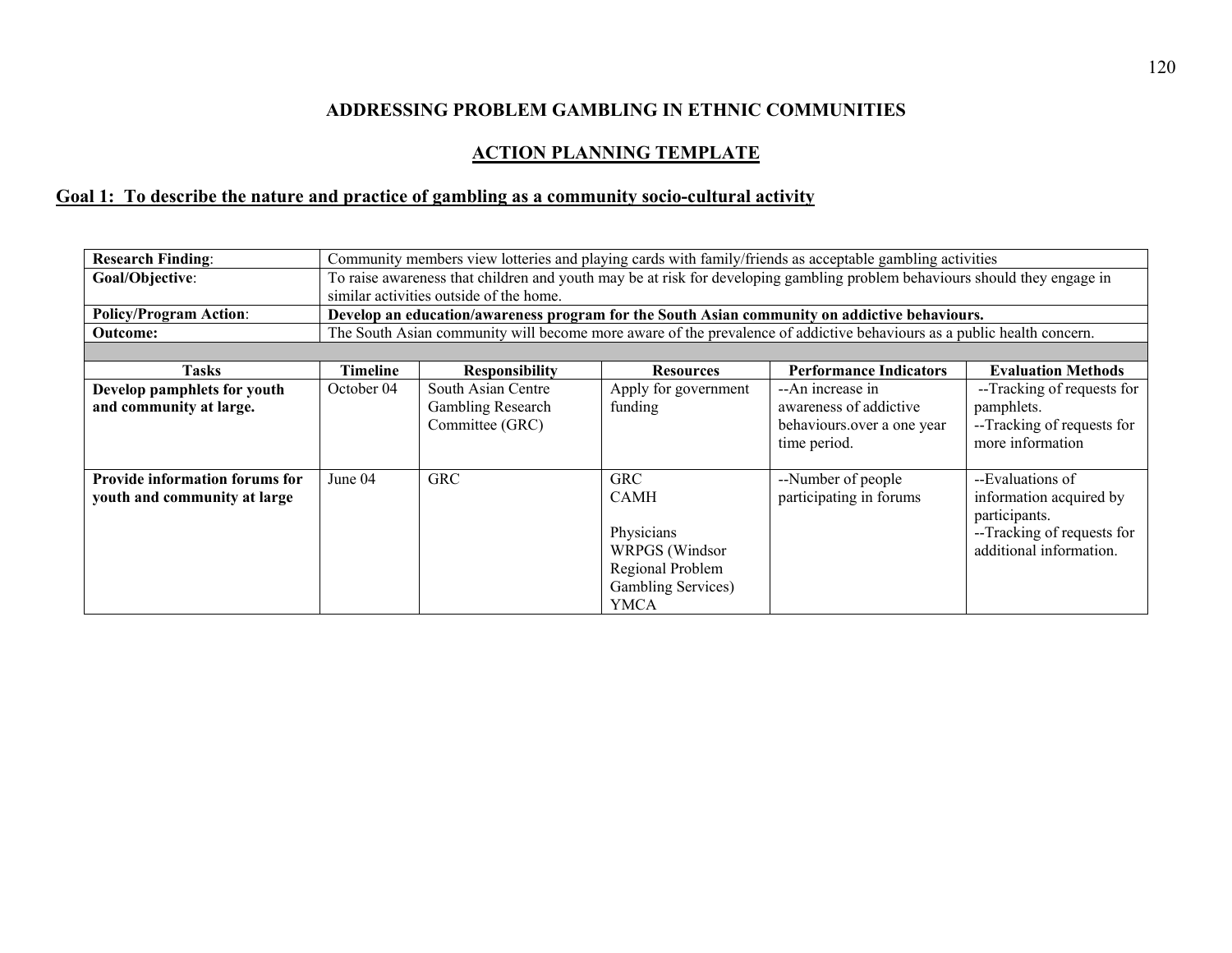### **Goal 2: To describe the definition, characteristics, and pervasiveness of problem gambling in the community.**

| <b>Research Finding:</b>            | Community members are unaware of the adverse effects associated with problem gambling. |                                                                                                                      |                    |                                |                           |  |  |  |
|-------------------------------------|----------------------------------------------------------------------------------------|----------------------------------------------------------------------------------------------------------------------|--------------------|--------------------------------|---------------------------|--|--|--|
| Goal/Objective:                     | treatment)                                                                             | To raise awareness in the South Asian community about issues related to problem gambling (education, prevention, and |                    |                                |                           |  |  |  |
| <b>Policy/Program Action:</b>       |                                                                                        | Develop a problem gambling education/awareness program for the South Asian community.                                |                    |                                |                           |  |  |  |
| <b>Outcome:</b>                     |                                                                                        | The South Asian community will be more aware of problem gambling as a public health issue.                           |                    |                                |                           |  |  |  |
|                                     |                                                                                        |                                                                                                                      |                    |                                |                           |  |  |  |
| <b>Tasks</b>                        | <b>Timeline</b>                                                                        | <b>Responsibility</b>                                                                                                | <b>Resources</b>   | <b>Performance Indicators</b>  | <b>Evaluation Methods</b> |  |  |  |
| Develop a series of articles within | Oct 04                                                                                 | Gambling Research                                                                                                    | South Asian Center | --An increase in               | --Tracking of requests    |  |  |  |
| existing South Asian Centre         |                                                                                        | Committee (GRC)                                                                                                      | <b>GRC</b>         | awareness of problem           | for newsletter.           |  |  |  |
| newsletter.                         |                                                                                        |                                                                                                                      |                    | gambling issues over a 1year   | --Tracking of requests    |  |  |  |
| --Request other South Asian         |                                                                                        |                                                                                                                      |                    | period.                        | for more information      |  |  |  |
| organizations to promote these      |                                                                                        |                                                                                                                      |                    |                                | --Telephone survey        |  |  |  |
| articles.                           |                                                                                        |                                                                                                                      |                    |                                |                           |  |  |  |
| --Develop problem gambling self-    | Oct 04                                                                                 | <b>GRC</b>                                                                                                           | <b>GRC</b>         | --Community members will       | --Evaluations of          |  |  |  |
| assessment instrument for youth,    |                                                                                        |                                                                                                                      | Physicians         | increase their awareness of    | information acquired by   |  |  |  |
| adults, and seniors.                |                                                                                        |                                                                                                                      | <b>WRPGS</b>       | problem gambling.              | participants.             |  |  |  |
|                                     |                                                                                        |                                                                                                                      | <b>YMCA</b>        | --Problem gamblers/families    | --Tracking of requests    |  |  |  |
|                                     |                                                                                        |                                                                                                                      | Government         | will seek help.                | for additional            |  |  |  |
|                                     |                                                                                        |                                                                                                                      | funding            |                                | information.              |  |  |  |
| --Develop radio and television ads  | Nov $04$                                                                               | <b>GRC</b>                                                                                                           | Request for        | --There will be an increase of | --Telephone survey        |  |  |  |
| regarding problem gambling.         |                                                                                        |                                                                                                                      | government         | awareness of problem           |                           |  |  |  |
|                                     |                                                                                        |                                                                                                                      | funding            | gambling                       |                           |  |  |  |
|                                     |                                                                                        |                                                                                                                      | Local sponsors     |                                |                           |  |  |  |
|                                     |                                                                                        |                                                                                                                      | <b>MCC</b>         |                                |                           |  |  |  |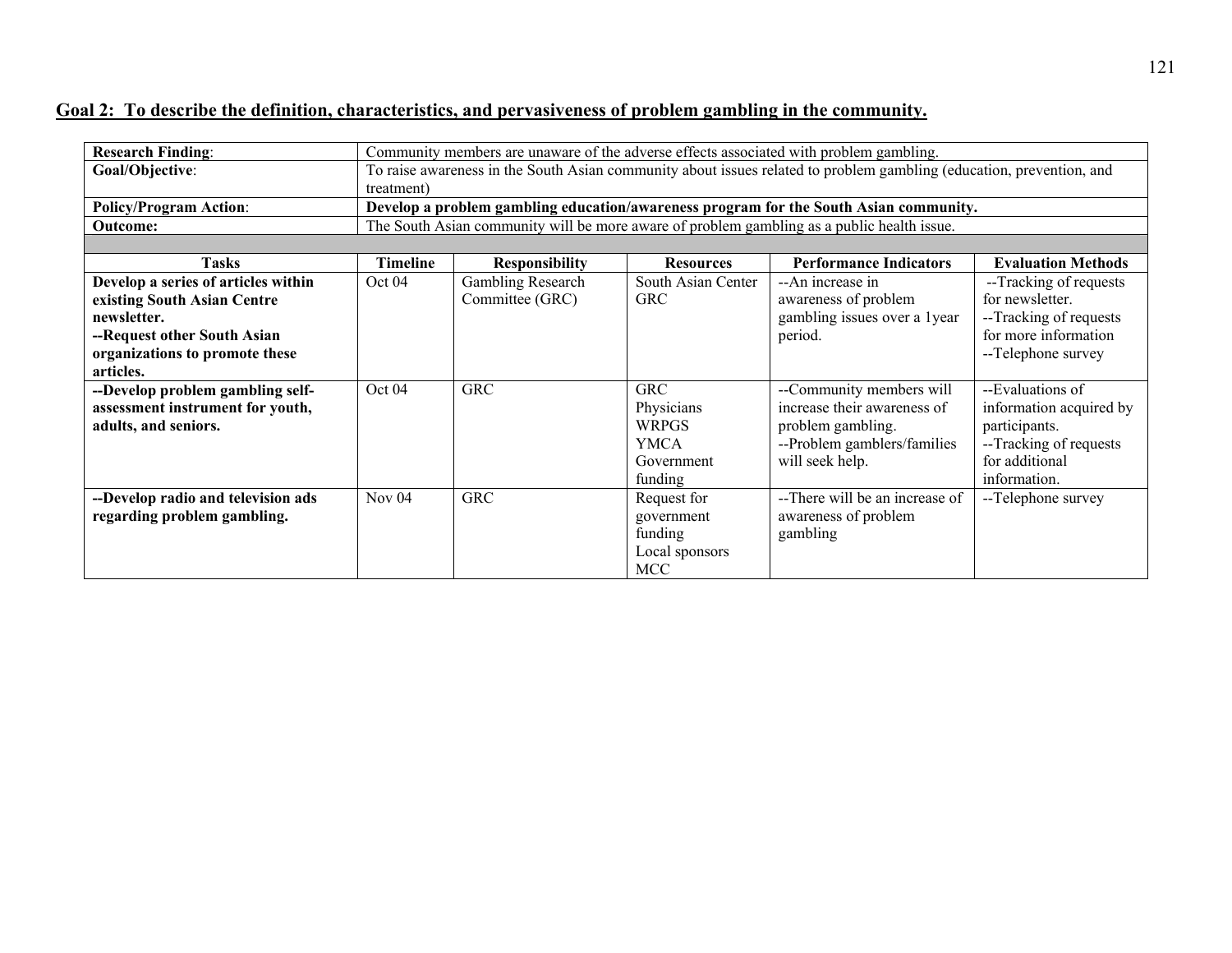# **Goal 3: To ascertain community members' perceptions of gambling and problem gambling.**

| <b>Research Finding:</b>                                                                                              |                 | South Asian women more than men express concern about the adverse effects of problem gambling on the family.                |                                                                                                     |                                                                                                                                                     |                                                                                                                                                                                                                     |  |  |  |  |
|-----------------------------------------------------------------------------------------------------------------------|-----------------|-----------------------------------------------------------------------------------------------------------------------------|-----------------------------------------------------------------------------------------------------|-----------------------------------------------------------------------------------------------------------------------------------------------------|---------------------------------------------------------------------------------------------------------------------------------------------------------------------------------------------------------------------|--|--|--|--|
| Goal/Objective:                                                                                                       |                 |                                                                                                                             | To raise awareness of the impact of problem gambling on spouses and the family.                     |                                                                                                                                                     |                                                                                                                                                                                                                     |  |  |  |  |
| <b>Policy/Program Action:</b>                                                                                         |                 |                                                                                                                             | Develop a problem gambling awareness program for South Asian women.                                 |                                                                                                                                                     |                                                                                                                                                                                                                     |  |  |  |  |
| <b>Outcome:</b>                                                                                                       |                 | South Asian women will become aware of the impact of problem gambling for spouses, and the resources available to help them |                                                                                                     |                                                                                                                                                     |                                                                                                                                                                                                                     |  |  |  |  |
|                                                                                                                       |                 | with related issues.                                                                                                        |                                                                                                     |                                                                                                                                                     |                                                                                                                                                                                                                     |  |  |  |  |
|                                                                                                                       |                 |                                                                                                                             |                                                                                                     |                                                                                                                                                     |                                                                                                                                                                                                                     |  |  |  |  |
| <b>Tasks</b>                                                                                                          | <b>Timeline</b> | <b>Responsibility</b>                                                                                                       | <b>Resources</b>                                                                                    | <b>Performance Indicators</b>                                                                                                                       | <b>Evaluation Methods</b>                                                                                                                                                                                           |  |  |  |  |
| Develop information sessions for<br>adult South Asian women                                                           | June 04         | Gambling Research<br>Committee (GRC)                                                                                        | <b>GRC</b><br><b>WRPGS</b><br>Physicians/Counsellors<br>South Asian Women In<br><b>Action Group</b> | --An increase in<br>awareness of problem<br>gambling beahviour to help<br>women realize the impact<br>on the family over a one<br>year time period. | -- "Before" and "After"<br>Awareness evaluation.<br>--Tracking of requests for<br>more information.<br>--Tracking of requests for<br>referrals.                                                                     |  |  |  |  |
| Provide education to community<br>women's mental health service<br>providers regarding South Asian<br>cultural norms. | June 04         | <b>GRC</b>                                                                                                                  | <b>GRC</b><br><b>CAMH</b><br>Physicians<br><b>WRPGS</b><br><b>YMCA</b><br><b>MCC</b><br>Health Unit | --Number of agencies<br>participating in educational<br>sessions.                                                                                   | --Evaluations of<br>information acquired by<br>participants.<br>--Tracking of requests for<br>additional information.<br>--Statistical information<br>regarding utilization of<br>services by South Asian<br>women. |  |  |  |  |
| <b>Develop a Community</b><br><b>Resources Guide for South</b><br>Asian youth, women, and<br><b>seniors</b>           | Oct 04          | <b>GRC</b>                                                                                                                  | <b>GRC</b><br>Apply for government<br>funding.                                                      | A majority of South Asian<br>community members will be<br>provided with this guide.                                                                 | --Telephone survey.                                                                                                                                                                                                 |  |  |  |  |